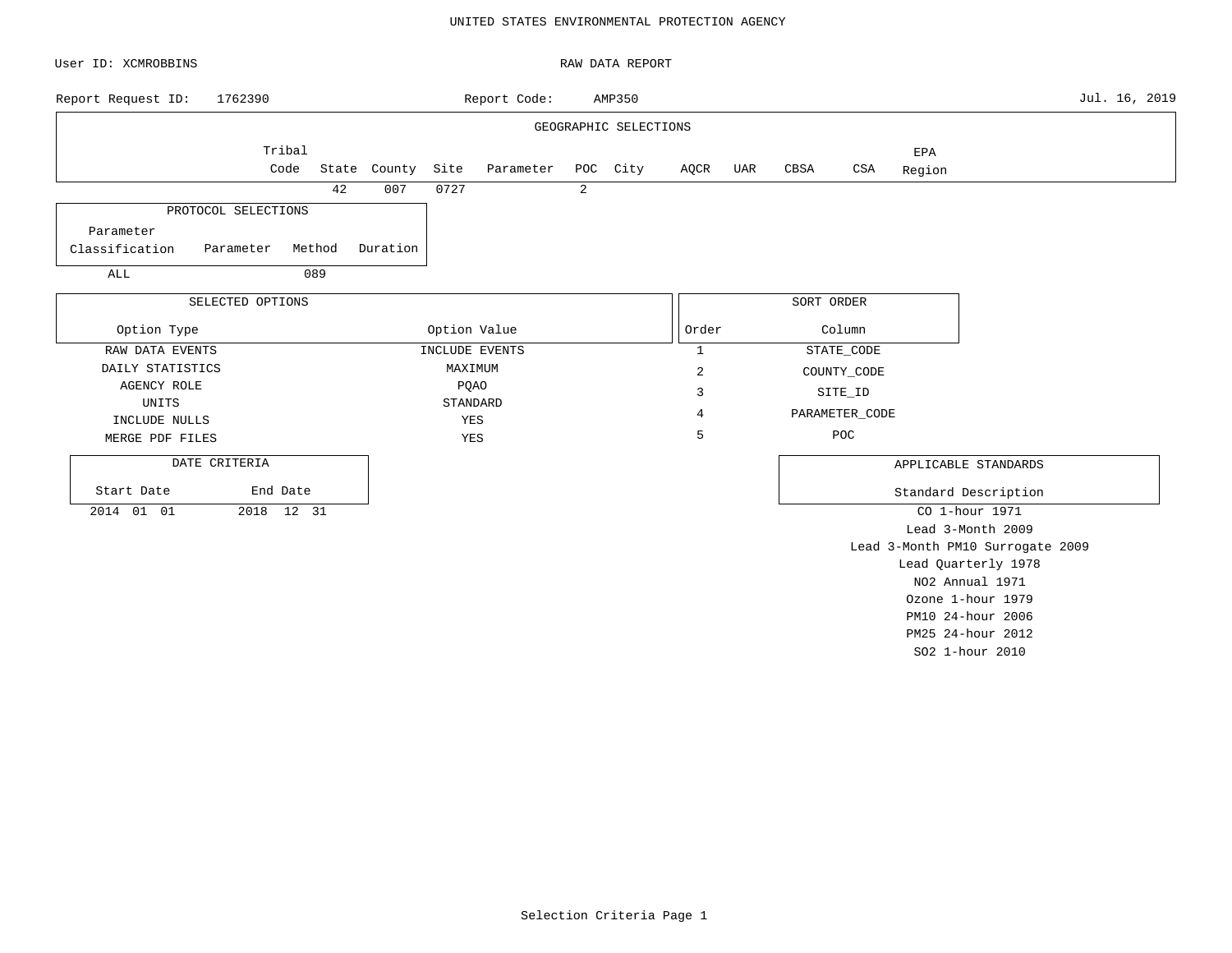|                | (12103) Arsenic (TSP) STP                                                                         |           |                                                            |       |                |                       |                |                                           |                                             |                         |                        | CAS NUMBER:                          | $7440 - 38 - 2$                  |
|----------------|---------------------------------------------------------------------------------------------------|-----------|------------------------------------------------------------|-------|----------------|-----------------------|----------------|-------------------------------------------|---------------------------------------------|-------------------------|------------------------|--------------------------------------|----------------------------------|
|                | SITE ID: 42-007-0727<br>COUNTY: (007) Beaver                                                      | POC: 2    |                                                            |       |                |                       | STATE:         | (42) Pennsylvania                         |                                             |                         |                        | LATITUDE:<br>LONGITUDE:              | 40.6118996483<br>$-80.500451209$ |
|                | CITY: (00000) Not in a city                                                                       |           |                                                            |       |                |                       | AQCR:          |                                           | (197) SOUTHWEST PENNSYLVANIA                |                         |                        | UTM ZONE:                            |                                  |
|                | SITE ADDRESS: LITTLE BLUE RUN                                                                     |           |                                                            |       |                |                       |                |                                           | URBANIZED AREA: (0000) NOT IN AN URBAN AREA |                         |                        | UTM NORTHING:                        |                                  |
| SITE COMMENTS: |                                                                                                   |           |                                                            |       |                |                       |                | LAND USE: INDUSTRIAL<br>LOCATION SETTING: | RURAL                                       |                         |                        | UTM EASTING:<br>ELEVATION-MSL:       | 287                              |
|                | MONITOR COMMENTS:                                                                                 |           |                                                            |       |                |                       |                |                                           |                                             |                         |                        | PROBE HEIGHT:                        |                                  |
|                | SUPPORT AGENCY: (0851) Pennsylvania Department Of Environmental Protection<br>MONITOR TYPE: OTHER |           |                                                            |       |                |                       | REPORT FOR:    | 2014                                      |                                             |                         | DURATION: 24 HOUR      |                                      |                                  |
|                | COLLECTION AND ANALYSIS METHOD: (089) HI-VOL ICP/MS W/QUARTZ FILTER                               |           |                                                            |       |                |                       |                |                                           |                                             |                         |                        | UNITS: Micrograms/cubic meter (25 C) |                                  |
| PQAO:          |                                                                                                   |           | (0851) Pennsylvania Department Of Environmental Protection |       |                |                       |                |                                           |                                             |                         | MIN DETECTABLE:        |                                      |                                  |
|                | MONTH                                                                                             |           |                                                            |       |                |                       |                |                                           |                                             |                         |                        |                                      |                                  |
| Day            | JANUARY                                                                                           | FEBRUARY  | MARCH                                                      | APRIL | MAY            | $\operatorname{JUNE}$ | JULY           | <b>AUGUST</b>                             | SEPTEMBER                                   | OCTOBER                 | <b>NOVEMBER</b>        | DECEMBER                             |                                  |
| $\mathbf{1}$   |                                                                                                   |           |                                                            |       |                |                       |                |                                           |                                             |                         | .001                   | $.000$ ND                            |                                  |
| $\overline{a}$ |                                                                                                   |           |                                                            |       |                |                       |                |                                           | .001                                        | .002                    |                        |                                      |                                  |
| $\overline{3}$ |                                                                                                   |           |                                                            |       |                |                       |                | .001                                      |                                             |                         |                        |                                      |                                  |
| $\overline{4}$ |                                                                                                   | .002      |                                                            |       |                | .002                  | $.000$ ND      |                                           |                                             |                         |                        |                                      |                                  |
| 5              | .001                                                                                              |           |                                                            | .001  | .001           |                       |                |                                           |                                             |                         |                        |                                      |                                  |
| 6              |                                                                                                   |           | .002                                                       |       |                |                       |                |                                           |                                             |                         |                        |                                      |                                  |
| 7              |                                                                                                   |           |                                                            |       |                |                       |                |                                           |                                             |                         | $.000$ ND              | .001                                 |                                  |
| 8              |                                                                                                   |           |                                                            |       |                |                       |                |                                           | .001                                        | AF                      |                        |                                      |                                  |
| 9              |                                                                                                   |           |                                                            |       |                |                       |                | .002                                      |                                             |                         |                        |                                      |                                  |
| $10$           |                                                                                                   | $.000$ ND |                                                            |       |                | .002                  | AM             |                                           |                                             |                         |                        |                                      |                                  |
| $1\,1$         | $.000$ ND                                                                                         |           |                                                            | .001  | .002           |                       |                |                                           |                                             |                         |                        |                                      |                                  |
| 12             |                                                                                                   |           | .001                                                       |       |                |                       |                |                                           |                                             |                         |                        |                                      |                                  |
| 13             |                                                                                                   |           |                                                            |       |                |                       |                |                                           |                                             |                         | $\rm{AF}$              | $\rm AF$                             |                                  |
| 14             |                                                                                                   |           |                                                            |       |                |                       |                | .001                                      | .002                                        | $.000$ ND               |                        |                                      |                                  |
| 15<br>16       |                                                                                                   | .001      |                                                            |       |                | AF                    | AF             |                                           |                                             |                         |                        |                                      |                                  |
| 17             | $.000$ ND                                                                                         |           |                                                            | .001  | .001           |                       |                |                                           |                                             |                         |                        |                                      |                                  |
| $1\,8$         |                                                                                                   |           | .001                                                       |       |                |                       |                |                                           |                                             |                         |                        |                                      |                                  |
| 19             |                                                                                                   |           |                                                            |       |                |                       |                |                                           |                                             |                         | $\mathbb{A}\mathbb{G}$ | .001                                 |                                  |
| $20$           |                                                                                                   |           |                                                            |       |                |                       |                |                                           | .001                                        | $\rm{AF}$               |                        |                                      |                                  |
| 21             |                                                                                                   |           |                                                            |       |                |                       |                | .001                                      |                                             |                         |                        |                                      |                                  |
| 22             |                                                                                                   | .001      |                                                            |       |                | .002                  | AF             |                                           |                                             |                         |                        |                                      |                                  |
| 23             | $.000$ ND                                                                                         |           |                                                            | .001  | $\rm AF$       |                       |                |                                           |                                             |                         |                        |                                      |                                  |
| 24             |                                                                                                   |           | $.000$ ND                                                  |       |                |                       |                |                                           |                                             |                         |                        |                                      |                                  |
| 25             |                                                                                                   |           |                                                            |       |                |                       |                |                                           |                                             |                         | $.000$ ND              | $.000$ ND                            |                                  |
| 26             |                                                                                                   |           |                                                            |       |                |                       |                |                                           | .002                                        | .001                    |                        |                                      |                                  |
| 27             |                                                                                                   |           |                                                            |       |                |                       |                | .001                                      |                                             |                         |                        |                                      |                                  |
| 28             |                                                                                                   | .001      |                                                            |       |                | .002                  | $.000$ ND      |                                           |                                             |                         |                        |                                      |                                  |
| 29             | .001                                                                                              |           |                                                            | .001  | .001           |                       |                |                                           |                                             |                         |                        |                                      |                                  |
| 30             |                                                                                                   |           | $.000$ ND                                                  |       |                |                       |                |                                           |                                             |                         |                        |                                      |                                  |
| 31             |                                                                                                   |           |                                                            |       |                |                       |                |                                           |                                             |                         |                        | .002                                 |                                  |
| NO.:           | 5                                                                                                 | 5         | 5                                                          | 5     | $\overline{4}$ | $\overline{4}$        | $\overline{a}$ | 5                                         | 5                                           | $\overline{\mathbf{3}}$ | $\overline{3}$         | 5                                    |                                  |
| MAX:           | .001                                                                                              | .002      | .002                                                       | .001  | .002           | .002                  | 0.000          | .002                                      | .002                                        | .002                    | .001                   | .002                                 |                                  |
| MEAN:          | .0004                                                                                             | .0010     | .0008                                                      | .0010 | .0013          | .0020                 | 0.0000         | .0012                                     | .0014                                       | .0010                   | .0003                  | .0008                                |                                  |
|                | ANNUAL OBSERVATIONS:                                                                              | 51        | ANNUAL MEAN:                                               | .0010 | ANNUAL MAX:    | .002                  |                |                                           |                                             |                         |                        |                                      |                                  |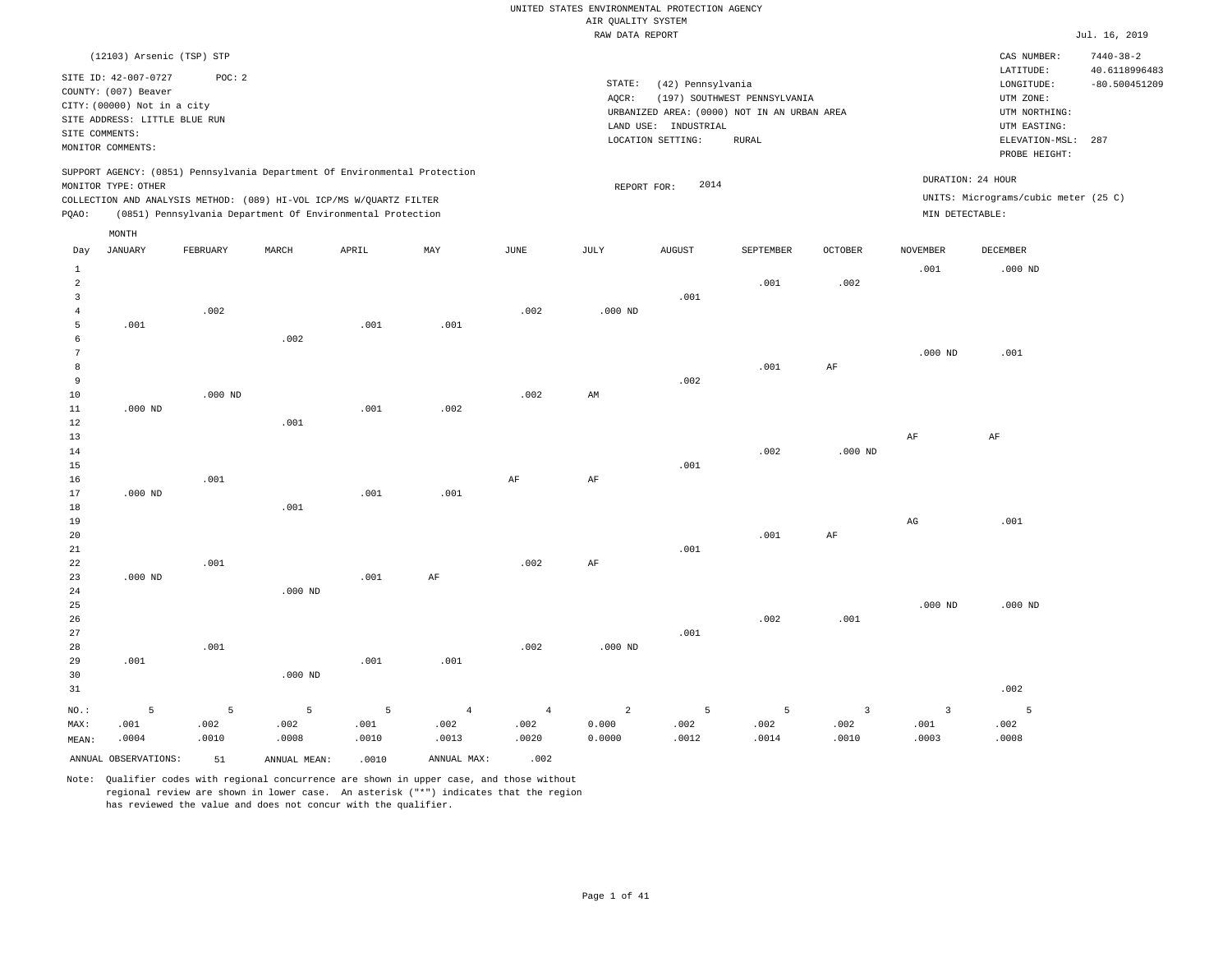|                |                               |                |                                                                            |                |                |           | RAW DATA REPORT |                                             |                              |                    |                 |                                      | Jul. 16, 2019                    |
|----------------|-------------------------------|----------------|----------------------------------------------------------------------------|----------------|----------------|-----------|-----------------|---------------------------------------------|------------------------------|--------------------|-----------------|--------------------------------------|----------------------------------|
|                | (12103) Arsenic (TSP) STP     |                |                                                                            |                |                |           |                 |                                             |                              |                    |                 | CAS NUMBER:                          | $7440 - 38 - 2$                  |
|                | SITE ID: 42-007-0727          | POC: 2         |                                                                            |                |                |           | STATE:          | (42) Pennsylvania                           |                              |                    |                 | LATITUDE:<br>LONGITUDE:              | 40.6118996483<br>$-80.500451209$ |
|                | COUNTY: (007) Beaver          |                |                                                                            |                |                |           | AQCR:           |                                             | (197) SOUTHWEST PENNSYLVANIA |                    |                 | UTM ZONE:                            |                                  |
|                | CITY: (00000) Not in a city   |                |                                                                            |                |                |           |                 | URBANIZED AREA: (0000) NOT IN AN URBAN AREA |                              |                    |                 | UTM NORTHING:                        |                                  |
|                | SITE ADDRESS: LITTLE BLUE RUN |                |                                                                            |                |                |           |                 | LAND USE: INDUSTRIAL                        |                              |                    |                 | UTM EASTING:                         |                                  |
| SITE COMMENTS: |                               |                |                                                                            |                |                |           |                 | LOCATION SETTING:                           | <b>RURAL</b>                 |                    |                 | ELEVATION-MSL:                       | 287                              |
|                | MONITOR COMMENTS:             |                |                                                                            |                |                |           |                 |                                             |                              |                    |                 | PROBE HEIGHT:                        |                                  |
|                |                               |                | SUPPORT AGENCY: (0851) Pennsylvania Department Of Environmental Protection |                |                |           |                 |                                             |                              |                    |                 | DURATION: 24 HOUR                    |                                  |
|                | MONITOR TYPE: OTHER           |                |                                                                            |                |                |           | REPORT FOR:     | 2015                                        |                              |                    |                 |                                      |                                  |
|                |                               |                | COLLECTION AND ANALYSIS METHOD: (089) HI-VOL ICP/MS W/QUARTZ FILTER        |                |                |           |                 |                                             |                              |                    |                 | UNITS: Micrograms/cubic meter (25 C) |                                  |
| PQAO:          |                               |                | (0851) Pennsylvania Department Of Environmental Protection                 |                |                |           |                 |                                             |                              |                    | MIN DETECTABLE: |                                      |                                  |
|                | MONTH                         |                |                                                                            |                |                |           |                 |                                             |                              |                    |                 |                                      |                                  |
| Day            | JANUARY                       | FEBRUARY       | $\tt {MARCH}$                                                              | APRIL          | $\mathtt{MAX}$ | JUNE      | JULY            | <b>AUGUST</b>                               | SEPTEMBER                    | $\mathtt{OCTOBER}$ | <b>NOVEMBER</b> | DECEMBER                             |                                  |
| <sup>1</sup>   |                               |                | .002                                                                       |                |                |           |                 |                                             |                              |                    |                 |                                      |                                  |
| $\overline{a}$ |                               |                |                                                                            |                |                |           |                 |                                             |                              |                    | .002            | $\rm AF$                             |                                  |
| $\overline{3}$ |                               |                |                                                                            |                |                |           |                 |                                             | AF                           | .001               |                 |                                      |                                  |
| $\overline{4}$ |                               |                |                                                                            |                |                |           |                 | $.000$ ND                                   |                              |                    |                 |                                      |                                  |
| 5              |                               | $\rm AF$       |                                                                            |                |                | .001      | $.004$ 5        |                                             |                              |                    |                 |                                      |                                  |
| $\epsilon$     | AG                            |                |                                                                            | .001           | .001           |           |                 |                                             |                              |                    |                 |                                      |                                  |
| $\overline{7}$ |                               |                | $.000$ ND                                                                  |                |                |           |                 |                                             |                              |                    |                 |                                      |                                  |
| 8              |                               |                |                                                                            |                |                |           |                 |                                             |                              |                    | .001            | .002                                 |                                  |
| 9<br>$10$      |                               |                |                                                                            |                |                |           |                 | .002                                        | .001                         | $.000$ ND          |                 |                                      |                                  |
| 11             |                               | .001           |                                                                            |                |                | $.000$ ND | .002            |                                             |                              |                    |                 |                                      |                                  |
| 12             | .001                          |                |                                                                            | .003           | $.000$ ND      |           |                 |                                             |                              |                    |                 |                                      |                                  |
| 13             |                               |                | $.000$ ND                                                                  |                |                |           |                 |                                             |                              |                    |                 |                                      |                                  |
| 14             |                               |                |                                                                            |                |                |           |                 |                                             |                              |                    | $.000$ ND       | $.000$ ND                            |                                  |
| 15             |                               |                |                                                                            |                |                |           |                 |                                             | AF                           | $.000$ ND          |                 |                                      |                                  |
| 16             |                               |                |                                                                            |                |                |           |                 | .002                                        |                              |                    |                 |                                      |                                  |
| 17             |                               | .001           |                                                                            |                |                | .001      | .001            |                                             |                              |                    |                 |                                      |                                  |
| 18             | $.000$ ND                     |                |                                                                            | AG             | $.000$ ND      |           |                 |                                             |                              |                    |                 |                                      |                                  |
| 19             |                               |                | .002                                                                       |                |                |           |                 |                                             |                              |                    |                 |                                      |                                  |
| 20             |                               |                |                                                                            |                |                |           |                 |                                             |                              |                    | $.000$ ND       | $.000$ ND                            |                                  |
| 21             |                               |                |                                                                            |                |                |           |                 |                                             | .001                         | .001               |                 |                                      |                                  |
| 22             |                               |                |                                                                            |                |                |           |                 | .003                                        |                              |                    |                 |                                      |                                  |
| 23             |                               | .001           |                                                                            |                |                | .001      | .001            |                                             |                              |                    |                 |                                      |                                  |
| 24             | AF                            |                |                                                                            | $.000$ ND      | .0055          |           |                 |                                             |                              |                    |                 |                                      |                                  |
| 25             |                               |                | .001                                                                       |                |                |           |                 |                                             |                              |                    |                 |                                      |                                  |
| 26             |                               |                |                                                                            |                |                |           |                 |                                             |                              |                    | $.000$ ND       | $.000$ ND                            |                                  |
| 27             |                               |                |                                                                            |                |                |           |                 |                                             | .001                         | .002               |                 |                                      |                                  |
| 28             |                               |                |                                                                            |                |                |           |                 | .002                                        |                              |                    |                 |                                      |                                  |
| 29             |                               |                |                                                                            |                |                | $.000$ ND | .002            |                                             |                              |                    |                 |                                      |                                  |
| 30             | AF                            |                |                                                                            | .001           | $.000$ ND      |           |                 |                                             |                              |                    |                 |                                      |                                  |
| 31             |                               |                | $.000$ ND                                                                  |                |                |           |                 |                                             |                              |                    |                 |                                      |                                  |
| NO.:           | $\overline{a}$                | $\overline{3}$ | 6                                                                          | $\overline{4}$ | $\overline{5}$ | 5         | 5               | 5                                           | $\overline{3}$               | 5                  | 5               | $\overline{4}$                       |                                  |
| MAX:           | .001                          | .001           | .002                                                                       | .003           | .005           | .001      | .004            | .003                                        | .001                         | .002               | .002            | .002                                 |                                  |
| MEAN:          | .0005                         | .0010          | .0008                                                                      | .0013          | .0012          | .0006     | .0020           | .0018                                       | .0010                        | .0008              | .0006           | .0005                                |                                  |
|                | ANNUAL OBSERVATIONS:          | 52             | ANNUAL MEAN:                                                               | .0010          | ANNUAL MAX:    | .005      |                 |                                             |                              |                    |                 |                                      |                                  |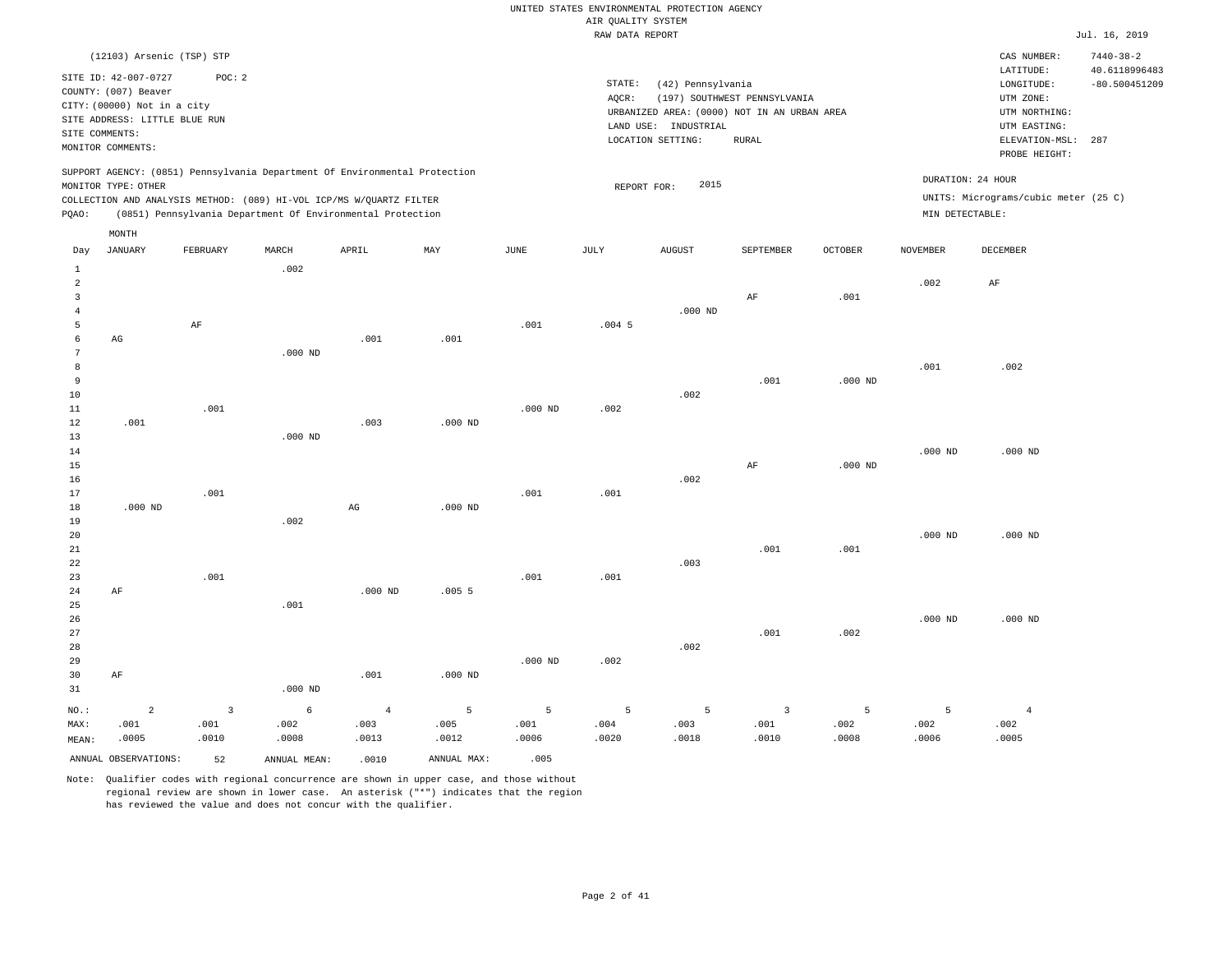|                                       |                                                                                                                                                     |                |              |                                                                                                                                                   |             |                | ----- ------ ---- ---- |                                                                                                               |                                              |           |                 |                                                                                         |                                         |
|---------------------------------------|-----------------------------------------------------------------------------------------------------------------------------------------------------|----------------|--------------|---------------------------------------------------------------------------------------------------------------------------------------------------|-------------|----------------|------------------------|---------------------------------------------------------------------------------------------------------------|----------------------------------------------|-----------|-----------------|-----------------------------------------------------------------------------------------|-----------------------------------------|
|                                       | (12103) Arsenic (TSP) STP                                                                                                                           |                |              |                                                                                                                                                   |             |                |                        |                                                                                                               |                                              |           |                 | CAS NUMBER:                                                                             | $7440 - 38 - 2$                         |
|                                       | SITE ID: 42-007-0727<br>COUNTY: (007) Beaver<br>CITY: (00000) Not in a city<br>SITE ADDRESS: LITTLE BLUE RUN<br>SITE COMMENTS:<br>MONITOR COMMENTS: | POC: 2         |              |                                                                                                                                                   |             |                | STATE:<br>AQCR:        | (42) Pennsylvania<br>URBANIZED AREA: (0000) NOT IN AN URBAN AREA<br>LAND USE: INDUSTRIAL<br>LOCATION SETTING: | (197) SOUTHWEST PENNSYLVANIA<br><b>RURAL</b> |           |                 | LATITUDE:<br>LONGITUDE:<br>UTM ZONE:<br>UTM NORTHING:<br>UTM EASTING:<br>ELEVATION-MSL: | 40.6118996483<br>$-80.500451209$<br>287 |
|                                       | MONITOR TYPE: OTHER                                                                                                                                 |                |              | SUPPORT AGENCY: (0851) Pennsylvania Department Of Environmental Protection<br>COLLECTION AND ANALYSIS METHOD: (089) HI-VOL ICP/MS W/QUARTZ FILTER |             |                |                        | 2016<br>REPORT FOR:                                                                                           |                                              |           |                 | PROBE HEIGHT:<br>DURATION: 24 HOUR<br>UNITS: Micrograms/cubic meter (25 C)              |                                         |
| PQAO:                                 |                                                                                                                                                     |                |              | (0851) Pennsylvania Department Of Environmental Protection                                                                                        |             |                |                        |                                                                                                               |                                              |           | MIN DETECTABLE: |                                                                                         |                                         |
|                                       | MONTH                                                                                                                                               |                |              |                                                                                                                                                   |             |                |                        |                                                                                                               |                                              |           |                 |                                                                                         |                                         |
| Day                                   | <b>JANUARY</b>                                                                                                                                      | FEBRUARY       | MARCH        | APRIL                                                                                                                                             | MAY         | JUNE           | JULY                   | <b>AUGUST</b>                                                                                                 | SEPTEMBER                                    | OCTOBER   | <b>NOVEMBER</b> | DECEMBER                                                                                |                                         |
| $\mathbf{1}$                          | $.000$ ND                                                                                                                                           |                | $.000$ ND    |                                                                                                                                                   |             |                |                        |                                                                                                               |                                              |           |                 |                                                                                         |                                         |
| $\overline{a}$<br>3<br>$\overline{4}$ |                                                                                                                                                     |                |              |                                                                                                                                                   |             |                |                        | $.000$ ND                                                                                                     | .002                                         | $.004$ 5  | $.000$ ND       | $.000$ ND                                                                               |                                         |
| 5                                     |                                                                                                                                                     |                |              |                                                                                                                                                   |             | $.000$ ND      | .001                   |                                                                                                               |                                              |           |                 |                                                                                         |                                         |
| 6                                     |                                                                                                                                                     | $.000$ ND      |              | $.000$ ND                                                                                                                                         | .001        |                |                        |                                                                                                               |                                              |           |                 |                                                                                         |                                         |
| 7                                     | .002                                                                                                                                                |                | $.000$ ND    |                                                                                                                                                   |             |                |                        |                                                                                                               |                                              |           |                 |                                                                                         |                                         |
| 8                                     |                                                                                                                                                     |                |              |                                                                                                                                                   |             |                |                        |                                                                                                               |                                              |           | .001            | $.000$ ND                                                                               |                                         |
| 9<br>10                               |                                                                                                                                                     |                |              |                                                                                                                                                   |             |                |                        | $.000$ ND                                                                                                     | AF                                           | $.000$ ND |                 |                                                                                         |                                         |
| $11\,$                                |                                                                                                                                                     |                |              |                                                                                                                                                   |             | $_{\rm AG}$    | .001                   |                                                                                                               |                                              |           |                 |                                                                                         |                                         |
| 12                                    |                                                                                                                                                     | $.000$ ND      |              | $.000$ ND                                                                                                                                         | .001        |                |                        |                                                                                                               |                                              |           |                 |                                                                                         |                                         |
| 13                                    | $.000$ ND                                                                                                                                           |                | .001         |                                                                                                                                                   |             |                |                        |                                                                                                               |                                              |           |                 |                                                                                         |                                         |
| 14                                    |                                                                                                                                                     |                |              |                                                                                                                                                   |             |                |                        |                                                                                                               |                                              |           | .001            | AV                                                                                      |                                         |
| 15                                    |                                                                                                                                                     |                | AF           |                                                                                                                                                   |             |                |                        | $.000$ ND                                                                                                     | AF                                           | .002      |                 |                                                                                         |                                         |
| 16<br>17                              |                                                                                                                                                     |                |              |                                                                                                                                                   |             | .002           | .001                   |                                                                                                               |                                              |           |                 |                                                                                         |                                         |
| 18                                    |                                                                                                                                                     | .001           |              | .002                                                                                                                                              | .001        |                |                        |                                                                                                               |                                              |           |                 |                                                                                         |                                         |
| 19                                    | AJ                                                                                                                                                  |                | .001         |                                                                                                                                                   |             |                |                        |                                                                                                               |                                              |           |                 |                                                                                         |                                         |
| 20                                    |                                                                                                                                                     |                |              |                                                                                                                                                   |             |                |                        |                                                                                                               |                                              |           | $.000$ ND       | AV                                                                                      |                                         |
| 21                                    |                                                                                                                                                     |                |              |                                                                                                                                                   |             |                |                        |                                                                                                               | $.000$ ND                                    | $.000$ ND |                 |                                                                                         |                                         |
| 22<br>23                              |                                                                                                                                                     |                |              |                                                                                                                                                   |             | $.000$ ND      | .001                   | .001                                                                                                          |                                              |           |                 |                                                                                         |                                         |
| 24                                    |                                                                                                                                                     | $.000$ ND      |              | .002                                                                                                                                              | .001        |                |                        |                                                                                                               |                                              |           |                 |                                                                                         |                                         |
| 25                                    | AJ                                                                                                                                                  |                | $.000$ ND    |                                                                                                                                                   |             |                |                        |                                                                                                               |                                              |           |                 |                                                                                         |                                         |
| 26                                    |                                                                                                                                                     |                |              |                                                                                                                                                   |             |                |                        |                                                                                                               |                                              |           | $.000$ ND       | $.000$ ND                                                                               |                                         |
| 27                                    |                                                                                                                                                     |                |              |                                                                                                                                                   |             |                |                        |                                                                                                               | .002                                         | $.000$ ND |                 |                                                                                         |                                         |
| 28<br>29                              |                                                                                                                                                     |                |              |                                                                                                                                                   |             | $.000$ ND      | AF                     | $.004$ 5                                                                                                      |                                              |           |                 |                                                                                         |                                         |
| 30                                    |                                                                                                                                                     |                |              | .001                                                                                                                                              | .002        |                |                        |                                                                                                               |                                              |           |                 |                                                                                         |                                         |
| 31                                    | AJ                                                                                                                                                  |                | $.000$ ND    |                                                                                                                                                   |             |                |                        |                                                                                                               |                                              |           |                 |                                                                                         |                                         |
| NO.:                                  | $\overline{\mathbf{3}}$                                                                                                                             | $\overline{4}$ | 6            | 5                                                                                                                                                 | 5           | $\overline{4}$ | $\overline{4}$         | 5                                                                                                             | $\overline{\mathbf{3}}$                      | 5         | 5               | 3                                                                                       |                                         |
| MAX:                                  | .002                                                                                                                                                | .001           | .001         | .002                                                                                                                                              | .002        | .002           | .001                   | .004                                                                                                          | .002                                         | .004      | .001            | 0.000                                                                                   |                                         |
| MEAN:                                 | .0007                                                                                                                                               | .0003          | .0003        | .0010                                                                                                                                             | .0012       | .0005          | .0010                  | .0010                                                                                                         | .0013                                        | .0012     | .0004           | 0.0000                                                                                  |                                         |
|                                       | ANNUAL OBSERVATIONS:                                                                                                                                | 52             | ANNUAL MEAN: | .0008                                                                                                                                             | ANNUAL MAX: | .004           |                        |                                                                                                               |                                              |           |                 |                                                                                         |                                         |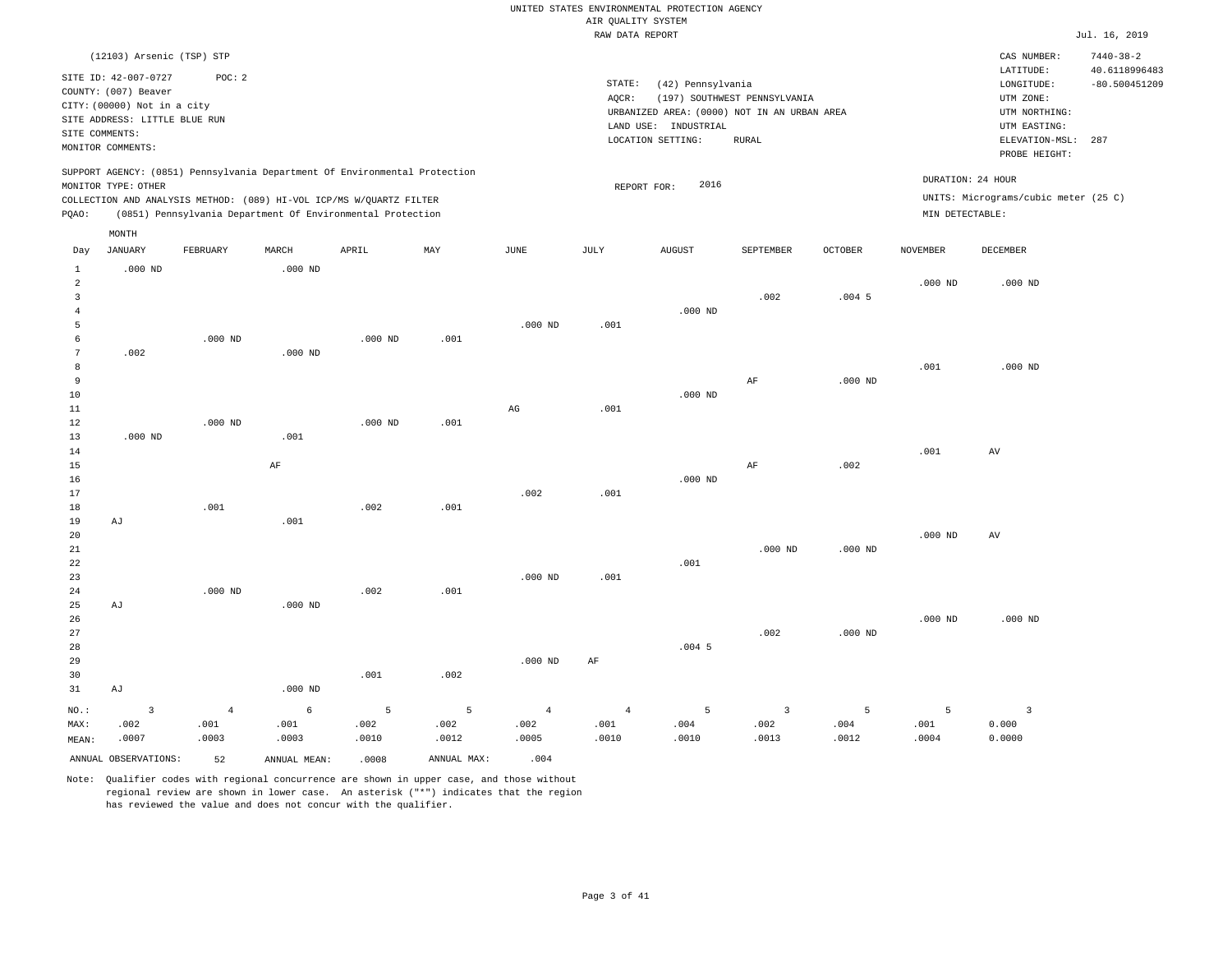|                                                                              |                                                                                                                                           |                                                                                                                                                                                                                 |                                 |                    |                    |                      | UNITED STATES ENVIRONMENTAL PROTECTION AGENCY<br>AIR QUALITY SYSTEM |                                           |                                                                             |                                 |                                      |                                                                      |                                                     |
|------------------------------------------------------------------------------|-------------------------------------------------------------------------------------------------------------------------------------------|-----------------------------------------------------------------------------------------------------------------------------------------------------------------------------------------------------------------|---------------------------------|--------------------|--------------------|----------------------|---------------------------------------------------------------------|-------------------------------------------|-----------------------------------------------------------------------------|---------------------------------|--------------------------------------|----------------------------------------------------------------------|-----------------------------------------------------|
|                                                                              |                                                                                                                                           |                                                                                                                                                                                                                 |                                 |                    |                    |                      | RAW DATA REPORT                                                     |                                           |                                                                             |                                 |                                      |                                                                      | Jul. 16, 2019                                       |
|                                                                              | (12103) Arsenic (TSP) STP<br>SITE ID: 42-007-0727<br>COUNTY: (007) Beaver<br>CITY: (00000) Not in a city<br>SITE ADDRESS: LITTLE BLUE RUN | POC: 2                                                                                                                                                                                                          |                                 |                    |                    |                      | STATE:<br>AQCR:                                                     | (42) Pennsylvania                         | (197) SOUTHWEST PENNSYLVANIA<br>URBANIZED AREA: (0000) NOT IN AN URBAN AREA |                                 |                                      | CAS NUMBER:<br>LATITUDE:<br>LONGITUDE:<br>UTM ZONE:<br>UTM NORTHING: | $7440 - 38 - 2$<br>40.6118996483<br>$-80.500451209$ |
| SITE COMMENTS:                                                               | MONITOR COMMENTS:                                                                                                                         |                                                                                                                                                                                                                 |                                 |                    |                    |                      |                                                                     | LAND USE: INDUSTRIAL<br>LOCATION SETTING: | <b>RURAL</b>                                                                |                                 |                                      | UTM EASTING:<br>ELEVATION-MSL:<br>PROBE HEIGHT:                      | 287                                                 |
| PQAO:                                                                        | MONITOR TYPE: OTHER                                                                                                                       | SUPPORT AGENCY: (0851) Pennsylvania Department Of Environmental Protection<br>COLLECTION AND ANALYSIS METHOD: (089) HI-VOL ICP/MS W/QUARTZ FILTER<br>(0851) Pennsylvania Department Of Environmental Protection |                                 |                    |                    |                      | REPORT FOR:                                                         | 2017                                      |                                                                             |                                 | DURATION: 24 HOUR<br>MIN DETECTABLE: | UNITS: Micrograms/cubic meter (25 C)                                 |                                                     |
|                                                                              | $\texttt{MONTH}$                                                                                                                          |                                                                                                                                                                                                                 |                                 |                    |                    |                      |                                                                     |                                           |                                                                             |                                 |                                      |                                                                      |                                                     |
| Day                                                                          | JANUARY                                                                                                                                   | FEBRUARY                                                                                                                                                                                                        | MARCH                           | APRIL              | MAY                | JUNE                 | JULY                                                                | <b>AUGUST</b>                             | SEPTEMBER                                                                   | <b>OCTOBER</b>                  | NOVEMBER                             | DECEMBER                                                             |                                                     |
| $\mathbf{1}$<br>$\overline{a}$<br>$\overline{3}$<br>$\overline{4}$<br>5<br>6 | AJ                                                                                                                                        | $.000$ ND                                                                                                                                                                                                       | $\mathrm{AJ}$                   | .001               | $.000$ ND          | $.000$ ND            | $.000$ ND                                                           | .001                                      | .002                                                                        | .001                            | .001SQ                               | .017 <sub>5</sub>                                                    |                                                     |
| 7<br>8<br>9<br>10<br>11<br>12                                                | $.000$ ND                                                                                                                                 | .001                                                                                                                                                                                                            | $.000$ ND                       | $.000$ ND          | $.000$ ND          | $.000$ ND            | $.000$ ND                                                           | .001                                      | .003                                                                        | .001                            | .001SQ                               | ${\rm FT}$                                                           |                                                     |
| 13<br>14<br>15<br>16<br>17<br>18<br>19                                       | $.000$ ND<br>AJ                                                                                                                           | $\mathop{\rm Ad}\nolimits$                                                                                                                                                                                      | $.000$ ND                       | .002<br>.001       | .001<br>$.000$ ND  | $.000$ ND            | .001                                                                | .001                                      | .0085                                                                       | .000                            | ${\rm F\,I}$                         | ${\rm F\,I}$                                                         |                                                     |
| 20<br>$2\sqrt{1}$<br>22<br>23<br>$2\sqrt{4}$<br>25                           | $.000$ ND                                                                                                                                 | $.000$ ND                                                                                                                                                                                                       | .001                            | .001               | $.000$ ND          | $.000$ ND            | .000                                                                | .001                                      | $_{\rm AG}$                                                                 | TS                              | .001SQ                               | .001SQ                                                               |                                                     |
| 26<br>27<br>28<br>29<br>30<br>31                                             | AJ                                                                                                                                        |                                                                                                                                                                                                                 | .001                            |                    | $.000$ ND          | $.000$ ND            | .001                                                                | ${\rm F\,I}$                              | .001                                                                        | .001SQ                          | .001SQ                               | ${\rm F\,I}$                                                         |                                                     |
| NO.:<br>MAX:<br>MEAN:                                                        | $\overline{3}$<br>0.000<br>0.0000                                                                                                         | $\overline{3}$<br>.001<br>.0003                                                                                                                                                                                 | $\overline{4}$<br>.001<br>.0005 | 5<br>.002<br>.0010 | 6<br>.001<br>.0002 | 5<br>0.000<br>0.0000 | 5<br>.001<br>.0004                                                  | $\overline{4}$<br>.001<br>.0010           | $\overline{4}$<br>.008<br>.0035                                             | $\overline{4}$<br>.001<br>.0008 | $\overline{4}$<br>.001<br>.0010      | $\overline{a}$<br>.017<br>.0090                                      |                                                     |

Note: Qualifier codes with regional concurrence are shown in upper case, and those without regional review are shown in lower case. An asterisk ("\*") indicates that the region has reviewed the value and does not concur with the qualifier.

ANNUAL OBSERVATIONS:  $\begin{array}{ccc} 49 & \quad \quad \text{ANNUAL} & \text{MNNUAL} & \text{ANNUAL MAX:} \end{array}$  .017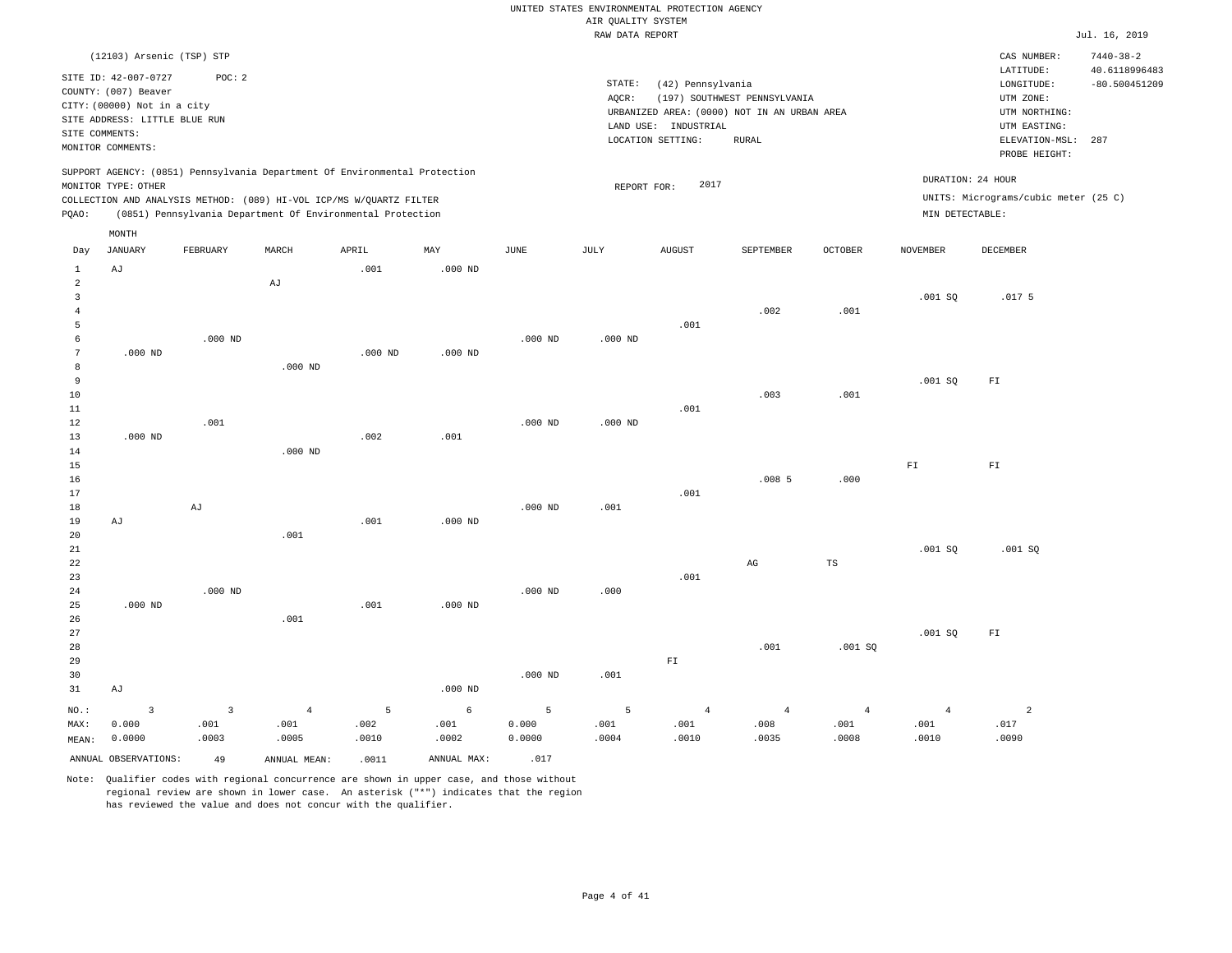|              |                                              |           |              |                                                                                                                                                                                                                 |         |            |        | UNITED STATES ENVIRONMENTAL PROTECTION AGENCY |                              |                |                 |                                                                              |                                  |
|--------------|----------------------------------------------|-----------|--------------|-----------------------------------------------------------------------------------------------------------------------------------------------------------------------------------------------------------------|---------|------------|--------|-----------------------------------------------|------------------------------|----------------|-----------------|------------------------------------------------------------------------------|----------------------------------|
|              |                                              |           |              |                                                                                                                                                                                                                 |         |            |        | AIR QUALITY SYSTEM                            |                              |                |                 |                                                                              |                                  |
|              |                                              |           |              |                                                                                                                                                                                                                 |         |            |        | RAW DATA REPORT                               |                              |                |                 |                                                                              | Jul. 16, 2019                    |
|              | (12103) Arsenic (TSP) STP                    |           |              |                                                                                                                                                                                                                 |         |            |        |                                               |                              |                |                 | CAS NUMBER:                                                                  | $7440 - 38 - 2$                  |
|              | SITE ID: 42-007-0727<br>COUNTY: (007) Beaver | POC: 2    |              |                                                                                                                                                                                                                 |         |            | STATE: | (42) Pennsylvania                             |                              |                |                 | LATITUDE:<br>LONGITUDE:                                                      | 40.6118996483<br>$-80.500451209$ |
|              |                                              |           |              |                                                                                                                                                                                                                 |         |            | AOCR:  |                                               | (197) SOUTHWEST PENNSYLVANIA |                |                 | UTM ZONE:                                                                    |                                  |
|              | CITY: (00000) Not in a city                  |           |              |                                                                                                                                                                                                                 |         |            |        | URBANIZED AREA: (0000) NOT IN AN URBAN AREA   |                              |                |                 | UTM NORTHING:                                                                |                                  |
|              | SITE ADDRESS: LITTLE BLUE RUN                |           |              |                                                                                                                                                                                                                 |         |            |        | LAND USE: INDUSTRIAL                          |                              |                |                 | UTM EASTING:                                                                 |                                  |
|              | SITE COMMENTS:                               |           |              |                                                                                                                                                                                                                 |         |            |        | LOCATION SETTING:                             | <b>RURAL</b>                 |                |                 | ELEVATION-MSL:                                                               | 287                              |
|              | MONITOR COMMENTS:                            |           |              |                                                                                                                                                                                                                 |         |            |        |                                               |                              |                |                 | PROBE HEIGHT:                                                                |                                  |
| PQAO:        | MONITOR TYPE: OTHER<br>MONTH                 |           |              | SUPPORT AGENCY: (0851) Pennsylvania Department Of Environmental Protection<br>COLLECTION AND ANALYSIS METHOD: (089) HI-VOL ICP/MS W/QUARTZ FILTER<br>(0851) Pennsylvania Department Of Environmental Protection |         |            |        | 2018<br>REPORT FOR:                           |                              |                |                 | DURATION: 24 HOUR<br>UNITS: Micrograms/cubic meter (25 C)<br>MIN DETECTABLE: |                                  |
| Day          | JANUARY                                      | FEBRUARY  | MARCH        | APRIL                                                                                                                                                                                                           | MAY     | JUNE       | JULY   | <b>AUGUST</b>                                 | SEPTEMBER                    | <b>OCTOBER</b> | <b>NOVEMBER</b> | DECEMBER                                                                     |                                  |
|              |                                              |           |              |                                                                                                                                                                                                                 |         |            |        |                                               |                              |                |                 |                                                                              |                                  |
| $\mathbf{1}$ |                                              | $.000$ ND |              |                                                                                                                                                                                                                 |         | $.000$ ND  |        |                                               |                              |                |                 |                                                                              |                                  |
| 2            | $.000$ ND                                    |           |              | $.000$ ND                                                                                                                                                                                                       | .001 SQ |            |        |                                               |                              |                |                 |                                                                              |                                  |
| 3            |                                              |           | ${\rm FT}$   |                                                                                                                                                                                                                 |         |            |        |                                               |                              |                |                 |                                                                              |                                  |
|              |                                              |           |              |                                                                                                                                                                                                                 |         |            |        |                                               |                              |                |                 |                                                                              |                                  |
| 5            |                                              |           |              |                                                                                                                                                                                                                 |         |            |        |                                               |                              |                |                 |                                                                              |                                  |
| 6            |                                              |           |              |                                                                                                                                                                                                                 |         |            |        |                                               |                              |                |                 |                                                                              |                                  |
|              |                                              | .001SQ    |              |                                                                                                                                                                                                                 |         | .001SQ     |        |                                               |                              |                |                 |                                                                              |                                  |
| 8            | .001SQ                                       |           |              | $.000$ ND                                                                                                                                                                                                       | .001SQ  |            |        |                                               |                              |                |                 |                                                                              |                                  |
| 9            |                                              |           | $.000$ ND    |                                                                                                                                                                                                                 |         |            |        |                                               |                              |                |                 |                                                                              |                                  |
| 10           |                                              |           |              |                                                                                                                                                                                                                 |         |            |        |                                               |                              |                |                 |                                                                              |                                  |
| 11           |                                              |           |              |                                                                                                                                                                                                                 |         |            |        |                                               |                              |                |                 |                                                                              |                                  |
| 12           |                                              |           |              |                                                                                                                                                                                                                 |         |            |        |                                               |                              |                |                 |                                                                              |                                  |
| 13           |                                              | .001SQ    |              |                                                                                                                                                                                                                 |         | ${\tt F1}$ |        |                                               |                              |                |                 |                                                                              |                                  |
| 14           | FI                                           |           |              | .001                                                                                                                                                                                                            | .001    |            |        |                                               |                              |                |                 |                                                                              |                                  |
| 15           |                                              |           | ${\rm F\,I}$ |                                                                                                                                                                                                                 |         |            |        |                                               |                              |                |                 |                                                                              |                                  |
| 16           |                                              |           |              |                                                                                                                                                                                                                 |         |            |        |                                               |                              |                |                 |                                                                              |                                  |
| 17           |                                              |           |              |                                                                                                                                                                                                                 |         |            |        |                                               |                              |                |                 |                                                                              |                                  |
| 18           |                                              |           |              |                                                                                                                                                                                                                 |         |            |        |                                               |                              |                |                 |                                                                              |                                  |

19 20 .000 ND .000 ND  $F1$  .001 SQ .001 SQ

.001 SQ

| 25    |                      | $.000$ ND |              |                |             | $.000$ ND      |                |         |         |                |         |            |
|-------|----------------------|-----------|--------------|----------------|-------------|----------------|----------------|---------|---------|----------------|---------|------------|
| 26    | .001SQ               |           |              | $.000$ ND      | .001SQ      |                |                |         |         |                |         |            |
| 27    |                      |           | .001SQ       |                |             |                |                |         |         |                |         |            |
| 28    |                      |           |              |                |             |                |                |         |         |                |         |            |
| 29    |                      |           |              |                |             |                |                |         |         |                |         |            |
| 30    |                      |           |              |                |             |                |                |         |         |                |         |            |
| 31    |                      |           |              |                |             |                |                |         |         |                |         |            |
| NO.:  | $\overline{4}$       | 5         | 3            | $\overline{4}$ | 5           | $\overline{4}$ | $\overline{0}$ | $\circ$ | $\circ$ | $\overline{0}$ | $\circ$ | $^{\circ}$ |
| MAX:  | .001                 | .001      | .001         | .001           | .001        | .001           |                |         |         |                |         |            |
| MEAN: | .0005                | .0004     | .0007        | .0003          | .0010       | .0005          |                |         |         |                |         |            |
|       | ANNUAL OBSERVATIONS: | 25        | ANNUAL MEAN: | .0006          | ANNUAL MAX: | .001           |                |         |         |                |         |            |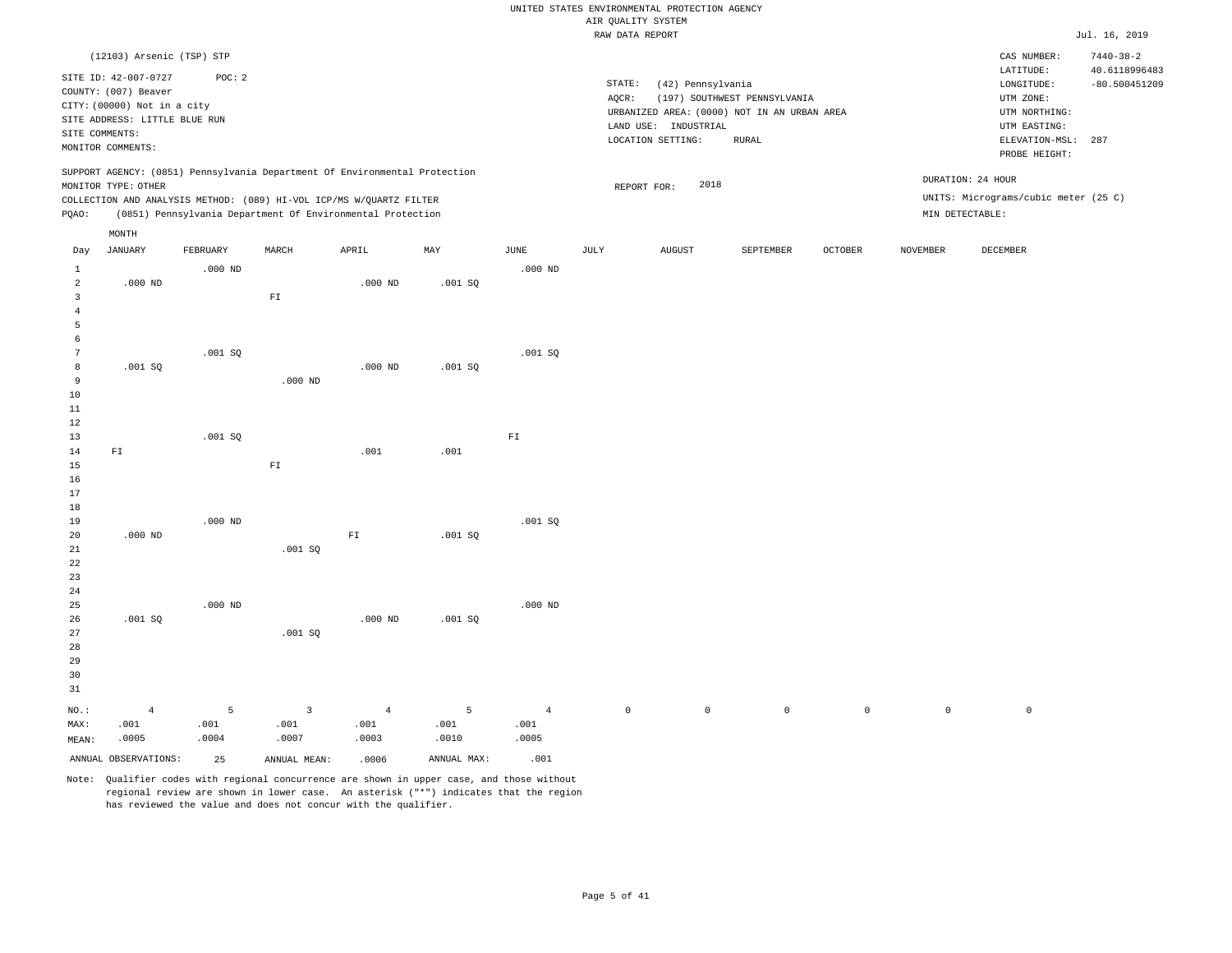|                     |                                                                             |           |                                                                            |           |                |                | RAW DATA REPORT |                                                                  |                              |                |                   |                                                       | Jul. 16, 2019                    |
|---------------------|-----------------------------------------------------------------------------|-----------|----------------------------------------------------------------------------|-----------|----------------|----------------|-----------------|------------------------------------------------------------------|------------------------------|----------------|-------------------|-------------------------------------------------------|----------------------------------|
|                     | (12105) Beryllium (TSP) STP                                                 |           |                                                                            |           |                |                |                 |                                                                  |                              |                |                   | CAS NUMBER:                                           | $7440 - 41 - 7$                  |
|                     | SITE ID: 42-007-0727<br>COUNTY: (007) Beaver<br>CITY: (00000) Not in a city | POC: 2    |                                                                            |           |                |                | STATE:<br>AQCR: | (42) Pennsylvania<br>URBANIZED AREA: (0000) NOT IN AN URBAN AREA | (197) SOUTHWEST PENNSYLVANIA |                |                   | LATITUDE:<br>LONGITUDE:<br>UTM ZONE:<br>UTM NORTHING: | 40.6118996483<br>$-80.500451209$ |
|                     | SITE ADDRESS: LITTLE BLUE RUN                                               |           |                                                                            |           |                |                |                 |                                                                  |                              |                |                   |                                                       |                                  |
|                     | SITE COMMENTS:                                                              |           |                                                                            |           |                |                |                 | LAND USE: INDUSTRIAL                                             |                              |                |                   | UTM EASTING:                                          |                                  |
|                     | MONITOR COMMENTS:                                                           |           |                                                                            |           |                |                |                 | LOCATION SETTING:                                                | <b>RURAL</b>                 |                |                   | ELEVATION-MSL:<br>PROBE HEIGHT:                       | 287                              |
|                     |                                                                             |           | SUPPORT AGENCY: (0851) Pennsylvania Department Of Environmental Protection |           |                |                |                 |                                                                  |                              |                | DURATION: 24 HOUR |                                                       |                                  |
|                     | MONITOR TYPE: OTHER                                                         |           |                                                                            |           |                |                | REPORT FOR:     | 2014                                                             |                              |                |                   |                                                       |                                  |
|                     |                                                                             |           | COLLECTION AND ANALYSIS METHOD: (089) HI-VOL ICP/MS W/QUARTZ FILTER        |           |                |                |                 |                                                                  |                              |                |                   | UNITS: Nanograms/cubic meter (25 C)                   |                                  |
| PQAO:               |                                                                             |           | (0851) Pennsylvania Department Of Environmental Protection                 |           |                |                |                 |                                                                  |                              |                | MIN DETECTABLE:   |                                                       |                                  |
|                     | MONTH                                                                       |           |                                                                            |           |                |                |                 |                                                                  |                              |                |                   |                                                       |                                  |
| Day                 | JANUARY                                                                     | FEBRUARY  | MARCH                                                                      | APRIL     | MAY            | JUNE           | JULY            | <b>AUGUST</b>                                                    | SEPTEMBER                    | <b>OCTOBER</b> | <b>NOVEMBER</b>   | DECEMBER                                              |                                  |
| $\mathbf{1}$        |                                                                             |           |                                                                            |           |                |                |                 |                                                                  |                              |                | $.000$ ND         | $.000$ ND                                             |                                  |
| $\overline{a}$      |                                                                             |           |                                                                            |           |                |                |                 |                                                                  | $.000$ ND                    | $.000$ ND      |                   |                                                       |                                  |
| 3                   |                                                                             |           |                                                                            |           |                |                |                 | $.000$ ND                                                        |                              |                |                   |                                                       |                                  |
| $\overline{4}$<br>5 | $.000$ ND                                                                   | $.000$ ND |                                                                            | $.000$ ND | $.000$ ND      | $.000$ ND      | $.000$ ND       |                                                                  |                              |                |                   |                                                       |                                  |
| 6                   |                                                                             |           | $.000$ ND                                                                  |           |                |                |                 |                                                                  |                              |                |                   |                                                       |                                  |
| $7\phantom{.0}$     |                                                                             |           |                                                                            |           |                |                |                 |                                                                  |                              |                | $.000$ ND         | $.000$ ND                                             |                                  |
| 8                   |                                                                             |           |                                                                            |           |                |                |                 |                                                                  | $.000$ ND                    | $\rm AF$       |                   |                                                       |                                  |
| 9                   |                                                                             |           |                                                                            |           |                |                |                 | $.000$ ND                                                        |                              |                |                   |                                                       |                                  |
| 10                  |                                                                             | $.000$ ND |                                                                            |           |                | $.000$ ND      | AM              |                                                                  |                              |                |                   |                                                       |                                  |
| 11                  | $.000$ ND                                                                   |           |                                                                            | $.000$ ND | $.000$ ND      |                |                 |                                                                  |                              |                |                   |                                                       |                                  |
| 12                  |                                                                             |           | $.000$ ND                                                                  |           |                |                |                 |                                                                  |                              |                |                   |                                                       |                                  |
| 13                  |                                                                             |           |                                                                            |           |                |                |                 |                                                                  |                              |                | $\rm{AF}$         | AF                                                    |                                  |
| 14                  |                                                                             |           |                                                                            |           |                |                |                 |                                                                  | $.000$ ND                    | $.000$ ND      |                   |                                                       |                                  |
| 15                  |                                                                             |           |                                                                            |           |                |                |                 | $.000$ ND                                                        |                              |                |                   |                                                       |                                  |
| 16                  |                                                                             | $.000$ ND |                                                                            |           |                | AF             | $\rm AF$        |                                                                  |                              |                |                   |                                                       |                                  |
| 17                  | $.000$ ND                                                                   |           |                                                                            | $.000$ ND | $.000$ ND      |                |                 |                                                                  |                              |                |                   |                                                       |                                  |
| 18                  |                                                                             |           | $.000$ ND                                                                  |           |                |                |                 |                                                                  |                              |                |                   |                                                       |                                  |
| 19                  |                                                                             |           |                                                                            |           |                |                |                 |                                                                  |                              |                | $_{\rm AG}$       | $.000$ ND                                             |                                  |
| 20                  |                                                                             |           |                                                                            |           |                |                |                 |                                                                  | $.000$ ND                    | $\rm AF$       |                   |                                                       |                                  |
| 21                  |                                                                             |           |                                                                            |           |                |                |                 | $.000$ ND                                                        |                              |                |                   |                                                       |                                  |
| 22                  |                                                                             | $.000$ ND |                                                                            |           |                | $.000$ ND      | AF              |                                                                  |                              |                |                   |                                                       |                                  |
| 23                  | $.000$ ND                                                                   |           |                                                                            | $.000$ ND | $\rm AF$       |                |                 |                                                                  |                              |                |                   |                                                       |                                  |
| 24                  |                                                                             |           | $.000$ ND                                                                  |           |                |                |                 |                                                                  |                              |                |                   |                                                       |                                  |
| 25                  |                                                                             |           |                                                                            |           |                |                |                 |                                                                  |                              |                | $.000$ ND         | $.000$ ND                                             |                                  |
| 26                  |                                                                             |           |                                                                            |           |                |                |                 |                                                                  | $.000$ ND                    | $.000$ ND      |                   |                                                       |                                  |
| 27                  |                                                                             |           |                                                                            |           |                |                |                 | $.000$ ND                                                        |                              |                |                   |                                                       |                                  |
| 28                  |                                                                             | $.000$ ND |                                                                            |           |                | $.000$ ND      | $.000$ ND       |                                                                  |                              |                |                   |                                                       |                                  |
| 29                  | $.000$ ND                                                                   |           |                                                                            | $.000$ ND | $.000$ ND      |                |                 |                                                                  |                              |                |                   |                                                       |                                  |
| 30                  |                                                                             |           | $.000$ ND                                                                  |           |                |                |                 |                                                                  |                              |                |                   |                                                       |                                  |
| 31                  |                                                                             |           |                                                                            |           |                |                |                 |                                                                  |                              |                |                   | $.000$ ND                                             |                                  |
| NO.:                | 5                                                                           | 5         | 5                                                                          | 5         | $\overline{4}$ | $\overline{4}$ | $\overline{a}$  | 5                                                                | 5                            | 3              | 3                 | 5                                                     |                                  |
| MAX:                | 0.000                                                                       | 0.000     | 0.000                                                                      | 0.000     | 0.000          | 0.000          | 0.000           | 0.000                                                            | 0.000                        | 0.000          | 0.000             | 0.000                                                 |                                  |
| MEAN:               | 0.0000                                                                      | 0.0000    | 0.0000                                                                     | 0.0000    | 0.0000         | 0.0000         | 0.0000          | 0.0000                                                           | 0.0000                       | 0.0000         | 0.0000            | 0.0000                                                |                                  |
|                     | ANNUAL OBSERVATIONS:                                                        | 51        | ANNUAL MEAN:                                                               | 0.0000    | ANNUAL MAX:    | 0.000          |                 |                                                                  |                              |                |                   |                                                       |                                  |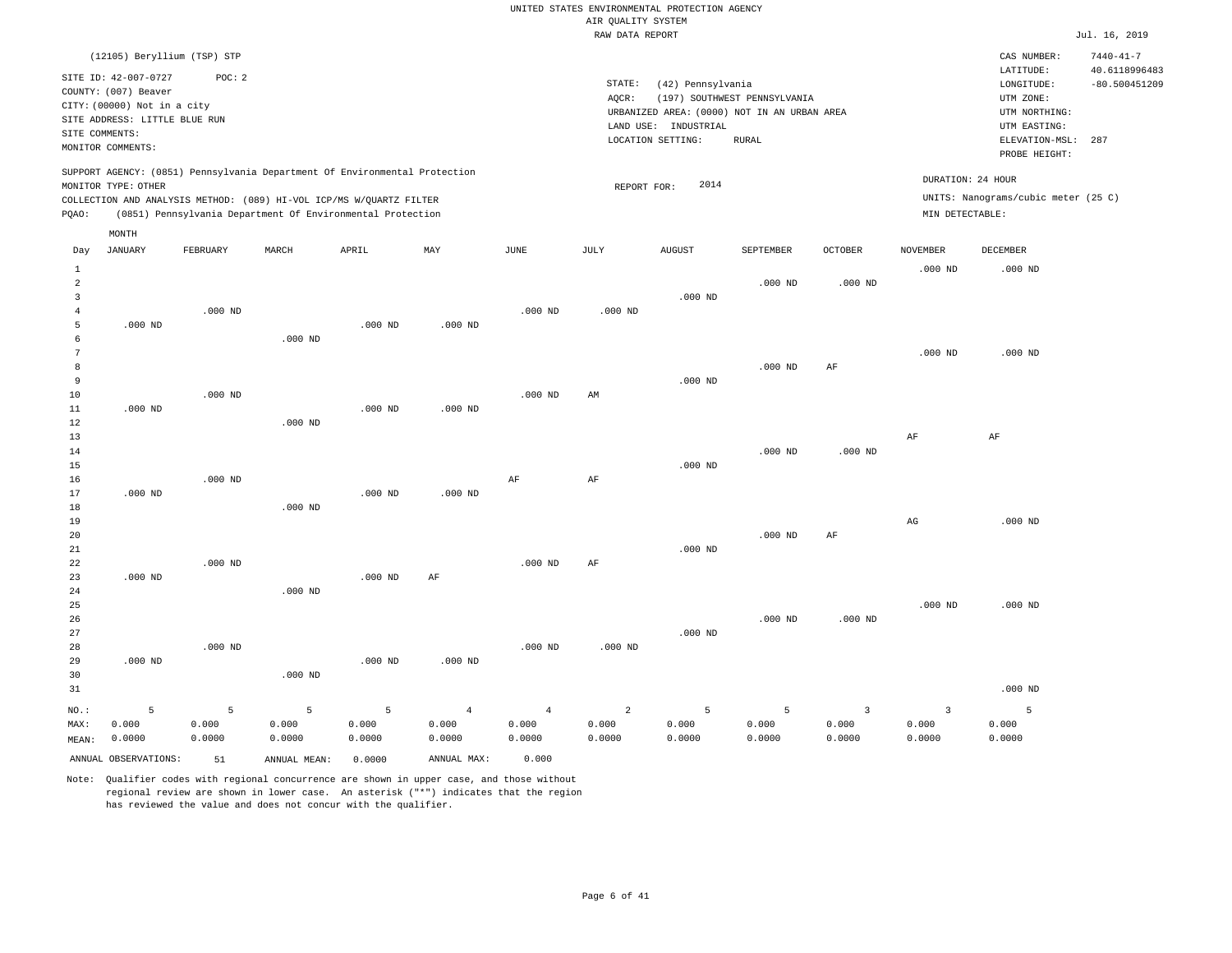|                                  |                               |                |                                                                            |                |             |             | RAW DATA REPORT |                      |                                             |                |                   |                                     | Jul. 16, 2019                    |
|----------------------------------|-------------------------------|----------------|----------------------------------------------------------------------------|----------------|-------------|-------------|-----------------|----------------------|---------------------------------------------|----------------|-------------------|-------------------------------------|----------------------------------|
|                                  | (12105) Beryllium (TSP) STP   |                |                                                                            |                |             |             |                 |                      |                                             |                |                   | CAS NUMBER:<br>LATITUDE:            | $7440 - 41 - 7$<br>40.6118996483 |
|                                  | SITE ID: 42-007-0727          | POC: 2         |                                                                            |                |             |             | STATE:          | (42) Pennsylvania    |                                             |                |                   | LONGITUDE:                          | $-80.500451209$                  |
|                                  | COUNTY: (007) Beaver          |                |                                                                            |                |             |             | AQCR:           |                      | (197) SOUTHWEST PENNSYLVANIA                |                |                   | UTM ZONE:                           |                                  |
|                                  | CITY: (00000) Not in a city   |                |                                                                            |                |             |             |                 |                      | URBANIZED AREA: (0000) NOT IN AN URBAN AREA |                |                   | UTM NORTHING:                       |                                  |
|                                  | SITE ADDRESS: LITTLE BLUE RUN |                |                                                                            |                |             |             |                 | LAND USE: INDUSTRIAL |                                             |                |                   | UTM EASTING:                        |                                  |
| SITE COMMENTS:                   |                               |                |                                                                            |                |             |             |                 | LOCATION SETTING:    | <b>RURAL</b>                                |                |                   | ELEVATION-MSL:                      | 287                              |
|                                  | MONITOR COMMENTS:             |                |                                                                            |                |             |             |                 |                      |                                             |                |                   | PROBE HEIGHT:                       |                                  |
|                                  | MONITOR TYPE: OTHER           |                | SUPPORT AGENCY: (0851) Pennsylvania Department Of Environmental Protection |                |             |             |                 | 2015                 |                                             |                | DURATION: 24 HOUR |                                     |                                  |
|                                  |                               |                | COLLECTION AND ANALYSIS METHOD: (089) HI-VOL ICP/MS W/OUARTZ FILTER        |                |             |             | REPORT FOR:     |                      |                                             |                |                   | UNITS: Nanograms/cubic meter (25 C) |                                  |
| PQAO:                            |                               |                | (0851) Pennsylvania Department Of Environmental Protection                 |                |             |             |                 |                      |                                             |                | MIN DETECTABLE:   |                                     |                                  |
|                                  | MONTH                         |                |                                                                            |                |             |             |                 |                      |                                             |                |                   |                                     |                                  |
| Day                              | <b>JANUARY</b>                | FEBRUARY       | MARCH                                                                      | APRIL          | MAY         | <b>JUNE</b> | JULY            | <b>AUGUST</b>        | SEPTEMBER                                   | <b>OCTOBER</b> | <b>NOVEMBER</b>   | DECEMBER                            |                                  |
| $\mathbf{1}$                     |                               |                | $.000$ ND                                                                  |                |             |             |                 |                      |                                             |                |                   |                                     |                                  |
| $\overline{a}$                   |                               |                |                                                                            |                |             |             |                 |                      |                                             |                | $.000$ ND         | AF                                  |                                  |
| $\overline{3}$<br>$\overline{4}$ |                               |                |                                                                            |                |             |             |                 | $.000$ ND            | AF                                          | $.000$ ND      |                   |                                     |                                  |
| 5                                |                               | $\rm AF$       |                                                                            |                |             | $.000$ ND   | $.000$ ND       |                      |                                             |                |                   |                                     |                                  |
| 6                                | AG                            |                |                                                                            | $.000$ ND      | $.000$ ND   |             |                 |                      |                                             |                |                   |                                     |                                  |
| $7\phantom{.0}$                  |                               |                | $.000$ ND                                                                  |                |             |             |                 |                      |                                             |                |                   |                                     |                                  |
| 8                                |                               |                |                                                                            |                |             |             |                 |                      |                                             |                | $.000$ ND         | $.000$ ND                           |                                  |
| 9                                |                               |                |                                                                            |                |             |             |                 |                      | $.000$ ND                                   | $.000$ ND      |                   |                                     |                                  |
| 10                               |                               |                |                                                                            |                |             |             |                 | $.000$ ND            |                                             |                |                   |                                     |                                  |
| 11                               |                               | $.000$ ND      |                                                                            |                |             | $.000$ ND   | $.000$ ND       |                      |                                             |                |                   |                                     |                                  |
| 12                               | $.000$ ND                     |                |                                                                            | $.000$ ND      | $.000$ ND   |             |                 |                      |                                             |                |                   |                                     |                                  |
| 13                               |                               |                | $.000$ ND                                                                  |                |             |             |                 |                      |                                             |                |                   |                                     |                                  |
| 14                               |                               |                |                                                                            |                |             |             |                 |                      |                                             |                | $.000$ ND         | $.000$ ND                           |                                  |
| 15                               |                               |                |                                                                            |                |             |             |                 |                      | AF                                          | $.000$ ND      |                   |                                     |                                  |
| 16                               |                               |                |                                                                            |                |             |             |                 | $.000$ ND            |                                             |                |                   |                                     |                                  |
| 17                               |                               | $.000$ ND      |                                                                            |                |             | $.000$ ND   | $.000$ ND       |                      |                                             |                |                   |                                     |                                  |
| 18                               | $.000$ ND                     |                |                                                                            | $_{\rm AG}$    | $.000$ ND   |             |                 |                      |                                             |                |                   |                                     |                                  |
| 19                               |                               |                | $.000$ ND                                                                  |                |             |             |                 |                      |                                             |                |                   |                                     |                                  |
| 20                               |                               |                |                                                                            |                |             |             |                 |                      |                                             |                | $.000$ ND         | $.000$ ND                           |                                  |
| 21<br>22                         |                               |                |                                                                            |                |             |             |                 | $.000$ ND            | $.000$ ND                                   | $.000$ ND      |                   |                                     |                                  |
| 23                               |                               | $.000$ ND      |                                                                            |                |             | $.000$ ND   | $.000$ ND       |                      |                                             |                |                   |                                     |                                  |
| 24                               | AF                            |                |                                                                            | $.000$ ND      | $.000$ ND   |             |                 |                      |                                             |                |                   |                                     |                                  |
| 25                               |                               |                | $.000$ ND                                                                  |                |             |             |                 |                      |                                             |                |                   |                                     |                                  |
| 26                               |                               |                |                                                                            |                |             |             |                 |                      |                                             |                | $.000$ ND         | $.000$ ND                           |                                  |
| 27                               |                               |                |                                                                            |                |             |             |                 |                      | $.000$ ND                                   | $.000$ ND      |                   |                                     |                                  |
| 28                               |                               |                |                                                                            |                |             |             |                 | $.000$ ND            |                                             |                |                   |                                     |                                  |
| 29                               |                               |                |                                                                            |                |             | $.000$ ND   | $.000$ ND       |                      |                                             |                |                   |                                     |                                  |
| 30                               | AF                            |                |                                                                            | $.000$ ND      | $.000$ ND   |             |                 |                      |                                             |                |                   |                                     |                                  |
| 31                               |                               |                | $.000$ ND                                                                  |                |             |             |                 |                      |                                             |                |                   |                                     |                                  |
| NO.:                             | $\overline{2}$                | $\overline{3}$ | 6                                                                          | $\overline{4}$ | 5           | 5           | 5               | 5                    | $\overline{\mathbf{3}}$                     | 5              | 5                 | $\overline{4}$                      |                                  |
| MAX:                             | 0.000                         | 0.000          | 0.000                                                                      | 0.000          | 0.000       | 0.000       | 0.000           | 0.000                | 0.000                                       | 0.000          | 0.000             | 0.000                               |                                  |
| MEAN:                            | 0.0000                        | 0.0000         | 0.0000                                                                     | 0.0000         | 0.0000      | 0.0000      | 0.0000          | 0.0000               | 0.0000                                      | 0.0000         | 0.0000            | 0.0000                              |                                  |
|                                  | ANNUAL OBSERVATIONS:          | 52             | ANNUAL MEAN:                                                               | 0.0000         | ANNUAL MAX: | 0.000       |                 |                      |                                             |                |                   |                                     |                                  |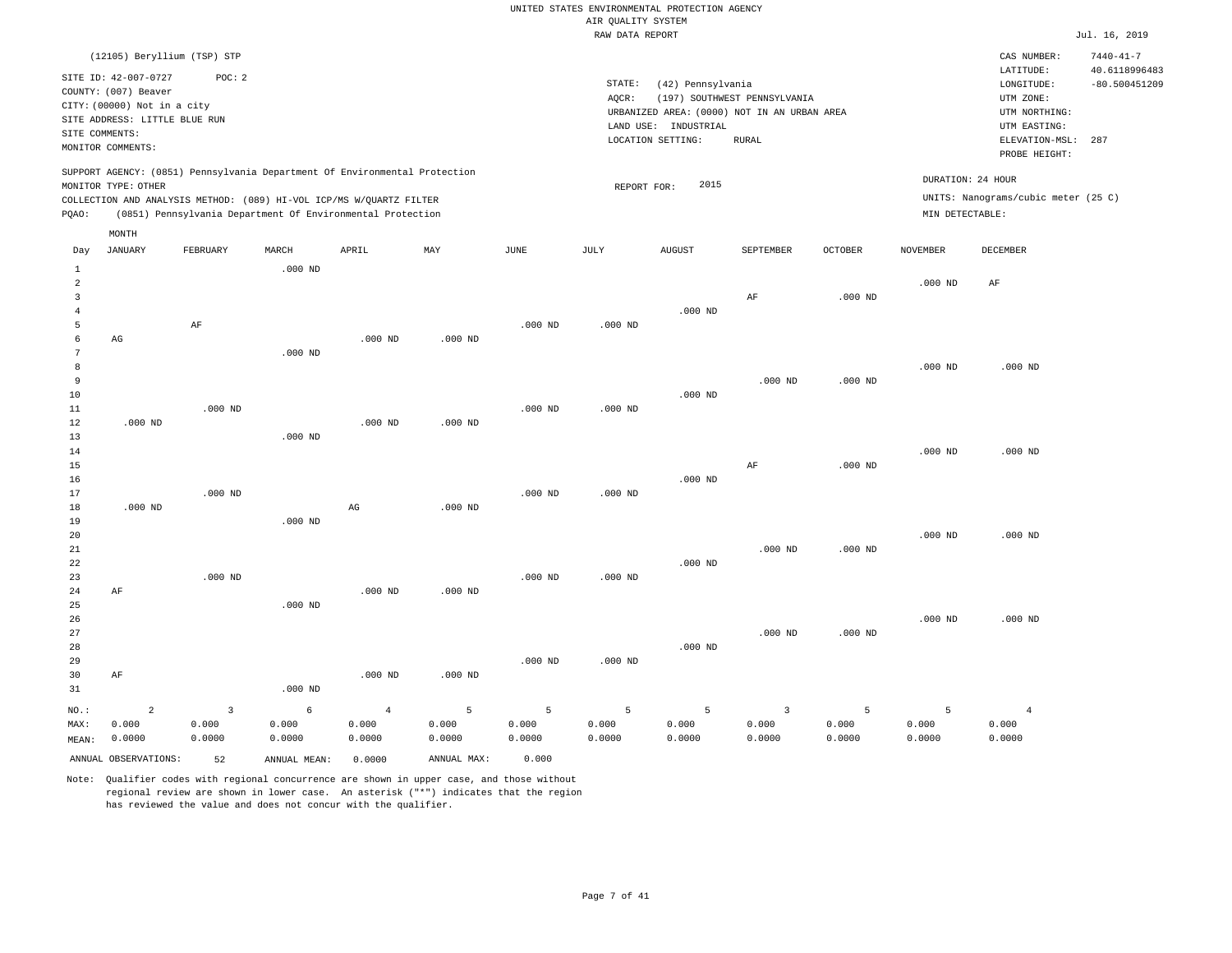|                         |                                              |                |                                                                                                                                   |                |                |                        | ------ ---- ---- |                      |                                             |                    |                   |                                     |                                  |
|-------------------------|----------------------------------------------|----------------|-----------------------------------------------------------------------------------------------------------------------------------|----------------|----------------|------------------------|------------------|----------------------|---------------------------------------------|--------------------|-------------------|-------------------------------------|----------------------------------|
|                         | (12105) Beryllium (TSP) STP                  |                |                                                                                                                                   |                |                |                        |                  |                      |                                             |                    |                   | CAS NUMBER:                         | $7440 - 41 - 7$                  |
|                         | SITE ID: 42-007-0727<br>COUNTY: (007) Beaver | POC: 2         |                                                                                                                                   |                |                |                        | STATE:           | (42) Pennsylvania    |                                             |                    |                   | LATITUDE:<br>LONGITUDE:             | 40.6118996483<br>$-80.500451209$ |
|                         | CITY: (00000) Not in a city                  |                |                                                                                                                                   |                |                |                        | AQCR:            |                      | (197) SOUTHWEST PENNSYLVANIA                |                    |                   | UTM ZONE:                           |                                  |
|                         | SITE ADDRESS: LITTLE BLUE RUN                |                |                                                                                                                                   |                |                |                        |                  |                      | URBANIZED AREA: (0000) NOT IN AN URBAN AREA |                    |                   | UTM NORTHING:                       |                                  |
| SITE COMMENTS:          |                                              |                |                                                                                                                                   |                |                |                        |                  | LAND USE: INDUSTRIAL |                                             |                    |                   | UTM EASTING:                        |                                  |
|                         | MONITOR COMMENTS:                            |                |                                                                                                                                   |                |                |                        |                  | LOCATION SETTING:    | <b>RURAL</b>                                |                    |                   | ELEVATION-MSL:<br>PROBE HEIGHT:     | 287                              |
|                         |                                              |                | SUPPORT AGENCY: (0851) Pennsylvania Department Of Environmental Protection                                                        |                |                |                        |                  |                      |                                             |                    | DURATION: 24 HOUR |                                     |                                  |
|                         | MONITOR TYPE: OTHER                          |                |                                                                                                                                   |                |                |                        | REPORT FOR:      | 2016                 |                                             |                    |                   | UNITS: Nanograms/cubic meter (25 C) |                                  |
| PQAO:                   |                                              |                | COLLECTION AND ANALYSIS METHOD: (089) HI-VOL ICP/MS W/QUARTZ FILTER<br>(0851) Pennsylvania Department Of Environmental Protection |                |                |                        |                  |                      |                                             |                    | MIN DETECTABLE:   |                                     |                                  |
|                         | MONTH                                        |                |                                                                                                                                   |                |                |                        |                  |                      |                                             |                    |                   |                                     |                                  |
| Day                     | JANUARY                                      | FEBRUARY       | MARCH                                                                                                                             | APRIL          | MAY            | JUNE                   | JULY             | AUGUST               | SEPTEMBER                                   | $\mathtt{OCTOBER}$ | <b>NOVEMBER</b>   | <b>DECEMBER</b>                     |                                  |
| $\mathbf{1}$            | $.000$ ND                                    |                | $.000$ ND                                                                                                                         |                |                |                        |                  |                      |                                             |                    |                   |                                     |                                  |
| $\overline{a}$          |                                              |                |                                                                                                                                   |                |                |                        |                  |                      |                                             |                    | $.000$ ND         | $.000$ ND                           |                                  |
| $\overline{\mathbf{3}}$ |                                              |                |                                                                                                                                   |                |                |                        |                  |                      | $.000$ ND                                   | $.000$ ND          |                   |                                     |                                  |
| $\overline{4}$          |                                              |                |                                                                                                                                   |                |                |                        |                  | $.000$ ND            |                                             |                    |                   |                                     |                                  |
| 5<br>6                  |                                              | $.000$ ND      |                                                                                                                                   | $.000$ ND      | $.000$ ND      | $.000$ ND              | $.000$ ND        |                      |                                             |                    |                   |                                     |                                  |
| 7                       | $.000$ ND                                    |                | $.000$ ND                                                                                                                         |                |                |                        |                  |                      |                                             |                    |                   |                                     |                                  |
| 8                       |                                              |                |                                                                                                                                   |                |                |                        |                  |                      |                                             |                    | $.000$ ND         | $.000$ ND                           |                                  |
| 9                       |                                              |                |                                                                                                                                   |                |                |                        |                  |                      | $\rm AF$                                    | $.000$ ND          |                   |                                     |                                  |
| 10                      |                                              |                |                                                                                                                                   |                |                |                        |                  | $.000$ ND            |                                             |                    |                   |                                     |                                  |
| 11                      |                                              |                |                                                                                                                                   |                |                | $\mathbb{A}\mathbb{G}$ | $.000$ ND        |                      |                                             |                    |                   |                                     |                                  |
| 12                      |                                              | $.000$ ND      |                                                                                                                                   | $.000$ ND      | $.000$ ND      |                        |                  |                      |                                             |                    |                   |                                     |                                  |
| 13                      | $.000$ ND                                    |                | $.000$ ND                                                                                                                         |                |                |                        |                  |                      |                                             |                    |                   |                                     |                                  |
| 14                      |                                              |                |                                                                                                                                   |                |                |                        |                  |                      |                                             |                    | $.000$ ND         | AV                                  |                                  |
| 15                      |                                              |                | AF                                                                                                                                |                |                |                        |                  |                      | AF                                          | $.000$ ND          |                   |                                     |                                  |
| 16                      |                                              |                |                                                                                                                                   |                |                |                        |                  | $.000$ ND            |                                             |                    |                   |                                     |                                  |
| 17                      |                                              |                |                                                                                                                                   |                |                | $.000$ ND              | $.000$ ND        |                      |                                             |                    |                   |                                     |                                  |
| 18                      |                                              | $.000$ ND      |                                                                                                                                   | $.000$ ND      | $.000$ ND      |                        |                  |                      |                                             |                    |                   |                                     |                                  |
| 19                      | AJ                                           |                | $.000$ ND                                                                                                                         |                |                |                        |                  |                      |                                             |                    |                   |                                     |                                  |
| 20                      |                                              |                |                                                                                                                                   |                |                |                        |                  |                      |                                             |                    | $.000$ ND         | $\operatorname{AV}$                 |                                  |
| 21                      |                                              |                |                                                                                                                                   |                |                |                        |                  |                      | $.000$ ND                                   | $.000$ ND          |                   |                                     |                                  |
| 22                      |                                              |                |                                                                                                                                   |                |                |                        |                  | $.000$ ND            |                                             |                    |                   |                                     |                                  |
| 23                      |                                              |                |                                                                                                                                   |                |                | $.000$ ND              | $.000$ ND        |                      |                                             |                    |                   |                                     |                                  |
| 24                      |                                              | $.000$ ND      |                                                                                                                                   | $.000$ ND      | $.000$ ND      |                        |                  |                      |                                             |                    |                   |                                     |                                  |
| 25                      | AJ                                           |                | $.000$ ND                                                                                                                         |                |                |                        |                  |                      |                                             |                    |                   |                                     |                                  |
| 26                      |                                              |                |                                                                                                                                   |                |                |                        |                  |                      |                                             |                    | $.000$ ND         | $.000$ ND                           |                                  |
| 27                      |                                              |                |                                                                                                                                   |                |                |                        |                  |                      | $.000$ ND                                   | $.000$ ND          |                   |                                     |                                  |
| 28                      |                                              |                |                                                                                                                                   |                |                |                        |                  | $.000$ ND            |                                             |                    |                   |                                     |                                  |
| 29                      |                                              |                |                                                                                                                                   |                |                | $.000$ ND              | AF               |                      |                                             |                    |                   |                                     |                                  |
| 30                      |                                              |                |                                                                                                                                   | $.000$ ND      | $.000$ ND      |                        |                  |                      |                                             |                    |                   |                                     |                                  |
| 31                      | AJ                                           |                | $.000$ ND                                                                                                                         |                |                |                        |                  |                      |                                             |                    |                   |                                     |                                  |
| $NO.$ :                 | $\overline{\mathbf{3}}$                      | $\overline{4}$ | 6                                                                                                                                 | $\overline{5}$ | $\overline{5}$ | $\overline{4}$         | $\overline{4}$   | 5                    | $\overline{\mathbf{3}}$                     | 5                  | 5                 | $\overline{3}$                      |                                  |
| MAX:                    | 0.000                                        | 0.000          | 0.000                                                                                                                             | 0.000          | 0.000          | 0.000                  | 0.000            | 0.000                | 0.000                                       | 0.000              | 0.000             | 0.000                               |                                  |
| MEAN:                   | 0.0000                                       | 0.0000         | 0.0000                                                                                                                            | 0.0000         | 0.0000         | 0.0000                 | 0.0000           | 0.0000               | 0.0000                                      | 0.0000             | 0.0000            | 0.0000                              |                                  |
|                         | ANNUAL OBSERVATIONS:                         | 52             | ANNUAL MEAN:                                                                                                                      | 0.0000         | ANNUAL MAX:    | 0.000                  |                  |                      |                                             |                    |                   |                                     |                                  |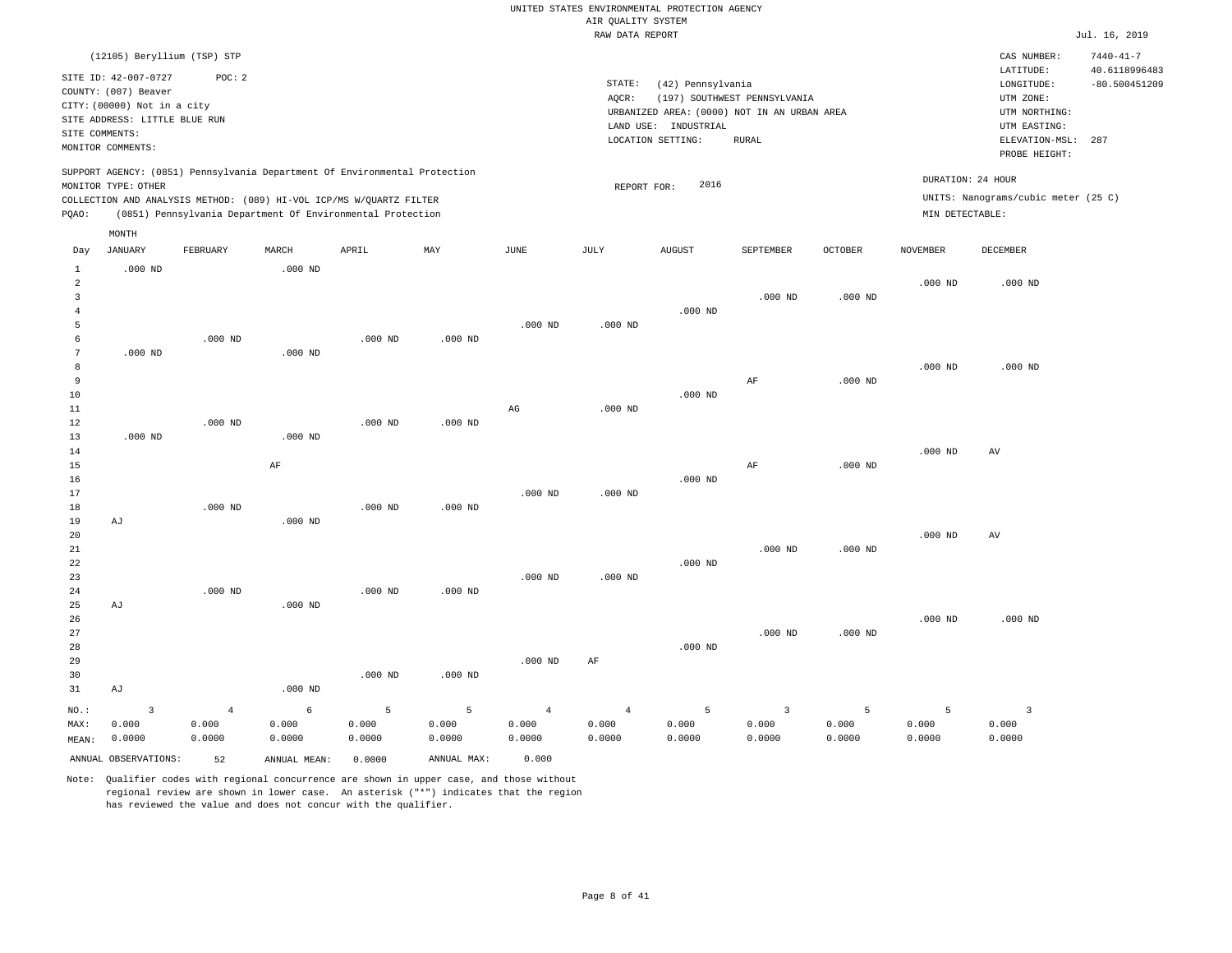|                                       |                                                     |                |                                                                            |                |             |             | AIR QUALITY SYSTEM | UNITED STATES ENVIRONMENTAL PROTECTION AGENCY                       |                              |                |                         |                                     |                                  |
|---------------------------------------|-----------------------------------------------------|----------------|----------------------------------------------------------------------------|----------------|-------------|-------------|--------------------|---------------------------------------------------------------------|------------------------------|----------------|-------------------------|-------------------------------------|----------------------------------|
|                                       |                                                     |                |                                                                            |                |             |             | RAW DATA REPORT    |                                                                     |                              |                |                         |                                     | Jul. 16, 2019                    |
|                                       | (12105) Beryllium (TSP) STP<br>SITE ID: 42-007-0727 | POC: 2         |                                                                            |                |             |             |                    |                                                                     |                              |                |                         | CAS NUMBER:<br>LATITUDE:            | $7440 - 41 - 7$<br>40.6118996483 |
|                                       | COUNTY: (007) Beaver                                |                |                                                                            |                |             |             | STATE:             | (42) Pennsylvania                                                   |                              |                |                         | LONGITUDE:                          | $-80.500451209$                  |
|                                       | CITY: (00000) Not in a city                         |                |                                                                            |                |             |             | AQCR:              |                                                                     | (197) SOUTHWEST PENNSYLVANIA |                |                         | UTM ZONE:                           |                                  |
|                                       | SITE ADDRESS: LITTLE BLUE RUN                       |                |                                                                            |                |             |             |                    | URBANIZED AREA: (0000) NOT IN AN URBAN AREA<br>LAND USE: INDUSTRIAL |                              |                |                         | UTM NORTHING:<br>UTM EASTING:       |                                  |
| SITE COMMENTS:                        |                                                     |                |                                                                            |                |             |             |                    | LOCATION SETTING:                                                   | <b>RURAL</b>                 |                |                         | ELEVATION-MSL:                      | 287                              |
|                                       | MONITOR COMMENTS:                                   |                |                                                                            |                |             |             |                    |                                                                     |                              |                |                         | PROBE HEIGHT:                       |                                  |
|                                       | MONITOR TYPE: OTHER                                 |                | SUPPORT AGENCY: (0851) Pennsylvania Department Of Environmental Protection |                |             |             | REPORT FOR:        | 2017                                                                |                              |                | DURATION: 24 HOUR       |                                     |                                  |
|                                       |                                                     |                | COLLECTION AND ANALYSIS METHOD: (089) HI-VOL ICP/MS W/QUARTZ FILTER        |                |             |             |                    |                                                                     |                              |                |                         | UNITS: Nanograms/cubic meter (25 C) |                                  |
| PQAO:                                 |                                                     |                | (0851) Pennsylvania Department Of Environmental Protection                 |                |             |             |                    |                                                                     |                              |                | MIN DETECTABLE:         |                                     |                                  |
|                                       | MONTH                                               |                |                                                                            |                |             |             |                    |                                                                     |                              |                |                         |                                     |                                  |
| Day                                   | <b>JANUARY</b>                                      | FEBRUARY       | MARCH                                                                      | APRIL          | MAY         | <b>JUNE</b> | JULY               | <b>AUGUST</b>                                                       | SEPTEMBER                    | <b>OCTOBER</b> | <b>NOVEMBER</b>         | DECEMBER                            |                                  |
| 1<br>$\mathfrak{D}$                   | AJ                                                  |                | AJ                                                                         | $.000$ ND      | $.000$ ND   |             |                    |                                                                     |                              |                |                         |                                     |                                  |
| $\overline{3}$<br>$\overline{4}$<br>5 |                                                     |                |                                                                            |                |             |             |                    | $.000$ ND                                                           | $.000$ ND                    | $.000$ ND      | $.000$ ND               | $.000$ ND                           |                                  |
| 6                                     |                                                     | $.000$ ND      |                                                                            |                |             | $.000$ ND   | $.000$ ND          |                                                                     |                              |                |                         |                                     |                                  |
| 7                                     | $.000$ ND                                           |                |                                                                            | $.000$ ND      | $.000$ ND   |             |                    |                                                                     |                              |                |                         |                                     |                                  |
| 8                                     |                                                     |                | $.000$ ND                                                                  |                |             |             |                    |                                                                     |                              |                |                         |                                     |                                  |
| 9                                     |                                                     |                |                                                                            |                |             |             |                    |                                                                     |                              |                | $.000$ ND               | FL                                  |                                  |
| 10                                    |                                                     |                |                                                                            |                |             |             |                    |                                                                     | $.000$ ND                    | $.000$ ND      |                         |                                     |                                  |
| 11                                    |                                                     |                |                                                                            |                |             |             |                    | $.000$ ND                                                           |                              |                |                         |                                     |                                  |
| 12                                    |                                                     | $.000$ ND      |                                                                            |                |             | $.000$ ND   | $.000$ ND          |                                                                     |                              |                |                         |                                     |                                  |
| 13                                    | $.000$ ND                                           |                |                                                                            | $.000$ ND      | $.000$ ND   |             |                    |                                                                     |                              |                |                         |                                     |                                  |
| 14                                    |                                                     |                | $.000$ ND                                                                  |                |             |             |                    |                                                                     |                              |                |                         |                                     |                                  |
| 15<br>16                              |                                                     |                |                                                                            |                |             |             |                    |                                                                     | $.000$ ND                    | $.000$ ND      | ${\rm F}\, {\mathbb I}$ | ${\rm F\,I}$                        |                                  |
| 17                                    |                                                     |                |                                                                            |                |             |             |                    | $.000$ ND                                                           |                              |                |                         |                                     |                                  |
| 18                                    |                                                     | AJ             |                                                                            |                |             | $.000$ ND   | $.000$ ND          |                                                                     |                              |                |                         |                                     |                                  |
| 19                                    | AJ                                                  |                |                                                                            | $.000$ ND      | $.000$ ND   |             |                    |                                                                     |                              |                |                         |                                     |                                  |
| 20                                    |                                                     |                | $.000$ ND                                                                  |                |             |             |                    |                                                                     |                              |                |                         |                                     |                                  |
| 21                                    |                                                     |                |                                                                            |                |             |             |                    |                                                                     |                              |                | $.000$ ND               | $.000$ ND                           |                                  |
| 22                                    |                                                     |                |                                                                            |                |             |             |                    |                                                                     | $_{\rm AG}$                  | $_{\rm TS}$    |                         |                                     |                                  |
| 23                                    |                                                     |                |                                                                            |                |             |             |                    | $.000$ ND                                                           |                              |                |                         |                                     |                                  |
| 24                                    |                                                     | $.000$ ND      |                                                                            |                |             | $.000$ ND   | $.000$ ND          |                                                                     |                              |                |                         |                                     |                                  |
| 25                                    | $.000$ ND                                           |                |                                                                            | $.000$ ND      | $.000$ ND   |             |                    |                                                                     |                              |                |                         |                                     |                                  |
| 26                                    |                                                     |                | $.000$ ND                                                                  |                |             |             |                    |                                                                     |                              |                |                         |                                     |                                  |
| 27<br>28                              |                                                     |                |                                                                            |                |             |             |                    |                                                                     | $.000$ ND                    | $.000$ ND      | $.000$ ND               | ${\rm F\,I}$                        |                                  |
| 29                                    |                                                     |                |                                                                            |                |             |             |                    | ${\rm F\,I}$                                                        |                              |                |                         |                                     |                                  |
| 30                                    |                                                     |                |                                                                            |                |             | $.000$ ND   | $.000$ ND          |                                                                     |                              |                |                         |                                     |                                  |
| 31                                    | AJ                                                  |                |                                                                            |                | $.000$ ND   |             |                    |                                                                     |                              |                |                         |                                     |                                  |
| NO.:                                  | $\overline{\mathbf{3}}$                             | $\overline{3}$ | $\overline{4}$                                                             | $\overline{5}$ | 6           | 5           | 5                  | $\overline{4}$                                                      | $\overline{4}$               | $\overline{4}$ | $\overline{4}$          | $\overline{a}$                      |                                  |
| MAX:                                  | 0.000                                               | 0.000          | 0.000                                                                      | 0.000          | 0.000       | 0.000       | 0.000              | 0.000                                                               | 0.000                        | 0.000          | 0.000                   | 0.000                               |                                  |
| MEAN:                                 | 0.0000                                              | 0.0000         | 0.0000                                                                     | 0.0000         | 0.0000      | 0.0000      | 0.0000             | 0.0000                                                              | 0.0000                       | 0.0000         | 0.0000                  | 0.0000                              |                                  |
|                                       | ANNUAL OBSERVATIONS:                                | 49             | ANNUAL, MEAN:                                                              | 0.0000         | ANNUAL MAX: | 0.000       |                    |                                                                     |                              |                |                         |                                     |                                  |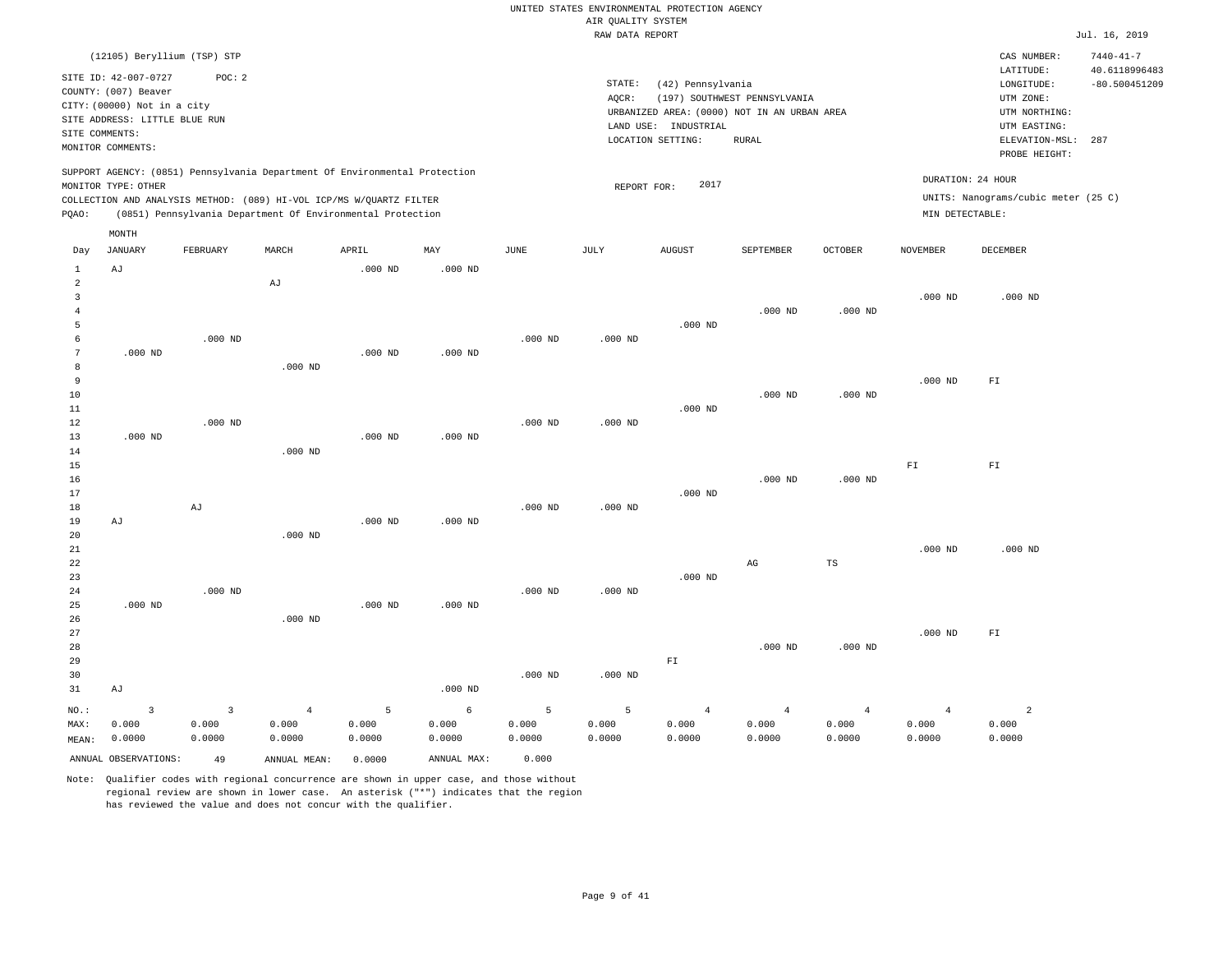## UNITED STATES ENVIRONMENTAL PROTECTION AGENCY AIR QUALITY SYSTEM<br>PAW DATA PEDOPT

|                                  |                                                                                                                                |                 |                                                                            |                 |                 |                 | RAW DATA REPORT     |                                                                |                                                                                              |         |          |                                                                            | Jul. 16, 2019                    |
|----------------------------------|--------------------------------------------------------------------------------------------------------------------------------|-----------------|----------------------------------------------------------------------------|-----------------|-----------------|-----------------|---------------------|----------------------------------------------------------------|----------------------------------------------------------------------------------------------|---------|----------|----------------------------------------------------------------------------|----------------------------------|
|                                  | (12105) Beryllium (TSP) STP                                                                                                    |                 |                                                                            |                 |                 |                 |                     |                                                                |                                                                                              |         |          | CAS NUMBER:<br>LATITUDE:                                                   | $7440 - 41 - 7$<br>40.6118996483 |
|                                  | SITE ID: 42-007-0727<br>COUNTY: (007) Beaver<br>CITY: (00000) Not in a city<br>SITE ADDRESS: LITTLE BLUE RUN<br>SITE COMMENTS: | POC: 2          |                                                                            |                 |                 |                 | STATE:<br>AQCR:     | (42) Pennsylvania<br>LAND USE: INDUSTRIAL<br>LOCATION SETTING: | (197) SOUTHWEST PENNSYLVANIA<br>URBANIZED AREA: (0000) NOT IN AN URBAN AREA<br>${\tt RURAL}$ |         |          | LONGITUDE:<br>UTM ZONE:<br>UTM NORTHING:<br>UTM EASTING:<br>ELEVATION-MSL: | $-80.500451209$<br>287           |
|                                  | MONITOR COMMENTS:                                                                                                              |                 |                                                                            |                 |                 |                 |                     |                                                                |                                                                                              |         |          | PROBE HEIGHT:                                                              |                                  |
|                                  | MONITOR TYPE: OTHER                                                                                                            |                 | SUPPORT AGENCY: (0851) Pennsylvania Department Of Environmental Protection |                 |                 |                 |                     | 2018<br>REPORT FOR:                                            |                                                                                              |         |          | DURATION: 24 HOUR                                                          |                                  |
|                                  |                                                                                                                                |                 | COLLECTION AND ANALYSIS METHOD: (089) HI-VOL ICP/MS W/QUARTZ FILTER        |                 |                 |                 |                     |                                                                |                                                                                              |         |          | UNITS: Nanograms/cubic meter (25 C)                                        |                                  |
| PQAO:                            |                                                                                                                                |                 | (0851) Pennsylvania Department Of Environmental Protection                 |                 |                 |                 |                     |                                                                |                                                                                              |         |          | MIN DETECTABLE:                                                            |                                  |
|                                  | MONTH                                                                                                                          |                 |                                                                            |                 |                 |                 |                     |                                                                |                                                                                              |         |          |                                                                            |                                  |
| Day                              | JANUARY                                                                                                                        | FEBRUARY        | MARCH                                                                      | APRIL           | MAY             | JUNE            | JULY                | <b>AUGUST</b>                                                  | SEPTEMBER                                                                                    | OCTOBER | NOVEMBER | DECEMBER                                                                   |                                  |
| $\mathbf{1}$                     |                                                                                                                                | $.000$ ND       |                                                                            |                 |                 | $.000$ ND       |                     |                                                                |                                                                                              |         |          |                                                                            |                                  |
| $\overline{a}$<br>$\overline{3}$ | $.000$ ND                                                                                                                      |                 |                                                                            | $.000$ ND       | $.000$ ND       |                 |                     |                                                                |                                                                                              |         |          |                                                                            |                                  |
| $\overline{4}$                   |                                                                                                                                |                 | ${\rm FT}$                                                                 |                 |                 |                 |                     |                                                                |                                                                                              |         |          |                                                                            |                                  |
| 5                                |                                                                                                                                |                 |                                                                            |                 |                 |                 |                     |                                                                |                                                                                              |         |          |                                                                            |                                  |
| 6                                |                                                                                                                                |                 |                                                                            |                 |                 |                 |                     |                                                                |                                                                                              |         |          |                                                                            |                                  |
| $7\phantom{.0}$                  |                                                                                                                                | $.000$ ND       |                                                                            |                 |                 | $.000$ ND       |                     |                                                                |                                                                                              |         |          |                                                                            |                                  |
| 8<br>9                           | $.000$ ND                                                                                                                      |                 |                                                                            | $.000$ ND       | $.000$ ND       |                 |                     |                                                                |                                                                                              |         |          |                                                                            |                                  |
| 10                               |                                                                                                                                |                 | $.000$ ND                                                                  |                 |                 |                 |                     |                                                                |                                                                                              |         |          |                                                                            |                                  |
| 11                               |                                                                                                                                |                 |                                                                            |                 |                 |                 |                     |                                                                |                                                                                              |         |          |                                                                            |                                  |
| 12                               |                                                                                                                                |                 |                                                                            |                 |                 |                 |                     |                                                                |                                                                                              |         |          |                                                                            |                                  |
| 13                               |                                                                                                                                | $.000$ ND       |                                                                            |                 |                 | ${\rm F\,I}$    |                     |                                                                |                                                                                              |         |          |                                                                            |                                  |
| 14                               | ${\rm F\,I}$                                                                                                                   |                 |                                                                            | $.000$ ND       | $.000$ ND       |                 |                     |                                                                |                                                                                              |         |          |                                                                            |                                  |
| 15<br>16                         |                                                                                                                                |                 | ${\rm FT}$                                                                 |                 |                 |                 |                     |                                                                |                                                                                              |         |          |                                                                            |                                  |
| 17                               |                                                                                                                                |                 |                                                                            |                 |                 |                 |                     |                                                                |                                                                                              |         |          |                                                                            |                                  |
| 18                               |                                                                                                                                |                 |                                                                            |                 |                 |                 |                     |                                                                |                                                                                              |         |          |                                                                            |                                  |
| 19                               |                                                                                                                                | $.000$ ND       |                                                                            |                 |                 | $.000$ ND       |                     |                                                                |                                                                                              |         |          |                                                                            |                                  |
| 20<br>21                         | $.000$ ND                                                                                                                      |                 | $.000$ ND                                                                  | ${\rm FT}$      | $.000$ ND       |                 |                     |                                                                |                                                                                              |         |          |                                                                            |                                  |
| 22                               |                                                                                                                                |                 |                                                                            |                 |                 |                 |                     |                                                                |                                                                                              |         |          |                                                                            |                                  |
| 23                               |                                                                                                                                |                 |                                                                            |                 |                 |                 |                     |                                                                |                                                                                              |         |          |                                                                            |                                  |
| 24                               |                                                                                                                                |                 |                                                                            |                 |                 |                 |                     |                                                                |                                                                                              |         |          |                                                                            |                                  |
| 25                               |                                                                                                                                | $.000$ ND       |                                                                            | $.000$ ND       |                 | $.000$ ND       |                     |                                                                |                                                                                              |         |          |                                                                            |                                  |
| 26<br>27                         | $.000$ ND                                                                                                                      |                 | $.000$ ND                                                                  |                 | $.000$ ND       |                 |                     |                                                                |                                                                                              |         |          |                                                                            |                                  |
| 28                               |                                                                                                                                |                 |                                                                            |                 |                 |                 |                     |                                                                |                                                                                              |         |          |                                                                            |                                  |
| 29                               |                                                                                                                                |                 |                                                                            |                 |                 |                 |                     |                                                                |                                                                                              |         |          |                                                                            |                                  |
| 30                               |                                                                                                                                |                 |                                                                            |                 |                 |                 |                     |                                                                |                                                                                              |         |          |                                                                            |                                  |
| 31                               |                                                                                                                                |                 |                                                                            |                 |                 |                 |                     |                                                                |                                                                                              |         |          |                                                                            |                                  |
| NO.:                             | $\overline{4}$                                                                                                                 | 5               | $\overline{3}$                                                             | $\overline{4}$  | 5               | $\overline{4}$  | $\mathsf{O}\xspace$ | $\circ$                                                        | $\circ$                                                                                      | $\circ$ | $\circ$  | $\mathbb O$                                                                |                                  |
| MAX:                             | 0.000<br>0.0000                                                                                                                | 0.000<br>0.0000 | 0.000<br>0.0000                                                            | 0.000<br>0.0000 | 0.000<br>0.0000 | 0.000<br>0.0000 |                     |                                                                |                                                                                              |         |          |                                                                            |                                  |
| MEAN:                            |                                                                                                                                |                 |                                                                            |                 |                 |                 |                     |                                                                |                                                                                              |         |          |                                                                            |                                  |
|                                  | ANNUAL OBSERVATIONS:                                                                                                           | 25              | ANNUAL MEAN:                                                               | 0.0000          | ANNUAL MAX:     | 0.000           |                     |                                                                |                                                                                              |         |          |                                                                            |                                  |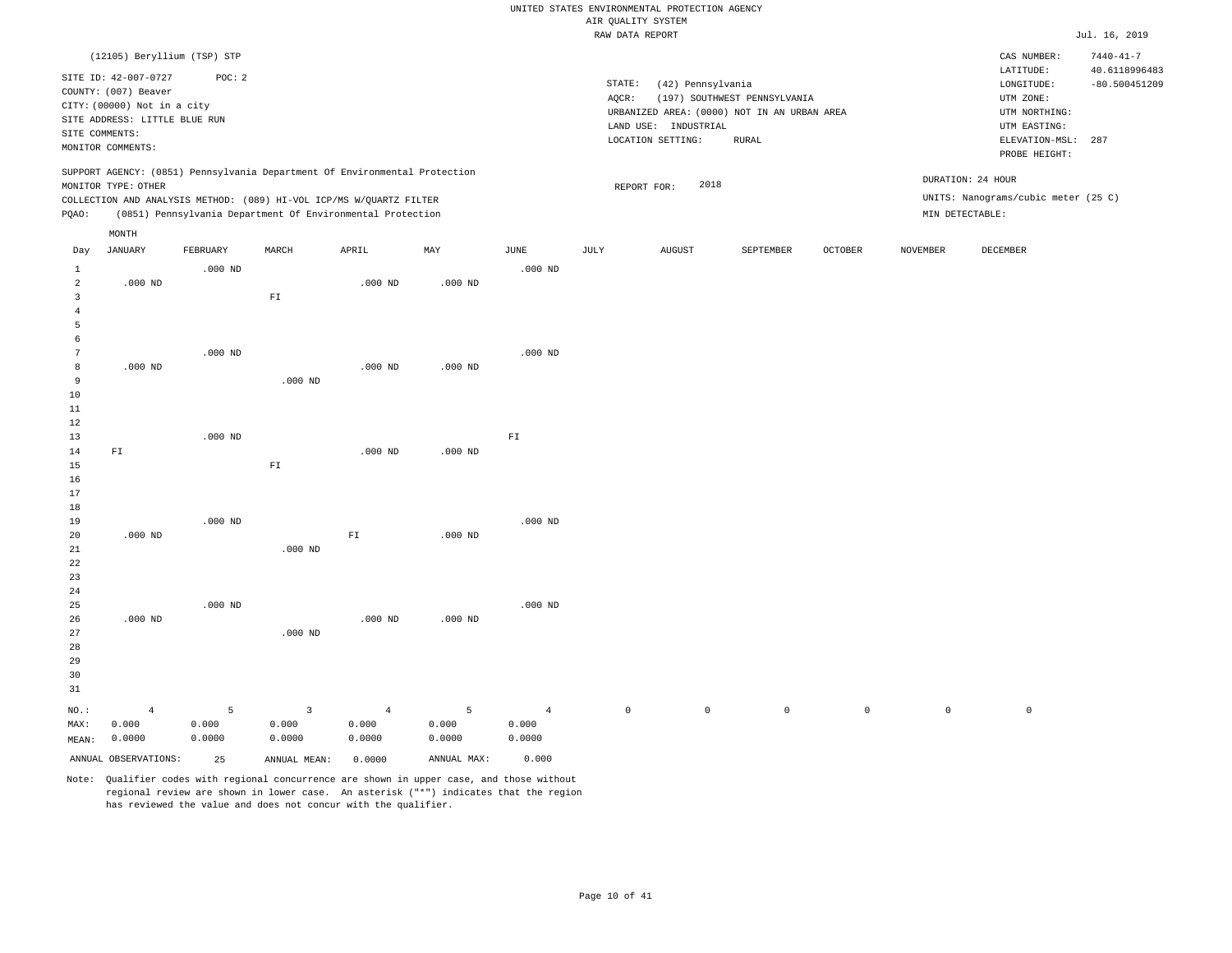|                                              |                                                                                                                                                                          |                    |                                                            |                        |                                   |                                   | ----- ------ ---- ----            |                                                                                                               |                                              |                                            |                                      |                                                                                                          |                                         |
|----------------------------------------------|--------------------------------------------------------------------------------------------------------------------------------------------------------------------------|--------------------|------------------------------------------------------------|------------------------|-----------------------------------|-----------------------------------|-----------------------------------|---------------------------------------------------------------------------------------------------------------|----------------------------------------------|--------------------------------------------|--------------------------------------|----------------------------------------------------------------------------------------------------------|-----------------------------------------|
|                                              | (12110) Cadmium (TSP) STP                                                                                                                                                |                    |                                                            |                        |                                   |                                   |                                   |                                                                                                               |                                              |                                            |                                      | CAS NUMBER:                                                                                              | $7440 - 43 - 9$                         |
|                                              | SITE ID: 42-007-0727<br>COUNTY: (007) Beaver<br>CITY: (00000) Not in a city<br>SITE ADDRESS: LITTLE BLUE RUN<br>SITE COMMENTS:<br>MONITOR COMMENTS:                      | POC: 2             |                                                            |                        |                                   |                                   | STATE:<br>AQCR:                   | (42) Pennsylvania<br>URBANIZED AREA: (0000) NOT IN AN URBAN AREA<br>LAND USE: INDUSTRIAL<br>LOCATION SETTING: | (197) SOUTHWEST PENNSYLVANIA<br><b>RURAL</b> |                                            |                                      | LATITUDE:<br>LONGITUDE:<br>UTM ZONE:<br>UTM NORTHING:<br>UTM EASTING:<br>ELEVATION-MSL:<br>PROBE HEIGHT: | 40.6118996483<br>$-80.500451209$<br>287 |
| PQAO:                                        | SUPPORT AGENCY: (0851) Pennsylvania Department Of Environmental Protection<br>MONITOR TYPE: OTHER<br>COLLECTION AND ANALYSIS METHOD: (089) HI-VOL ICP/MS W/QUARTZ FILTER |                    | (0851) Pennsylvania Department Of Environmental Protection |                        |                                   |                                   | REPORT FOR:                       | 2014                                                                                                          |                                              |                                            | DURATION: 24 HOUR<br>MIN DETECTABLE: | UNITS: Micrograms/cubic meter (25 C)                                                                     |                                         |
|                                              | MONTH                                                                                                                                                                    |                    |                                                            |                        |                                   |                                   |                                   |                                                                                                               |                                              |                                            |                                      |                                                                                                          |                                         |
| Day                                          | <b>JANUARY</b>                                                                                                                                                           | FEBRUARY           | MARCH                                                      | APRIL                  | MAY                               | JUNE                              | JULY                              | <b>AUGUST</b>                                                                                                 | SEPTEMBER                                    | OCTOBER                                    | <b>NOVEMBER</b>                      | DECEMBER                                                                                                 |                                         |
| $\mathbf{1}$<br>$\sqrt{2}$<br>$\overline{3}$ |                                                                                                                                                                          |                    |                                                            |                        |                                   |                                   |                                   | $.000$ ND                                                                                                     | .000                                         | $.000$ ND                                  | $.000$ ND                            | $.000$ ND                                                                                                |                                         |
| $\overline{4}$<br>5<br>6                     | $.000$ ND                                                                                                                                                                | .016 <sub>5</sub>  | .002                                                       | $.000$ ND              | $.000$ ND                         | .000                              | $.000$ ND                         |                                                                                                               |                                              |                                            |                                      |                                                                                                          |                                         |
| 7<br>8<br>9                                  |                                                                                                                                                                          |                    |                                                            |                        |                                   |                                   |                                   | .002                                                                                                          | $.000$ ND                                    | AF                                         | .002                                 | $.000$ ND                                                                                                |                                         |
| 10<br>$11\,$<br>$1\,2$                       | $.000$ ND                                                                                                                                                                | $.000$ ND          | .001                                                       | $.000$ ND              | .000                              | .000                              | AM                                |                                                                                                               |                                              |                                            |                                      |                                                                                                          |                                         |
| 13<br>14<br>15                               |                                                                                                                                                                          |                    |                                                            |                        |                                   |                                   |                                   | $.000$ ND                                                                                                     | .000                                         | $.000$ ND                                  | $\rm{AF}$                            | AF                                                                                                       |                                         |
| 16<br>17<br>18                               | $.000$ ND                                                                                                                                                                | .000               | $.000$ ND                                                  | $.000$ ND              | $.000$ ND                         | AF                                | AF                                |                                                                                                               |                                              |                                            |                                      |                                                                                                          |                                         |
| 19<br>20<br>21<br>22                         |                                                                                                                                                                          | $.000$ ND          |                                                            |                        |                                   | $.000$ ND                         | AF                                | $.000$ ND                                                                                                     | $.000$ ND                                    | AF                                         | $_{\rm AG}$                          | $.000$ ND                                                                                                |                                         |
| 23<br>24<br>25                               | $.000$ ND                                                                                                                                                                |                    | $.000$ ND                                                  | $.000$ ND              | AF                                |                                   |                                   |                                                                                                               |                                              |                                            | $.000$ ND                            | $.000$ ND                                                                                                |                                         |
| 26<br>27<br>28                               |                                                                                                                                                                          | .000               |                                                            |                        |                                   | $.000$ ND                         | $.000$ ND                         | .000                                                                                                          | .000                                         | $.000$ ND                                  |                                      |                                                                                                          |                                         |
| 29<br>30<br>31                               | $.000$ ND                                                                                                                                                                |                    | $.000$ ND                                                  | $.000$ ND              | $.000$ ND                         |                                   |                                   |                                                                                                               |                                              |                                            |                                      | $.000$ ND                                                                                                |                                         |
| NO.:<br>MAX:<br>MEAN:                        | 5<br>0.000<br>0.0000                                                                                                                                                     | 5<br>.016<br>.0032 | 5<br>.002<br>.0006                                         | - 5<br>0.000<br>0.0000 | $\overline{4}$<br>0.000<br>0.0000 | $\overline{4}$<br>0.000<br>0.0000 | $\overline{a}$<br>0.000<br>0.0000 | 5<br>.002<br>.0004                                                                                            | 5<br>0.000<br>0.0000                         | $\overline{\mathbf{3}}$<br>0.000<br>0.0000 | $\overline{3}$<br>.002<br>.0007      | 5<br>0.000<br>0.0000                                                                                     |                                         |
|                                              | ANNUAL OBSERVATIONS:                                                                                                                                                     | 51                 | ANNUAL MEAN:                                               | .0005                  | ANNUAL MAX:                       | .016                              |                                   |                                                                                                               |                                              |                                            |                                      |                                                                                                          |                                         |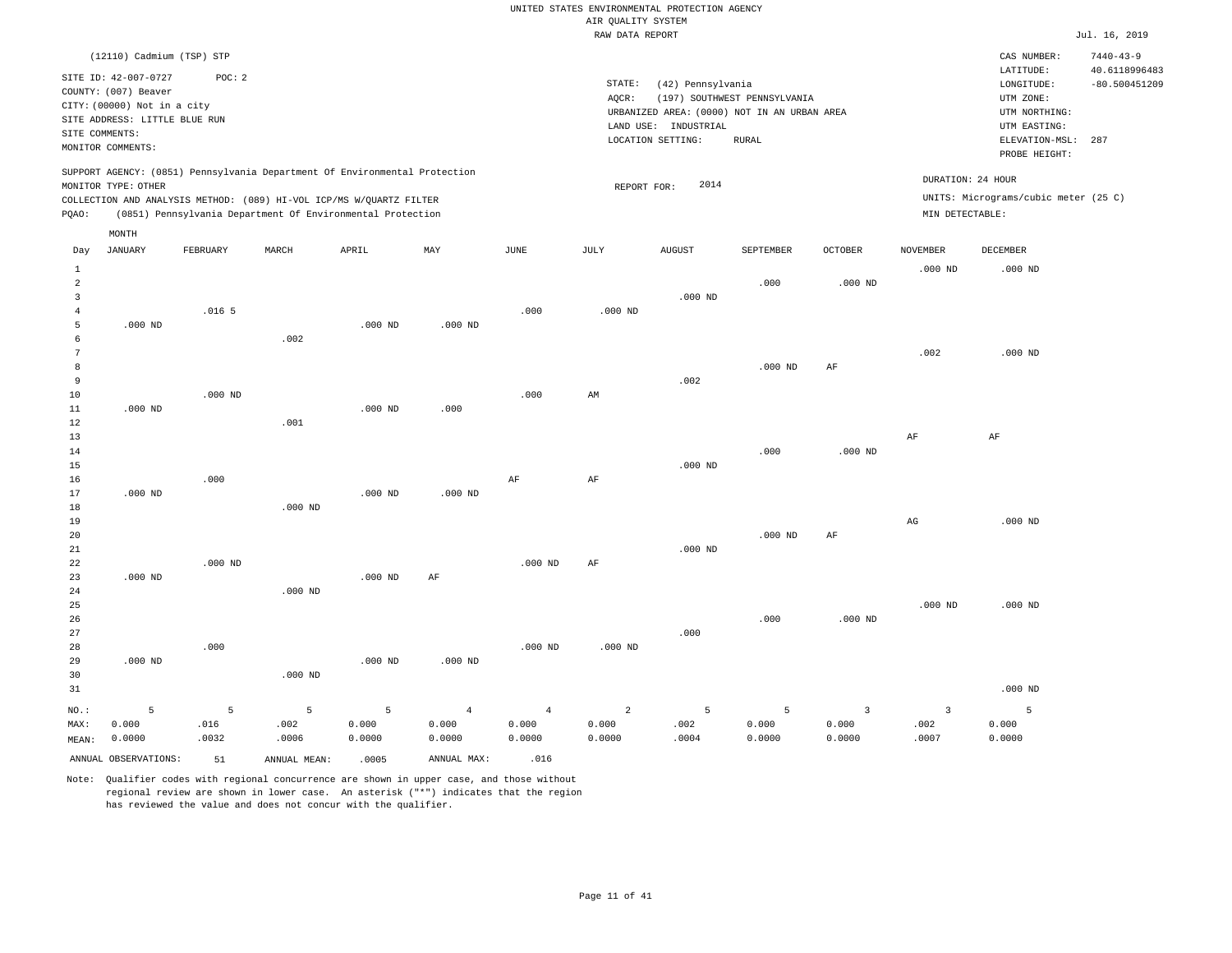|                |                               |                |                                                                            |                |           |             | RAW DATA REPORT |                                             |                              |                |                   |                                      | Jul. 16, 2019                    |
|----------------|-------------------------------|----------------|----------------------------------------------------------------------------|----------------|-----------|-------------|-----------------|---------------------------------------------|------------------------------|----------------|-------------------|--------------------------------------|----------------------------------|
|                | (12110) Cadmium (TSP) STP     |                |                                                                            |                |           |             |                 |                                             |                              |                |                   | CAS NUMBER:<br>LATITUDE:             | $7440 - 43 - 9$<br>40.6118996483 |
|                | SITE ID: 42-007-0727          | POC: 2         |                                                                            |                |           |             | STATE:          | (42) Pennsylvania                           |                              |                |                   | LONGITUDE:                           | $-80.500451209$                  |
|                | COUNTY: (007) Beaver          |                |                                                                            |                |           |             | AQCR:           |                                             | (197) SOUTHWEST PENNSYLVANIA |                |                   | UTM ZONE:                            |                                  |
|                | CITY: (00000) Not in a city   |                |                                                                            |                |           |             |                 | URBANIZED AREA: (0000) NOT IN AN URBAN AREA |                              |                |                   | UTM NORTHING:                        |                                  |
|                | SITE ADDRESS: LITTLE BLUE RUN |                |                                                                            |                |           |             |                 | LAND USE: INDUSTRIAL                        |                              |                |                   | UTM EASTING:                         |                                  |
| SITE COMMENTS: |                               |                |                                                                            |                |           |             |                 | LOCATION SETTING:                           | <b>RURAL</b>                 |                |                   | ELEVATION-MSL:                       | 287                              |
|                | MONITOR COMMENTS:             |                |                                                                            |                |           |             |                 |                                             |                              |                |                   | PROBE HEIGHT:                        |                                  |
|                |                               |                | SUPPORT AGENCY: (0851) Pennsylvania Department Of Environmental Protection |                |           |             |                 |                                             |                              |                | DURATION: 24 HOUR |                                      |                                  |
|                | MONITOR TYPE: OTHER           |                |                                                                            |                |           |             | REPORT FOR:     | 2015                                        |                              |                |                   |                                      |                                  |
|                |                               |                | COLLECTION AND ANALYSIS METHOD: (089) HI-VOL ICP/MS W/QUARTZ FILTER        |                |           |             |                 |                                             |                              |                |                   | UNITS: Micrograms/cubic meter (25 C) |                                  |
| PQAO:          |                               |                | (0851) Pennsylvania Department Of Environmental Protection                 |                |           |             |                 |                                             |                              |                | MIN DETECTABLE:   |                                      |                                  |
|                | MONTH                         |                |                                                                            |                |           |             |                 |                                             |                              |                |                   |                                      |                                  |
| Day            | <b>JANUARY</b>                | FEBRUARY       | MARCH                                                                      | APRIL          | MAY       | <b>JUNE</b> | <b>JULY</b>     | <b>AUGUST</b>                               | <b>SEPTEMBER</b>             | <b>OCTOBER</b> | <b>NOVEMBER</b>   | <b>DECEMBER</b>                      |                                  |
| $\mathbf{1}$   |                               |                | $.000$ ND                                                                  |                |           |             |                 |                                             |                              |                |                   |                                      |                                  |
| $\overline{a}$ |                               |                |                                                                            |                |           |             |                 |                                             |                              |                | $.000$ ND         | AF                                   |                                  |
| $\overline{3}$ |                               |                |                                                                            |                |           |             |                 |                                             | AF                           | $.000$ ND      |                   |                                      |                                  |
| 4              |                               |                |                                                                            |                |           |             |                 | $.000$ ND                                   |                              |                |                   |                                      |                                  |
| 5<br>6         | AG                            | $\rm AF$       |                                                                            |                |           | $.000$ ND   | .000            |                                             |                              |                |                   |                                      |                                  |
| 7              |                               |                | $.000$ ND                                                                  | $.000$ ND      | $.000$ ND |             |                 |                                             |                              |                |                   |                                      |                                  |
| 8              |                               |                |                                                                            |                |           |             |                 |                                             |                              |                | .0275             | .001                                 |                                  |
| 9              |                               |                |                                                                            |                |           |             |                 |                                             | $.000$ ND                    | $.000$ ND      |                   |                                      |                                  |
| 10             |                               |                |                                                                            |                |           |             |                 | $.000$ ND                                   |                              |                |                   |                                      |                                  |
| 11             |                               | .000           |                                                                            |                |           | $.000$ ND   | .000            |                                             |                              |                |                   |                                      |                                  |
| 12             | $.000$ ND                     |                |                                                                            | .001           | $.000$ ND |             |                 |                                             |                              |                |                   |                                      |                                  |
| 13             |                               |                | $.000$ ND                                                                  |                |           |             |                 |                                             |                              |                |                   |                                      |                                  |
| 14             |                               |                |                                                                            |                |           |             |                 |                                             |                              |                | $.000$ ND         | $.000$ ND                            |                                  |
| 15             |                               |                |                                                                            |                |           |             |                 |                                             | $\rm AF$                     | $.000$ ND      |                   |                                      |                                  |
| 16             |                               |                |                                                                            |                |           |             |                 | .000                                        |                              |                |                   |                                      |                                  |
| 17             | $.000$ ND                     | .000           |                                                                            |                | $.000$ ND | .001        | $.000$ ND       |                                             |                              |                |                   |                                      |                                  |
| 18<br>19       |                               |                | .001                                                                       | AG             |           |             |                 |                                             |                              |                |                   |                                      |                                  |
| 20             |                               |                |                                                                            |                |           |             |                 |                                             |                              |                | $.000$ ND         | $.000$ ND                            |                                  |
| 21             |                               |                |                                                                            |                |           |             |                 |                                             | $.000$ ND                    | .000           |                   |                                      |                                  |
| 22             |                               |                |                                                                            |                |           |             |                 | .001                                        |                              |                |                   |                                      |                                  |
| 23             |                               | $.000$ ND      |                                                                            |                |           | $.000$ ND   | $.000$ ND       |                                             |                              |                |                   |                                      |                                  |
| 24             | AF                            |                |                                                                            | $.000$ ND      | .000.     |             |                 |                                             |                              |                |                   |                                      |                                  |
| 25             |                               |                | $.000$ ND                                                                  |                |           |             |                 |                                             |                              |                |                   |                                      |                                  |
| 26             |                               |                |                                                                            |                |           |             |                 |                                             |                              |                | $.000$ ND         | .000                                 |                                  |
| 27             |                               |                |                                                                            |                |           |             |                 |                                             | $.000$ ND                    | $.000$ ND      |                   |                                      |                                  |
| 28             |                               |                |                                                                            |                |           |             |                 | .000                                        |                              |                |                   |                                      |                                  |
| 29             |                               |                |                                                                            |                |           | $.000$ ND   | $.000$ ND       |                                             |                              |                |                   |                                      |                                  |
| 30<br>31       | AF                            |                | $.000$ ND                                                                  | $.000$ ND      | $.000$ ND |             |                 |                                             |                              |                |                   |                                      |                                  |
|                |                               |                |                                                                            |                |           |             |                 |                                             |                              |                |                   |                                      |                                  |
| NO.:           | $\overline{a}$                | $\overline{3}$ | $\epsilon$                                                                 | $\overline{4}$ | 5         | 5           | 5               | 5                                           | $\overline{3}$               | 5              | 5                 | $\overline{4}$                       |                                  |
| MAX:           | 0.000                         | 0.000          | .001                                                                       | .001           | 0.000     | .001        | 0.000           | .001                                        | 0.000                        | 0.000          | .027              | .001                                 |                                  |
| MEAN:          | 0.0000                        | 0.0000         | .0002                                                                      | .0003          | 0.0000    | .0002       | 0.0000          | .0002                                       | 0.0000                       | 0.0000         | .0054             | .0003                                |                                  |

ANNUAL OBSERVATIONS: 52 ANNUAL MEAN: .0006 ANNUAL MAX: .027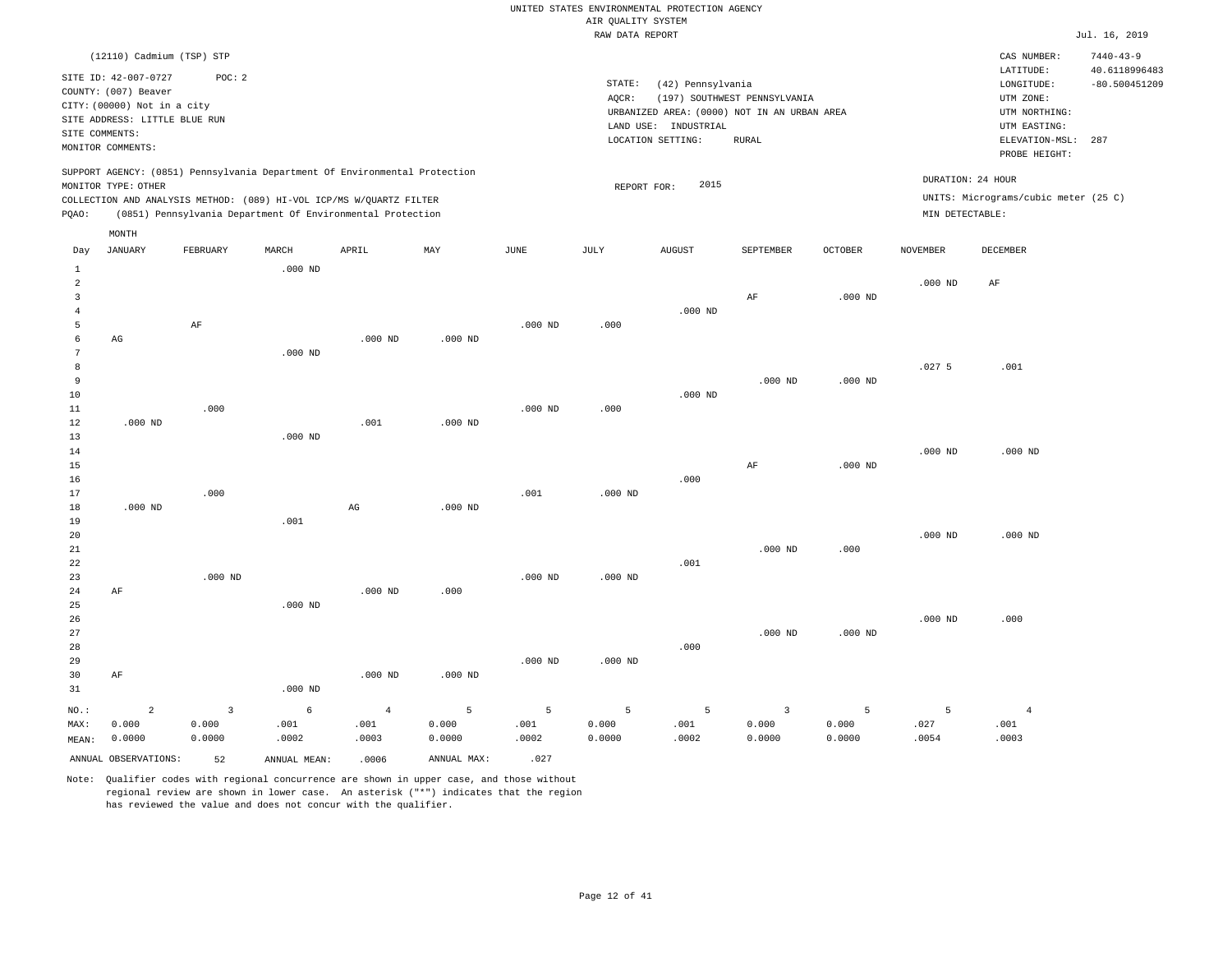|                      | (12110) Cadmium (TSP) STP     |            |              |                                                                                                                                                                                                                 |             |                |                |                      |                                             |           |                 | CAS NUMBER:                                               | $7440 - 43 - 9$ |
|----------------------|-------------------------------|------------|--------------|-----------------------------------------------------------------------------------------------------------------------------------------------------------------------------------------------------------------|-------------|----------------|----------------|----------------------|---------------------------------------------|-----------|-----------------|-----------------------------------------------------------|-----------------|
|                      | SITE ID: 42-007-0727          | POC: 2     |              |                                                                                                                                                                                                                 |             |                |                |                      |                                             |           |                 | LATITUDE:                                                 | 40.6118996483   |
|                      | COUNTY: (007) Beaver          |            |              |                                                                                                                                                                                                                 |             |                | STATE:         | (42) Pennsylvania    |                                             |           |                 | LONGITUDE:                                                | $-80.500451209$ |
|                      | CITY: (00000) Not in a city   |            |              |                                                                                                                                                                                                                 |             |                | AQCR:          |                      | (197) SOUTHWEST PENNSYLVANIA                |           |                 | UTM ZONE:                                                 |                 |
|                      | SITE ADDRESS: LITTLE BLUE RUN |            |              |                                                                                                                                                                                                                 |             |                |                |                      | URBANIZED AREA: (0000) NOT IN AN URBAN AREA |           |                 | UTM NORTHING:                                             |                 |
|                      | SITE COMMENTS:                |            |              |                                                                                                                                                                                                                 |             |                |                | LAND USE: INDUSTRIAL |                                             |           |                 | UTM EASTING:                                              |                 |
|                      | MONITOR COMMENTS:             |            |              |                                                                                                                                                                                                                 |             |                |                | LOCATION SETTING:    | <b>RURAL</b>                                |           |                 | ELEVATION-MSL:<br>PROBE HEIGHT:                           | 287             |
| PQAO:                | MONITOR TYPE: OTHER           |            |              | SUPPORT AGENCY: (0851) Pennsylvania Department Of Environmental Protection<br>COLLECTION AND ANALYSIS METHOD: (089) HI-VOL ICP/MS W/QUARTZ FILTER<br>(0851) Pennsylvania Department Of Environmental Protection |             |                | REPORT FOR:    | 2016                 |                                             |           | MIN DETECTABLE: | DURATION: 24 HOUR<br>UNITS: Micrograms/cubic meter (25 C) |                 |
|                      | MONTH                         |            |              |                                                                                                                                                                                                                 |             |                |                |                      |                                             |           |                 |                                                           |                 |
| Day                  | <b>JANUARY</b>                | FEBRUARY   | MARCH        | APRIL                                                                                                                                                                                                           | MAY         | JUNE           | JULY           | <b>AUGUST</b>        | SEPTEMBER                                   | OCTOBER   | <b>NOVEMBER</b> | DECEMBER                                                  |                 |
| $\mathbf{1}$         | $.000$ ND                     |            | .001         |                                                                                                                                                                                                                 |             |                |                |                      |                                             |           |                 |                                                           |                 |
| $\sqrt{2}$           |                               |            |              |                                                                                                                                                                                                                 |             |                |                |                      |                                             |           | $.000$ ND       | $.000$ ND                                                 |                 |
| 3                    |                               |            |              |                                                                                                                                                                                                                 |             |                |                |                      | .001                                        | .0025     |                 |                                                           |                 |
| $\overline{4}$       |                               |            |              |                                                                                                                                                                                                                 |             |                |                | $.000$ ND            |                                             |           |                 |                                                           |                 |
| 5                    |                               |            |              |                                                                                                                                                                                                                 |             | $.000$ ND      | $.000$ ND      |                      |                                             |           |                 |                                                           |                 |
| 6                    |                               | $.000$ ND  |              | $.000$ ND                                                                                                                                                                                                       | $.000$ ND   |                |                |                      |                                             |           |                 |                                                           |                 |
| $7\phantom{.0}$<br>8 | .000                          |            | $.000$ ND    |                                                                                                                                                                                                                 |             |                |                |                      |                                             |           | $.000$ ND       | $.000$ ND                                                 |                 |
| 9                    |                               |            |              |                                                                                                                                                                                                                 |             |                |                |                      | AF                                          | $.000$ ND |                 |                                                           |                 |
| 10                   |                               |            |              |                                                                                                                                                                                                                 |             |                |                | $.000$ ND            |                                             |           |                 |                                                           |                 |
| 11                   |                               |            |              |                                                                                                                                                                                                                 |             | $_{\rm AG}$    | .000           |                      |                                             |           |                 |                                                           |                 |
| 12                   |                               | $.000$ ND  |              | $.000$ ND                                                                                                                                                                                                       | $.000$ ND   |                |                |                      |                                             |           |                 |                                                           |                 |
| 13                   | $.000$ ND                     |            | .000         |                                                                                                                                                                                                                 |             |                |                |                      |                                             |           |                 |                                                           |                 |
| 14                   |                               |            |              |                                                                                                                                                                                                                 |             |                |                |                      |                                             |           | $.000$ ND       | $\mathbf{A}\mathbf{V}$                                    |                 |
| 15                   |                               |            | $\rm AF$     |                                                                                                                                                                                                                 |             |                |                |                      | AF                                          | $.000$ ND |                 |                                                           |                 |
| 16                   |                               |            |              |                                                                                                                                                                                                                 |             |                |                | $.000$ ND            |                                             |           |                 |                                                           |                 |
| 17                   |                               |            |              |                                                                                                                                                                                                                 |             | $.000$ ND      | $.000$ ND      |                      |                                             |           |                 |                                                           |                 |
| 18                   |                               | .001       |              | .000                                                                                                                                                                                                            | .000        |                |                |                      |                                             |           |                 |                                                           |                 |
| 19                   | AJ                            |            | .000         |                                                                                                                                                                                                                 |             |                |                |                      |                                             |           |                 |                                                           |                 |
| 20                   |                               |            |              |                                                                                                                                                                                                                 |             |                |                |                      |                                             |           | $.000$ ND       | AV                                                        |                 |
| 21                   |                               |            |              |                                                                                                                                                                                                                 |             |                |                |                      | $.000$ ND                                   | $.000$ ND |                 |                                                           |                 |
| 22                   |                               |            |              |                                                                                                                                                                                                                 |             |                |                | $.000$ ND            |                                             |           |                 |                                                           |                 |
| 23                   |                               |            |              |                                                                                                                                                                                                                 |             | $.000$ ND      | $.000$ ND      |                      |                                             |           |                 |                                                           |                 |
| 24                   |                               | $.000$ ND  |              | $.000$ ND                                                                                                                                                                                                       | .001        |                |                |                      |                                             |           |                 |                                                           |                 |
| 25                   | AJ                            |            | $.000$ ND    |                                                                                                                                                                                                                 |             |                |                |                      |                                             |           |                 |                                                           |                 |
| 26                   |                               |            |              |                                                                                                                                                                                                                 |             |                |                |                      |                                             |           | $.000$ ND       | $.000$ ND                                                 |                 |
| 27                   |                               |            |              |                                                                                                                                                                                                                 |             |                |                |                      | $.000$ ND                                   | $.000$ ND |                 |                                                           |                 |
| 28<br>29             |                               |            |              |                                                                                                                                                                                                                 |             | $.000$ ND      | AF             | $.000$ ND            |                                             |           |                 |                                                           |                 |
| 30                   |                               |            |              | $.000$ ND                                                                                                                                                                                                       | $.000$ ND   |                |                |                      |                                             |           |                 |                                                           |                 |
| 31                   | AJ                            |            | $.000$ ND    |                                                                                                                                                                                                                 |             |                |                |                      |                                             |           |                 |                                                           |                 |
|                      |                               |            |              |                                                                                                                                                                                                                 |             |                |                |                      |                                             |           |                 |                                                           |                 |
| NO.:                 | $\overline{3}$                | $\sqrt{4}$ | 6            | 5                                                                                                                                                                                                               | 5           | $\overline{4}$ | $\overline{4}$ | 5                    | $\overline{\mathbf{3}}$                     | 5         | 5               | $\overline{3}$                                            |                 |
| MAX:                 | 0.000                         | .001       | .001         | 0.000                                                                                                                                                                                                           | .001        | 0.000          | 0.000          | 0.000                | .001                                        | .002      | 0.000           | 0.000                                                     |                 |
| MEAN:                | 0.0000                        | .0003      | .0002        | 0.0000                                                                                                                                                                                                          | .0002       | 0.0000         | 0.0000         | 0.0000               | .0003                                       | .0004     | 0.0000          | 0.0000                                                    |                 |
|                      | ANNUAL OBSERVATIONS:          | 52         | ANNUAL MEAN: | .0001                                                                                                                                                                                                           | ANNUAL MAX: | .002           |                |                      |                                             |           |                 |                                                           |                 |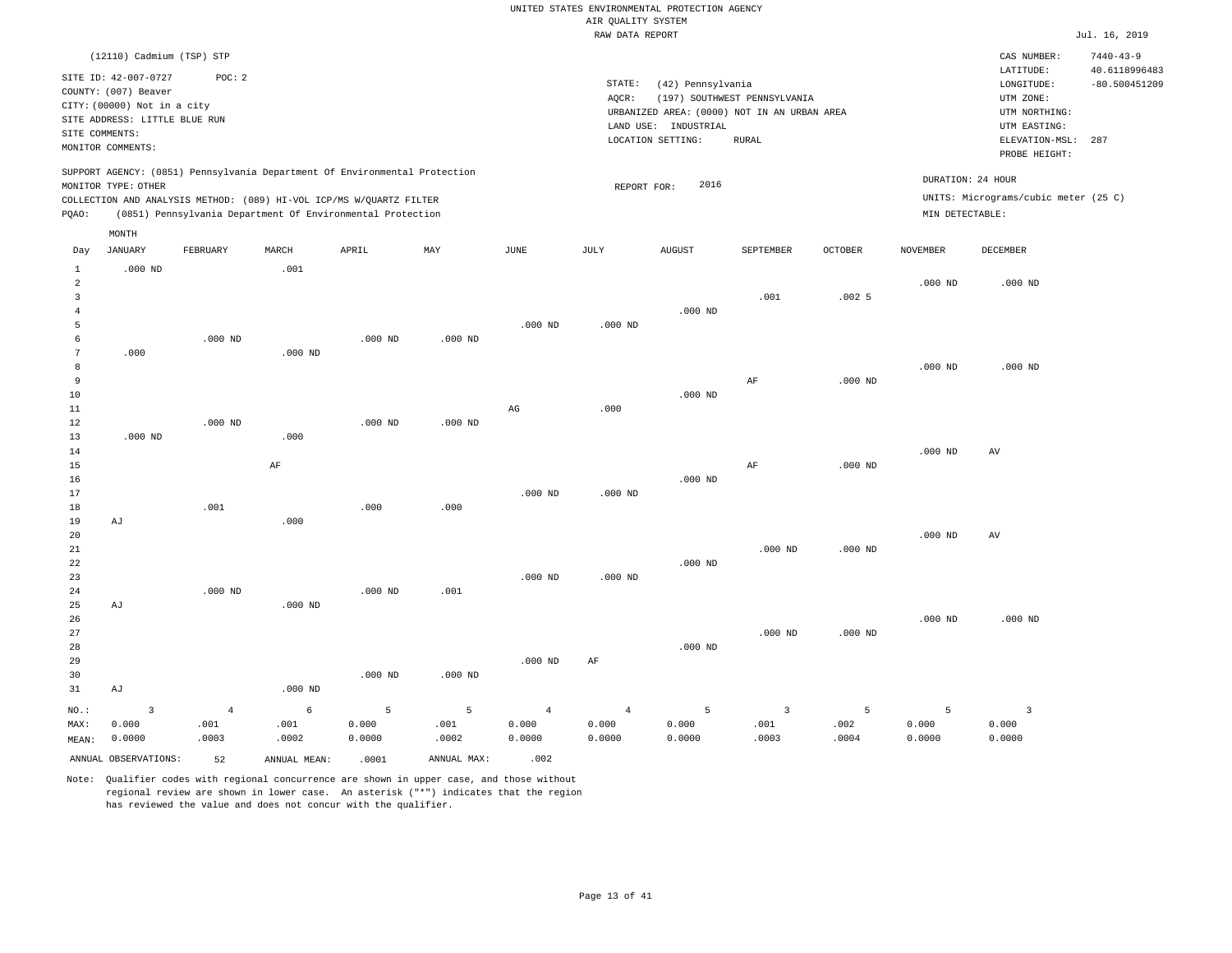|                 |                                                     |                            |                                                                            |                |             |           |                    | UNITED STATES ENVIRONMENTAL PROTECTION AGENCY |                              |                |                   |                                      |                                  |
|-----------------|-----------------------------------------------------|----------------------------|----------------------------------------------------------------------------|----------------|-------------|-----------|--------------------|-----------------------------------------------|------------------------------|----------------|-------------------|--------------------------------------|----------------------------------|
|                 |                                                     |                            |                                                                            |                |             |           | AIR QUALITY SYSTEM |                                               |                              |                |                   |                                      |                                  |
|                 |                                                     |                            |                                                                            |                |             |           | RAW DATA REPORT    |                                               |                              |                |                   |                                      | Jul. 16, 2019                    |
|                 | (12110) Cadmium (TSP) STP                           |                            |                                                                            |                |             |           |                    |                                               |                              |                |                   | CAS NUMBER:<br>LATITUDE:             | $7440 - 43 - 9$<br>40.6118996483 |
|                 | SITE ID: 42-007-0727                                | POC: 2                     |                                                                            |                |             |           | STATE:             | (42) Pennsylvania                             |                              |                |                   | LONGITUDE:                           | $-80.500451209$                  |
|                 | COUNTY: (007) Beaver<br>CITY: (00000) Not in a city |                            |                                                                            |                |             |           | AQCR:              |                                               | (197) SOUTHWEST PENNSYLVANIA |                |                   | UTM ZONE:                            |                                  |
|                 | SITE ADDRESS: LITTLE BLUE RUN                       |                            |                                                                            |                |             |           |                    | URBANIZED AREA: (0000) NOT IN AN URBAN AREA   |                              |                |                   | UTM NORTHING:                        |                                  |
| SITE COMMENTS:  |                                                     |                            |                                                                            |                |             |           |                    | LAND USE: INDUSTRIAL                          |                              |                |                   | UTM EASTING:                         |                                  |
|                 | MONITOR COMMENTS:                                   |                            |                                                                            |                |             |           |                    | LOCATION SETTING:                             | <b>RURAL</b>                 |                |                   | ELEVATION-MSL:<br>PROBE HEIGHT:      | 287                              |
|                 |                                                     |                            | SUPPORT AGENCY: (0851) Pennsylvania Department Of Environmental Protection |                |             |           |                    |                                               |                              |                | DURATION: 24 HOUR |                                      |                                  |
|                 | MONITOR TYPE: OTHER                                 |                            |                                                                            |                |             |           | REPORT FOR:        | 2017                                          |                              |                |                   |                                      |                                  |
|                 |                                                     |                            | COLLECTION AND ANALYSIS METHOD: (089) HI-VOL ICP/MS W/QUARTZ FILTER        |                |             |           |                    |                                               |                              |                |                   | UNITS: Micrograms/cubic meter (25 C) |                                  |
| PQAO:           | MONTH                                               |                            | (0851) Pennsylvania Department Of Environmental Protection                 |                |             |           |                    |                                               |                              |                | MIN DETECTABLE:   |                                      |                                  |
| Day             | <b>JANUARY</b>                                      | FEBRUARY                   | MARCH                                                                      | APRIL          | MAY         | JUNE      | JULY               | <b>AUGUST</b>                                 | SEPTEMBER                    | <b>OCTOBER</b> | <b>NOVEMBER</b>   | DECEMBER                             |                                  |
| $\mathbf{1}$    | AJ                                                  |                            |                                                                            | $.000$ ND      | $.000$ ND   |           |                    |                                               |                              |                |                   |                                      |                                  |
| $\overline{a}$  |                                                     |                            | AJ                                                                         |                |             |           |                    |                                               |                              |                |                   |                                      |                                  |
| $\overline{3}$  |                                                     |                            |                                                                            |                |             |           |                    |                                               |                              |                | $.000$ ND         | .001SQ                               |                                  |
| $\overline{4}$  |                                                     |                            |                                                                            |                |             |           |                    |                                               | $.000$ ND                    | $.000$ ND      |                   |                                      |                                  |
| 5               |                                                     |                            |                                                                            |                |             |           |                    | $.000$ ND                                     |                              |                |                   |                                      |                                  |
| 6               |                                                     | $.000$ ND                  |                                                                            |                |             | $.000$ ND | $.000$ ND          |                                               |                              |                |                   |                                      |                                  |
| $7\phantom{.0}$ | $.000$ ND                                           |                            |                                                                            | $.000$ ND      | $.000$ ND   |           |                    |                                               |                              |                |                   |                                      |                                  |
| 8               |                                                     |                            | $.000$ ND                                                                  |                |             |           |                    |                                               |                              |                |                   |                                      |                                  |
| 9               |                                                     |                            |                                                                            |                |             |           |                    |                                               |                              |                | .000SQ            | ${\rm F\,I}$                         |                                  |
| 10              |                                                     |                            |                                                                            |                |             |           |                    | $.000$ ND                                     | $.000$ ND                    | $.000$ ND      |                   |                                      |                                  |
| 11<br>12        |                                                     | $.000$ ND                  |                                                                            |                |             | $.000$ ND | $.000$ ND          |                                               |                              |                |                   |                                      |                                  |
| 13              | $.000$ ND                                           |                            |                                                                            | $.000$ ND      | $.000$ ND   |           |                    |                                               |                              |                |                   |                                      |                                  |
| 14              |                                                     |                            | $.000$ ND                                                                  |                |             |           |                    |                                               |                              |                |                   |                                      |                                  |
| 15              |                                                     |                            |                                                                            |                |             |           |                    |                                               |                              |                | ${\rm F\,I}$      | ${\rm F\,I}$                         |                                  |
| 16              |                                                     |                            |                                                                            |                |             |           |                    |                                               | .000                         | $.000$ ND      |                   |                                      |                                  |
| 17              |                                                     |                            |                                                                            |                |             |           |                    | $.000$ ND                                     |                              |                |                   |                                      |                                  |
| 18              |                                                     | $\mathop{\rm Ad}\nolimits$ |                                                                            |                |             | $.000$ ND | .0035              |                                               |                              |                |                   |                                      |                                  |
| 19              | AJ                                                  |                            |                                                                            | $.000$ ND      | $.000$ ND   |           |                    |                                               |                              |                |                   |                                      |                                  |
| 20              |                                                     |                            | .000                                                                       |                |             |           |                    |                                               |                              |                |                   |                                      |                                  |
| $2\sqrt{1}$     |                                                     |                            |                                                                            |                |             |           |                    |                                               |                              |                | $.000$ ND         | .001SQ                               |                                  |
| 22              |                                                     |                            |                                                                            |                |             |           |                    |                                               | $_{\rm AG}$                  | $_{\rm TS}$    |                   |                                      |                                  |
| 23              |                                                     |                            |                                                                            |                |             |           |                    | $.000$ ND                                     |                              |                |                   |                                      |                                  |
| 24              |                                                     | $.000$ ND                  |                                                                            |                |             | $.000$ ND | $.000$ ND          |                                               |                              |                |                   |                                      |                                  |
| 25              | $.000$ ND                                           |                            |                                                                            | $.000$ ND      | $.000$ ND   |           |                    |                                               |                              |                |                   |                                      |                                  |
| 26<br>27        |                                                     |                            | $.000$ ND                                                                  |                |             |           |                    |                                               |                              |                |                   |                                      |                                  |
| 28              |                                                     |                            |                                                                            |                |             |           |                    |                                               | $.000$ ND                    | .000SQ         | $.000$ ND         | ${\rm F\,I}$                         |                                  |
| 29              |                                                     |                            |                                                                            |                |             |           |                    | ${\rm F\,I}$                                  |                              |                |                   |                                      |                                  |
| 30              |                                                     |                            |                                                                            |                |             | $.000$ ND | $.000$ ND          |                                               |                              |                |                   |                                      |                                  |
| 31              | AJ                                                  |                            |                                                                            |                | $.000$ ND   |           |                    |                                               |                              |                |                   |                                      |                                  |
| NO.:            | $\overline{\mathbf{3}}$                             | 3                          | $\overline{4}$                                                             | $\overline{5}$ | $\epsilon$  | 5         | 5                  | $\overline{4}$                                | $\overline{4}$               | $\overline{4}$ | $\overline{4}$    | $\overline{a}$                       |                                  |
| MAX:            | 0.000                                               | 0.000                      | 0.000                                                                      | 0.000          | 0.000       | 0.000     | .003               | 0.000                                         | 0.000                        | 0.000          | 0.000             | .001                                 |                                  |
| MEAN:           | 0.0000                                              | 0.0000                     | 0.0000                                                                     | 0.0000         | 0.0000      | 0.0000    | .0006              | 0.0000                                        | 0.0000                       | 0.0000         | 0.0000            | .0010                                |                                  |
|                 |                                                     |                            |                                                                            |                |             |           |                    |                                               |                              |                |                   |                                      |                                  |
|                 | ANNUAL OBSERVATIONS:                                | 49                         | ANNUAL, MEAN:                                                              | .0001          | ANNUAL MAX: | .003      |                    |                                               |                              |                |                   |                                      |                                  |

Note: Qualifier codes with regional concurrence are shown in upper case, and those without regional review are shown in lower case. An asterisk ("\*") indicates that the region

has reviewed the value and does not concur with the qualifier.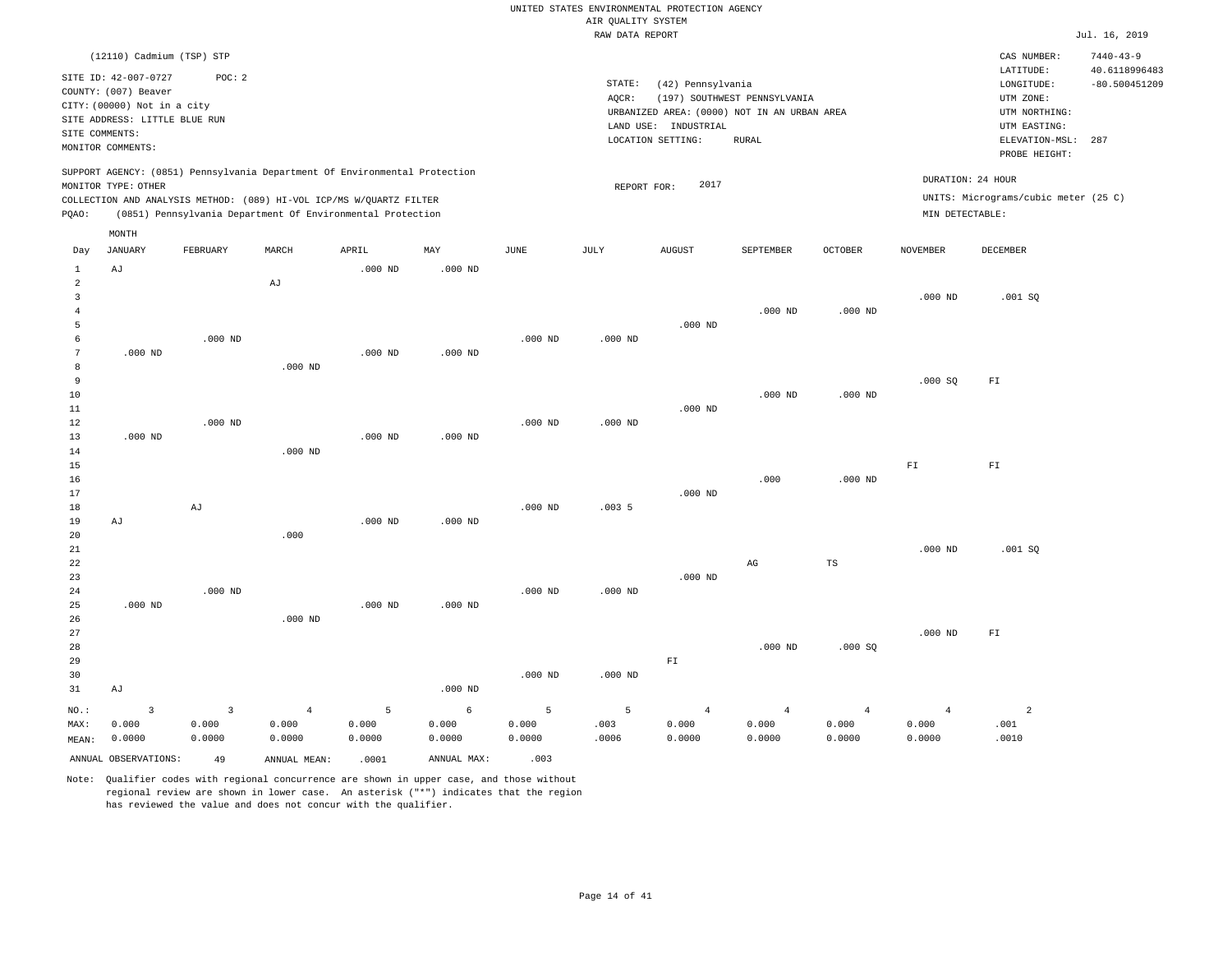|                      |                               |           |                                                                            |                |             |                | ----- ------ ---- ---- |                      |                                                                             |             |             |                                      | .               |
|----------------------|-------------------------------|-----------|----------------------------------------------------------------------------|----------------|-------------|----------------|------------------------|----------------------|-----------------------------------------------------------------------------|-------------|-------------|--------------------------------------|-----------------|
|                      | (12110) Cadmium (TSP) STP     |           |                                                                            |                |             |                |                        |                      |                                                                             |             |             | CAS NUMBER:                          | $7440 - 43 - 9$ |
|                      | SITE ID: 42-007-0727          | POC: 2    |                                                                            |                |             |                |                        |                      |                                                                             |             |             | LATITUDE:                            | 40.6118996483   |
|                      | COUNTY: (007) Beaver          |           |                                                                            |                |             |                | STATE:                 | (42) Pennsylvania    |                                                                             |             |             | LONGITUDE:                           | $-80.500451209$ |
|                      | CITY: (00000) Not in a city   |           |                                                                            |                |             |                | AQCR:                  |                      | (197) SOUTHWEST PENNSYLVANIA<br>URBANIZED AREA: (0000) NOT IN AN URBAN AREA |             |             | UTM ZONE:<br>UTM NORTHING:           |                 |
|                      | SITE ADDRESS: LITTLE BLUE RUN |           |                                                                            |                |             |                |                        | LAND USE: INDUSTRIAL |                                                                             |             |             | UTM EASTING:                         |                 |
|                      | SITE COMMENTS:                |           |                                                                            |                |             |                |                        | LOCATION SETTING:    | RURAL                                                                       |             |             | ELEVATION-MSL:                       | 287             |
|                      | MONITOR COMMENTS:             |           |                                                                            |                |             |                |                        |                      |                                                                             |             |             | PROBE HEIGHT:                        |                 |
|                      | MONITOR TYPE: OTHER           |           | SUPPORT AGENCY: (0851) Pennsylvania Department Of Environmental Protection |                |             |                |                        | 2018<br>REPORT FOR:  |                                                                             |             |             | DURATION: 24 HOUR                    |                 |
|                      |                               |           | COLLECTION AND ANALYSIS METHOD: (089) HI-VOL ICP/MS W/QUARTZ FILTER        |                |             |                |                        |                      |                                                                             |             |             | UNITS: Micrograms/cubic meter (25 C) |                 |
| PQAO:                |                               |           | (0851) Pennsylvania Department Of Environmental Protection                 |                |             |                |                        |                      |                                                                             |             |             | MIN DETECTABLE:                      |                 |
|                      | MONTH                         |           |                                                                            |                |             |                |                        |                      |                                                                             |             |             |                                      |                 |
| Day                  | JANUARY                       | FEBRUARY  | MARCH                                                                      | APRIL          | MAY         | JUNE           | JULY                   | AUGUST               | SEPTEMBER                                                                   | OCTOBER     | NOVEMBER    | DECEMBER                             |                 |
| $\mathbf{1}$         |                               | $.000$ ND |                                                                            |                |             | $.000$ ND      |                        |                      |                                                                             |             |             |                                      |                 |
| $\overline{a}$       | $.000$ ND                     |           |                                                                            | $.000$ ND      | $.000$ ND   |                |                        |                      |                                                                             |             |             |                                      |                 |
| $\overline{3}$       |                               |           | ${\rm F\,I}$                                                               |                |             |                |                        |                      |                                                                             |             |             |                                      |                 |
| $\overline{4}$       |                               |           |                                                                            |                |             |                |                        |                      |                                                                             |             |             |                                      |                 |
| 5                    |                               |           |                                                                            |                |             |                |                        |                      |                                                                             |             |             |                                      |                 |
| 6<br>$7\phantom{.0}$ |                               | $.000$ ND |                                                                            |                |             | $.000$ ND      |                        |                      |                                                                             |             |             |                                      |                 |
| 8                    | $.000$ ND                     |           |                                                                            | $.000$ ND      | $.000$ ND   |                |                        |                      |                                                                             |             |             |                                      |                 |
| 9                    |                               |           | $.000$ ND                                                                  |                |             |                |                        |                      |                                                                             |             |             |                                      |                 |
| 10                   |                               |           |                                                                            |                |             |                |                        |                      |                                                                             |             |             |                                      |                 |
| 11                   |                               |           |                                                                            |                |             |                |                        |                      |                                                                             |             |             |                                      |                 |
| 12                   |                               |           |                                                                            |                |             |                |                        |                      |                                                                             |             |             |                                      |                 |
| 13                   |                               | $.000$ ND |                                                                            |                |             | ${\rm F}1$     |                        |                      |                                                                             |             |             |                                      |                 |
| 14                   | ${\tt F1}$                    |           |                                                                            | $.000$ ND      | $.000$ ND   |                |                        |                      |                                                                             |             |             |                                      |                 |
| 15                   |                               |           | ${\rm FT}$                                                                 |                |             |                |                        |                      |                                                                             |             |             |                                      |                 |
| 16<br>17             |                               |           |                                                                            |                |             |                |                        |                      |                                                                             |             |             |                                      |                 |
| 18                   |                               |           |                                                                            |                |             |                |                        |                      |                                                                             |             |             |                                      |                 |
| 19                   |                               | $.000$ ND |                                                                            |                |             | $.000$ ND      |                        |                      |                                                                             |             |             |                                      |                 |
| 20                   | $.000$ ND                     |           |                                                                            | ${\rm F\,I}$   | $.000$ ND   |                |                        |                      |                                                                             |             |             |                                      |                 |
| 21                   |                               |           | $.000$ ND                                                                  |                |             |                |                        |                      |                                                                             |             |             |                                      |                 |
| 22                   |                               |           |                                                                            |                |             |                |                        |                      |                                                                             |             |             |                                      |                 |
| 23                   |                               |           |                                                                            |                |             |                |                        |                      |                                                                             |             |             |                                      |                 |
| 24                   |                               |           |                                                                            |                |             |                |                        |                      |                                                                             |             |             |                                      |                 |
| 25<br>26             |                               | $.000$ ND |                                                                            | $.000$ ND      | $.000$ ND   | $.000$ ND      |                        |                      |                                                                             |             |             |                                      |                 |
| 27                   | .001 SQ                       |           | $.000$ ND                                                                  |                |             |                |                        |                      |                                                                             |             |             |                                      |                 |
| 28                   |                               |           |                                                                            |                |             |                |                        |                      |                                                                             |             |             |                                      |                 |
| 29                   |                               |           |                                                                            |                |             |                |                        |                      |                                                                             |             |             |                                      |                 |
| 30                   |                               |           |                                                                            |                |             |                |                        |                      |                                                                             |             |             |                                      |                 |
| 31                   |                               |           |                                                                            |                |             |                |                        |                      |                                                                             |             |             |                                      |                 |
| NO.:                 | $\overline{4}$                | 5         | $\overline{3}$                                                             | $\overline{4}$ | 5           | $\overline{4}$ | $\mathbf{0}$           | $\mathbf{0}$         | $\circ$                                                                     | $\mathbb O$ | $\mathbb O$ | $\mathbb O$                          |                 |
| MAX:                 | .001                          | 0.000     | 0.000                                                                      | 0.000          | 0.000       | 0.000          |                        |                      |                                                                             |             |             |                                      |                 |
| MEAN:                | .0003                         | 0.0000    | 0.0000                                                                     | 0.0000         | 0.0000      | 0.0000         |                        |                      |                                                                             |             |             |                                      |                 |
|                      | ANNUAL OBSERVATIONS:          | 25        | ANNUAL MEAN:                                                               | 0.0000         | ANNUAL MAX: | .001           |                        |                      |                                                                             |             |             |                                      |                 |
|                      |                               |           |                                                                            |                |             |                |                        |                      |                                                                             |             |             |                                      |                 |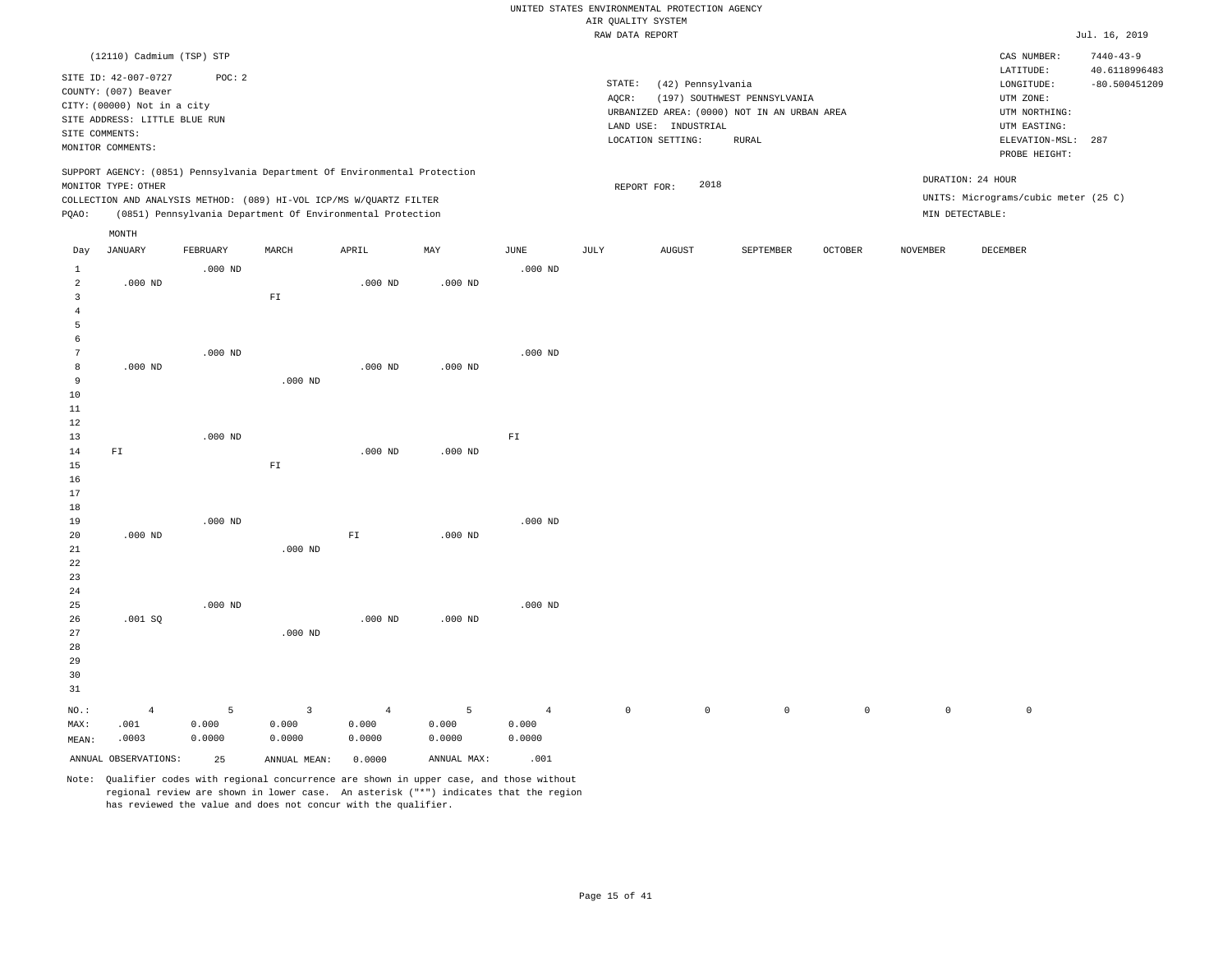|                                                            |                                                                                                                                                                          |                    |                      |                                                            |                                   |                                 | TAILE DUTTLE TIME ATLE          |                                                                |                                                                                             |                                 |                                            |                                                                                                          | 0.44.40, 201                            |
|------------------------------------------------------------|--------------------------------------------------------------------------------------------------------------------------------------------------------------------------|--------------------|----------------------|------------------------------------------------------------|-----------------------------------|---------------------------------|---------------------------------|----------------------------------------------------------------|---------------------------------------------------------------------------------------------|---------------------------------|--------------------------------------------|----------------------------------------------------------------------------------------------------------|-----------------------------------------|
|                                                            | (12112) Chromium (TSP) STP                                                                                                                                               |                    |                      |                                                            |                                   |                                 |                                 |                                                                |                                                                                             |                                 |                                            | CAS NUMBER:                                                                                              | $7440 - 47 - 3$                         |
|                                                            | SITE ID: 42-007-0727<br>COUNTY: (007) Beaver<br>CITY: (00000) Not in a city<br>SITE ADDRESS: LITTLE BLUE RUN<br>SITE COMMENTS:<br>MONITOR COMMENTS:                      | POC: 2             |                      |                                                            |                                   |                                 | STATE:<br>AQCR:                 | (42) Pennsylvania<br>LAND USE: INDUSTRIAL<br>LOCATION SETTING: | (197) SOUTHWEST PENNSYLVANIA<br>URBANIZED AREA: (0000) NOT IN AN URBAN AREA<br><b>RURAL</b> |                                 |                                            | LATITUDE:<br>LONGITUDE:<br>UTM ZONE:<br>UTM NORTHING:<br>UTM EASTING:<br>ELEVATION-MSL:<br>PROBE HEIGHT: | 40.6118996483<br>$-80.500451209$<br>287 |
| PQAO:                                                      | SUPPORT AGENCY: (0851) Pennsylvania Department Of Environmental Protection<br>MONITOR TYPE: OTHER<br>COLLECTION AND ANALYSIS METHOD: (089) HI-VOL ICP/MS W/QUARTZ FILTER |                    |                      | (0851) Pennsylvania Department Of Environmental Protection |                                   |                                 | REPORT FOR:                     | 2014                                                           |                                                                                             |                                 | DURATION: 24 HOUR<br>MIN DETECTABLE:       | UNITS: Micrograms/cubic meter (25 C)                                                                     |                                         |
|                                                            | MONTH                                                                                                                                                                    |                    |                      |                                                            |                                   |                                 |                                 |                                                                |                                                                                             |                                 |                                            |                                                                                                          |                                         |
| Day                                                        | <b>JANUARY</b>                                                                                                                                                           | FEBRUARY           | MARCH                | APRIL                                                      | $\ensuremath{\text{MAX}}$         | $_{\rm JUNE}$                   | JULY                            | <b>AUGUST</b>                                                  | SEPTEMBER                                                                                   | OCTOBER                         | <b>NOVEMBER</b>                            | DECEMBER                                                                                                 |                                         |
| $\mathbf{1}$<br>$\overline{a}$<br>3<br>$\overline{4}$<br>5 | $.000$ ND                                                                                                                                                                | .009               |                      | $.000$ ND                                                  | $.000$ ND                         | .005                            | .006                            | $.000$ ND                                                      | $.000$ ND                                                                                   | .006                            | $.000$ ND                                  | $.000$ ND                                                                                                |                                         |
| 6<br>$7\phantom{.0}$<br>8<br>9                             |                                                                                                                                                                          |                    | $.000$ ND            |                                                            |                                   |                                 |                                 | $.000$ ND                                                      | $.000$ ND                                                                                   | $\rm{AF}$                       | $.000$ ND                                  | $.000$ ND                                                                                                |                                         |
| 10<br>11<br>12<br>13                                       | $.000$ ND                                                                                                                                                                | $.000$ ND          | $.000$ ND            | $.000$ ND                                                  | $.000$ ND                         | $.000$ ND                       | AM                              |                                                                |                                                                                             |                                 | $\rm AF$                                   | $\rm AF$                                                                                                 |                                         |
| 14<br>15<br>16<br>17                                       | $.000$ ND                                                                                                                                                                | $.000$ ND          |                      | $.000$ ND                                                  | $.000$ ND                         | $\rm{AF}$                       | $\rm{AF}$                       | $.000$ ND                                                      | $.000$ ND                                                                                   | $.000$ ND                       |                                            |                                                                                                          |                                         |
| 18<br>19<br>20<br>21                                       |                                                                                                                                                                          |                    | $.000$ ND            |                                                            |                                   |                                 |                                 | $.000$ ND                                                      | $.000$ ND                                                                                   | AF                              | $_{\rm AG}$                                | $.000$ ND                                                                                                |                                         |
| 22<br>23<br>24<br>25<br>26                                 | $.000$ ND                                                                                                                                                                | $.000$ ND          | $.000$ ND            | $.000$ ND                                                  | AF                                | $.000$ ND                       | AF                              |                                                                | .013                                                                                        | $.000$ ND                       | $.000$ ND                                  | $.000$ ND                                                                                                |                                         |
| 27<br>28<br>29<br>30                                       | $.000$ ND                                                                                                                                                                | $.000$ ND          | $.000$ ND            | $.000$ ND                                                  | $.000$ ND                         | $.000$ ND                       | $.000$ ND                       | $.000$ ND                                                      |                                                                                             |                                 |                                            |                                                                                                          |                                         |
| 31                                                         |                                                                                                                                                                          |                    |                      |                                                            |                                   |                                 |                                 |                                                                |                                                                                             |                                 |                                            | $.000$ ND                                                                                                |                                         |
| NO.:<br>MAX:<br>MEAN:                                      | 5<br>0.000<br>0.0000                                                                                                                                                     | 5<br>.009<br>.0018 | 5<br>0.000<br>0.0000 | 5<br>0.000<br>0.0000                                       | $\overline{4}$<br>0.000<br>0.0000 | $\overline{4}$<br>.005<br>.0013 | $\overline{a}$<br>.006<br>.0030 | 5<br>0.000<br>0.0000                                           | 5<br>.013<br>.0026                                                                          | $\overline{3}$<br>.006<br>.0020 | $\overline{\mathbf{3}}$<br>0.000<br>0.0000 | 5<br>0.000<br>0.0000                                                                                     |                                         |
|                                                            | ANNUAL OBSERVATIONS:                                                                                                                                                     | 51                 | ANNUAL MEAN:         | .0008                                                      | ANNUAL MAX:                       | .013                            |                                 |                                                                |                                                                                             |                                 |                                            |                                                                                                          |                                         |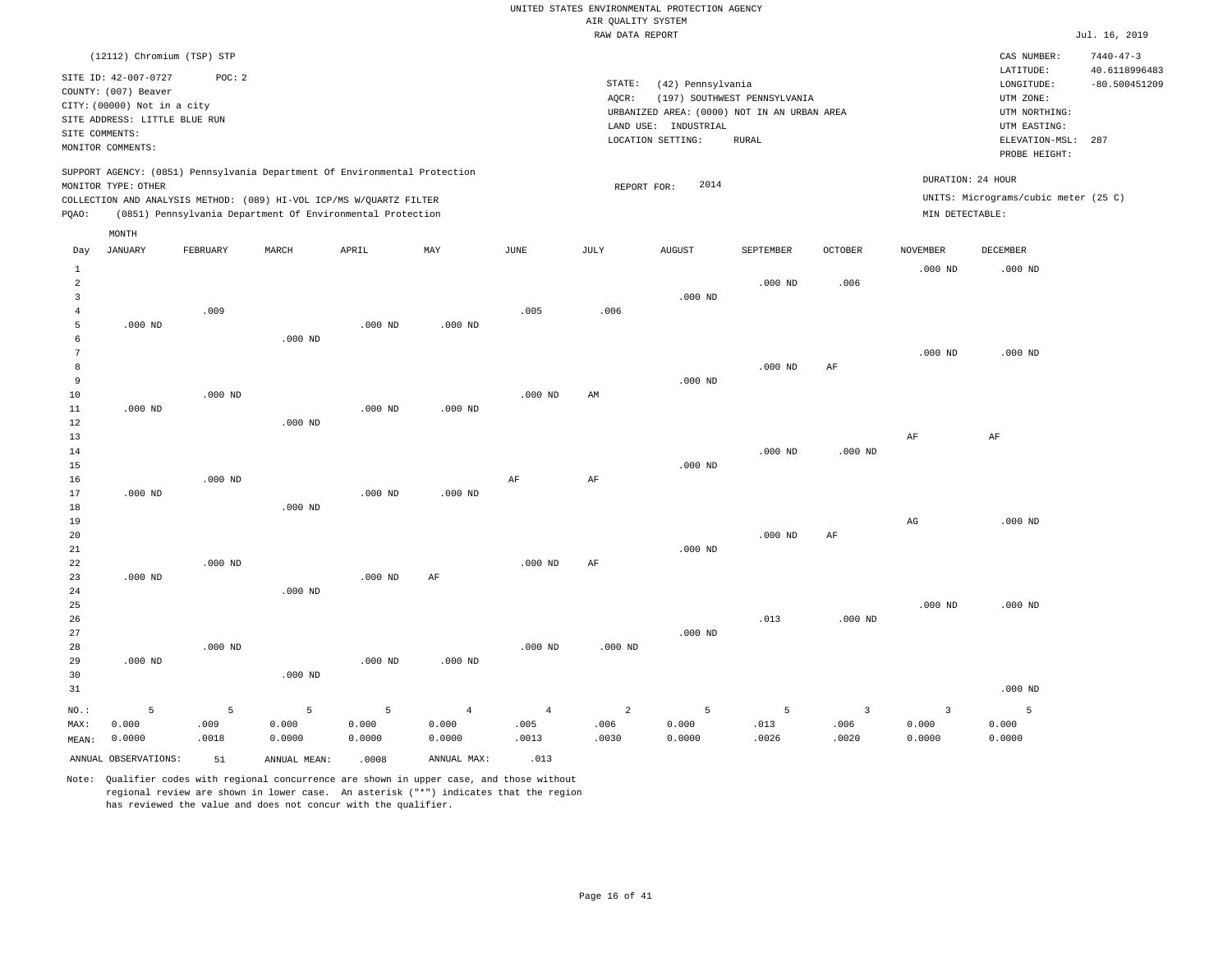|       |                               |                            |           |                                                                            |           |      | RAW DATA REPORT |                                             |                              |                |                 |                                      | Jul. 16, 2019   |
|-------|-------------------------------|----------------------------|-----------|----------------------------------------------------------------------------|-----------|------|-----------------|---------------------------------------------|------------------------------|----------------|-----------------|--------------------------------------|-----------------|
|       |                               | (12112) Chromium (TSP) STP |           |                                                                            |           |      |                 |                                             |                              |                |                 | CAS NUMBER:                          | $7440 - 47 - 3$ |
|       | SITE ID: 42-007-0727          | POC:2                      |           |                                                                            |           |      |                 |                                             |                              |                |                 | LATITUDE:                            | 40.6118996483   |
|       | COUNTY: (007) Beaver          |                            |           |                                                                            |           |      | STATE:          | (42) Pennsylvania                           |                              |                |                 | LONGITUDE:                           | $-80.500451209$ |
|       |                               |                            |           |                                                                            |           |      | AOCR:           |                                             | (197) SOUTHWEST PENNSYLVANIA |                |                 | UTM ZONE:                            |                 |
|       | CITY: (00000) Not in a city   |                            |           |                                                                            |           |      |                 | URBANIZED AREA: (0000) NOT IN AN URBAN AREA |                              |                |                 | UTM NORTHING:                        |                 |
|       | SITE ADDRESS: LITTLE BLUE RUN |                            |           |                                                                            |           |      | LAND USE:       | INDUSTRIAL                                  |                              |                |                 | UTM EASTING:                         |                 |
|       | SITE COMMENTS:                |                            |           |                                                                            |           |      |                 | LOCATION SETTING:                           | RURAL                        |                |                 | ELEVATION-MSL:                       | 287             |
|       | MONITOR COMMENTS:             |                            |           |                                                                            |           |      |                 |                                             |                              |                |                 | PROBE HEIGHT:                        |                 |
|       | MONITOR TYPE: OTHER           |                            |           | SUPPORT AGENCY: (0851) Pennsylvania Department Of Environmental Protection |           |      |                 | 2015<br>REPORT FOR:                         |                              |                |                 | DURATION: 24 HOUR                    |                 |
|       |                               |                            |           | COLLECTION AND ANALYSIS METHOD: (089) HI-VOL ICP/MS W/OUARTZ FILTER        |           |      |                 |                                             |                              |                |                 | UNITS: Micrograms/cubic meter (25 C) |                 |
| POAO: |                               |                            |           | (0851) Pennsylvania Department Of Environmental Protection                 |           |      |                 |                                             |                              |                | MIN DETECTABLE: |                                      |                 |
|       |                               |                            |           |                                                                            |           |      |                 |                                             |                              |                |                 |                                      |                 |
|       | MONTH                         |                            |           |                                                                            |           |      |                 |                                             |                              |                |                 |                                      |                 |
| Day   | JANUARY                       | FEBRUARY                   | MARCH     | APRIL                                                                      | MAY       | JUNE | JULY            | <b>AUGUST</b>                               | SEPTEMBER                    | <b>OCTOBER</b> | NOVEMBER        | DECEMBER                             |                 |
|       |                               |                            | $.000$ ND |                                                                            |           |      |                 |                                             |                              |                |                 |                                      |                 |
|       |                               |                            |           |                                                                            |           |      |                 |                                             |                              |                | $.000$ ND       | AF                                   |                 |
|       |                               |                            |           |                                                                            |           |      |                 |                                             | AF                           | $.000$ ND      |                 |                                      |                 |
|       |                               |                            |           |                                                                            |           |      |                 | $.000$ ND                                   |                              |                |                 |                                      |                 |
|       |                               | AF                         |           |                                                                            |           | .009 | .013            |                                             |                              |                |                 |                                      |                 |
|       | AG                            |                            |           | $.000$ ND                                                                  | $.000$ ND |      |                 |                                             |                              |                |                 |                                      |                 |
|       |                               |                            | $.000$ ND |                                                                            |           |      |                 |                                             |                              |                |                 |                                      |                 |

| 8  |           |           |        |           |           |      |      |      |           |           | $.000$ ND | $.000$ ND |
|----|-----------|-----------|--------|-----------|-----------|------|------|------|-----------|-----------|-----------|-----------|
| 9  |           |           |        |           |           |      |      |      | $.000$ ND | $.000$ ND |           |           |
| 10 |           |           |        |           |           |      |      | .006 |           |           |           |           |
| 11 |           | $.000$ ND |        |           |           | .006 | .006 |      |           |           |           |           |
| 12 | $.000$ ND |           |        | $.000$ ND | $.000$ ND |      |      |      |           |           |           |           |
| 12 |           |           | 000 MD |           |           |      |      |      |           |           |           |           |

| 13              |                     | $.000$ ND |              |                  |           |           |           |    |           |           |           |
|-----------------|---------------------|-----------|--------------|------------------|-----------|-----------|-----------|----|-----------|-----------|-----------|
| 14              |                     |           |              |                  |           |           |           |    |           | $.000$ ND | $.000$ ND |
| 15              |                     |           |              |                  |           |           |           | ΑF | $.000$ ND |           |           |
| 16              |                     |           |              |                  |           |           | $.000$ ND |    |           |           |           |
| 17              | $.000$ ND           |           |              |                  | $.000$ ND | $.000$ ND |           |    |           |           |           |
| 10 <sup>1</sup> | $0.00 \, \text{nm}$ |           | $\mathbb{R}$ | $0.00 \text{ m}$ |           |           |           |    |           |           |           |

.000 ND

.000 ND

| 18 | $.000$ ND |           | AG | $.000$ ND |      |           |           |
|----|-----------|-----------|----|-----------|------|-----------|-----------|
| 19 |           | $.000$ ND |    |           |      |           |           |
| 20 |           |           |    |           |      |           |           |
| 21 |           |           |    |           |      | $.000$ ND | $.000$ ND |
| 22 |           |           |    |           | .006 |           |           |

| 23   |    |                | $.000$ ND |           |           |           | $.000$ ND | $.000$ ND |      |           |           |           |           |
|------|----|----------------|-----------|-----------|-----------|-----------|-----------|-----------|------|-----------|-----------|-----------|-----------|
| 24   | AF |                |           |           | .005      | .007      |           |           |      |           |           |           |           |
| 25   |    |                |           | $.000$ ND |           |           |           |           |      |           |           |           |           |
| 26   |    |                |           |           |           |           |           |           |      |           |           | $.000$ ND | $.000$ ND |
| 27   |    |                |           |           |           |           |           |           |      | $.000$ ND | $.000$ ND |           |           |
| 28   |    |                |           |           |           |           |           |           | .007 |           |           |           |           |
| 29   |    |                |           |           |           |           | $.000$ ND | $.000$ ND |      |           |           |           |           |
| 30   | AF |                |           |           | $.000$ ND | $.000$ ND |           |           |      |           |           |           |           |
| 31   |    |                |           | $.000$ ND |           |           |           |           |      |           |           |           |           |
| NO.: |    | $\overline{a}$ | 3         | 6         | 4         | 5         | 5         | $5 -$     | 5    | 3         | 5         | 5         | 4         |

| NO.:  |                      |       |                 |       |             |      |      |      |        |       |       |        |
|-------|----------------------|-------|-----------------|-------|-------------|------|------|------|--------|-------|-------|--------|
| MAX:  | 0.000                | 000.ر | .000            | .005  | .007        | .009 | .013 | .007 | 0.000  | 0.000 | 0.000 | 000. ز |
| MEAN: | 0.0000               | ,0000 | .0000           | .0013 | .0014       | 0030 | 0038 | 0038 | J.0000 | 0000. | .0000 | 0.0000 |
|       | ANNUAL OBSERVATIONS: | 52    | MEAN:<br>ANNUAL | .0013 | ANNUAL MAX: | .013 |      |      |        |       |       |        |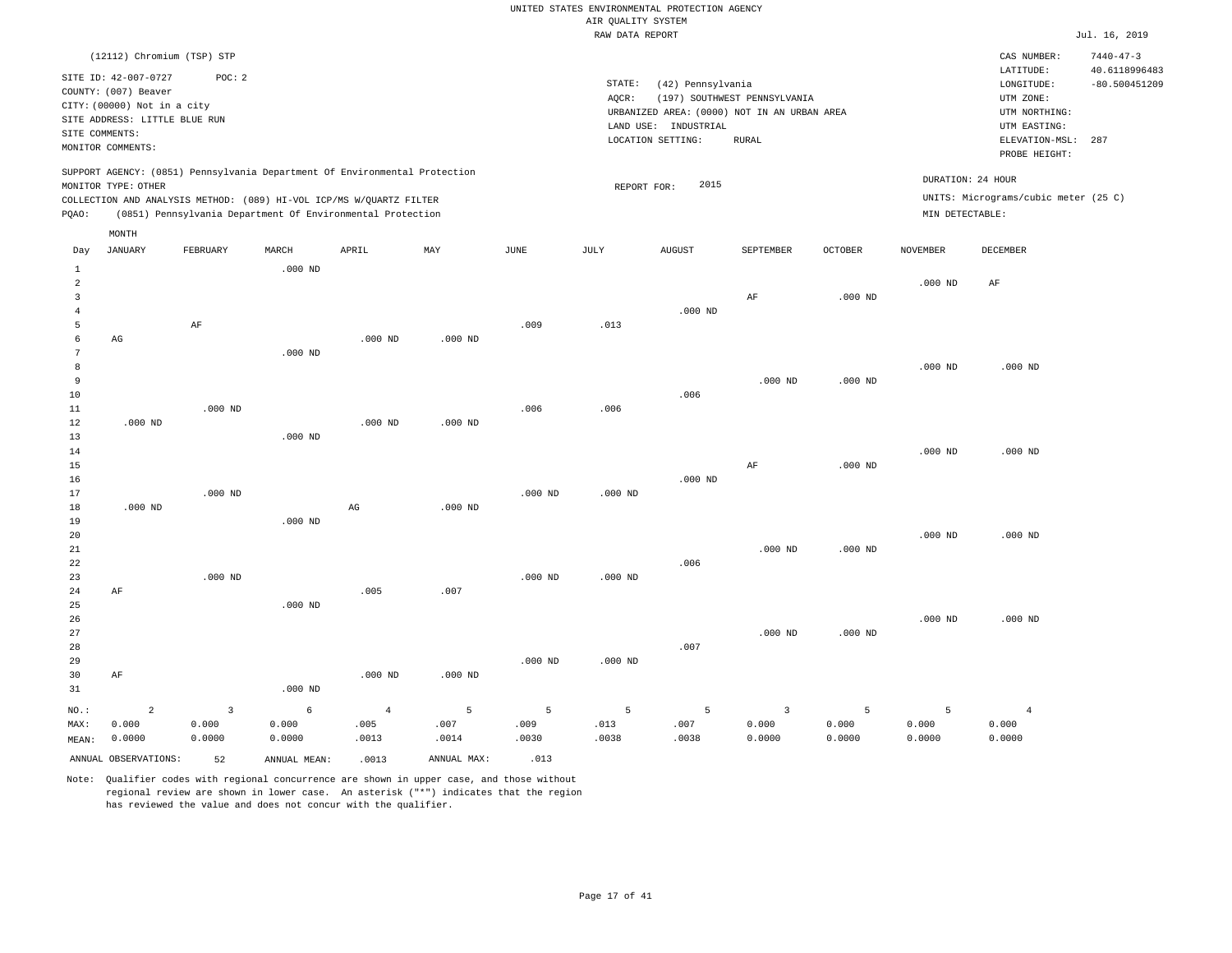|                 |                                              |                |              |                                                                            |                |                | RAW DATA REPORT |                      |                                             |                |                   |                                      | Jul. 16, 2019   |
|-----------------|----------------------------------------------|----------------|--------------|----------------------------------------------------------------------------|----------------|----------------|-----------------|----------------------|---------------------------------------------|----------------|-------------------|--------------------------------------|-----------------|
|                 | (12112) Chromium (TSP) STP                   |                |              |                                                                            |                |                |                 |                      |                                             |                |                   | CAS NUMBER:                          | $7440 - 47 - 3$ |
|                 |                                              |                |              |                                                                            |                |                |                 |                      |                                             |                |                   | LATITUDE:                            | 40.6118996483   |
|                 | SITE ID: 42-007-0727<br>COUNTY: (007) Beaver | POC: 2         |              |                                                                            |                |                | STATE:          | (42) Pennsylvania    |                                             |                |                   | LONGITUDE:                           | $-80.500451209$ |
|                 |                                              |                |              |                                                                            |                |                | AQCR:           |                      | (197) SOUTHWEST PENNSYLVANIA                |                |                   | UTM ZONE:                            |                 |
|                 | CITY: (00000) Not in a city                  |                |              |                                                                            |                |                |                 |                      | URBANIZED AREA: (0000) NOT IN AN URBAN AREA |                |                   | UTM NORTHING:                        |                 |
|                 | SITE ADDRESS: LITTLE BLUE RUN                |                |              |                                                                            |                |                |                 | LAND USE: INDUSTRIAL |                                             |                |                   | UTM EASTING:                         |                 |
|                 | SITE COMMENTS:                               |                |              |                                                                            |                |                |                 | LOCATION SETTING:    | <b>RURAL</b>                                |                |                   | ELEVATION-MSL:                       | 287             |
|                 | MONITOR COMMENTS:                            |                |              |                                                                            |                |                |                 |                      |                                             |                |                   | PROBE HEIGHT:                        |                 |
|                 |                                              |                |              | SUPPORT AGENCY: (0851) Pennsylvania Department Of Environmental Protection |                |                |                 |                      |                                             |                |                   |                                      |                 |
|                 | MONITOR TYPE: OTHER                          |                |              |                                                                            |                |                | REPORT FOR:     | 2016                 |                                             |                | DURATION: 24 HOUR |                                      |                 |
|                 |                                              |                |              | COLLECTION AND ANALYSIS METHOD: (089) HI-VOL ICP/MS W/QUARTZ FILTER        |                |                |                 |                      |                                             |                |                   | UNITS: Micrograms/cubic meter (25 C) |                 |
| PQAO:           |                                              |                |              | (0851) Pennsylvania Department Of Environmental Protection                 |                |                |                 |                      |                                             |                | MIN DETECTABLE:   |                                      |                 |
|                 | MONTH                                        |                |              |                                                                            |                |                |                 |                      |                                             |                |                   |                                      |                 |
| Day             | <b>JANUARY</b>                               | FEBRUARY       | MARCH        | APRIL                                                                      | MAY            | JUNE           | JULY            | <b>AUGUST</b>        | SEPTEMBER                                   | <b>OCTOBER</b> | <b>NOVEMBER</b>   | DECEMBER                             |                 |
| $\mathbf{1}$    | $.000$ ND                                    |                | $.000$ ND    |                                                                            |                |                |                 |                      |                                             |                |                   |                                      |                 |
| $\overline{a}$  |                                              |                |              |                                                                            |                |                |                 |                      |                                             |                | $.000$ ND         | $.000$ ND                            |                 |
| $\mathbf{3}$    |                                              |                |              |                                                                            |                |                |                 |                      | $.000$ ND                                   | $.000$ ND      |                   |                                      |                 |
| $\overline{4}$  |                                              |                |              |                                                                            |                |                |                 | $.000$ ND            |                                             |                |                   |                                      |                 |
| 5               |                                              |                |              |                                                                            |                | $.000$ ND      | $.000$ ND       |                      |                                             |                |                   |                                      |                 |
| 6               |                                              | $.000$ ND      |              | $.000$ ND                                                                  | $.000$ ND      |                |                 |                      |                                             |                |                   |                                      |                 |
| $7\phantom{.0}$ | $.000$ ND                                    |                | $.000$ ND    |                                                                            |                |                |                 |                      |                                             |                |                   |                                      |                 |
| 8               |                                              |                |              |                                                                            |                |                |                 |                      |                                             |                | $.000$ ND         | $.000$ ND                            |                 |
| 9               |                                              |                |              |                                                                            |                |                |                 |                      | AF                                          | $.000$ ND      |                   |                                      |                 |
| 10              |                                              |                |              |                                                                            |                |                |                 | $.000$ ND            |                                             |                |                   |                                      |                 |
| 11              |                                              |                |              |                                                                            |                | AG             | $.000$ ND       |                      |                                             |                |                   |                                      |                 |
| 12              |                                              | $.000$ ND      |              | $.000$ ND                                                                  | $.000$ ND      |                |                 |                      |                                             |                |                   |                                      |                 |
| 13              | $.000$ ND                                    |                | $.000$ ND    |                                                                            |                |                |                 |                      |                                             |                |                   |                                      |                 |
| 14              |                                              |                |              |                                                                            |                |                |                 |                      |                                             |                | $.000$ ND         | AV                                   |                 |
| 15              |                                              |                | AF           |                                                                            |                |                |                 |                      | AF                                          | $.000$ ND      |                   |                                      |                 |
| 16<br>17        |                                              |                |              |                                                                            |                | $.000$ ND      | $.000$ ND       | $.000$ ND            |                                             |                |                   |                                      |                 |
| 18              |                                              | $.000$ ND      |              | $.000$ ND                                                                  | $.000$ ND      |                |                 |                      |                                             |                |                   |                                      |                 |
| 19              | AJ                                           |                | .010         |                                                                            |                |                |                 |                      |                                             |                |                   |                                      |                 |
| 20              |                                              |                |              |                                                                            |                |                |                 |                      |                                             |                | $.000$ ND         | $\hbox{AV}$                          |                 |
| 21              |                                              |                |              |                                                                            |                |                |                 |                      | $.000$ ND                                   | $.000$ ND      |                   |                                      |                 |
| 22              |                                              |                |              |                                                                            |                |                |                 | $.000$ ND            |                                             |                |                   |                                      |                 |
| 23              |                                              |                |              |                                                                            |                | $.000$ ND      | $.000$ ND       |                      |                                             |                |                   |                                      |                 |
| 24              |                                              | $.000$ ND      |              | $.000$ ND                                                                  | $.000$ ND      |                |                 |                      |                                             |                |                   |                                      |                 |
| 25              | AJ                                           |                | $.000$ ND    |                                                                            |                |                |                 |                      |                                             |                |                   |                                      |                 |
| 26              |                                              |                |              |                                                                            |                |                |                 |                      |                                             |                | $.000$ ND         | $.000$ ND                            |                 |
| 27              |                                              |                |              |                                                                            |                |                |                 |                      | $.000$ ND                                   | $.000$ ND      |                   |                                      |                 |
| 28              |                                              |                |              |                                                                            |                |                |                 | $.000$ ND            |                                             |                |                   |                                      |                 |
| 29              |                                              |                |              |                                                                            |                | .007           | $\rm AF$        |                      |                                             |                |                   |                                      |                 |
| 30              |                                              |                |              | $.000$ ND                                                                  | .006           |                |                 |                      |                                             |                |                   |                                      |                 |
| 31              | AJ                                           |                | $.000$ ND    |                                                                            |                |                |                 |                      |                                             |                |                   |                                      |                 |
| NO.:            | $\overline{\mathbf{3}}$                      | $\overline{4}$ | 6            | 5                                                                          | $\overline{5}$ | $\overline{4}$ | $\overline{4}$  | 5                    | $\overline{3}$                              | 5              | 5                 | $\overline{3}$                       |                 |
| MAX:            | 0.000                                        | 0.000          | .010         | 0.000                                                                      | .006           | .007           | 0.000           | 0.000                | 0.000                                       | 0.000          | 0.000             | 0.000                                |                 |
| MEAN:           | 0.0000                                       | 0.0000         | .0017        | 0.0000                                                                     | .0012          | .0018          | 0.0000          | 0.0000               | 0.0000                                      | 0.0000         | 0.0000            | 0.0000                               |                 |
|                 | ANNUAL OBSERVATIONS:                         | 52             | ANNUAL MEAN: | .0004                                                                      | ANNUAL MAX:    | .010           |                 |                      |                                             |                |                   |                                      |                 |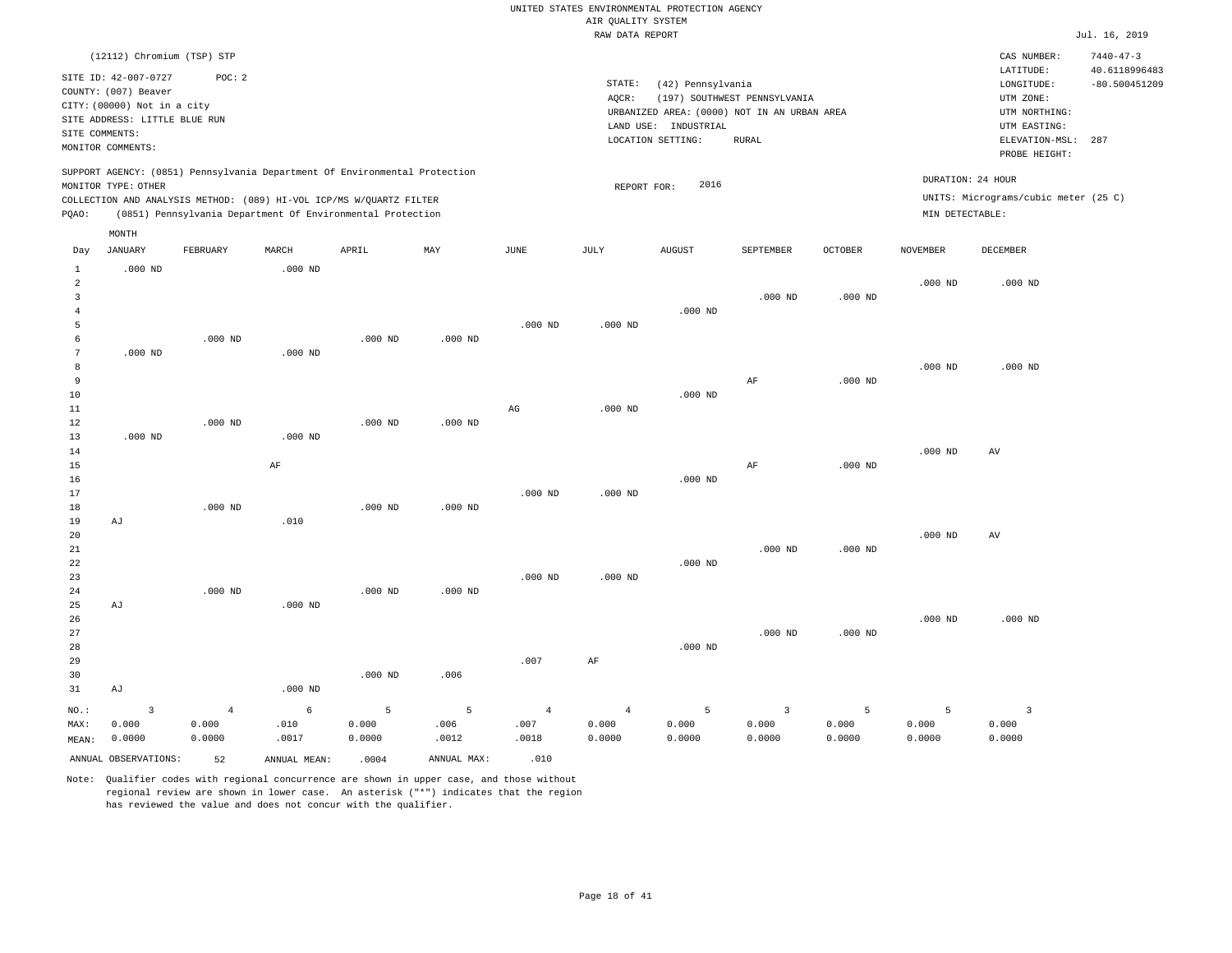#### RAW DATA REPORT **FOULD ASSESSED ASSESSED A** THE RAW DATA REPORT **Jul. 16, 2019** UNITED STATES ENVIRONMENTAL PROTECTION AGENCY AIR QUALITY SYSTEM

|                                |                                                                                                                                |                 |                                                                            |                 |               |               | TAILE DUTTLE TIME ATLE |                                                                                          |                                              |                |                 |                                                                       | 0.44.40, 201                            |
|--------------------------------|--------------------------------------------------------------------------------------------------------------------------------|-----------------|----------------------------------------------------------------------------|-----------------|---------------|---------------|------------------------|------------------------------------------------------------------------------------------|----------------------------------------------|----------------|-----------------|-----------------------------------------------------------------------|-----------------------------------------|
|                                | (12112) Chromium (TSP) STP                                                                                                     |                 |                                                                            |                 |               |               |                        |                                                                                          |                                              |                |                 | CAS NUMBER:                                                           | $7440 - 47 - 3$                         |
|                                | SITE ID: 42-007-0727<br>COUNTY: (007) Beaver<br>CITY: (00000) Not in a city<br>SITE ADDRESS: LITTLE BLUE RUN<br>SITE COMMENTS: | POC: 2          |                                                                            |                 |               |               | STATE:<br>AQCR:        | (42) Pennsylvania<br>URBANIZED AREA: (0000) NOT IN AN URBAN AREA<br>LAND USE: INDUSTRIAL | (197) SOUTHWEST PENNSYLVANIA<br><b>RURAL</b> |                |                 | LATITUDE:<br>LONGITUDE:<br>UTM ZONE:<br>UTM NORTHING:<br>UTM EASTING: | 40.6118996483<br>$-80.500451209$<br>287 |
|                                | MONITOR COMMENTS:                                                                                                              |                 |                                                                            |                 |               |               |                        | LOCATION SETTING:                                                                        |                                              |                |                 | ELEVATION-MSL:<br>PROBE HEIGHT:                                       |                                         |
|                                | MONITOR TYPE: OTHER                                                                                                            |                 | SUPPORT AGENCY: (0851) Pennsylvania Department Of Environmental Protection |                 |               |               |                        | 2017<br>REPORT FOR:                                                                      |                                              |                |                 | DURATION: 24 HOUR                                                     |                                         |
|                                |                                                                                                                                |                 | COLLECTION AND ANALYSIS METHOD: (089) HI-VOL ICP/MS W/QUARTZ FILTER        |                 |               |               |                        |                                                                                          |                                              |                |                 | UNITS: Micrograms/cubic meter (25 C)                                  |                                         |
| PQAO:                          |                                                                                                                                |                 | (0851) Pennsylvania Department Of Environmental Protection                 |                 |               |               |                        |                                                                                          |                                              |                | MIN DETECTABLE: |                                                                       |                                         |
|                                | $\texttt{MONTH}$                                                                                                               |                 |                                                                            |                 |               |               |                        |                                                                                          |                                              |                |                 |                                                                       |                                         |
| Day                            | <b>JANUARY</b>                                                                                                                 | FEBRUARY        | MARCH                                                                      | APRIL           | MAY           | JUNE          | JULY                   | <b>AUGUST</b>                                                                            | SEPTEMBER                                    | <b>OCTOBER</b> | <b>NOVEMBER</b> | DECEMBER                                                              |                                         |
| $\mathbf{1}$<br>$\overline{a}$ | AJ                                                                                                                             |                 | AJ                                                                         | $.000$ ND       | .003          |               |                        |                                                                                          |                                              |                |                 |                                                                       |                                         |
| $\overline{\mathbf{3}}$        |                                                                                                                                |                 |                                                                            |                 |               |               |                        |                                                                                          |                                              |                | .030            | .027                                                                  |                                         |
| $\overline{4}$                 |                                                                                                                                |                 |                                                                            |                 |               |               |                        |                                                                                          | .028                                         | .026           |                 |                                                                       |                                         |
| 5<br>6                         |                                                                                                                                | $.000$ ND       |                                                                            |                 |               | .025          | .025                   | .028                                                                                     |                                              |                |                 |                                                                       |                                         |
| $7\phantom{.0}$                | $.000$ ND                                                                                                                      |                 |                                                                            | $.000$ ND       | .003          |               |                        |                                                                                          |                                              |                |                 |                                                                       |                                         |
| 8                              |                                                                                                                                |                 | $.000$ ND                                                                  |                 |               |               |                        |                                                                                          |                                              |                |                 |                                                                       |                                         |
| 9                              |                                                                                                                                |                 |                                                                            |                 |               |               |                        |                                                                                          |                                              |                | .029            | ${\rm FT}$                                                            |                                         |
| 10                             |                                                                                                                                |                 |                                                                            |                 |               |               |                        | .024                                                                                     | .031                                         | .027           |                 |                                                                       |                                         |
| 11<br>$12$                     |                                                                                                                                | $.000$ ND       |                                                                            |                 |               | .026          | .023                   |                                                                                          |                                              |                |                 |                                                                       |                                         |
| 13                             | $.000$ ND                                                                                                                      |                 |                                                                            | $.000$ ND       | .003          |               |                        |                                                                                          |                                              |                |                 |                                                                       |                                         |
| 14                             |                                                                                                                                |                 | $.000$ ND                                                                  |                 |               |               |                        |                                                                                          |                                              |                |                 |                                                                       |                                         |
| 15                             |                                                                                                                                |                 |                                                                            |                 |               |               |                        |                                                                                          | .035                                         |                | ${\rm F\,I}$    | ${\rm FT}$                                                            |                                         |
| 16<br>17                       |                                                                                                                                |                 |                                                                            |                 |               |               |                        | .031                                                                                     |                                              | .027           |                 |                                                                       |                                         |
| 18                             |                                                                                                                                | AJ              |                                                                            |                 |               | .025          | .027                   |                                                                                          |                                              |                |                 |                                                                       |                                         |
| 19                             | AJ                                                                                                                             |                 |                                                                            | $.000$ ND       | .004          |               |                        |                                                                                          |                                              |                |                 |                                                                       |                                         |
| 20                             |                                                                                                                                |                 | $.000$ ND                                                                  |                 |               |               |                        |                                                                                          |                                              |                |                 |                                                                       |                                         |
| 21<br>22                       |                                                                                                                                |                 |                                                                            |                 |               |               |                        |                                                                                          | $\mathbb{A}\mathbb{G}$                       | $_{\rm TS}$    | .031            | .028                                                                  |                                         |
| 23                             |                                                                                                                                |                 |                                                                            |                 |               |               |                        | .028                                                                                     |                                              |                |                 |                                                                       |                                         |
| 24                             |                                                                                                                                | $.000$ ND       |                                                                            |                 |               | .026          | .028                   |                                                                                          |                                              |                |                 |                                                                       |                                         |
| 25                             | $.000$ ND                                                                                                                      |                 |                                                                            | $.000$ ND       | .003          |               |                        |                                                                                          |                                              |                |                 |                                                                       |                                         |
| 26<br>27                       |                                                                                                                                |                 | $.000$ ND                                                                  |                 |               |               |                        |                                                                                          |                                              |                | .030            | ${\rm F\,I}$                                                          |                                         |
| 28                             |                                                                                                                                |                 |                                                                            |                 |               |               |                        |                                                                                          | .029                                         | .029           |                 |                                                                       |                                         |
| 29                             |                                                                                                                                |                 |                                                                            |                 |               |               |                        | $\mathbb{F} \mathbbm{I}$                                                                 |                                              |                |                 |                                                                       |                                         |
| 30                             |                                                                                                                                |                 |                                                                            |                 |               | .026          | .028                   |                                                                                          |                                              |                |                 |                                                                       |                                         |
| 31                             | AJ                                                                                                                             |                 |                                                                            |                 | .024          |               |                        |                                                                                          |                                              |                |                 |                                                                       |                                         |
| NO.:                           | $\overline{3}$                                                                                                                 | $\overline{3}$  | $\overline{4}$                                                             | 5               | 6             | 5             | 5                      | $\overline{4}$                                                                           | $\overline{4}$                               | $\overline{4}$ | $\overline{4}$  | $\overline{2}$                                                        |                                         |
| MAX:<br>MEAN:                  | 0.000<br>0.0000                                                                                                                | 0.000<br>0.0000 | 0.000<br>0.0000                                                            | 0.000<br>0.0000 | .024<br>.0067 | .026<br>.0256 | .028<br>.0262          | .031<br>.0278                                                                            | .035<br>.0308                                | .029<br>.0273  | .031<br>.0300   | .028<br>.0275                                                         |                                         |
|                                | ANNUAL OBSERVATIONS:                                                                                                           | 49              | ANNUAL MEAN:                                                               | .0167           | ANNUAL MAX:   | .035          |                        |                                                                                          |                                              |                |                 |                                                                       |                                         |
|                                |                                                                                                                                |                 |                                                                            |                 |               |               |                        |                                                                                          |                                              |                |                 |                                                                       |                                         |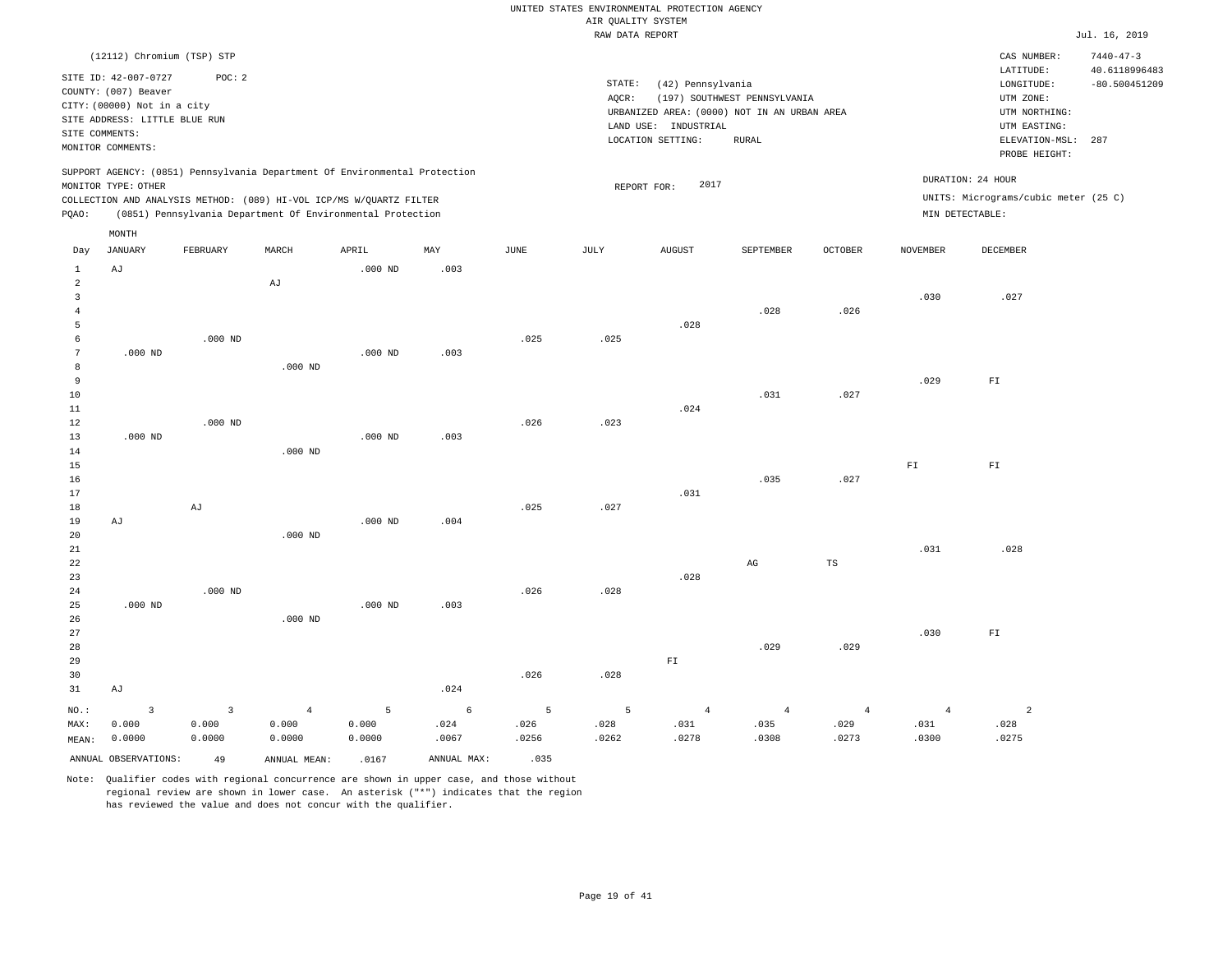|                                  |                                                                                                              |           |                          |                                                                                                                                   |             |                        | THAN DISTAN TOOL ONLY |                                           |                                                                             |                |                     |                                                                       | $0.421 + 201 + 2022$             |
|----------------------------------|--------------------------------------------------------------------------------------------------------------|-----------|--------------------------|-----------------------------------------------------------------------------------------------------------------------------------|-------------|------------------------|-----------------------|-------------------------------------------|-----------------------------------------------------------------------------|----------------|---------------------|-----------------------------------------------------------------------|----------------------------------|
|                                  | (12112) Chromium (TSP) STP                                                                                   |           |                          |                                                                                                                                   |             |                        |                       |                                           |                                                                             |                |                     | CAS NUMBER:                                                           | $7440 - 47 - 3$                  |
|                                  | SITE ID: 42-007-0727<br>COUNTY: (007) Beaver<br>CITY: (00000) Not in a city<br>SITE ADDRESS: LITTLE BLUE RUN | POC: 2    |                          |                                                                                                                                   |             |                        | STATE:<br>AQCR:       | (42) Pennsylvania<br>LAND USE: INDUSTRIAL | (197) SOUTHWEST PENNSYLVANIA<br>URBANIZED AREA: (0000) NOT IN AN URBAN AREA |                |                     | LATITUDE:<br>LONGITUDE:<br>UTM ZONE:<br>UTM NORTHING:<br>UTM EASTING: | 40.6118996483<br>$-80.500451209$ |
|                                  | SITE COMMENTS:<br>MONITOR COMMENTS:                                                                          |           |                          |                                                                                                                                   |             |                        |                       | LOCATION SETTING:                         | ${\tt RURAL}$                                                               |                |                     | ELEVATION-MSL:<br>PROBE HEIGHT:                                       | 287                              |
|                                  | MONITOR TYPE: OTHER                                                                                          |           |                          | SUPPORT AGENCY: (0851) Pennsylvania Department Of Environmental Protection                                                        |             |                        |                       | 2018<br>REPORT FOR:                       |                                                                             |                |                     | DURATION: 24 HOUR                                                     |                                  |
| PQAO:                            |                                                                                                              |           |                          | COLLECTION AND ANALYSIS METHOD: (089) HI-VOL ICP/MS W/QUARTZ FILTER<br>(0851) Pennsylvania Department Of Environmental Protection |             |                        |                       |                                           |                                                                             |                | MIN DETECTABLE:     | UNITS: Micrograms/cubic meter (25 C)                                  |                                  |
|                                  | MONTH                                                                                                        |           |                          |                                                                                                                                   |             |                        |                       |                                           |                                                                             |                |                     |                                                                       |                                  |
| Day                              | <b>JANUARY</b>                                                                                               | FEBRUARY  | MARCH                    | APRIL                                                                                                                             | MAY         | <b>JUNE</b>            | $\mathtt{JULY}$       | ${\tt AUGUST}$                            | SEPTEMBER                                                                   | <b>OCTOBER</b> | <b>NOVEMBER</b>     | DECEMBER                                                              |                                  |
| $\mathbf{1}$                     |                                                                                                              | .002      |                          |                                                                                                                                   |             | .002                   |                       |                                           |                                                                             |                |                     |                                                                       |                                  |
| $\overline{a}$<br>$\overline{3}$ | .003                                                                                                         |           | ${\rm FT}$               | .003                                                                                                                              | .003        |                        |                       |                                           |                                                                             |                |                     |                                                                       |                                  |
| $\overline{4}$                   |                                                                                                              |           |                          |                                                                                                                                   |             |                        |                       |                                           |                                                                             |                |                     |                                                                       |                                  |
| 5<br>6                           |                                                                                                              |           |                          |                                                                                                                                   |             |                        |                       |                                           |                                                                             |                |                     |                                                                       |                                  |
| $7\phantom{.0}$                  |                                                                                                              | .002      |                          |                                                                                                                                   |             | .003                   |                       |                                           |                                                                             |                |                     |                                                                       |                                  |
| 8                                | .002                                                                                                         |           |                          | .003                                                                                                                              | .003        |                        |                       |                                           |                                                                             |                |                     |                                                                       |                                  |
| 9<br>10                          |                                                                                                              |           | .002                     |                                                                                                                                   |             |                        |                       |                                           |                                                                             |                |                     |                                                                       |                                  |
| 11                               |                                                                                                              |           |                          |                                                                                                                                   |             |                        |                       |                                           |                                                                             |                |                     |                                                                       |                                  |
| 12                               |                                                                                                              |           |                          |                                                                                                                                   |             |                        |                       |                                           |                                                                             |                |                     |                                                                       |                                  |
| 13<br>14                         | ${\tt F1}$                                                                                                   | .002      |                          | .006                                                                                                                              | .002        | ${\rm F\,I}$           |                       |                                           |                                                                             |                |                     |                                                                       |                                  |
| 15                               |                                                                                                              |           | $\mathbb{F} \mathbbm{I}$ |                                                                                                                                   |             |                        |                       |                                           |                                                                             |                |                     |                                                                       |                                  |
| 16<br>17                         |                                                                                                              |           |                          |                                                                                                                                   |             |                        |                       |                                           |                                                                             |                |                     |                                                                       |                                  |
| 18                               |                                                                                                              |           |                          |                                                                                                                                   |             |                        |                       |                                           |                                                                             |                |                     |                                                                       |                                  |
| 19                               |                                                                                                              | $.000$ ND |                          |                                                                                                                                   |             | .003                   |                       |                                           |                                                                             |                |                     |                                                                       |                                  |
| 20<br>21                         | $.000$ ND                                                                                                    |           | .003                     | ${\rm F\,I}$                                                                                                                      | .003        |                        |                       |                                           |                                                                             |                |                     |                                                                       |                                  |
| $2\sqrt{2}$                      |                                                                                                              |           |                          |                                                                                                                                   |             |                        |                       |                                           |                                                                             |                |                     |                                                                       |                                  |
| 23                               |                                                                                                              |           |                          |                                                                                                                                   |             |                        |                       |                                           |                                                                             |                |                     |                                                                       |                                  |
| 24<br>25                         |                                                                                                              | .002      |                          |                                                                                                                                   |             | .003                   |                       |                                           |                                                                             |                |                     |                                                                       |                                  |
| 26                               | $.000$ ND                                                                                                    |           |                          | .002                                                                                                                              | .003        |                        |                       |                                           |                                                                             |                |                     |                                                                       |                                  |
| 27<br>28                         |                                                                                                              |           | .003                     |                                                                                                                                   |             |                        |                       |                                           |                                                                             |                |                     |                                                                       |                                  |
| 29                               |                                                                                                              |           |                          |                                                                                                                                   |             |                        |                       |                                           |                                                                             |                |                     |                                                                       |                                  |
| 30                               |                                                                                                              |           |                          |                                                                                                                                   |             |                        |                       |                                           |                                                                             |                |                     |                                                                       |                                  |
| 31                               |                                                                                                              |           |                          |                                                                                                                                   |             |                        |                       |                                           |                                                                             |                |                     |                                                                       |                                  |
| NO.:<br>MAX:                     | $\overline{4}$<br>.003                                                                                       | 5<br>.002 | $\overline{3}$<br>.003   | $\overline{4}$<br>.006                                                                                                            | 5<br>.003   | $\overline{4}$<br>.003 | $\circ$               | $\mathbb O$                               | $\mathbb O$                                                                 | $\mathbb O$    | $\mathsf{O}\xspace$ | $\mathsf 0$                                                           |                                  |
| MEAN:                            | .0013                                                                                                        | .0016     | .0027                    | .0035                                                                                                                             | .0028       | .0028                  |                       |                                           |                                                                             |                |                     |                                                                       |                                  |
|                                  | ANNUAL OBSERVATIONS:                                                                                         | 25        | ANNUAL MEAN:             | .0024                                                                                                                             | ANNUAL MAX: | .006                   |                       |                                           |                                                                             |                |                     |                                                                       |                                  |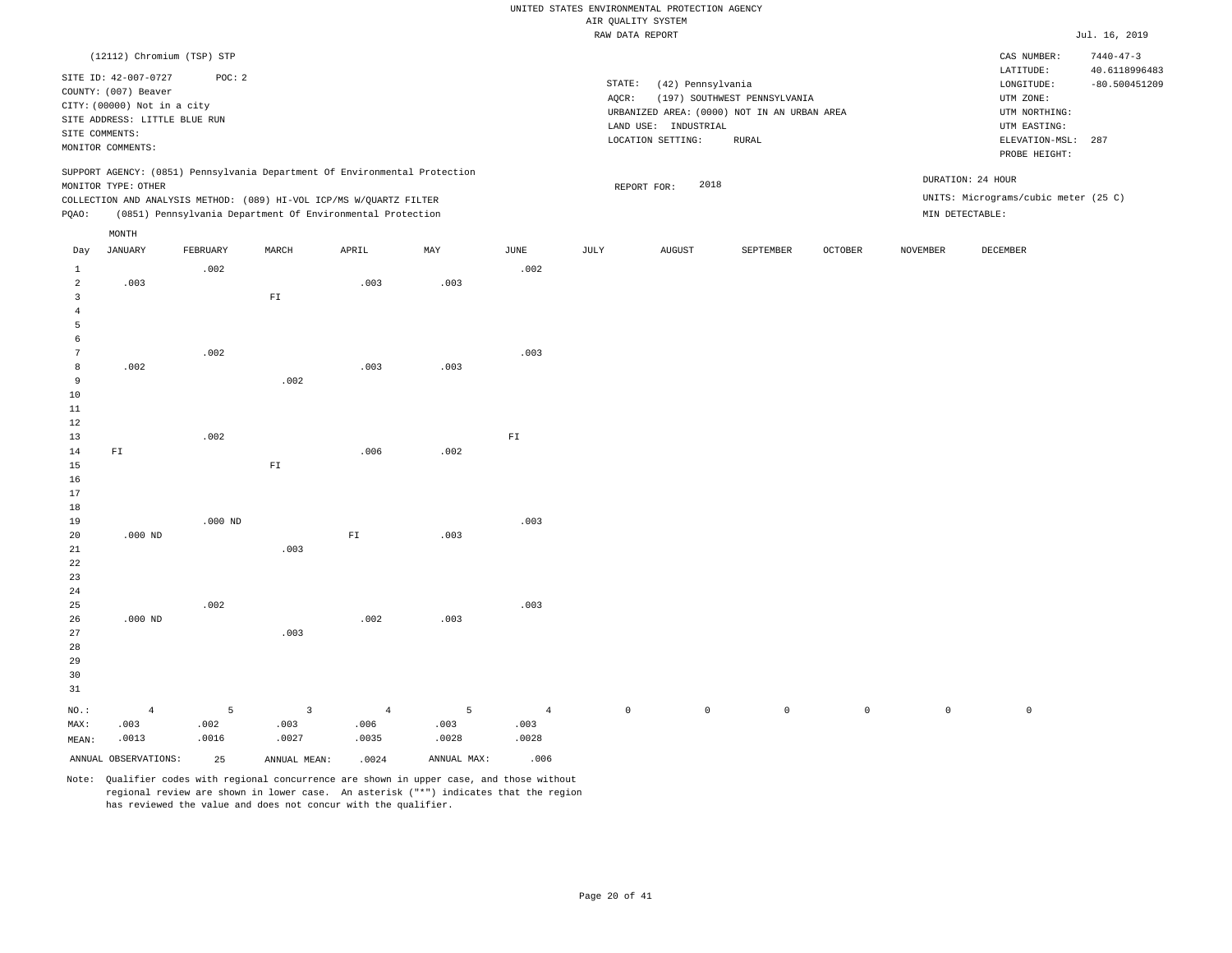|                |                                                |            |            |                                                                            |                |                |                    | UNITED STATES ENVIRONMENTAL PROTECTION AGENCY |                              |                |                   |                                        |                                                     |
|----------------|------------------------------------------------|------------|------------|----------------------------------------------------------------------------|----------------|----------------|--------------------|-----------------------------------------------|------------------------------|----------------|-------------------|----------------------------------------|-----------------------------------------------------|
|                |                                                |            |            |                                                                            |                |                | AIR QUALITY SYSTEM |                                               |                              |                |                   |                                        |                                                     |
|                |                                                |            |            |                                                                            |                |                | RAW DATA REPORT    |                                               |                              |                |                   |                                        | Jul. 16, 2019                                       |
|                | (12128) Lead (TSP) STP<br>SITE ID: 42-007-0727 | POC: 2     |            |                                                                            |                |                | $\texttt{STATE}$ : | (42) Pennsylvania                             |                              |                |                   | CAS NUMBER:<br>LATITUDE:<br>LONGITUDE: | $7439 - 92 - 1$<br>40.6118996483<br>$-80.500451209$ |
|                | COUNTY: (007) Beaver                           |            |            |                                                                            |                |                | AOCR:              |                                               | (197) SOUTHWEST PENNSYLVANIA |                |                   | UTM ZONE:                              |                                                     |
|                | CITY: (00000) Not in a city                    |            |            |                                                                            |                |                |                    | URBANIZED AREA: (0000) NOT IN AN URBAN AREA   |                              |                |                   | UTM NORTHING:                          |                                                     |
|                | SITE ADDRESS: LITTLE BLUE RUN                  |            |            |                                                                            |                |                |                    | LAND USE: INDUSTRIAL                          |                              |                |                   | UTM EASTING:                           |                                                     |
|                | SITE COMMENTS:                                 |            |            |                                                                            |                |                |                    | LOCATION SETTING:                             | <b>RURAL</b>                 |                |                   | ELEVATION-MSL:                         | 287                                                 |
|                | MONITOR COMMENTS:                              |            |            |                                                                            |                |                |                    |                                               |                              |                |                   | PROBE HEIGHT:                          |                                                     |
|                | MONITOR TYPE: OTHER                            |            |            | SUPPORT AGENCY: (0851) Pennsylvania Department Of Environmental Protection |                |                | REPORT FOR:        | 2014                                          |                              |                | DURATION: 24 HOUR |                                        |                                                     |
|                |                                                |            |            | COLLECTION AND ANALYSIS METHOD: (089) HI-VOL ICP/MS W/QUARTZ FILTER        |                |                |                    |                                               |                              |                |                   | UNITS: Micrograms/cubic meter (25 C)   |                                                     |
| PQAO:          |                                                |            |            | (0851) Pennsylvania Department Of Environmental Protection                 |                |                |                    |                                               |                              |                | MIN DETECTABLE:   |                                        |                                                     |
|                | MONTH                                          |            |            |                                                                            |                |                |                    |                                               |                              |                |                   |                                        |                                                     |
| Day            | <b>JANUARY</b>                                 | FEBRUARY   | MARCH      | APRIL                                                                      | MAY            | $_{\rm JUNE}$  | JULY               | <b>AUGUST</b>                                 | SEPTEMBER                    | <b>OCTOBER</b> | <b>NOVEMBER</b>   | DECEMBER                               |                                                     |
| 1              |                                                |            |            |                                                                            |                |                |                    |                                               |                              |                | $.0000$ ND        | $.0000$ ND                             |                                                     |
| $\sqrt{2}$     |                                                |            |            |                                                                            |                |                |                    |                                               | $.0000$ ND                   | $.0000$ ND     |                   |                                        |                                                     |
| 3              |                                                |            |            |                                                                            |                |                |                    | $.0000$ ND                                    |                              |                |                   |                                        |                                                     |
| $\overline{4}$ |                                                | $.0510$ 5  |            |                                                                            |                | $.0000$ ND     | $.0000$ ND         |                                               |                              |                |                   |                                        |                                                     |
| 5              | $.0000$ ND                                     |            |            | $.0000$ ND                                                                 | $.0000$ ND     |                |                    |                                               |                              |                |                   |                                        |                                                     |
| 6              |                                                |            | .0072      |                                                                            |                |                |                    |                                               |                              |                |                   |                                        |                                                     |
| $\overline{7}$ |                                                |            |            |                                                                            |                |                |                    |                                               |                              |                | .0076             | $.0000$ ND                             |                                                     |
| 8<br>9         |                                                |            |            |                                                                            |                |                |                    |                                               | $.0000$ ND                   | $\rm AF$       |                   |                                        |                                                     |
|                |                                                |            |            |                                                                            |                |                |                    | .0058                                         |                              |                |                   |                                        |                                                     |
| 10<br>11       | $.0000$ ND                                     | $.0000$ ND |            | $.0000$ ND                                                                 | $.0000$ ND     | .0052          | AM                 |                                               |                              |                |                   |                                        |                                                     |
| 12             |                                                |            | .0100      |                                                                            |                |                |                    |                                               |                              |                |                   |                                        |                                                     |
| 13             |                                                |            |            |                                                                            |                |                |                    |                                               |                              |                | AF                | AF                                     |                                                     |
| 14             |                                                |            |            |                                                                            |                |                |                    |                                               | $.0000$ ND                   | $.0000$ ND     |                   |                                        |                                                     |
| 15             |                                                |            |            |                                                                            |                |                |                    | $.0000$ ND                                    |                              |                |                   |                                        |                                                     |
| 16             |                                                | $.0000$ ND |            |                                                                            |                | AF             | $\rm{AF}$          |                                               |                              |                |                   |                                        |                                                     |
| 17             | $.0000$ ND                                     |            |            | .0052                                                                      | $.0000$ ND     |                |                    |                                               |                              |                |                   |                                        |                                                     |
| 18             |                                                |            | $.0000$ ND |                                                                            |                |                |                    |                                               |                              |                |                   |                                        |                                                     |
| 19             |                                                |            |            |                                                                            |                |                |                    |                                               |                              |                | AG                | $.0000 \, \text{ND}$                   |                                                     |
| 20             |                                                |            |            |                                                                            |                |                |                    |                                               | $.0000$ ND                   | $\rm AF$       |                   |                                        |                                                     |
| 21             |                                                |            |            |                                                                            |                |                |                    | $.0000 \, \text{ND}$                          |                              |                |                   |                                        |                                                     |
| 22             |                                                | .0000 ND   |            |                                                                            |                | $.0000$ ND     | AF                 |                                               |                              |                |                   |                                        |                                                     |
| 23             | $.0000$ ND                                     |            |            | $.0000$ ND                                                                 | $\rm{AF}$      |                |                    |                                               |                              |                |                   |                                        |                                                     |
| 24             |                                                |            | $.0000$ ND |                                                                            |                |                |                    |                                               |                              |                |                   |                                        |                                                     |
| 25             |                                                |            |            |                                                                            |                |                |                    |                                               |                              |                | $.0000$ ND        | $.0000$ ND                             |                                                     |
| 26             |                                                |            |            |                                                                            |                |                |                    |                                               | .0054                        | $.0000$ ND     |                   |                                        |                                                     |
| 27             |                                                |            |            |                                                                            |                |                |                    | $.0000$ ND                                    |                              |                |                   |                                        |                                                     |
| 28             |                                                | .0000 ND   |            |                                                                            |                | $.0000$ ND     | $.0000$ ND         |                                               |                              |                |                   |                                        |                                                     |
| 29             | $.0000$ ND                                     |            |            | $.0000$ ND                                                                 | $.0000$ ND     |                |                    |                                               |                              |                |                   |                                        |                                                     |
| 30             |                                                |            | $.0000$ ND |                                                                            |                |                |                    |                                               |                              |                |                   |                                        |                                                     |
| 31             |                                                |            |            |                                                                            |                |                |                    |                                               |                              |                |                   | $.0000$ ND                             |                                                     |
| NO.:           | 5                                              | 5          | 5          | $\overline{5}$                                                             | $\overline{4}$ | $\overline{4}$ | 2                  | 5                                             | $\overline{5}$               | $\overline{3}$ | $\overline{3}$    | 5                                      |                                                     |
| MAX:           | 0.0000                                         | .0510      | .0100      | .0052                                                                      | 0.0000         | .0052          | 0.0000             | .0058                                         | .0054                        | 0.0000         | .0076             | 0.0000                                 |                                                     |
|                | MEAN: 0.00000                                  | .01020     | .00344     | .00104                                                                     | 0.00000        | .00130         | 0.00000            | .00116                                        | .00108                       | 0.00000        | .00253            | 0.00000                                |                                                     |
|                |                                                |            |            |                                                                            |                |                |                    |                                               |                              |                |                   |                                        |                                                     |

ANNUAL OBSERVATIONS:  $51$  ANNUAL MEAN: .00191 ANNUAL MAX: .0510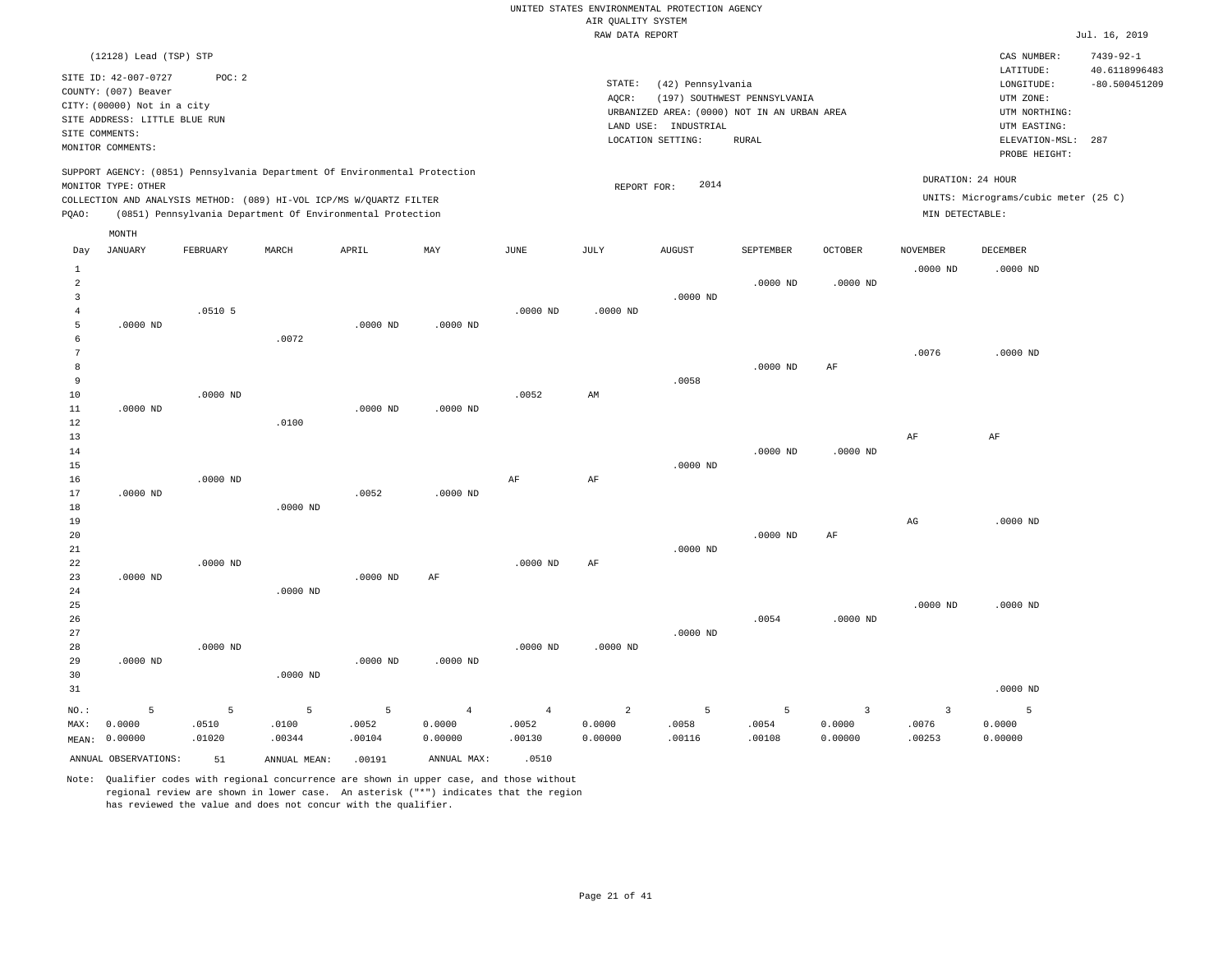|                |                                     |                                                                            |            |                |            |            |                    | UNITED STATES ENVIRONMENTAL PROTECTION AGENCY |                                             |                |                   |                                      |                                  |
|----------------|-------------------------------------|----------------------------------------------------------------------------|------------|----------------|------------|------------|--------------------|-----------------------------------------------|---------------------------------------------|----------------|-------------------|--------------------------------------|----------------------------------|
|                |                                     |                                                                            |            |                |            |            | AIR QUALITY SYSTEM |                                               |                                             |                |                   |                                      |                                  |
|                |                                     |                                                                            |            |                |            |            | RAW DATA REPORT    |                                               |                                             |                |                   |                                      | Jul. 16, 2019                    |
|                | (12128) Lead (TSP) STP              |                                                                            |            |                |            |            |                    |                                               |                                             |                |                   | CAS NUMBER:<br>LATITUDE:             | $7439 - 92 - 1$<br>40.6118996483 |
|                | SITE ID: 42-007-0727                | POC: 2                                                                     |            |                |            |            | STATE:             | (42) Pennsylvania                             |                                             |                |                   | LONGITUDE:                           | $-80.500451209$                  |
|                | COUNTY: (007) Beaver                |                                                                            |            |                |            |            | AQCR:              |                                               | (197) SOUTHWEST PENNSYLVANIA                |                |                   | UTM ZONE:                            |                                  |
|                | CITY: (00000) Not in a city         |                                                                            |            |                |            |            |                    |                                               | URBANIZED AREA: (0000) NOT IN AN URBAN AREA |                |                   | UTM NORTHING:                        |                                  |
|                | SITE ADDRESS: LITTLE BLUE RUN       |                                                                            |            |                |            |            |                    | LAND USE: INDUSTRIAL                          |                                             |                |                   | UTM EASTING:                         |                                  |
|                | SITE COMMENTS:<br>MONITOR COMMENTS: |                                                                            |            |                |            |            |                    | LOCATION SETTING:                             | <b>RURAL</b>                                |                |                   | ELEVATION-MSL:<br>PROBE HEIGHT:      | 287                              |
|                | MONITOR TYPE: OTHER                 | SUPPORT AGENCY: (0851) Pennsylvania Department Of Environmental Protection |            |                |            |            | REPORT FOR:        | 2015                                          |                                             |                | DURATION: 24 HOUR |                                      |                                  |
|                |                                     | COLLECTION AND ANALYSIS METHOD: (089) HI-VOL ICP/MS W/QUARTZ FILTER        |            |                |            |            |                    |                                               |                                             |                |                   | UNITS: Micrograms/cubic meter (25 C) |                                  |
| PQAO:          |                                     | (0851) Pennsylvania Department Of Environmental Protection                 |            |                |            |            |                    |                                               |                                             |                | MIN DETECTABLE:   |                                      |                                  |
|                | $\texttt{MONTH}$                    |                                                                            |            |                |            |            |                    |                                               |                                             |                |                   |                                      |                                  |
| Day            | JANUARY                             | FEBRUARY                                                                   | MARCH      | APRIL          | MAY        | JUNE       | JULY               | <b>AUGUST</b>                                 | SEPTEMBER                                   | <b>OCTOBER</b> | NOVEMBER          | DECEMBER                             |                                  |
| $\mathbf{1}$   |                                     |                                                                            | $.0000$ ND |                |            |            |                    |                                               |                                             |                |                   |                                      |                                  |
| $\overline{a}$ |                                     |                                                                            |            |                |            |            |                    |                                               |                                             |                | $.0000$ ND        | AF                                   |                                  |
| 3              |                                     |                                                                            |            |                |            |            |                    |                                               | AF                                          | $.0000$ ND     |                   |                                      |                                  |
| $\overline{4}$ |                                     |                                                                            |            |                |            |            |                    | $.0000$ ND                                    |                                             |                |                   |                                      |                                  |
| 5<br>6         | AG                                  | AF                                                                         |            | $.0000$ ND     | .0051      | $.0000$ ND | .0099              |                                               |                                             |                |                   |                                      |                                  |
| 7              |                                     |                                                                            | $.0000$ ND |                |            |            |                    |                                               |                                             |                |                   |                                      |                                  |
| 8              |                                     |                                                                            |            |                |            |            |                    |                                               |                                             |                | .0097             | .0058                                |                                  |
| $\overline{9}$ |                                     |                                                                            |            |                |            |            |                    |                                               | $.0000$ ND                                  | $.0000$ ND     |                   |                                      |                                  |
| 10             |                                     |                                                                            |            |                |            |            |                    | .0052                                         |                                             |                |                   |                                      |                                  |
| 11             |                                     | $.0000$ ND                                                                 |            |                |            | $.0000$ ND | $.0000$ ND         |                                               |                                             |                |                   |                                      |                                  |
| 12             | $.0000$ ND                          |                                                                            |            | .0079          | $.0000$ ND |            |                    |                                               |                                             |                |                   |                                      |                                  |
| 13             |                                     |                                                                            | $.0000$ ND |                |            |            |                    |                                               |                                             |                |                   |                                      |                                  |
| 14             |                                     |                                                                            |            |                |            |            |                    |                                               |                                             |                | $.0000$ ND        | $.0000$ ND                           |                                  |
| 15             |                                     |                                                                            |            |                |            |            |                    |                                               | AF                                          | $.0000$ ND     |                   |                                      |                                  |
| 16             |                                     |                                                                            |            |                |            |            |                    | $.0000$ ND                                    |                                             |                |                   |                                      |                                  |
| 17             |                                     | $.0000$ ND                                                                 |            |                |            | $.0000$ ND | $.0000$ ND         |                                               |                                             |                |                   |                                      |                                  |
| 18             | $.0000$ ND                          |                                                                            |            | AG             | $.0000$ ND |            |                    |                                               |                                             |                |                   |                                      |                                  |
| 19             |                                     |                                                                            | $.0000$ ND |                |            |            |                    |                                               |                                             |                |                   |                                      |                                  |
| 20             |                                     |                                                                            |            |                |            |            |                    |                                               |                                             |                | $.0000$ ND        | $.0000$ ND                           |                                  |
| 21<br>22       |                                     |                                                                            |            |                |            |            |                    | $.0000$ ND                                    | $.0000$ ND                                  | $.0000$ ND     |                   |                                      |                                  |
| 23             |                                     | $.0000$ ND                                                                 |            |                |            | $.0000$ ND | $.0000$ ND         |                                               |                                             |                |                   |                                      |                                  |
| 24             | AF                                  |                                                                            |            | $.0000$ ND     | .04255     |            |                    |                                               |                                             |                |                   |                                      |                                  |
| 25             |                                     |                                                                            | $.0000$ ND |                |            |            |                    |                                               |                                             |                |                   |                                      |                                  |
| 26             |                                     |                                                                            |            |                |            |            |                    |                                               |                                             |                | $.0000$ ND        | $.0000$ ND                           |                                  |
| 27             |                                     |                                                                            |            |                |            |            |                    |                                               | $.0000$ ND                                  | $.0000$ ND     |                   |                                      |                                  |
| 28             |                                     |                                                                            |            |                |            |            |                    | $.0000$ ND                                    |                                             |                |                   |                                      |                                  |
| 29             |                                     |                                                                            |            |                |            | $.0000$ ND | $.0000$ ND         |                                               |                                             |                |                   |                                      |                                  |
| 30             | AF                                  |                                                                            |            | $.0000$ ND     | $.0000$ ND |            |                    |                                               |                                             |                |                   |                                      |                                  |
| 31             |                                     |                                                                            | $.0000$ ND |                |            |            |                    |                                               |                                             |                |                   |                                      |                                  |
| NO.:           | $\overline{2}$                      | $\overline{3}$                                                             | 6          | $\overline{4}$ | 5          | 5          | 5                  | 5                                             | $\overline{\mathbf{3}}$                     | 5              | 5                 | $\overline{4}$                       |                                  |
| MAX:           | 0.0000                              | 0.0000                                                                     | 0.0000     | .0079          | .0425      | 0.0000     | .0099              | .0052                                         | 0.0000                                      | 0.0000         | .0097             | .0058                                |                                  |
|                | MEAN: 0.00000                       | 0.00000                                                                    | 0.00000    | .00198         | .00952     | 0.00000    | .00198             | .00104                                        | 0.00000                                     | 0.00000        | .00194            | .00145                               |                                  |

Note: Qualifier codes with regional concurrence are shown in upper case, and those without regional review are shown in lower case. An asterisk ("\*") indicates that the region has reviewed the value and does not concur with the qualifier.

ANNUAL OBSERVATIONS: 52 ANNUAL MEAN: .00166 ANNUAL MAX: .0425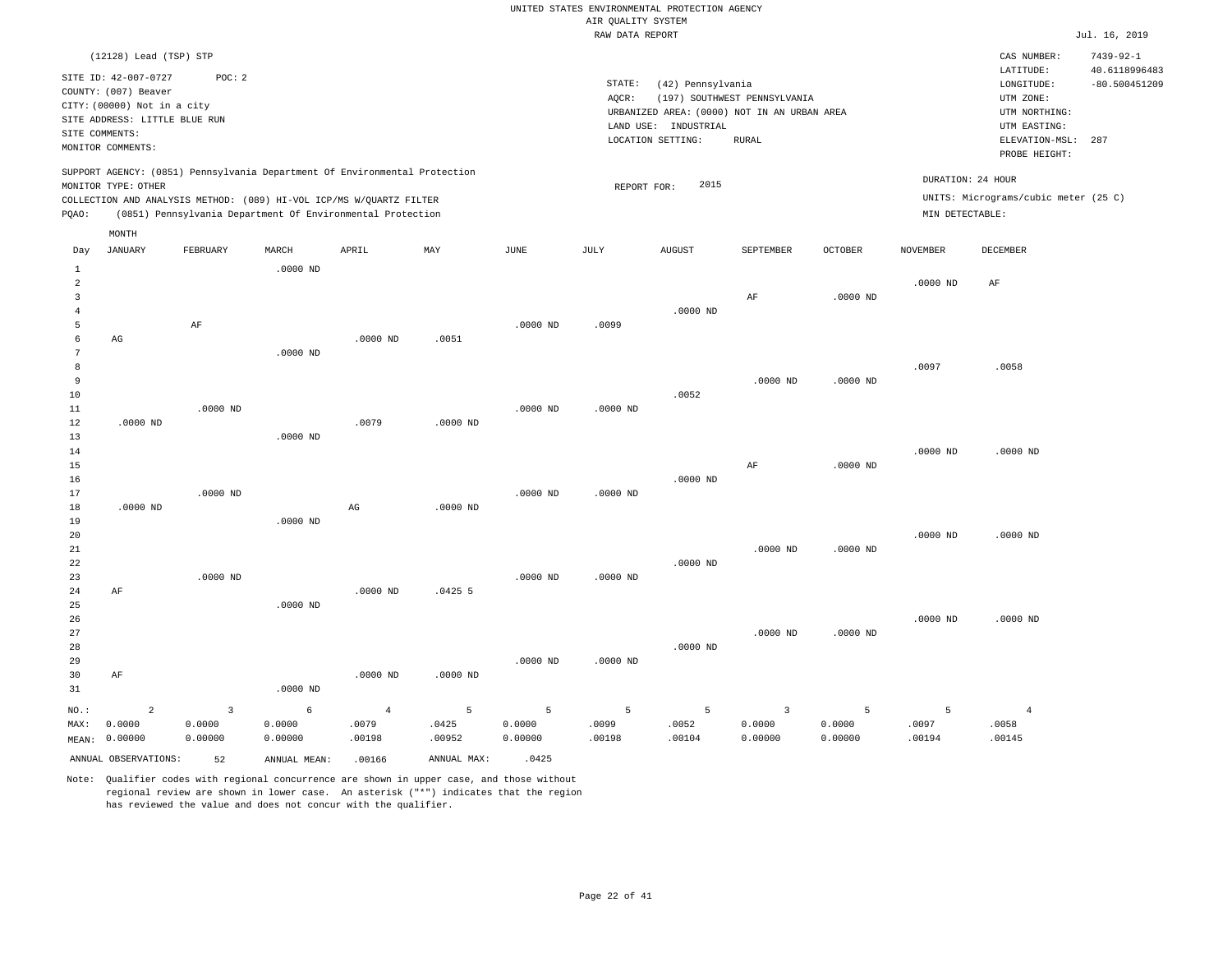|                                  |                                                                                                              |                |                                                                            |                |             |                        | ------ ---- ---- |                                                                  |                              |                |                   |                                                       |                                  |
|----------------------------------|--------------------------------------------------------------------------------------------------------------|----------------|----------------------------------------------------------------------------|----------------|-------------|------------------------|------------------|------------------------------------------------------------------|------------------------------|----------------|-------------------|-------------------------------------------------------|----------------------------------|
|                                  | (12128) Lead (TSP) STP                                                                                       |                |                                                                            |                |             |                        |                  |                                                                  |                              |                |                   | CAS NUMBER:                                           | $7439 - 92 - 1$                  |
|                                  | SITE ID: 42-007-0727<br>COUNTY: (007) Beaver<br>CITY: (00000) Not in a city<br>SITE ADDRESS: LITTLE BLUE RUN | POC: 2         |                                                                            |                |             |                        | STATE:<br>AQCR:  | (42) Pennsylvania<br>URBANIZED AREA: (0000) NOT IN AN URBAN AREA | (197) SOUTHWEST PENNSYLVANIA |                |                   | LATITUDE:<br>LONGITUDE:<br>UTM ZONE:<br>UTM NORTHING: | 40.6118996483<br>$-80.500451209$ |
| SITE COMMENTS:                   |                                                                                                              |                |                                                                            |                |             |                        |                  | LAND USE: INDUSTRIAL                                             |                              |                |                   | UTM EASTING:                                          |                                  |
|                                  | MONITOR COMMENTS:                                                                                            |                |                                                                            |                |             |                        |                  | LOCATION SETTING:                                                | <b>RURAL</b>                 |                |                   | ELEVATION-MSL:<br>PROBE HEIGHT:                       | 287                              |
|                                  |                                                                                                              |                | SUPPORT AGENCY: (0851) Pennsylvania Department Of Environmental Protection |                |             |                        |                  |                                                                  |                              |                |                   |                                                       |                                  |
|                                  | MONITOR TYPE: OTHER                                                                                          |                |                                                                            |                |             |                        | REPORT FOR:      | 2016                                                             |                              |                | DURATION: 24 HOUR |                                                       |                                  |
|                                  |                                                                                                              |                | COLLECTION AND ANALYSIS METHOD: (089) HI-VOL ICP/MS W/QUARTZ FILTER        |                |             |                        |                  |                                                                  |                              |                |                   | UNITS: Micrograms/cubic meter (25 C)                  |                                  |
| PQAO:                            |                                                                                                              |                | (0851) Pennsylvania Department Of Environmental Protection                 |                |             |                        |                  |                                                                  |                              |                | MIN DETECTABLE:   |                                                       |                                  |
|                                  | MONTH                                                                                                        |                |                                                                            |                |             |                        |                  |                                                                  |                              |                |                   |                                                       |                                  |
| Day                              | <b>JANUARY</b>                                                                                               | FEBRUARY       | MARCH                                                                      | APRIL          | MAY         | JUNE                   | JULY             | <b>AUGUST</b>                                                    | SEPTEMBER                    | <b>OCTOBER</b> | <b>NOVEMBER</b>   | DECEMBER                                              |                                  |
| 1                                | $.0000$ ND                                                                                                   |                | $.0000$ ND                                                                 |                |             |                        |                  |                                                                  |                              |                |                   |                                                       |                                  |
| $\overline{a}$<br>$\overline{3}$ |                                                                                                              |                |                                                                            |                |             |                        |                  |                                                                  | .0088                        | $.0000$ ND     | $.0000$ ND        | $.0000$ ND                                            |                                  |
| $\overline{4}$                   |                                                                                                              |                |                                                                            |                |             |                        |                  | $.0000$ ND                                                       |                              |                |                   |                                                       |                                  |
| 5                                |                                                                                                              |                |                                                                            |                |             | $.0000$ ND             | .0067            |                                                                  |                              |                |                   |                                                       |                                  |
| 6                                |                                                                                                              | $.0000$ ND     |                                                                            | $.0000$ ND     | $.0000$ ND  |                        |                  |                                                                  |                              |                |                   |                                                       |                                  |
| 7                                | .0076                                                                                                        |                | $.0000$ ND                                                                 |                |             |                        |                  |                                                                  |                              |                |                   |                                                       |                                  |
| 8                                |                                                                                                              |                |                                                                            |                |             |                        |                  |                                                                  |                              |                | $.0000$ ND        | $.0000$ ND                                            |                                  |
| 9<br>10                          |                                                                                                              |                |                                                                            |                |             |                        |                  | $.0000$ ND                                                       | AF                           | $.0000$ ND     |                   |                                                       |                                  |
| 11                               |                                                                                                              |                |                                                                            |                |             | $\mathbb{A}\mathbb{G}$ | $.0000$ ND       |                                                                  |                              |                |                   |                                                       |                                  |
| $12$                             |                                                                                                              | $.0000$ ND     |                                                                            | $.0000$ ND     | $.0000$ ND  |                        |                  |                                                                  |                              |                |                   |                                                       |                                  |
| 13                               | $.0000$ ND                                                                                                   |                | $.0000$ ND                                                                 |                |             |                        |                  |                                                                  |                              |                |                   |                                                       |                                  |
| 14                               |                                                                                                              |                |                                                                            |                |             |                        |                  |                                                                  |                              |                | $.0000$ ND        | AV                                                    |                                  |
| 15                               |                                                                                                              |                | AF                                                                         |                |             |                        |                  |                                                                  | AF                           | $.0000$ ND     |                   |                                                       |                                  |
| 16<br>17                         |                                                                                                              |                |                                                                            |                |             | $.0000$ ND             | $.0000$ ND       | $.0000$ ND                                                       |                              |                |                   |                                                       |                                  |
| 18                               |                                                                                                              | $.0000$ ND     |                                                                            | $.0000$ ND     | $.0000$ ND  |                        |                  |                                                                  |                              |                |                   |                                                       |                                  |
| 19                               | AJ                                                                                                           |                | $.0000$ ND                                                                 |                |             |                        |                  |                                                                  |                              |                |                   |                                                       |                                  |
| 20                               |                                                                                                              |                |                                                                            |                |             |                        |                  |                                                                  |                              |                | $.0000$ ND        | $\hbox{AV}$                                           |                                  |
| 21                               |                                                                                                              |                |                                                                            |                |             |                        |                  |                                                                  | $.0000$ ND                   | $.0000$ ND     |                   |                                                       |                                  |
| 22<br>23                         |                                                                                                              |                |                                                                            |                |             | $.0000$ ND             | $.0000$ ND       | $.0000$ ND                                                       |                              |                |                   |                                                       |                                  |
| 24                               |                                                                                                              | $.0000$ ND     |                                                                            | $.0000$ ND     | $.0000$ ND  |                        |                  |                                                                  |                              |                |                   |                                                       |                                  |
| 25                               | AJ                                                                                                           |                | $.0000$ ND                                                                 |                |             |                        |                  |                                                                  |                              |                |                   |                                                       |                                  |
| 26                               |                                                                                                              |                |                                                                            |                |             |                        |                  |                                                                  |                              |                | $.0000$ ND        | $.0000$ ND                                            |                                  |
| 27                               |                                                                                                              |                |                                                                            |                |             |                        |                  |                                                                  | $.0000$ ND                   | $.0000$ ND     |                   |                                                       |                                  |
| 28                               |                                                                                                              |                |                                                                            |                |             | $.0000$ ND             |                  | .0063                                                            |                              |                |                   |                                                       |                                  |
| 29<br>30                         |                                                                                                              |                |                                                                            | $.0000$ ND     | $.0000$ ND  |                        | AF               |                                                                  |                              |                |                   |                                                       |                                  |
| 31                               | AJ                                                                                                           |                | $.0000$ ND                                                                 |                |             |                        |                  |                                                                  |                              |                |                   |                                                       |                                  |
| NO.:                             | $\overline{\mathbf{3}}$                                                                                      | $\overline{4}$ | -6                                                                         | $\overline{5}$ | 5           | $\overline{4}$         | $\overline{4}$   | 5                                                                | $\overline{\mathbf{3}}$      | 5              | 5                 | $\overline{3}$                                        |                                  |
| MAX:                             | .0076                                                                                                        | 0.0000         | 0.0000                                                                     | 0.0000         | 0.0000      | 0.0000                 | .0067            | .0063                                                            | .0088                        | 0.0000         | 0.0000            | 0.0000                                                |                                  |
| MEAN:                            | .00253                                                                                                       | 0.00000        | 0.00000                                                                    | 0.00000        | 0.00000     | 0.00000                | .00168           | .00126                                                           | .00293                       | 0.00000        | 0.00000           | 0.00000                                               |                                  |
|                                  | ANNUAL OBSERVATIONS:                                                                                         | 52             | ANNUAL MEAN:                                                               | .00057         | ANNUAL MAX: | .0088                  |                  |                                                                  |                              |                |                   |                                                       |                                  |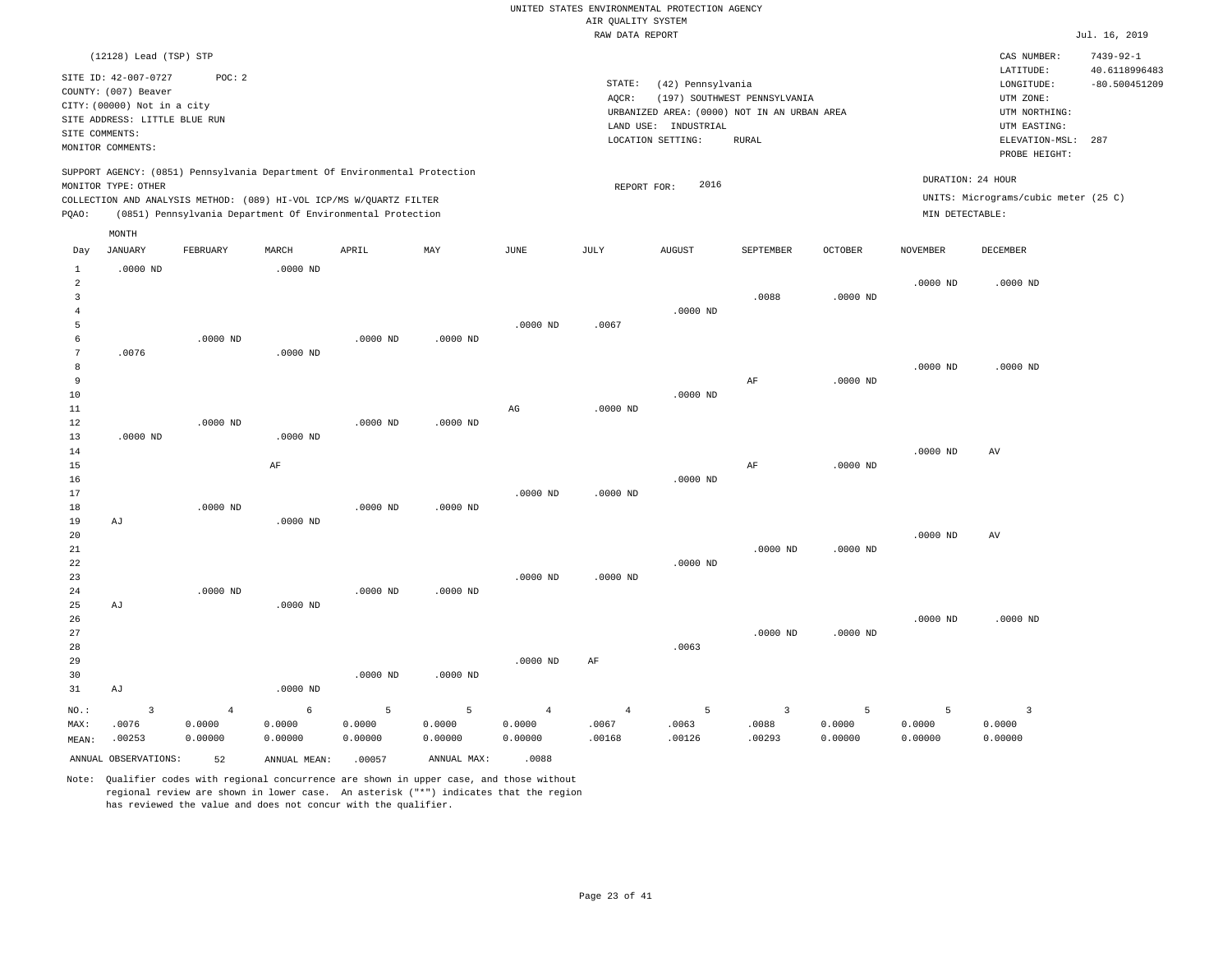|                                                                         |                                                                                                       |                                     |                                     |                                                                                                                                                                                                                 |                      |                      | AIR QUALITY SYSTEM   | UNITED STATES ENVIRONMENTAL PROTECTION AGENCY |                                                             |                                   |                                      |                                                                  |                                                     |
|-------------------------------------------------------------------------|-------------------------------------------------------------------------------------------------------|-------------------------------------|-------------------------------------|-----------------------------------------------------------------------------------------------------------------------------------------------------------------------------------------------------------------|----------------------|----------------------|----------------------|-----------------------------------------------|-------------------------------------------------------------|-----------------------------------|--------------------------------------|------------------------------------------------------------------|-----------------------------------------------------|
|                                                                         |                                                                                                       |                                     |                                     |                                                                                                                                                                                                                 |                      |                      | RAW DATA REPORT      |                                               |                                                             |                                   |                                      |                                                                  | Jul. 16, 2019                                       |
|                                                                         | (12128) Lead (TSP) STP<br>SITE ID: 42-007-0727<br>COUNTY: (007) Beaver<br>CITY: (00000) Not in a city | POC: 2                              |                                     |                                                                                                                                                                                                                 |                      |                      | STATE:<br>AOCR:      | (42) Pennsylvania                             | (197) SOUTHWEST PENNSYLVANIA                                |                                   |                                      | CAS NUMBER:<br>LATITUDE:<br>LONGITUDE:<br>UTM ZONE:              | $7439 - 92 - 1$<br>40.6118996483<br>$-80.500451209$ |
|                                                                         | SITE ADDRESS: LITTLE BLUE RUN<br>SITE COMMENTS:<br>MONITOR COMMENTS:                                  |                                     |                                     |                                                                                                                                                                                                                 |                      |                      |                      | LAND USE: INDUSTRIAL<br>LOCATION SETTING:     | URBANIZED AREA: (0000) NOT IN AN URBAN AREA<br><b>RURAL</b> |                                   |                                      | UTM NORTHING:<br>UTM EASTING:<br>ELEVATION-MSL:<br>PROBE HEIGHT: | 287                                                 |
| PQAO:                                                                   | MONITOR TYPE: OTHER                                                                                   |                                     |                                     | SUPPORT AGENCY: (0851) Pennsylvania Department Of Environmental Protection<br>COLLECTION AND ANALYSIS METHOD: (089) HI-VOL ICP/MS W/QUARTZ FILTER<br>(0851) Pennsylvania Department Of Environmental Protection |                      |                      | REPORT FOR:          | 2017                                          |                                                             |                                   | DURATION: 24 HOUR<br>MIN DETECTABLE: | UNITS: Micrograms/cubic meter (25 C)                             |                                                     |
| Day                                                                     | MONTH<br><b>JANUARY</b>                                                                               | FEBRUARY                            | MARCH                               | APRIL                                                                                                                                                                                                           | MAY                  | <b>JUNE</b>          | JULY                 | <b>AUGUST</b>                                 | SEPTEMBER                                                   | <b>OCTOBER</b>                    | <b>NOVEMBER</b>                      | DECEMBER                                                         |                                                     |
| <sup>1</sup><br>$\overline{a}$<br>$\overline{3}$<br>$\overline{4}$<br>5 | AJ                                                                                                    |                                     | $\mathrm{AJ}$                       | $.0000$ ND                                                                                                                                                                                                      | $.0000$ ND           |                      |                      | .0012                                         | .0031                                                       | .0021                             | .0016S                               | .0041                                                            |                                                     |
| 6<br>7<br>8<br>$\overline{9}$<br>10                                     | $.0000$ ND                                                                                            | $.0000$ ND                          | $.0000$ ND                          | $.0000$ ND                                                                                                                                                                                                      | $.0000$ ND           | .0009                | .0047                |                                               | .0048                                                       | .0018                             | .0027                                | ${\rm F\,I}$                                                     |                                                     |
| 11<br>12<br>13<br>14<br>15<br>16                                        | $.0000$ ND                                                                                            | $.0000$ ND                          | $.0000$ ND                          | $.0000$ ND                                                                                                                                                                                                      | .0023                | .0013                | .0008                | .0015                                         | .0047                                                       | .0008                             | ${\rm F\,I}$                         | ${\rm F\,I}$                                                     |                                                     |
| 17<br>18<br>19<br>20                                                    | AJ                                                                                                    | AJ                                  | $.0000$ ND                          | $.0000$ ND                                                                                                                                                                                                      | .0013                | .0013                | .0044                | .0037                                         |                                                             |                                   |                                      |                                                                  |                                                     |
| 21<br>22<br>23<br>24<br>25                                              | $.0000$ ND                                                                                            | $.0000$ ND                          |                                     | $.0000$ ND                                                                                                                                                                                                      | $.0000$ ND           | .0009                | .0011                | .0017                                         | $\mathbb{A}\mathbb{G}$                                      | <b>TS</b>                         | .0012 SQ                             | .0034                                                            |                                                     |
| 26<br>27<br>28<br>29<br>30<br>31                                        | AJ                                                                                                    |                                     | $.0000$ ND                          |                                                                                                                                                                                                                 | .0011                | .0009                | .0053                | ${\rm F\,I}$                                  | .0015                                                       | .0020S                            | .0031                                | ${\rm FT}$                                                       |                                                     |
| NO.:<br>MAX:                                                            | $\overline{\mathbf{3}}$<br>0.0000<br>MEAN: 0.00000                                                    | $\overline{3}$<br>0.0000<br>0.00000 | $\overline{4}$<br>0.0000<br>0.00000 | 5<br>0.0000<br>0.00000                                                                                                                                                                                          | 6<br>.0023<br>.00078 | 5<br>.0013<br>.00106 | 5<br>.0053<br>.00326 | $\overline{4}$<br>.0037<br>.00203             | $\sqrt{4}$<br>.0048<br>.00353                               | $\overline{4}$<br>.0021<br>.00168 | $\overline{4}$<br>.0031<br>.00215    | $\overline{a}$<br>.0041<br>.00375                                |                                                     |

ANNUAL OBSERVATIONS: 49 ANNUAL MEAN: .00146 ANNUAL MAX: .0053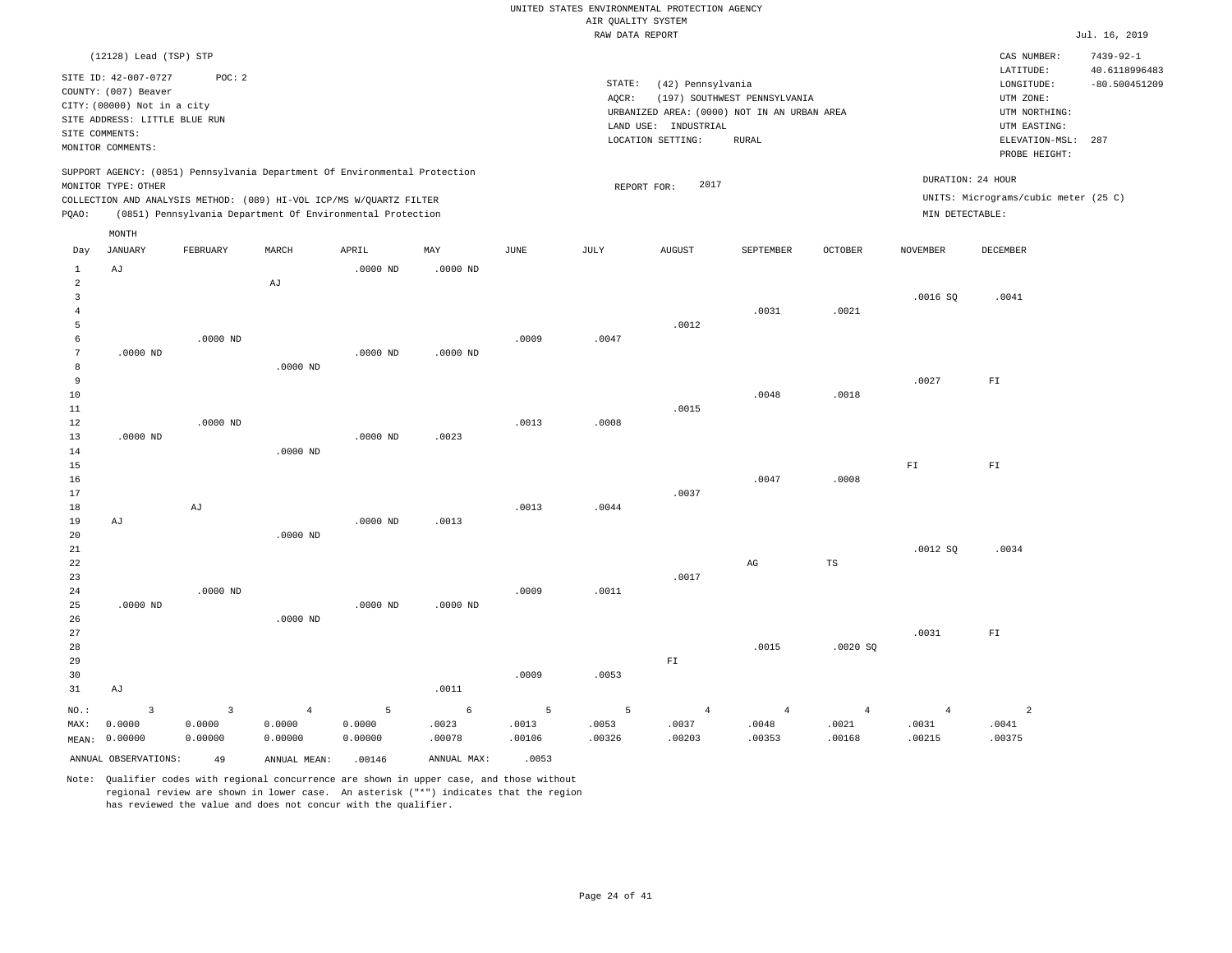|                                           |                                                                                                                                        |                      |                                                                                                                                                   |                                   |                      |                                   | UNITED STATES ENVIRONMENTAL PROTECTION AGENCY |                      |                                                                             |             |                 |                                                                      |                                                     |
|-------------------------------------------|----------------------------------------------------------------------------------------------------------------------------------------|----------------------|---------------------------------------------------------------------------------------------------------------------------------------------------|-----------------------------------|----------------------|-----------------------------------|-----------------------------------------------|----------------------|-----------------------------------------------------------------------------|-------------|-----------------|----------------------------------------------------------------------|-----------------------------------------------------|
|                                           |                                                                                                                                        |                      |                                                                                                                                                   |                                   |                      |                                   | AIR QUALITY SYSTEM                            |                      |                                                                             |             |                 |                                                                      |                                                     |
|                                           |                                                                                                                                        |                      |                                                                                                                                                   |                                   |                      |                                   | RAW DATA REPORT                               |                      |                                                                             |             |                 |                                                                      | Jul. 16, 2019                                       |
|                                           | (12128) Lead (TSP) STP<br>SITE ID: 42-007-0727<br>COUNTY: (007) Beaver<br>CITY: (00000) Not in a city<br>SITE ADDRESS: LITTLE BLUE RUN | POC: 2               |                                                                                                                                                   |                                   |                      |                                   | $\texttt{STATE}{}:$<br>AQCR:                  | (42) Pennsylvania    | (197) SOUTHWEST PENNSYLVANIA<br>URBANIZED AREA: (0000) NOT IN AN URBAN AREA |             |                 | CAS NUMBER:<br>LATITUDE:<br>LONGITUDE:<br>UTM ZONE:<br>UTM NORTHING: | $7439 - 92 - 1$<br>40.6118996483<br>$-80.500451209$ |
|                                           | SITE COMMENTS:                                                                                                                         |                      |                                                                                                                                                   |                                   |                      |                                   |                                               | LAND USE: INDUSTRIAL |                                                                             |             |                 | UTM EASTING:                                                         |                                                     |
|                                           | MONITOR COMMENTS:                                                                                                                      |                      |                                                                                                                                                   |                                   |                      |                                   |                                               | LOCATION SETTING:    | <b>RURAL</b>                                                                |             |                 | ELEVATION-MSL:<br>PROBE HEIGHT:                                      | 287                                                 |
|                                           | MONITOR TYPE: OTHER                                                                                                                    |                      | SUPPORT AGENCY: (0851) Pennsylvania Department Of Environmental Protection<br>COLLECTION AND ANALYSIS METHOD: (089) HI-VOL ICP/MS W/QUARTZ FILTER |                                   |                      |                                   | REPORT FOR:                                   | 2018                 |                                                                             |             |                 | DURATION: 24 HOUR<br>UNITS: Micrograms/cubic meter (25 C)            |                                                     |
| PQAO:                                     |                                                                                                                                        |                      | (0851) Pennsylvania Department Of Environmental Protection                                                                                        |                                   |                      |                                   |                                               |                      |                                                                             |             | MIN DETECTABLE: |                                                                      |                                                     |
|                                           | MONTH                                                                                                                                  |                      |                                                                                                                                                   |                                   |                      |                                   |                                               |                      |                                                                             |             |                 |                                                                      |                                                     |
| Day                                       | <b>JANUARY</b>                                                                                                                         | FEBRUARY             | MARCH                                                                                                                                             | APRIL                             | MAY                  | $_{\rm JUNE}$                     | $\mathtt{JULY}$                               | <b>AUGUST</b>        | SEPTEMBER                                                                   | OCTOBER     | <b>NOVEMBER</b> | DECEMBER                                                             |                                                     |
| $1\,$                                     |                                                                                                                                        | .0013S               |                                                                                                                                                   |                                   |                      | .0010SQ                           |                                               |                      |                                                                             |             |                 |                                                                      |                                                     |
| $\overline{a}$<br>$\overline{\mathbf{3}}$ | .0021SQ                                                                                                                                |                      | ${\rm FT}$                                                                                                                                        | .0020SQ                           | .0032                |                                   |                                               |                      |                                                                             |             |                 |                                                                      |                                                     |
| $\overline{4}$<br>5<br>6                  |                                                                                                                                        |                      |                                                                                                                                                   |                                   |                      |                                   |                                               |                      |                                                                             |             |                 |                                                                      |                                                     |
| $\overline{7}$<br>8                       |                                                                                                                                        | .0027                |                                                                                                                                                   |                                   |                      | .0020SQ                           |                                               |                      |                                                                             |             |                 |                                                                      |                                                     |
| $\mathbf{q}$<br>10<br>$11\,$<br>12        | .0012S                                                                                                                                 |                      | .0010SQ                                                                                                                                           | .0021SQ                           | .0044                |                                   |                                               |                      |                                                                             |             |                 |                                                                      |                                                     |
| 13                                        |                                                                                                                                        | .0030                |                                                                                                                                                   |                                   |                      | $\mathbb{F} \mathbbm{I}$          |                                               |                      |                                                                             |             |                 |                                                                      |                                                     |
| 14<br>15<br>16<br>17<br>18                | ${\rm FT}$                                                                                                                             |                      | ${\rm FT}$                                                                                                                                        | .0057                             | .0025 SQ             |                                   |                                               |                      |                                                                             |             |                 |                                                                      |                                                     |
| 19                                        |                                                                                                                                        | .0017SQ              |                                                                                                                                                   |                                   |                      | .0015 SQ                          |                                               |                      |                                                                             |             |                 |                                                                      |                                                     |
| 20<br>21<br>22<br>23                      | .0021SQ                                                                                                                                |                      | .0016SQ                                                                                                                                           | ${\rm FT}$                        | .0015 SQ             |                                   |                                               |                      |                                                                             |             |                 |                                                                      |                                                     |
| 24<br>25<br>26<br>27<br>28<br>29<br>30    | .0025                                                                                                                                  | .0016SQ              | .0019 SO                                                                                                                                          | .0013 SQ                          | .0047                | .0018 SQ                          |                                               |                      |                                                                             |             |                 |                                                                      |                                                     |
| 31                                        |                                                                                                                                        |                      |                                                                                                                                                   |                                   |                      |                                   |                                               |                      |                                                                             |             |                 |                                                                      |                                                     |
| NO.:<br>MAX:<br>MEAN:                     | $\overline{4}$<br>.0025<br>.00198                                                                                                      | 5<br>.0030<br>.00206 | $\overline{\mathbf{3}}$<br>.0019<br>.00150                                                                                                        | $\overline{4}$<br>.0057<br>.00278 | 5<br>.0047<br>.00326 | $\overline{4}$<br>.0020<br>.00158 | $\mathsf{O}\xspace$                           | $\mathbb O$          | $\mathbb O$                                                                 | $\mathbb O$ | $\mathbb O$     | $\mathsf 0$                                                          |                                                     |
|                                           | ANNUAL OBSERVATIONS:                                                                                                                   | 25                   | ANNUAL MEAN:                                                                                                                                      | .00226                            | ANNUAL MAX:          | .0057                             |                                               |                      |                                                                             |             |                 |                                                                      |                                                     |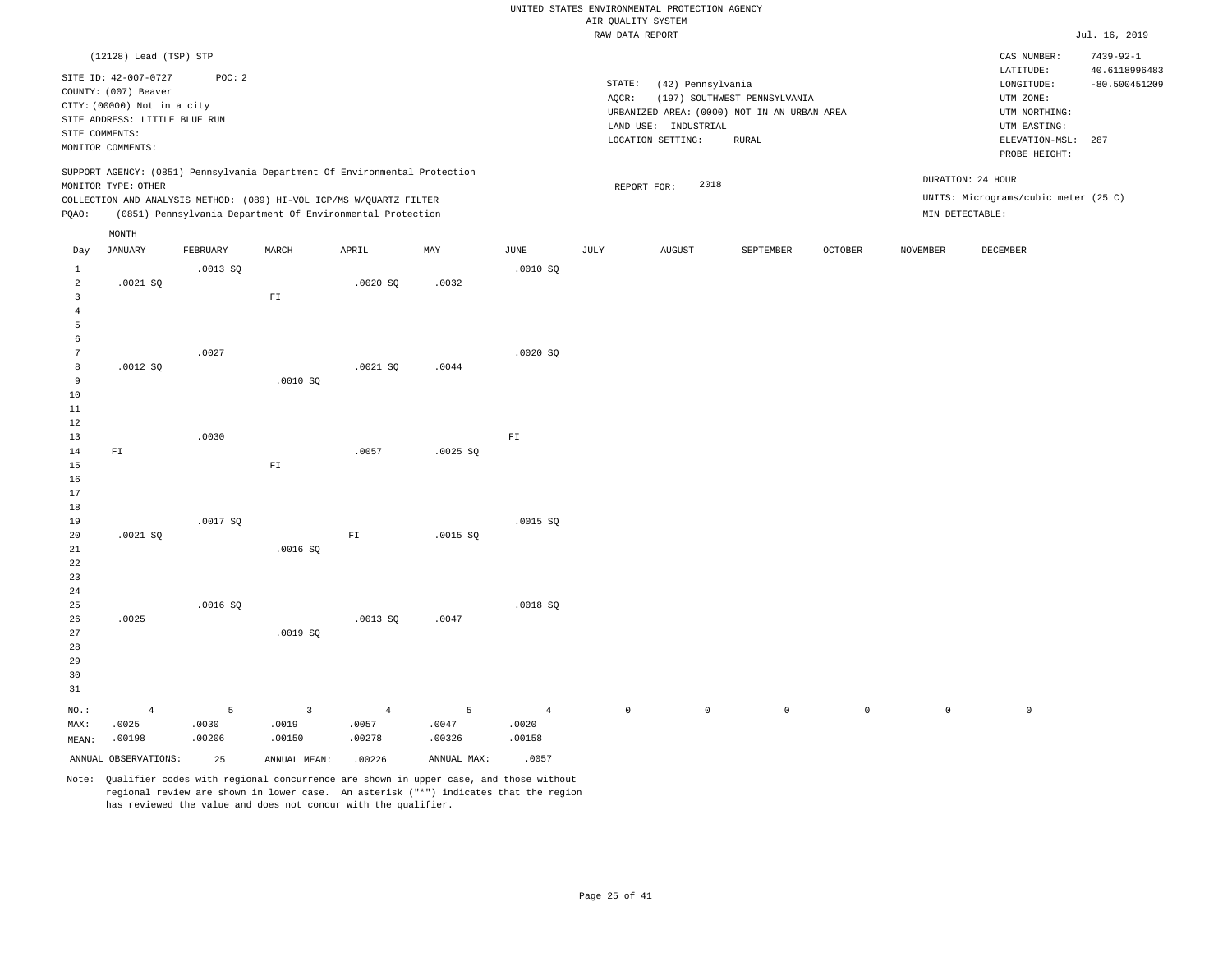|                              |                                                                                                              |          |                                                                            |       |                |                | RAW DATA REPORT |                                                                                          |                              |                         |                   |                                                                       | Jul. 16, 2019                    |
|------------------------------|--------------------------------------------------------------------------------------------------------------|----------|----------------------------------------------------------------------------|-------|----------------|----------------|-----------------|------------------------------------------------------------------------------------------|------------------------------|-------------------------|-------------------|-----------------------------------------------------------------------|----------------------------------|
|                              | (12132) Manganese (TSP) STP                                                                                  |          |                                                                            |       |                |                |                 |                                                                                          |                              |                         |                   | CAS NUMBER:                                                           | $7439 - 96 - 5$                  |
| SITE COMMENTS:               | SITE ID: 42-007-0727<br>COUNTY: (007) Beaver<br>CITY: (00000) Not in a city<br>SITE ADDRESS: LITTLE BLUE RUN | POC: 2   |                                                                            |       |                |                | STATE:<br>AQCR: | (42) Pennsylvania<br>URBANIZED AREA: (0000) NOT IN AN URBAN AREA<br>LAND USE: INDUSTRIAL | (197) SOUTHWEST PENNSYLVANIA |                         |                   | LATITUDE:<br>LONGITUDE:<br>UTM ZONE:<br>UTM NORTHING:<br>UTM EASTING: | 40.6118996483<br>$-80.500451209$ |
|                              | MONITOR COMMENTS:                                                                                            |          |                                                                            |       |                |                |                 | LOCATION SETTING:                                                                        | <b>RURAL</b>                 |                         |                   | ELEVATION-MSL:<br>PROBE HEIGHT:                                       | 287                              |
|                              |                                                                                                              |          | SUPPORT AGENCY: (0851) Pennsylvania Department Of Environmental Protection |       |                |                |                 |                                                                                          |                              |                         |                   |                                                                       |                                  |
|                              | MONITOR TYPE: OTHER                                                                                          |          |                                                                            |       |                |                | REPORT FOR:     | 2014                                                                                     |                              |                         | DURATION: 24 HOUR |                                                                       |                                  |
|                              |                                                                                                              |          | COLLECTION AND ANALYSIS METHOD: (089) HI-VOL ICP/MS W/QUARTZ FILTER        |       |                |                |                 |                                                                                          |                              |                         |                   | UNITS: Micrograms/cubic meter (25 C)                                  |                                  |
| PQAO:                        |                                                                                                              |          | (0851) Pennsylvania Department Of Environmental Protection                 |       |                |                |                 |                                                                                          |                              |                         | MIN DETECTABLE:   |                                                                       |                                  |
|                              | MONTH                                                                                                        |          |                                                                            |       |                |                |                 |                                                                                          |                              |                         |                   |                                                                       |                                  |
| Day                          | <b>JANUARY</b>                                                                                               | FEBRUARY | MARCH                                                                      | APRIL | MAY            | $_{\rm JUNE}$  | $\mathtt{JULY}$ | <b>AUGUST</b>                                                                            | SEPTEMBER                    | OCTOBER                 | <b>NOVEMBER</b>   | DECEMBER                                                              |                                  |
| $\mathbf{1}$                 |                                                                                                              |          |                                                                            |       |                |                |                 |                                                                                          |                              |                         | .015              | .033                                                                  |                                  |
| $\sqrt{2}$<br>$\overline{3}$ |                                                                                                              |          |                                                                            |       |                |                |                 | .006                                                                                     | .023                         | .023                    |                   |                                                                       |                                  |
| $\overline{4}$               |                                                                                                              | .0815    |                                                                            |       |                | .042           | .058            |                                                                                          |                              |                         |                   |                                                                       |                                  |
| 5                            | .007                                                                                                         |          |                                                                            | .010  | .036           |                |                 |                                                                                          |                              |                         |                   |                                                                       |                                  |
| 6                            |                                                                                                              |          | .022                                                                       |       |                |                |                 |                                                                                          |                              |                         |                   |                                                                       |                                  |
| 7                            |                                                                                                              |          |                                                                            |       |                |                |                 |                                                                                          |                              |                         | .004              | .009                                                                  |                                  |
| 8                            |                                                                                                              |          |                                                                            |       |                |                |                 |                                                                                          | .025                         | $\rm AF$                |                   |                                                                       |                                  |
| 9                            |                                                                                                              |          |                                                                            |       |                |                |                 | .027                                                                                     |                              |                         |                   |                                                                       |                                  |
| 10                           |                                                                                                              | .007     |                                                                            |       |                | .038           | AM              |                                                                                          |                              |                         |                   |                                                                       |                                  |
| 11                           | .006                                                                                                         |          |                                                                            | .055  | .022           |                |                 |                                                                                          |                              |                         |                   |                                                                       |                                  |
| 12                           |                                                                                                              |          | .026                                                                       |       |                |                |                 |                                                                                          |                              |                         |                   |                                                                       |                                  |
| 13                           |                                                                                                              |          |                                                                            |       |                |                |                 |                                                                                          |                              |                         | AF                | $\rm{AF}$                                                             |                                  |
| 14<br>15                     |                                                                                                              |          |                                                                            |       |                |                |                 | .016                                                                                     | .010                         | .025                    |                   |                                                                       |                                  |
| 16                           |                                                                                                              | .023     |                                                                            |       |                | $\rm{AF}$      | $\rm{AF}$       |                                                                                          |                              |                         |                   |                                                                       |                                  |
| 17                           | .009                                                                                                         |          |                                                                            | .024  | .004           |                |                 |                                                                                          |                              |                         |                   |                                                                       |                                  |
| 18                           |                                                                                                              |          | .015                                                                       |       |                |                |                 |                                                                                          |                              |                         |                   |                                                                       |                                  |
| 19                           |                                                                                                              |          |                                                                            |       |                |                |                 |                                                                                          |                              |                         | $_{\rm AG}$       | .006                                                                  |                                  |
| 20                           |                                                                                                              |          |                                                                            |       |                |                |                 |                                                                                          | .017                         | AF                      |                   |                                                                       |                                  |
| $2\sqrt{1}$                  |                                                                                                              |          |                                                                            |       |                |                |                 | .005                                                                                     |                              |                         |                   |                                                                       |                                  |
| 22                           |                                                                                                              | .010     |                                                                            |       |                | .014           | AF              |                                                                                          |                              |                         |                   |                                                                       |                                  |
| 23                           | .021                                                                                                         |          |                                                                            | .014  | AF             |                |                 |                                                                                          |                              |                         |                   |                                                                       |                                  |
| 24                           |                                                                                                              |          | .012                                                                       |       |                |                |                 |                                                                                          |                              |                         |                   |                                                                       |                                  |
| 25<br>26                     |                                                                                                              |          |                                                                            |       |                |                |                 |                                                                                          | .071                         | .014                    | .005              | .005                                                                  |                                  |
| 27                           |                                                                                                              |          |                                                                            |       |                |                |                 | .046                                                                                     |                              |                         |                   |                                                                       |                                  |
| 28                           |                                                                                                              | .023     |                                                                            |       |                | .051           | .007            |                                                                                          |                              |                         |                   |                                                                       |                                  |
| 29                           | .010                                                                                                         |          |                                                                            | .003  | .055           |                |                 |                                                                                          |                              |                         |                   |                                                                       |                                  |
| 30                           |                                                                                                              |          | .010                                                                       |       |                |                |                 |                                                                                          |                              |                         |                   |                                                                       |                                  |
| 31                           |                                                                                                              |          |                                                                            |       |                |                |                 |                                                                                          |                              |                         |                   | .027                                                                  |                                  |
| NO.:                         | 5                                                                                                            | 5        | 5                                                                          | 5     | $\overline{4}$ | $\overline{4}$ | 2               | 5                                                                                        | $\overline{5}$               | $\overline{\mathbf{3}}$ | $\overline{3}$    | 5                                                                     |                                  |
| MAX:                         | .021                                                                                                         | .081     | .026                                                                       | .055  | .055           | .051           | .058            | .046                                                                                     | .071                         | .025                    | .015              | .033                                                                  |                                  |
| MEAN:                        | .0106                                                                                                        | .0288    | .0170                                                                      | .0212 | .0293          | .0363          | .0325           | .0200                                                                                    | .0292                        | .0207                   | .0080             | .0160                                                                 |                                  |
|                              | ANNUAL OBSERVATIONS:                                                                                         | 51       | ANNUAL MEAN:                                                               | .0221 | ANNUAL MAX:    | .081           |                 |                                                                                          |                              |                         |                   |                                                                       |                                  |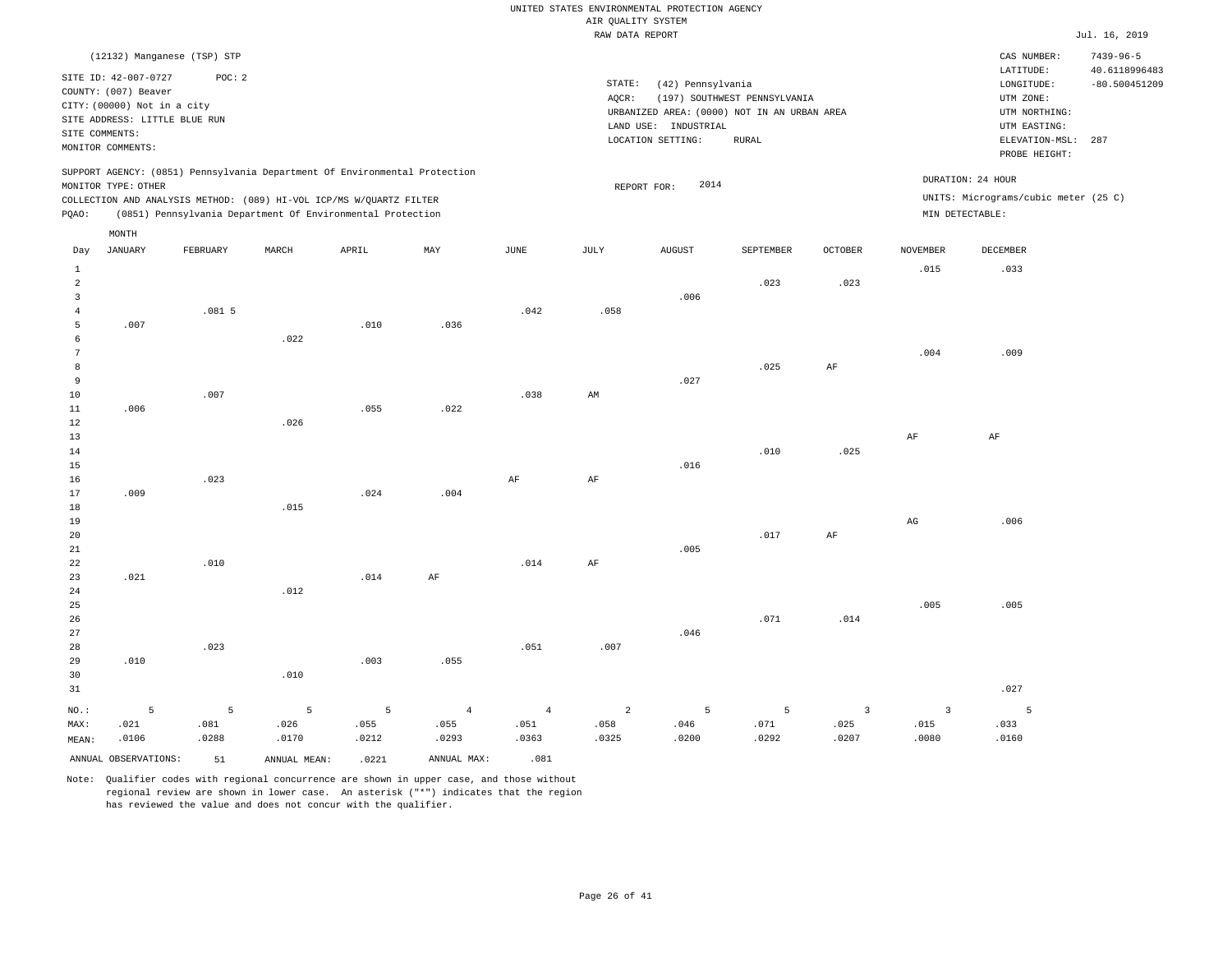|                |                               |                                                                            |       |       |      |                   | RAW DATA REPORT   |                      |                                             |         |          |                                      | Jul. 16, 2019                    |
|----------------|-------------------------------|----------------------------------------------------------------------------|-------|-------|------|-------------------|-------------------|----------------------|---------------------------------------------|---------|----------|--------------------------------------|----------------------------------|
|                |                               | (12132) Manganese (TSP) STP                                                |       |       |      |                   |                   |                      |                                             |         |          | CAS NUMBER:<br>LATITUDE:             | $7439 - 96 - 5$<br>40.6118996483 |
|                | SITE ID: 42-007-0727          | POC: 2                                                                     |       |       |      |                   | STATE:            | (42) Pennsylvania    |                                             |         |          | LONGITUDE:                           | $-80.500451209$                  |
|                | COUNTY: (007) Beaver          |                                                                            |       |       |      |                   | AOCR:             |                      | (197) SOUTHWEST PENNSYLVANIA                |         |          | UTM ZONE:                            |                                  |
|                | CITY: (00000) Not in a city   |                                                                            |       |       |      |                   |                   |                      | URBANIZED AREA: (0000) NOT IN AN URBAN AREA |         |          | UTM NORTHING:                        |                                  |
|                | SITE ADDRESS: LITTLE BLUE RUN |                                                                            |       |       |      |                   |                   | LAND USE: INDUSTRIAL |                                             |         |          | UTM EASTING:                         |                                  |
|                | SITE COMMENTS:                |                                                                            |       |       |      |                   |                   | LOCATION SETTING:    | <b>RURAL</b>                                |         |          | ELEVATION-MSL:                       | 287                              |
|                | MONITOR COMMENTS:             |                                                                            |       |       |      |                   |                   |                      |                                             |         |          | PROBE HEIGHT:                        |                                  |
|                |                               | SUPPORT AGENCY: (0851) Pennsylvania Department Of Environmental Protection |       |       |      |                   |                   |                      |                                             |         |          | DURATION: 24 HOUR                    |                                  |
|                | MONITOR TYPE: OTHER           |                                                                            |       |       |      |                   |                   | 2015<br>REPORT FOR:  |                                             |         |          |                                      |                                  |
|                |                               | COLLECTION AND ANALYSIS METHOD: (089) HI-VOL ICP/MS W/QUARTZ FILTER        |       |       |      |                   |                   |                      |                                             |         |          | UNITS: Micrograms/cubic meter (25 C) |                                  |
| PQAO:          |                               | (0851) Pennsylvania Department Of Environmental Protection                 |       |       |      |                   |                   |                      |                                             |         |          | MIN DETECTABLE:                      |                                  |
|                | MONTH                         |                                                                            |       |       |      |                   |                   |                      |                                             |         |          |                                      |                                  |
| Day            | JANUARY                       | FEBRUARY                                                                   | MARCH | APRIL | MAY  | JUNE              | JULY              | <b>AUGUST</b>        | SEPTEMBER                                   | OCTOBER | NOVEMBER | DECEMBER                             |                                  |
| $\mathbf{1}$   |                               |                                                                            | .010  |       |      |                   |                   |                      |                                             |         |          |                                      |                                  |
| 2              |                               |                                                                            |       |       |      |                   |                   |                      |                                             |         | .017     | AF                                   |                                  |
| $\overline{3}$ |                               |                                                                            |       |       |      |                   |                   |                      | AF                                          | .006    |          |                                      |                                  |
| $\overline{4}$ |                               |                                                                            |       |       |      |                   |                   | .016                 |                                             |         |          |                                      |                                  |
| 5              |                               | AF                                                                         |       |       |      | .062              | .115 <sub>5</sub> |                      |                                             |         |          |                                      |                                  |
| 6              | AG                            |                                                                            |       | .023  | .022 |                   |                   |                      |                                             |         |          |                                      |                                  |
| 7              |                               |                                                                            | .013  |       |      |                   |                   |                      |                                             |         |          |                                      |                                  |
| 8              |                               |                                                                            |       |       |      |                   |                   |                      |                                             |         | .035     | .034                                 |                                  |
| 9              |                               |                                                                            |       |       |      |                   |                   |                      | .044                                        | .018    |          |                                      |                                  |
| 10             |                               |                                                                            |       |       |      |                   |                   | .051                 |                                             |         |          |                                      |                                  |
| 11             |                               | .033                                                                       |       |       |      | .025              | .053              |                      |                                             |         |          |                                      |                                  |
| 12             | .030                          |                                                                            |       | .024  | .015 |                   |                   |                      |                                             |         |          |                                      |                                  |
| 13             |                               |                                                                            | .012  |       |      |                   |                   |                      |                                             |         |          |                                      |                                  |
| 14             |                               |                                                                            |       |       |      |                   |                   |                      |                                             |         | .012     | .003                                 |                                  |
| 15             |                               |                                                                            |       |       |      |                   |                   |                      | AF                                          | .011    |          |                                      |                                  |
| 16             |                               |                                                                            |       |       |      |                   |                   | .024                 |                                             |         |          |                                      |                                  |
| 17             |                               | .016                                                                       |       |       |      | .054              | .028              |                      |                                             |         |          |                                      |                                  |
| 18             | .005                          |                                                                            |       | AG    | .021 |                   |                   |                      |                                             |         |          |                                      |                                  |
| 19             |                               |                                                                            | .050  |       |      |                   |                   |                      |                                             |         | .022     | .005                                 |                                  |
| 20             |                               |                                                                            |       |       |      |                   |                   |                      |                                             |         |          |                                      |                                  |
| 21             |                               |                                                                            |       |       |      |                   |                   | .043                 | .052                                        | .029    |          |                                      |                                  |
| 22             |                               |                                                                            |       |       |      |                   |                   |                      |                                             |         |          |                                      |                                  |
| 23             | AF                            | .024                                                                       |       | .020  | .038 | .175 <sub>5</sub> | .120 <sub>5</sub> |                      |                                             |         |          |                                      |                                  |
| 24<br>25       |                               |                                                                            | .011  |       |      |                   |                   |                      |                                             |         |          |                                      |                                  |
| 26             |                               |                                                                            |       |       |      |                   |                   |                      |                                             |         | .012     | .002                                 |                                  |
| 27             |                               |                                                                            |       |       |      |                   |                   |                      | .032                                        | .010    |          |                                      |                                  |
|                |                               |                                                                            |       |       |      |                   |                   |                      |                                             |         |          |                                      |                                  |

Note: Qualifier codes with regional concurrence are shown in upper case, and those without regional review are shown in lower case. An asterisk ("\*") indicates that the region has reviewed the value and does not concur with the qualifier.

.117 5

4 .117 .0460

.010

5 .038 .0212

.011

5 .175 .0654

.074

6 .074 .0283

ANNUAL OBSERVATIONS: 52 ANNUAL MEAN: .0343 ANNUAL MAX: .175

3 .033 .0243

NO.: MAX: MEAN: AF

2 .030 .0175

.034

5 .120 .0700

.061

5 .061 .0390

3 .052 .0427

5 .029 .0148

5 .035 .0196

4 .034 .0110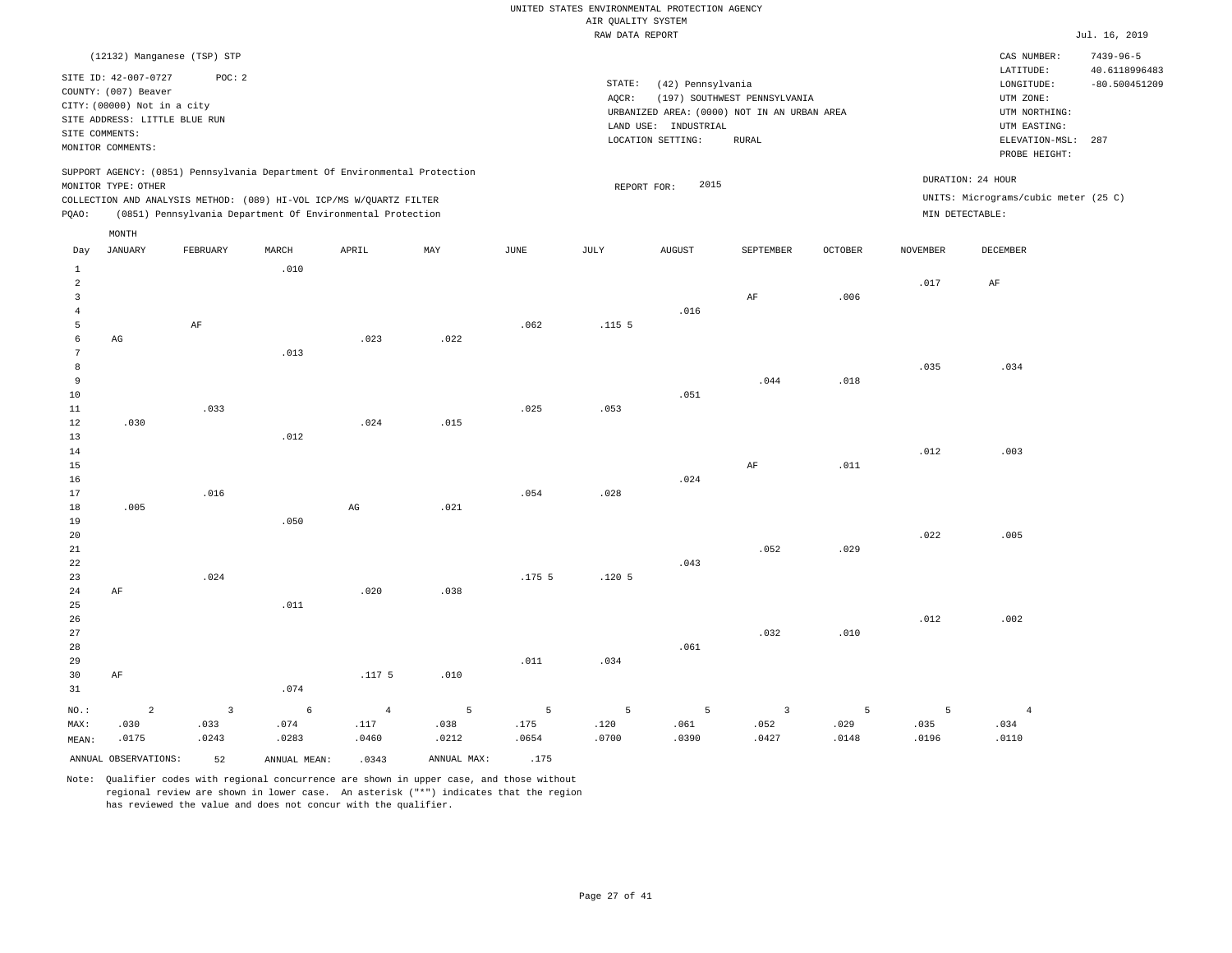|                                |                               |                |              |                                                                            |             |                        | ----- ------ ---- ---- |                                             |                              |         |                 |                                      | .               |
|--------------------------------|-------------------------------|----------------|--------------|----------------------------------------------------------------------------|-------------|------------------------|------------------------|---------------------------------------------|------------------------------|---------|-----------------|--------------------------------------|-----------------|
|                                | (12132) Manganese (TSP) STP   |                |              |                                                                            |             |                        |                        |                                             |                              |         |                 | CAS NUMBER:                          | $7439 - 96 - 5$ |
|                                | SITE ID: 42-007-0727          | POC: 2         |              |                                                                            |             |                        |                        |                                             |                              |         |                 | LATITUDE:                            | 40.6118996483   |
|                                | COUNTY: (007) Beaver          |                |              |                                                                            |             |                        | STATE:                 | (42) Pennsylvania                           |                              |         |                 | LONGITUDE:                           | $-80.500451209$ |
|                                | CITY: (00000) Not in a city   |                |              |                                                                            |             |                        | AQCR:                  |                                             | (197) SOUTHWEST PENNSYLVANIA |         |                 | UTM ZONE:                            |                 |
|                                | SITE ADDRESS: LITTLE BLUE RUN |                |              |                                                                            |             |                        |                        | URBANIZED AREA: (0000) NOT IN AN URBAN AREA |                              |         |                 | UTM NORTHING:                        |                 |
| SITE COMMENTS:                 |                               |                |              |                                                                            |             |                        |                        | LAND USE: INDUSTRIAL                        | <b>RURAL</b>                 |         |                 | UTM EASTING:                         |                 |
|                                | MONITOR COMMENTS:             |                |              |                                                                            |             |                        |                        | LOCATION SETTING:                           |                              |         |                 | ELEVATION-MSL: 287<br>PROBE HEIGHT:  |                 |
|                                |                               |                |              | SUPPORT AGENCY: (0851) Pennsylvania Department Of Environmental Protection |             |                        |                        |                                             |                              |         |                 | DURATION: 24 HOUR                    |                 |
|                                | MONITOR TYPE: OTHER           |                |              |                                                                            |             |                        |                        | 2016<br>REPORT FOR:                         |                              |         |                 |                                      |                 |
|                                |                               |                |              | COLLECTION AND ANALYSIS METHOD: (089) HI-VOL ICP/MS W/QUARTZ FILTER        |             |                        |                        |                                             |                              |         |                 | UNITS: Micrograms/cubic meter (25 C) |                 |
| PQAO:                          |                               |                |              | (0851) Pennsylvania Department Of Environmental Protection                 |             |                        |                        |                                             |                              |         | MIN DETECTABLE: |                                      |                 |
| Day                            | MONTH<br><b>JANUARY</b>       | FEBRUARY       | MARCH        | APRIL                                                                      | MAY         | JUNE                   | JULY                   | <b>AUGUST</b>                               | SEPTEMBER                    | OCTOBER | NOVEMBER        | DECEMBER                             |                 |
|                                |                               |                |              |                                                                            |             |                        |                        |                                             |                              |         |                 |                                      |                 |
| $\mathbf{1}$<br>$\overline{a}$ | .004                          |                | .006         |                                                                            |             |                        |                        |                                             |                              |         | .020            | .003                                 |                 |
| $\overline{3}$                 |                               |                |              |                                                                            |             |                        |                        |                                             | .019                         | .028    |                 |                                      |                 |
| $\overline{4}$                 |                               |                |              |                                                                            |             |                        |                        | .019                                        |                              |         |                 |                                      |                 |
| 5                              |                               |                |              |                                                                            |             | .010                   | .010                   |                                             |                              |         |                 |                                      |                 |
| 6                              |                               | .005           |              | .017                                                                       | .0715       |                        |                        |                                             |                              |         |                 |                                      |                 |
| 7                              | .044                          |                | .007         |                                                                            |             |                        |                        |                                             |                              |         |                 |                                      |                 |
| 8                              |                               |                |              |                                                                            |             |                        |                        |                                             |                              |         | .018            | .011                                 |                 |
| 9                              |                               |                |              |                                                                            |             |                        |                        |                                             | $\rm AF$                     | .015    |                 |                                      |                 |
| 10                             |                               |                |              |                                                                            |             |                        |                        | .007                                        |                              |         |                 |                                      |                 |
| $11\,$                         |                               |                |              |                                                                            |             | $\mathbb{A}\mathbb{G}$ | .020                   |                                             |                              |         |                 |                                      |                 |
| 12                             |                               | .016           |              | .010                                                                       | .012        |                        |                        |                                             |                              |         |                 |                                      |                 |
| 13                             | .012                          |                | .005         |                                                                            |             |                        |                        |                                             |                              |         |                 |                                      |                 |
| 14                             |                               |                |              |                                                                            |             |                        |                        |                                             |                              |         | .032            | AV                                   |                 |
| 15                             |                               |                | $\rm AF$     |                                                                            |             |                        |                        |                                             | $\rm AF$                     | .014    |                 |                                      |                 |
| 16                             |                               |                |              |                                                                            |             |                        |                        | .005                                        |                              |         |                 |                                      |                 |
| 17                             |                               |                |              |                                                                            |             | .019                   | .011                   |                                             |                              |         |                 |                                      |                 |
| 18                             |                               | .015           |              | .0805                                                                      | .033        |                        |                        |                                             |                              |         |                 |                                      |                 |
| 19                             | AJ                            |                | .1115        |                                                                            |             |                        |                        |                                             |                              |         |                 |                                      |                 |
| 20                             |                               |                |              |                                                                            |             |                        |                        |                                             |                              |         | .014            | $\,\mathrm{AV}$                      |                 |
| 21                             |                               |                |              |                                                                            |             |                        |                        |                                             | .006                         | .004    |                 |                                      |                 |
| 22                             |                               |                |              |                                                                            |             |                        |                        | .012                                        |                              |         |                 |                                      |                 |
| 23                             |                               |                |              |                                                                            |             | .009                   | .015                   |                                             |                              |         |                 |                                      |                 |
| 24<br>25                       |                               | .004           | .015         | .010                                                                       | .015        |                        |                        |                                             |                              |         |                 |                                      |                 |
| 26                             | AJ                            |                |              |                                                                            |             |                        |                        |                                             |                              |         | .005            | .003                                 |                 |
| 27                             |                               |                |              |                                                                            |             |                        |                        |                                             | .031                         | .008    |                 |                                      |                 |
| 28                             |                               |                |              |                                                                            |             |                        |                        | .014                                        |                              |         |                 |                                      |                 |
| 29                             |                               |                |              |                                                                            |             | .0635                  | AF                     |                                             |                              |         |                 |                                      |                 |
| 30                             |                               |                |              | .007                                                                       | .061        |                        |                        |                                             |                              |         |                 |                                      |                 |
| 31                             | AJ                            |                | .008         |                                                                            |             |                        |                        |                                             |                              |         |                 |                                      |                 |
|                                |                               |                |              |                                                                            |             |                        |                        |                                             |                              |         |                 |                                      |                 |
| NO.:                           | $\overline{3}$                | $\overline{4}$ | 6            | 5                                                                          | 5           | $\overline{4}$         | $\overline{4}$         | 5                                           | $\overline{3}$               | 5       | 5               | $\overline{3}$                       |                 |
| MAX:                           | .044                          | .016           | .111         | .080                                                                       | .071        | .063                   | .020                   | .019                                        | .031                         | .028    | .032            | .011                                 |                 |
| MEAN:                          | .0200                         | .0100          | .0253        | .0248                                                                      | .0384       | .0253                  | .0140                  | .0114                                       | .0187                        | .0138   | .0178           | .0057                                |                 |
|                                | ANNUAL OBSERVATIONS:          | 52             | ANNUAL MEAN: | .0195                                                                      | ANNUAL MAX: | .111                   |                        |                                             |                              |         |                 |                                      |                 |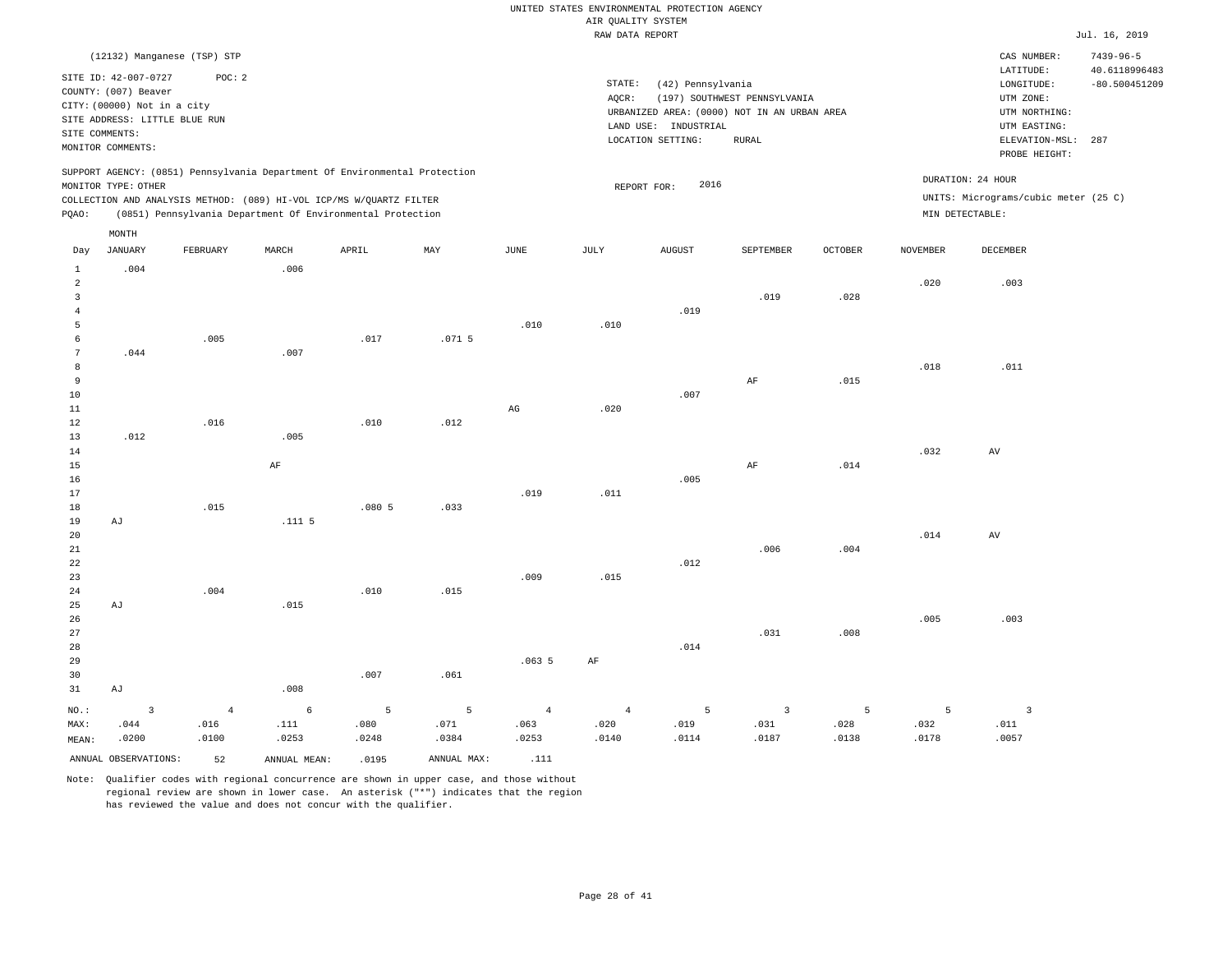|                 |                               |                                 |                                                                                                                                   |           |             |           | RAW DATA REPORT |                        |                                             |                        |                        |                                      | Jul. 16, 2019                    |
|-----------------|-------------------------------|---------------------------------|-----------------------------------------------------------------------------------------------------------------------------------|-----------|-------------|-----------|-----------------|------------------------|---------------------------------------------|------------------------|------------------------|--------------------------------------|----------------------------------|
|                 | (12132) Manganese (TSP) STP   |                                 |                                                                                                                                   |           |             |           |                 |                        |                                             |                        |                        | CAS NUMBER:                          | $7439 - 96 - 5$                  |
|                 | SITE ID: 42-007-0727          | POC: 2                          |                                                                                                                                   |           |             |           | STATE:          | (42) Pennsylvania      |                                             |                        |                        | LATITUDE:<br>LONGITUDE:              | 40.6118996483<br>$-80.500451209$ |
|                 | COUNTY: (007) Beaver          |                                 |                                                                                                                                   |           |             |           | AQCR:           |                        | (197) SOUTHWEST PENNSYLVANIA                |                        |                        | UTM ZONE:                            |                                  |
|                 | CITY: (00000) Not in a city   |                                 |                                                                                                                                   |           |             |           |                 |                        | URBANIZED AREA: (0000) NOT IN AN URBAN AREA |                        |                        | UTM NORTHING:                        |                                  |
|                 | SITE ADDRESS: LITTLE BLUE RUN |                                 |                                                                                                                                   |           |             |           |                 | LAND USE: INDUSTRIAL   |                                             |                        |                        | UTM EASTING:                         |                                  |
|                 | SITE COMMENTS:                |                                 |                                                                                                                                   |           |             |           |                 | LOCATION SETTING:      | <b>RURAL</b>                                |                        |                        | ELEVATION-MSL:                       | 287                              |
|                 | MONITOR COMMENTS:             |                                 |                                                                                                                                   |           |             |           |                 |                        |                                             |                        |                        | PROBE HEIGHT:                        |                                  |
|                 |                               |                                 | SUPPORT AGENCY: (0851) Pennsylvania Department Of Environmental Protection                                                        |           |             |           |                 |                        |                                             |                        |                        | DURATION: 24 HOUR                    |                                  |
|                 | MONITOR TYPE: OTHER           |                                 |                                                                                                                                   |           |             |           | REPORT FOR:     | 2017                   |                                             |                        |                        | UNITS: Micrograms/cubic meter (25 C) |                                  |
| PQAO:           |                               |                                 | COLLECTION AND ANALYSIS METHOD: (089) HI-VOL ICP/MS W/QUARTZ FILTER<br>(0851) Pennsylvania Department Of Environmental Protection |           |             |           |                 |                        |                                             |                        | MIN DETECTABLE:        |                                      |                                  |
|                 |                               |                                 |                                                                                                                                   |           |             |           |                 |                        |                                             |                        |                        |                                      |                                  |
| Day             | MONTH<br><b>JANUARY</b>       | FEBRUARY                        | MARCH                                                                                                                             | APRIL     | MAY         | JUNE      | JULY            | <b>AUGUST</b>          | SEPTEMBER                                   | OCTOBER                | <b>NOVEMBER</b>        | DECEMBER                             |                                  |
| $\mathbf{1}$    | AJ                            |                                 |                                                                                                                                   | .003      | .010        |           |                 |                        |                                             |                        |                        |                                      |                                  |
| $\overline{a}$  |                               |                                 | $\mathbb{A} \mathbb{J}$                                                                                                           |           |             |           |                 |                        |                                             |                        |                        |                                      |                                  |
| 3               |                               |                                 |                                                                                                                                   |           |             |           |                 |                        |                                             |                        | .023                   | .016                                 |                                  |
| $\overline{4}$  |                               |                                 |                                                                                                                                   |           |             |           |                 |                        | .016                                        | .018                   |                        |                                      |                                  |
| 5               |                               |                                 |                                                                                                                                   |           |             |           |                 | .030                   |                                             |                        |                        |                                      |                                  |
| 6               |                               | .010                            |                                                                                                                                   |           |             | .011      | .008            |                        |                                             |                        |                        |                                      |                                  |
| $7\phantom{.0}$ | .008                          |                                 |                                                                                                                                   | .003      | .009        |           |                 |                        |                                             |                        |                        |                                      |                                  |
| 8<br>9          |                               |                                 | .006                                                                                                                              |           |             |           |                 |                        |                                             |                        | .021                   | ${\rm F\,I}$                         |                                  |
| 10              |                               |                                 |                                                                                                                                   |           |             |           |                 |                        | .051                                        | .032                   |                        |                                      |                                  |
| $11\,$          |                               |                                 |                                                                                                                                   |           |             |           |                 | .019                   |                                             |                        |                        |                                      |                                  |
| 12              |                               | .004                            |                                                                                                                                   |           |             | .012      | .004            |                        |                                             |                        |                        |                                      |                                  |
| 13              | .016                          |                                 |                                                                                                                                   | .054      | .014        |           |                 |                        |                                             |                        |                        |                                      |                                  |
| 14              |                               |                                 | .013                                                                                                                              |           |             |           |                 |                        |                                             |                        |                        |                                      |                                  |
| 15              |                               |                                 |                                                                                                                                   |           |             |           |                 |                        |                                             |                        | ${\rm FT}$             | ${\tt F1}$                           |                                  |
| 16              |                               |                                 |                                                                                                                                   |           |             |           |                 |                        | .0935                                       | .015                   |                        |                                      |                                  |
| 17              |                               |                                 |                                                                                                                                   |           |             |           |                 | .051                   |                                             |                        |                        |                                      |                                  |
| 18<br>19        |                               | $\mathrm{AJ}$                   |                                                                                                                                   | .008      | .035        | .008      | .0835           |                        |                                             |                        |                        |                                      |                                  |
| 20              | AJ                            |                                 | .011                                                                                                                              |           |             |           |                 |                        |                                             |                        |                        |                                      |                                  |
| $2\sqrt{1}$     |                               |                                 |                                                                                                                                   |           |             |           |                 |                        |                                             |                        | .010                   | .024                                 |                                  |
| 22              |                               |                                 |                                                                                                                                   |           |             |           |                 |                        | $\rm{AG}$                                   | $_{\rm TS}$            |                        |                                      |                                  |
| 23              |                               |                                 |                                                                                                                                   |           |             |           |                 | .019                   |                                             |                        |                        |                                      |                                  |
| 24              |                               | .010                            |                                                                                                                                   |           |             | .011      | .007            |                        |                                             |                        |                        |                                      |                                  |
| 25              | .004                          |                                 |                                                                                                                                   | .005      | .005        |           |                 |                        |                                             |                        |                        |                                      |                                  |
| 26              |                               |                                 | .013                                                                                                                              |           |             |           |                 |                        |                                             |                        |                        |                                      |                                  |
| 27              |                               |                                 |                                                                                                                                   |           |             |           |                 |                        |                                             |                        | .021                   | ${\tt F1}$                           |                                  |
| 28<br>29        |                               |                                 |                                                                                                                                   |           |             |           |                 | ${\rm F\,I}$           | .050                                        | .006                   |                        |                                      |                                  |
| 30              |                               |                                 |                                                                                                                                   |           |             | .011      | .042            |                        |                                             |                        |                        |                                      |                                  |
| 31              | $\mathbf{A}\mathbf{J}$        |                                 |                                                                                                                                   |           | .011        |           |                 |                        |                                             |                        |                        |                                      |                                  |
|                 |                               |                                 |                                                                                                                                   |           |             |           |                 |                        |                                             |                        |                        |                                      |                                  |
| $NO.$ :<br>MAX: | $\overline{3}$<br>.016        | $\overline{\mathbf{3}}$<br>.010 | $\overline{4}$<br>.013                                                                                                            | 5<br>.054 | 6<br>.035   | 5<br>.012 | 5<br>.083       | $\overline{4}$<br>.051 | $\overline{4}$<br>.093                      | $\overline{4}$<br>.032 | $\overline{4}$<br>.023 | $\overline{a}$<br>.024               |                                  |
| MEAN:           | .0093                         | .0080                           | .0108                                                                                                                             | .0146     | .0140       | .0106     | .0288           | .0298                  | .0525                                       | .0178                  | .0188                  | .0200                                |                                  |
|                 |                               |                                 |                                                                                                                                   |           |             |           |                 |                        |                                             |                        |                        |                                      |                                  |
|                 | ANNUAL OBSERVATIONS:          | 49                              | ANNUAL MEAN:                                                                                                                      | .0197     | ANNUAL MAX: | .093      |                 |                        |                                             |                        |                        |                                      |                                  |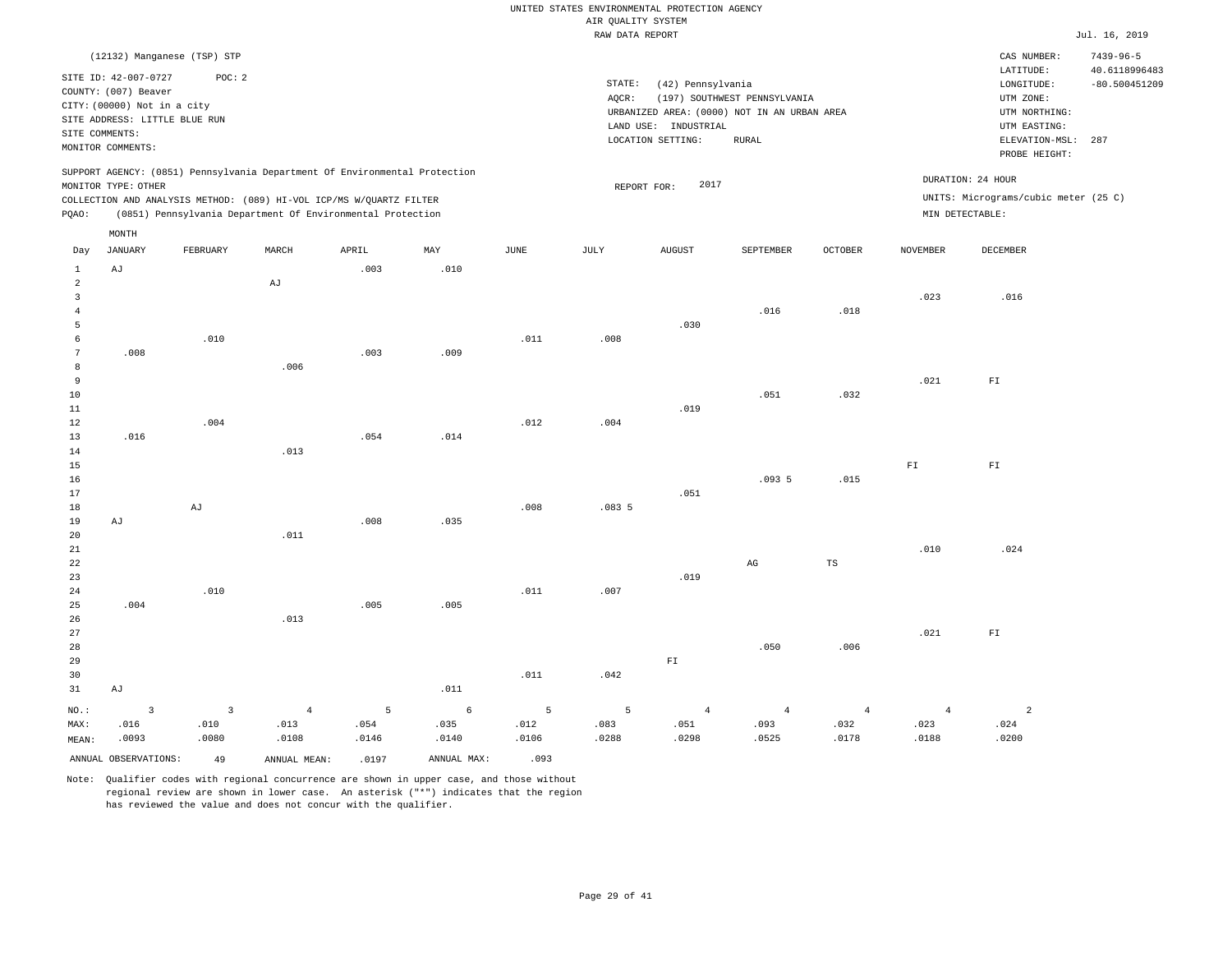|                     |                                                                                                              |          |                                                                            |                |             |                        | same present start para |                                                                |                                                                                              |                     |                 |                                                                                         | $0.421 + 201$                           |
|---------------------|--------------------------------------------------------------------------------------------------------------|----------|----------------------------------------------------------------------------|----------------|-------------|------------------------|-------------------------|----------------------------------------------------------------|----------------------------------------------------------------------------------------------|---------------------|-----------------|-----------------------------------------------------------------------------------------|-----------------------------------------|
|                     | (12132) Manganese (TSP) STP                                                                                  |          |                                                                            |                |             |                        |                         |                                                                |                                                                                              |                     |                 | CAS NUMBER:                                                                             | $7439 - 96 - 5$                         |
| SITE COMMENTS:      | SITE ID: 42-007-0727<br>COUNTY: (007) Beaver<br>CITY: (00000) Not in a city<br>SITE ADDRESS: LITTLE BLUE RUN | POC: 2   |                                                                            |                |             |                        | STATE:<br>AQCR:         | (42) Pennsylvania<br>LAND USE: INDUSTRIAL<br>LOCATION SETTING: | (197) SOUTHWEST PENNSYLVANIA<br>URBANIZED AREA: (0000) NOT IN AN URBAN AREA<br>${\tt RURAL}$ |                     |                 | LATITUDE:<br>LONGITUDE:<br>UTM ZONE:<br>UTM NORTHING:<br>UTM EASTING:<br>ELEVATION-MSL: | 40.6118996483<br>$-80.500451209$<br>287 |
|                     | MONITOR COMMENTS:                                                                                            |          |                                                                            |                |             |                        |                         |                                                                |                                                                                              |                     |                 | PROBE HEIGHT:                                                                           |                                         |
|                     | MONITOR TYPE: OTHER                                                                                          |          | SUPPORT AGENCY: (0851) Pennsylvania Department Of Environmental Protection |                |             |                        |                         | 2018<br>REPORT FOR:                                            |                                                                                              |                     |                 | DURATION: 24 HOUR                                                                       |                                         |
|                     |                                                                                                              |          | COLLECTION AND ANALYSIS METHOD: (089) HI-VOL ICP/MS W/QUARTZ FILTER        |                |             |                        |                         |                                                                |                                                                                              |                     |                 | UNITS: Micrograms/cubic meter (25 C)                                                    |                                         |
| PQAO:               |                                                                                                              |          | (0851) Pennsylvania Department Of Environmental Protection                 |                |             |                        |                         |                                                                |                                                                                              |                     | MIN DETECTABLE: |                                                                                         |                                         |
|                     | MONTH                                                                                                        |          |                                                                            |                |             |                        |                         |                                                                |                                                                                              |                     |                 |                                                                                         |                                         |
| Day                 | <b>JANUARY</b>                                                                                               | FEBRUARY | MARCH                                                                      | APRIL          | MAY         | JUNE                   | JULY                    | <b>AUGUST</b>                                                  | SEPTEMBER                                                                                    | <b>OCTOBER</b>      | <b>NOVEMBER</b> | DECEMBER                                                                                |                                         |
| $\mathbf{1}$        |                                                                                                              | .009     |                                                                            |                |             | .009                   |                         |                                                                |                                                                                              |                     |                 |                                                                                         |                                         |
| $\overline{a}$<br>3 | .012                                                                                                         |          | ${\tt F1}$                                                                 | .007           | .022        |                        |                         |                                                                |                                                                                              |                     |                 |                                                                                         |                                         |
| $\bf{4}$            |                                                                                                              |          |                                                                            |                |             |                        |                         |                                                                |                                                                                              |                     |                 |                                                                                         |                                         |
| 5                   |                                                                                                              |          |                                                                            |                |             |                        |                         |                                                                |                                                                                              |                     |                 |                                                                                         |                                         |
| 6<br>7              |                                                                                                              | .006     |                                                                            |                |             | .013                   |                         |                                                                |                                                                                              |                     |                 |                                                                                         |                                         |
| 8                   | .007                                                                                                         |          |                                                                            | .008           | .014        |                        |                         |                                                                |                                                                                              |                     |                 |                                                                                         |                                         |
| 9                   |                                                                                                              |          | .005                                                                       |                |             |                        |                         |                                                                |                                                                                              |                     |                 |                                                                                         |                                         |
| 10<br>11            |                                                                                                              |          |                                                                            |                |             |                        |                         |                                                                |                                                                                              |                     |                 |                                                                                         |                                         |
| 12                  |                                                                                                              |          |                                                                            |                |             |                        |                         |                                                                |                                                                                              |                     |                 |                                                                                         |                                         |
| 13                  |                                                                                                              | .020     |                                                                            |                |             | ${\tt F1}$             |                         |                                                                |                                                                                              |                     |                 |                                                                                         |                                         |
| 14<br>15            | ${\rm F\,I}$                                                                                                 |          | $\mathbb{F} \, \mathbb{I}$                                                 | .045           | .009        |                        |                         |                                                                |                                                                                              |                     |                 |                                                                                         |                                         |
| 16                  |                                                                                                              |          |                                                                            |                |             |                        |                         |                                                                |                                                                                              |                     |                 |                                                                                         |                                         |
| 17                  |                                                                                                              |          |                                                                            |                |             |                        |                         |                                                                |                                                                                              |                     |                 |                                                                                         |                                         |
| 18<br>19            |                                                                                                              | .004 SQ  |                                                                            |                |             | .028                   |                         |                                                                |                                                                                              |                     |                 |                                                                                         |                                         |
| 20                  | .005                                                                                                         |          |                                                                            | ${\rm FT}$     | .015        |                        |                         |                                                                |                                                                                              |                     |                 |                                                                                         |                                         |
| 21                  |                                                                                                              |          | .013                                                                       |                |             |                        |                         |                                                                |                                                                                              |                     |                 |                                                                                         |                                         |
| 22<br>23            |                                                                                                              |          |                                                                            |                |             |                        |                         |                                                                |                                                                                              |                     |                 |                                                                                         |                                         |
| 24                  |                                                                                                              |          |                                                                            |                |             |                        |                         |                                                                |                                                                                              |                     |                 |                                                                                         |                                         |
| 25                  |                                                                                                              | .004 SQ  |                                                                            |                |             | .008                   |                         |                                                                |                                                                                              |                     |                 |                                                                                         |                                         |
| 26<br>27            | .005                                                                                                         |          | .007                                                                       | .039           | .016        |                        |                         |                                                                |                                                                                              |                     |                 |                                                                                         |                                         |
| 28                  |                                                                                                              |          |                                                                            |                |             |                        |                         |                                                                |                                                                                              |                     |                 |                                                                                         |                                         |
| 29                  |                                                                                                              |          |                                                                            |                |             |                        |                         |                                                                |                                                                                              |                     |                 |                                                                                         |                                         |
| 30<br>31            |                                                                                                              |          |                                                                            |                |             |                        |                         |                                                                |                                                                                              |                     |                 |                                                                                         |                                         |
|                     |                                                                                                              | 5        |                                                                            | $\overline{4}$ | 5           |                        | $\circ$                 | $\circ$                                                        | $\mathbb O$                                                                                  | $\mathsf{O}\xspace$ |                 | $\mathsf 0$                                                                             |                                         |
| NO.:<br>MAX:        | $\overline{4}$<br>.012                                                                                       | .020     | $\overline{3}$<br>.013                                                     | .045           | .022        | $\overline{4}$<br>.028 |                         |                                                                |                                                                                              |                     | $\mathbf 0$     |                                                                                         |                                         |
| MEAN:               | .0073                                                                                                        | .0086    | .0083                                                                      | .0248          | .0152       | .0145                  |                         |                                                                |                                                                                              |                     |                 |                                                                                         |                                         |
|                     | ANNUAL OBSERVATIONS:                                                                                         | 25       | ANNUAL MEAN:                                                               | .0132          | ANNUAL MAX: | .045                   |                         |                                                                |                                                                                              |                     |                 |                                                                                         |                                         |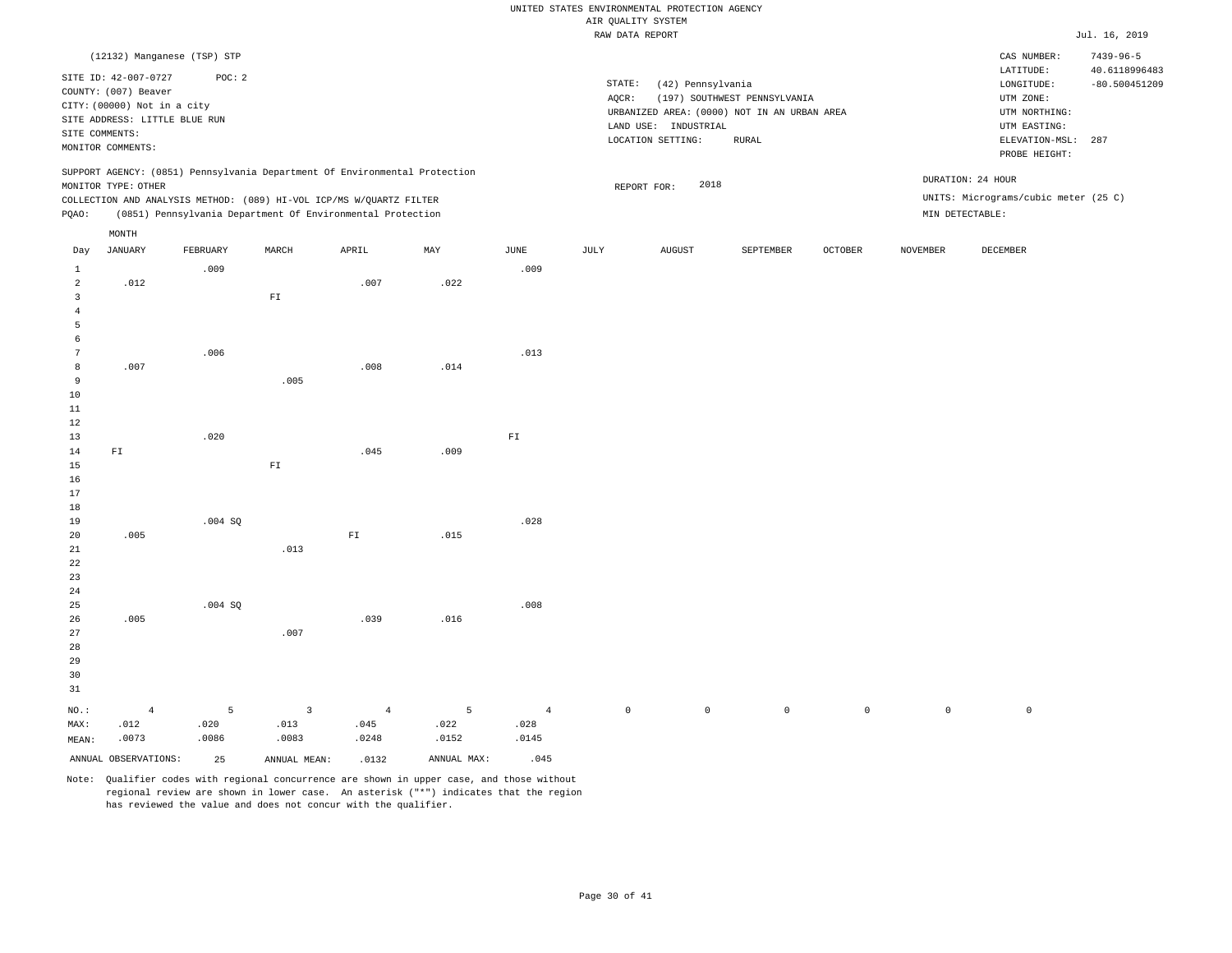|                |                                                                                                                                   |           |                                                                            |           |                           |                | RAW DATA REPORT |                                                                |                                                                                      |                |                   |                                                                                                          | Jul. 16, 2019                           |
|----------------|-----------------------------------------------------------------------------------------------------------------------------------|-----------|----------------------------------------------------------------------------|-----------|---------------------------|----------------|-----------------|----------------------------------------------------------------|--------------------------------------------------------------------------------------|----------------|-------------------|----------------------------------------------------------------------------------------------------------|-----------------------------------------|
|                | (12136) Nickel (TSP) STP                                                                                                          |           |                                                                            |           |                           |                |                 |                                                                |                                                                                      |                |                   | CAS NUMBER:                                                                                              | $7440 - 02 - 0$                         |
| SITE COMMENTS: | SITE ID: 42-007-0727<br>COUNTY: (007) Beaver<br>CITY: (00000) Not in a city<br>SITE ADDRESS: LITTLE BLUE RUN<br>MONITOR COMMENTS: | POC: 2    |                                                                            |           |                           |                | STATE:<br>AQCR: | (42) Pennsylvania<br>LAND USE: INDUSTRIAL<br>LOCATION SETTING: | (197) SOUTHWEST PENNSYLVANIA<br>URBANIZED AREA: (0000) NOT IN AN URBAN AREA<br>RURAL |                |                   | LATITUDE:<br>LONGITUDE:<br>UTM ZONE:<br>UTM NORTHING:<br>UTM EASTING:<br>ELEVATION-MSL:<br>PROBE HEIGHT: | 40.6118996483<br>$-80.500451209$<br>287 |
|                |                                                                                                                                   |           | SUPPORT AGENCY: (0851) Pennsylvania Department Of Environmental Protection |           |                           |                |                 |                                                                |                                                                                      |                | DURATION: 24 HOUR |                                                                                                          |                                         |
|                | MONITOR TYPE: OTHER                                                                                                               |           | COLLECTION AND ANALYSIS METHOD: (089) HI-VOL ICP/MS W/QUARTZ FILTER        |           |                           |                | REPORT FOR:     | 2014                                                           |                                                                                      |                |                   | UNITS: Micrograms/cubic meter (25 C)                                                                     |                                         |
| PQAO:          |                                                                                                                                   |           | (0851) Pennsylvania Department Of Environmental Protection                 |           |                           |                |                 |                                                                |                                                                                      |                | MIN DETECTABLE:   |                                                                                                          |                                         |
|                |                                                                                                                                   |           |                                                                            |           |                           |                |                 |                                                                |                                                                                      |                |                   |                                                                                                          |                                         |
| Day            | MONTH<br>JANUARY                                                                                                                  | FEBRUARY  | MARCH                                                                      | APRIL     | $\ensuremath{\text{MAX}}$ | JUNE           | JULY            | <b>AUGUST</b>                                                  | SEPTEMBER                                                                            | OCTOBER        | <b>NOVEMBER</b>   | DECEMBER                                                                                                 |                                         |
| $\mathbf{1}$   |                                                                                                                                   |           |                                                                            |           |                           |                |                 |                                                                |                                                                                      |                | $.000$ ND         | $.000$ ND                                                                                                |                                         |
| 2              |                                                                                                                                   |           |                                                                            |           |                           |                |                 |                                                                | $.000$ ND                                                                            | $.000$ ND      |                   |                                                                                                          |                                         |
| 3              |                                                                                                                                   |           |                                                                            |           |                           |                |                 | $.000$ ND                                                      |                                                                                      |                |                   |                                                                                                          |                                         |
| $\overline{4}$ |                                                                                                                                   | .008      |                                                                            |           |                           | $.000$ ND      | $.000$ ND       |                                                                |                                                                                      |                |                   |                                                                                                          |                                         |
| -5             | $.000$ ND                                                                                                                         |           |                                                                            | $.000$ ND | $.000$ ND                 |                |                 |                                                                |                                                                                      |                |                   |                                                                                                          |                                         |
| 6              |                                                                                                                                   |           | $.000$ ND                                                                  |           |                           |                |                 |                                                                |                                                                                      |                |                   |                                                                                                          |                                         |
| $\overline{7}$ |                                                                                                                                   |           |                                                                            |           |                           |                |                 |                                                                |                                                                                      |                | $.000$ ND         | $.000$ ND                                                                                                |                                         |
| 8              |                                                                                                                                   |           |                                                                            |           |                           |                |                 |                                                                | $.000$ ND                                                                            | AF             |                   |                                                                                                          |                                         |
| 9              |                                                                                                                                   |           |                                                                            |           |                           |                |                 | $.000$ ND                                                      |                                                                                      |                |                   |                                                                                                          |                                         |
| $10$<br>11     | $.000$ ND                                                                                                                         | $.000$ ND |                                                                            | $.000$ ND | $.000$ ND                 | $.000$ ND      | AM              |                                                                |                                                                                      |                |                   |                                                                                                          |                                         |
| 12             |                                                                                                                                   |           | $.000$ ND                                                                  |           |                           |                |                 |                                                                |                                                                                      |                |                   |                                                                                                          |                                         |
| 13             |                                                                                                                                   |           |                                                                            |           |                           |                |                 |                                                                |                                                                                      |                | AF                | $\rm{AF}$                                                                                                |                                         |
| 14             |                                                                                                                                   |           |                                                                            |           |                           |                |                 |                                                                | $.000$ ND                                                                            | $.000$ ND      |                   |                                                                                                          |                                         |
| 15             |                                                                                                                                   |           |                                                                            |           |                           |                |                 | $.000$ ND                                                      |                                                                                      |                |                   |                                                                                                          |                                         |
| 16             |                                                                                                                                   | $.000$ ND |                                                                            |           |                           | AF             | AF              |                                                                |                                                                                      |                |                   |                                                                                                          |                                         |
| 17             | $.000$ ND                                                                                                                         |           |                                                                            | $.000$ ND | $.000$ ND                 |                |                 |                                                                |                                                                                      |                |                   |                                                                                                          |                                         |
| 18             |                                                                                                                                   |           | $.000$ ND                                                                  |           |                           |                |                 |                                                                |                                                                                      |                |                   |                                                                                                          |                                         |
| 19             |                                                                                                                                   |           |                                                                            |           |                           |                |                 |                                                                |                                                                                      |                | $_{\rm AG}$       | $.000$ ND                                                                                                |                                         |
| 20             |                                                                                                                                   |           |                                                                            |           |                           |                |                 |                                                                | $.000$ ND                                                                            | $\rm AF$       |                   |                                                                                                          |                                         |
| 21             |                                                                                                                                   |           |                                                                            |           |                           |                |                 | $.000$ ND                                                      |                                                                                      |                |                   |                                                                                                          |                                         |
| 22<br>23       | $.000$ ND                                                                                                                         | $.000$ ND |                                                                            | $.000$ ND | AF                        | $.000$ ND      | AF              |                                                                |                                                                                      |                |                   |                                                                                                          |                                         |
| 24             |                                                                                                                                   |           | $.000$ ND                                                                  |           |                           |                |                 |                                                                |                                                                                      |                |                   |                                                                                                          |                                         |
| 25             |                                                                                                                                   |           |                                                                            |           |                           |                |                 |                                                                |                                                                                      |                | $.000$ ND         | $.000$ ND                                                                                                |                                         |
| 26             |                                                                                                                                   |           |                                                                            |           |                           |                |                 |                                                                | .008                                                                                 | $.000$ ND      |                   |                                                                                                          |                                         |
| 27             |                                                                                                                                   |           |                                                                            |           |                           |                |                 | $.000$ ND                                                      |                                                                                      |                |                   |                                                                                                          |                                         |
| 28             |                                                                                                                                   | $.000$ ND |                                                                            |           |                           | $.000$ ND      | $.000$ ND       |                                                                |                                                                                      |                |                   |                                                                                                          |                                         |
| 29             | $.000$ ND                                                                                                                         |           |                                                                            | $.000$ ND | $.000$ ND                 |                |                 |                                                                |                                                                                      |                |                   |                                                                                                          |                                         |
| 30             |                                                                                                                                   |           | $.000$ ND                                                                  |           |                           |                |                 |                                                                |                                                                                      |                |                   |                                                                                                          |                                         |
| 31             |                                                                                                                                   |           |                                                                            |           |                           |                |                 |                                                                |                                                                                      |                |                   | $.000$ ND                                                                                                |                                         |
| NO.:           | 5                                                                                                                                 | 5         | 5                                                                          | 5         | $\overline{4}$            | $\overline{4}$ | $\overline{a}$  | 5                                                              | $5\overline{)}$                                                                      | $\overline{3}$ | $\overline{3}$    | 5                                                                                                        |                                         |
| MAX:           | 0.000                                                                                                                             | .008      | 0.000                                                                      | 0.000     | 0.000                     | 0.000          | 0.000           | 0.000                                                          | .008                                                                                 | 0.000          | 0.000             | 0.000                                                                                                    |                                         |
| MEAN:          | 0.0000                                                                                                                            | .0016     | 0.0000                                                                     | 0.0000    | 0.0000                    | 0.0000         | 0.0000          | 0.0000                                                         | .0016                                                                                | 0.0000         | 0.0000            | 0.0000                                                                                                   |                                         |
|                | ANNUAL OBSERVATIONS:                                                                                                              | 51        | ANNUAL MEAN:                                                               | .0003     | ANNUAL MAX:               | .008           |                 |                                                                |                                                                                      |                |                   |                                                                                                          |                                         |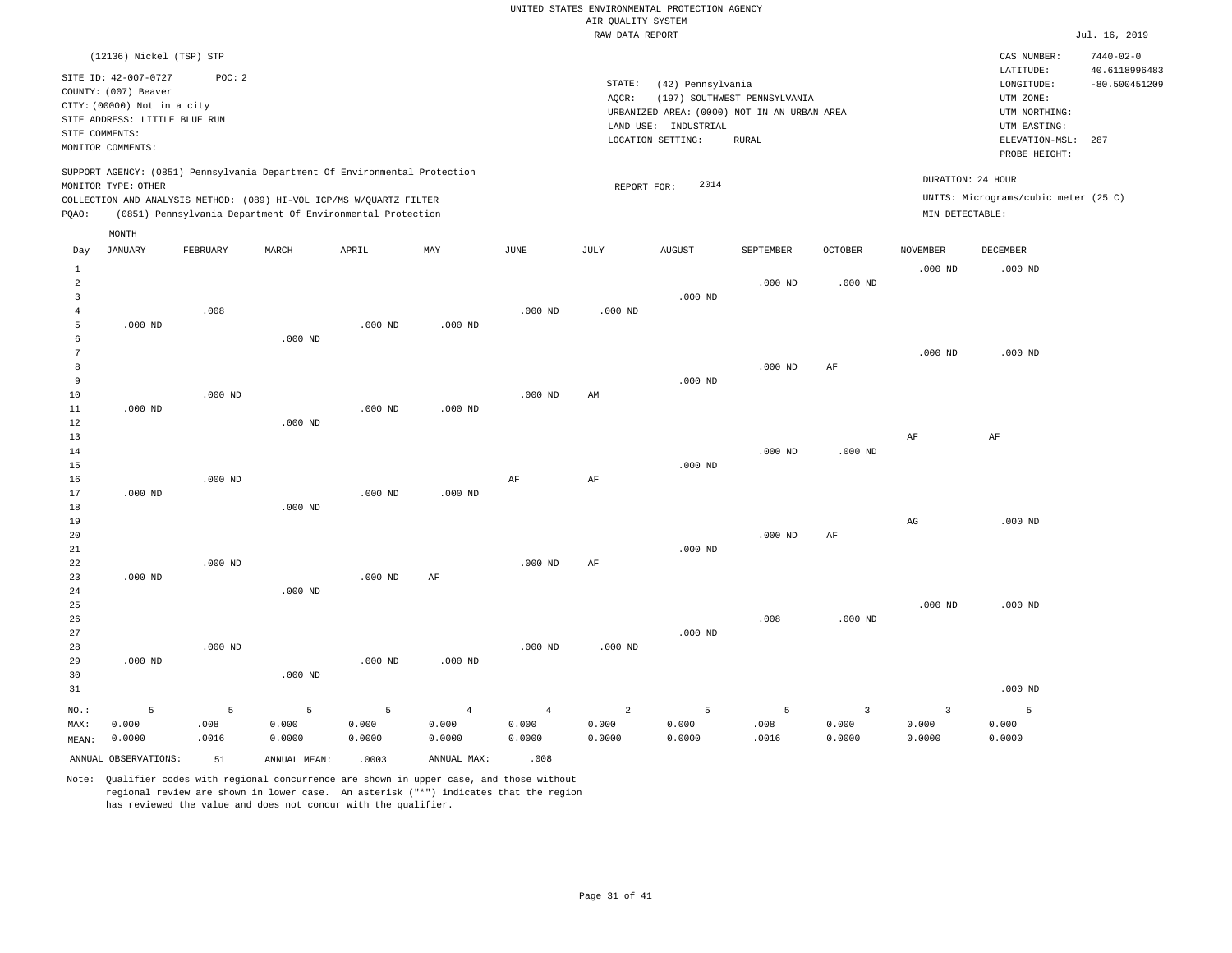|                |                               |                |                                                                            |                |             |           | RAW DATA REPORT |                      |                                             |                |                    |                                      | Jul. 16, 2019                    |
|----------------|-------------------------------|----------------|----------------------------------------------------------------------------|----------------|-------------|-----------|-----------------|----------------------|---------------------------------------------|----------------|--------------------|--------------------------------------|----------------------------------|
|                | (12136) Nickel (TSP) STP      |                |                                                                            |                |             |           |                 |                      |                                             |                |                    | CAS NUMBER:<br>LATITUDE:             | $7440 - 02 - 0$<br>40.6118996483 |
|                | SITE ID: 42-007-0727          | POC: 2         |                                                                            |                |             |           | STATE:          | (42) Pennsylvania    |                                             |                |                    | LONGITUDE:                           | $-80.500451209$                  |
|                | COUNTY: (007) Beaver          |                |                                                                            |                |             |           | AQCR:           |                      | (197) SOUTHWEST PENNSYLVANIA                |                |                    | UTM ZONE:                            |                                  |
|                | CITY: (00000) Not in a city   |                |                                                                            |                |             |           |                 |                      | URBANIZED AREA: (0000) NOT IN AN URBAN AREA |                |                    | UTM NORTHING:                        |                                  |
|                | SITE ADDRESS: LITTLE BLUE RUN |                |                                                                            |                |             |           |                 | LAND USE: INDUSTRIAL |                                             |                |                    | UTM EASTING:                         |                                  |
| SITE COMMENTS: |                               |                |                                                                            |                |             |           |                 | LOCATION SETTING:    | <b>RURAL</b>                                |                |                    | ELEVATION-MSL:                       | 287                              |
|                | MONITOR COMMENTS:             |                |                                                                            |                |             |           |                 |                      |                                             |                |                    | PROBE HEIGHT:                        |                                  |
|                |                               |                | SUPPORT AGENCY: (0851) Pennsylvania Department Of Environmental Protection |                |             |           |                 | 2015                 |                                             |                | DURATION: 24 HOUR  |                                      |                                  |
|                | MONITOR TYPE: OTHER           |                | COLLECTION AND ANALYSIS METHOD: (089) HI-VOL ICP/MS W/QUARTZ FILTER        |                |             |           | REPORT FOR:     |                      |                                             |                |                    | UNITS: Micrograms/cubic meter (25 C) |                                  |
| PQAO:          |                               |                | (0851) Pennsylvania Department Of Environmental Protection                 |                |             |           |                 |                      |                                             |                | MIN DETECTABLE:    |                                      |                                  |
|                | MONTH                         |                |                                                                            |                |             |           |                 |                      |                                             |                |                    |                                      |                                  |
| Day            | <b>JANUARY</b>                | FEBRUARY       | MARCH                                                                      | APRIL          | MAY         | JUNE      | JULY            | <b>AUGUST</b>        | SEPTEMBER                                   | <b>OCTOBER</b> | <b>NOVEMBER</b>    | DECEMBER                             |                                  |
| $\mathbf{1}$   |                               |                | $.000$ ND                                                                  |                |             |           |                 |                      |                                             |                |                    |                                      |                                  |
| 2              |                               |                |                                                                            |                |             |           |                 |                      |                                             |                | $.000$ ND          | AF                                   |                                  |
| 3              |                               |                |                                                                            |                |             |           |                 |                      | AF                                          | $.000$ ND      |                    |                                      |                                  |
| $\overline{4}$ |                               |                |                                                                            |                |             |           |                 | $.000$ ND            |                                             |                |                    |                                      |                                  |
| 5<br>6         |                               | AF             |                                                                            |                | $.000$ ND   | $.000$ ND | $.000$ ND       |                      |                                             |                |                    |                                      |                                  |
| 7              | AG                            |                | $.000$ ND                                                                  | $.000$ ND      |             |           |                 |                      |                                             |                |                    |                                      |                                  |
| 8              |                               |                |                                                                            |                |             |           |                 |                      |                                             |                | .000 <sub>ND</sub> | .000 <sub>ND</sub>                   |                                  |
| 9              |                               |                |                                                                            |                |             |           |                 |                      | $.000$ ND                                   | $.000$ ND      |                    |                                      |                                  |
| 10             |                               |                |                                                                            |                |             |           |                 | $.000$ ND            |                                             |                |                    |                                      |                                  |
| 11             |                               | $.000$ ND      |                                                                            |                |             | $.000$ ND | $.000$ ND       |                      |                                             |                |                    |                                      |                                  |
| 12             | $.000$ ND                     |                |                                                                            | $.000$ ND      | $.000$ ND   |           |                 |                      |                                             |                |                    |                                      |                                  |
| 13             |                               |                | $.000$ ND                                                                  |                |             |           |                 |                      |                                             |                |                    |                                      |                                  |
| 14             |                               |                |                                                                            |                |             |           |                 |                      |                                             |                | $.000$ ND          | $.000$ ND                            |                                  |
| 15             |                               |                |                                                                            |                |             |           |                 |                      | AF                                          | $.000$ ND      |                    |                                      |                                  |
| 16             |                               |                |                                                                            |                |             |           |                 | $.000$ ND            |                                             |                |                    |                                      |                                  |
| 17             |                               | $.000$ ND      |                                                                            |                |             | $.000$ ND | $.000$ ND       |                      |                                             |                |                    |                                      |                                  |
| 18             | $.000$ ND                     |                |                                                                            | $_{\rm AG}$    | $.000$ ND   |           |                 |                      |                                             |                |                    |                                      |                                  |
| 19             |                               |                | $.000$ ND                                                                  |                |             |           |                 |                      |                                             |                |                    |                                      |                                  |
| 20             |                               |                |                                                                            |                |             |           |                 |                      |                                             |                | $.000$ ND          | $.000$ ND                            |                                  |
| 21             |                               |                |                                                                            |                |             |           |                 |                      | $.000$ ND                                   | $.000$ ND      |                    |                                      |                                  |
| 22<br>23       |                               | $.000$ ND      |                                                                            |                |             | $.000$ ND | $.000$ ND       | $.000$ ND            |                                             |                |                    |                                      |                                  |
| 24             | AF                            |                |                                                                            | $.000$ ND      | $.000$ ND   |           |                 |                      |                                             |                |                    |                                      |                                  |
| 25             |                               |                | $.000$ ND                                                                  |                |             |           |                 |                      |                                             |                |                    |                                      |                                  |
| 26             |                               |                |                                                                            |                |             |           |                 |                      |                                             |                | $.000$ ND          | $.000$ ND                            |                                  |
| 27             |                               |                |                                                                            |                |             |           |                 |                      | $.000$ ND                                   | $.000$ ND      |                    |                                      |                                  |
| 28             |                               |                |                                                                            |                |             |           |                 | $.000$ ND            |                                             |                |                    |                                      |                                  |
| 29             |                               |                |                                                                            |                |             | $.000$ ND | $.000$ ND       |                      |                                             |                |                    |                                      |                                  |
| 30             | AF                            |                |                                                                            | $.000$ ND      | $.000$ ND   |           |                 |                      |                                             |                |                    |                                      |                                  |
| 31             |                               |                | $.000$ ND                                                                  |                |             |           |                 |                      |                                             |                |                    |                                      |                                  |
| NO.:           | $\overline{2}$                | $\overline{3}$ | 6                                                                          | $\overline{4}$ | 5           | 5         | 5               | 5                    | $\overline{\mathbf{3}}$                     | 5              | 5                  | $\overline{4}$                       |                                  |
| MAX:           | 0.000                         | 0.000          | 0.000                                                                      | 0.000          | 0.000       | 0.000     | 0.000           | 0.000                | 0.000                                       | 0.000          | 0.000              | 0.000                                |                                  |
| MEAN:          | 0.0000                        | 0.0000         | 0.0000                                                                     | 0.0000         | 0.0000      | 0.0000    | 0.0000          | 0.0000               | 0.0000                                      | 0.0000         | 0.0000             | 0.0000                               |                                  |
|                | ANNUAL OBSERVATIONS:          | 52             | ANNUAL MEAN:                                                               | 0.0000         | ANNUAL MAX: | 0.000     |                 |                      |                                             |                |                    |                                      |                                  |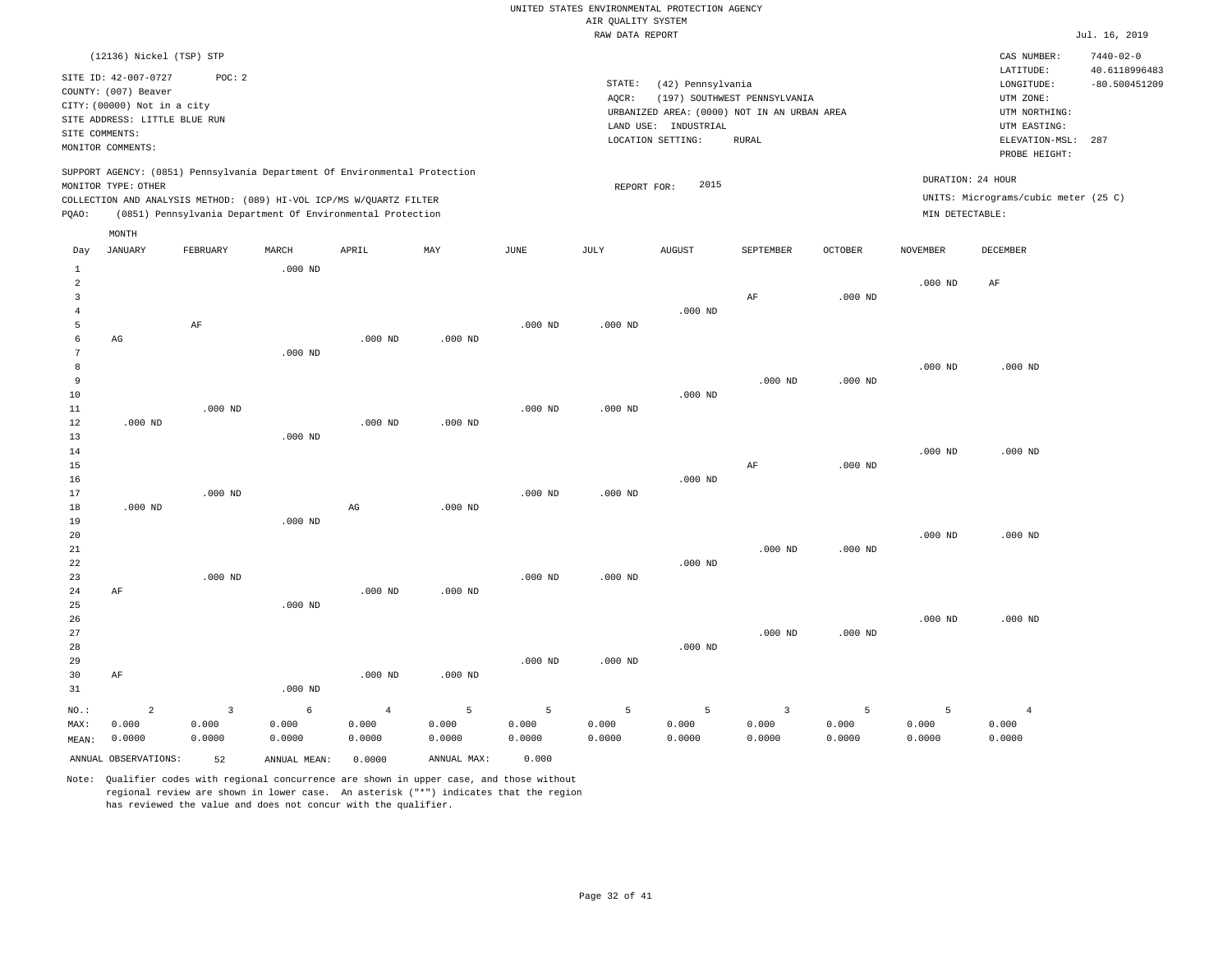|                | (12136) Nickel (TSP) STP      |                                                                                                                                                   |                 |                 |                 |                 |                 |                      |                                             |                 |                 | CAS NUMBER:<br>LATITUDE:                                  | $7440 - 02 - 0$<br>40.6118996483 |
|----------------|-------------------------------|---------------------------------------------------------------------------------------------------------------------------------------------------|-----------------|-----------------|-----------------|-----------------|-----------------|----------------------|---------------------------------------------|-----------------|-----------------|-----------------------------------------------------------|----------------------------------|
|                | SITE ID: 42-007-0727          | POC: 2                                                                                                                                            |                 |                 |                 |                 | STATE:          | (42) Pennsylvania    |                                             |                 |                 | LONGITUDE:                                                | $-80.500451209$                  |
|                | COUNTY: (007) Beaver          |                                                                                                                                                   |                 |                 |                 |                 | AQCR:           |                      | (197) SOUTHWEST PENNSYLVANIA                |                 |                 | UTM ZONE:                                                 |                                  |
|                | CITY: (00000) Not in a city   |                                                                                                                                                   |                 |                 |                 |                 |                 |                      | URBANIZED AREA: (0000) NOT IN AN URBAN AREA |                 |                 | UTM NORTHING:                                             |                                  |
|                | SITE ADDRESS: LITTLE BLUE RUN |                                                                                                                                                   |                 |                 |                 |                 |                 | LAND USE: INDUSTRIAL |                                             |                 |                 | UTM EASTING:                                              |                                  |
| SITE COMMENTS: |                               |                                                                                                                                                   |                 |                 |                 |                 |                 | LOCATION SETTING:    | <b>RURAL</b>                                |                 |                 | ELEVATION-MSL:                                            | 287                              |
|                | MONITOR COMMENTS:             |                                                                                                                                                   |                 |                 |                 |                 |                 |                      |                                             |                 |                 | PROBE HEIGHT:                                             |                                  |
|                | MONITOR TYPE: OTHER           | SUPPORT AGENCY: (0851) Pennsylvania Department Of Environmental Protection<br>COLLECTION AND ANALYSIS METHOD: (089) HI-VOL ICP/MS W/QUARTZ FILTER |                 |                 |                 |                 | REPORT FOR:     | 2016                 |                                             |                 |                 | DURATION: 24 HOUR<br>UNITS: Micrograms/cubic meter (25 C) |                                  |
| PQAO:          |                               | (0851) Pennsylvania Department Of Environmental Protection                                                                                        |                 |                 |                 |                 |                 |                      |                                             |                 | MIN DETECTABLE: |                                                           |                                  |
|                | MONTH                         |                                                                                                                                                   |                 |                 |                 |                 |                 |                      |                                             |                 |                 |                                                           |                                  |
| Day            | JANUARY                       | FEBRUARY                                                                                                                                          | MARCH           | APRIL           | MAY             | <b>JUNE</b>     | JULY            | <b>AUGUST</b>        | SEPTEMBER                                   | <b>OCTOBER</b>  | <b>NOVEMBER</b> | DECEMBER                                                  |                                  |
| $\mathbf{1}$   | $.000$ ND                     |                                                                                                                                                   | $.000$ ND       |                 |                 |                 |                 |                      |                                             |                 |                 |                                                           |                                  |
| 2              |                               |                                                                                                                                                   |                 |                 |                 |                 |                 |                      |                                             |                 | $.000$ ND       | $.000$ ND                                                 |                                  |
| $\mathbf{3}$   |                               |                                                                                                                                                   |                 |                 |                 |                 |                 |                      | $.000$ ND                                   | $.000$ ND       |                 |                                                           |                                  |
| $\overline{4}$ |                               |                                                                                                                                                   |                 |                 |                 |                 |                 | $.000$ ND            |                                             |                 |                 |                                                           |                                  |
| 5              |                               |                                                                                                                                                   |                 |                 |                 | $.000$ ND       | $.000$ ND       |                      |                                             |                 |                 |                                                           |                                  |
| 6              |                               | $.000$ ND                                                                                                                                         |                 | $.000$ ND       | $.000$ ND       |                 |                 |                      |                                             |                 |                 |                                                           |                                  |
| 7              | $.000$ ND                     |                                                                                                                                                   | $.000$ ND       |                 |                 |                 |                 |                      |                                             |                 |                 |                                                           |                                  |
| 8              |                               |                                                                                                                                                   |                 |                 |                 |                 |                 |                      |                                             |                 | $.000$ ND       | $.000$ ND                                                 |                                  |
| 9              |                               |                                                                                                                                                   |                 |                 |                 |                 |                 |                      | $\rm{AF}$                                   | $.000$ ND       |                 |                                                           |                                  |
| 10             |                               |                                                                                                                                                   |                 |                 |                 |                 |                 | $.000$ ND            |                                             |                 |                 |                                                           |                                  |
| 11<br>12       |                               | $.000$ ND                                                                                                                                         |                 | $.000$ ND       | $.000$ ND       | AG              | $.000$ ND       |                      |                                             |                 |                 |                                                           |                                  |
| 13             | $.000$ ND                     |                                                                                                                                                   | $.000$ ND       |                 |                 |                 |                 |                      |                                             |                 |                 |                                                           |                                  |
| 14             |                               |                                                                                                                                                   |                 |                 |                 |                 |                 |                      |                                             |                 | $.000$ ND       | AV                                                        |                                  |
| 15             |                               |                                                                                                                                                   | AF              |                 |                 |                 |                 |                      | AF                                          | $.000$ ND       |                 |                                                           |                                  |
| 16             |                               |                                                                                                                                                   |                 |                 |                 |                 |                 | $.000$ ND            |                                             |                 |                 |                                                           |                                  |
| 17             |                               |                                                                                                                                                   |                 |                 |                 | $.000$ ND       | $.000$ ND       |                      |                                             |                 |                 |                                                           |                                  |
| 18             |                               | $.000$ ND                                                                                                                                         |                 | $.000$ ND       | $.000$ ND       |                 |                 |                      |                                             |                 |                 |                                                           |                                  |
| 19             | AJ                            |                                                                                                                                                   | $.000$ ND       |                 |                 |                 |                 |                      |                                             |                 |                 |                                                           |                                  |
| 20             |                               |                                                                                                                                                   |                 |                 |                 |                 |                 |                      |                                             |                 | $.000$ ND       | AV                                                        |                                  |
| 21             |                               |                                                                                                                                                   |                 |                 |                 |                 |                 |                      | $.000$ ND                                   | $.000$ ND       |                 |                                                           |                                  |
| 22             |                               |                                                                                                                                                   |                 |                 |                 |                 |                 | $.000$ ND            |                                             |                 |                 |                                                           |                                  |
| 23             |                               |                                                                                                                                                   |                 |                 |                 | $.000$ ND       | $.000$ ND       |                      |                                             |                 |                 |                                                           |                                  |
| 24             |                               | $.000$ ND                                                                                                                                         |                 | $.000$ ND       | $.000$ ND       |                 |                 |                      |                                             |                 |                 |                                                           |                                  |
| 25<br>26       | AJ                            |                                                                                                                                                   | $.000$ ND       |                 |                 |                 |                 |                      |                                             |                 | $.000$ ND       | $.000$ ND                                                 |                                  |
| 27             |                               |                                                                                                                                                   |                 |                 |                 |                 |                 |                      | $.000$ ND                                   | $.000$ ND       |                 |                                                           |                                  |
| 28             |                               |                                                                                                                                                   |                 |                 |                 |                 |                 | $.000$ ND            |                                             |                 |                 |                                                           |                                  |
| 29             |                               |                                                                                                                                                   |                 |                 |                 | $.000$ ND       | AF              |                      |                                             |                 |                 |                                                           |                                  |
| 30             |                               |                                                                                                                                                   |                 | $.000$ ND       | $.000$ ND       |                 |                 |                      |                                             |                 |                 |                                                           |                                  |
| 31             | AJ                            |                                                                                                                                                   | $.000$ ND       |                 |                 |                 |                 |                      |                                             |                 |                 |                                                           |                                  |
|                |                               |                                                                                                                                                   |                 |                 |                 |                 |                 |                      |                                             |                 |                 |                                                           |                                  |
| NO.:           | $\overline{\mathbf{3}}$       | $\overline{4}$                                                                                                                                    | 6               | 5               | 5               | $\overline{4}$  | $\overline{4}$  | 5                    | $\overline{\mathbf{3}}$                     | 5               | 5               | $\overline{\mathbf{3}}$                                   |                                  |
| MAX:           | 0.000<br>0.0000               | 0.000<br>0.0000                                                                                                                                   | 0.000<br>0.0000 | 0.000<br>0.0000 | 0.000<br>0.0000 | 0.000<br>0.0000 | 0.000<br>0.0000 | 0.000<br>0.0000      | 0.000<br>0.0000                             | 0.000<br>0.0000 | 0.000<br>0.0000 | 0.000<br>0.0000                                           |                                  |
| MEAN:          |                               |                                                                                                                                                   |                 |                 |                 |                 |                 |                      |                                             |                 |                 |                                                           |                                  |
|                | ANNUAL OBSERVATIONS:          | 52                                                                                                                                                | ANNUAL MEAN:    | 0.0000          | ANNUAL MAX:     | 0.000           |                 |                      |                                             |                 |                 |                                                           |                                  |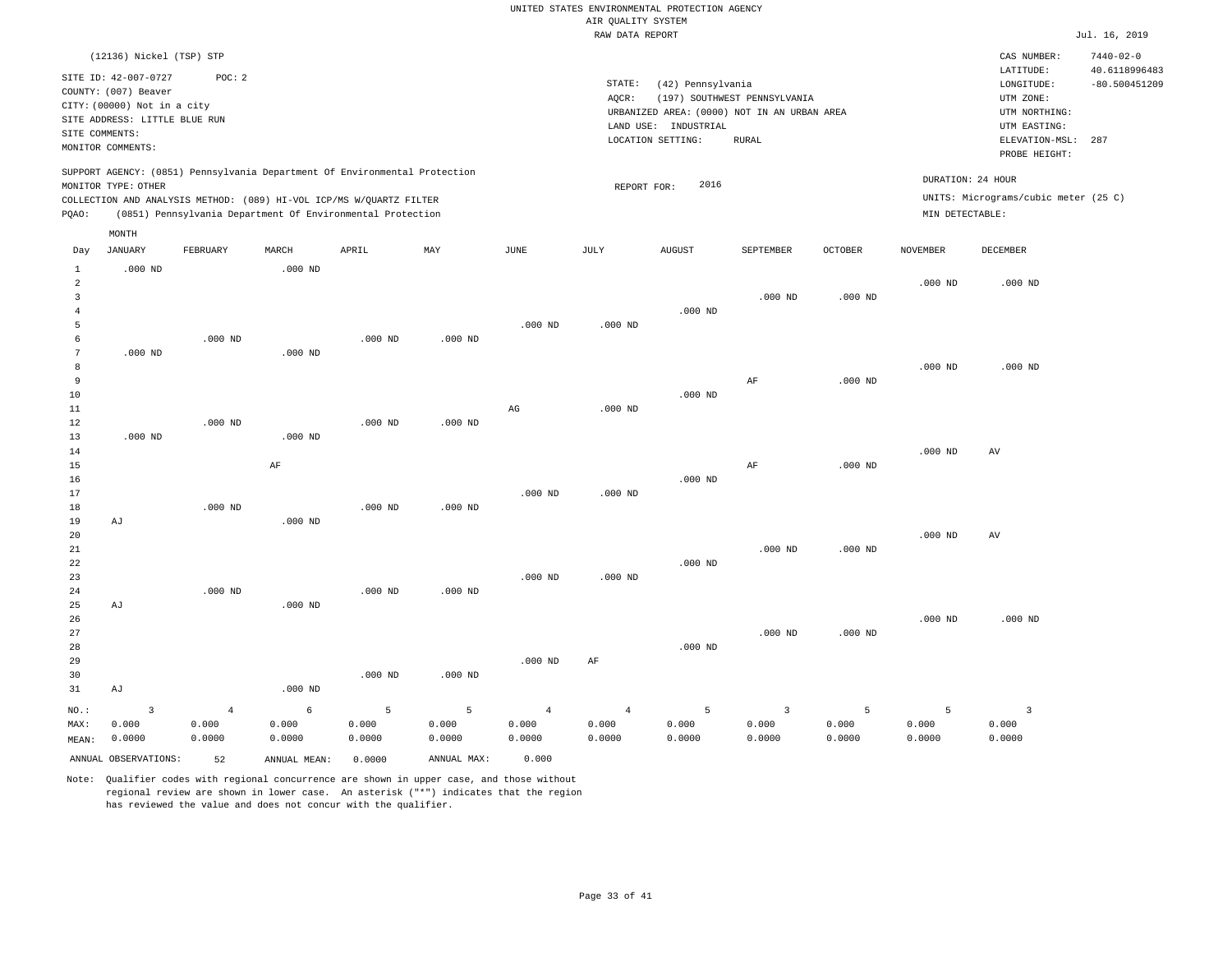|                     |                                              |                |                |                                                                                                                                   |                  |             |                    | UNITED STATES ENVIRONMENTAL PROTECTION AGENCY |                                             |                |                   |                                      |                                  |
|---------------------|----------------------------------------------|----------------|----------------|-----------------------------------------------------------------------------------------------------------------------------------|------------------|-------------|--------------------|-----------------------------------------------|---------------------------------------------|----------------|-------------------|--------------------------------------|----------------------------------|
|                     |                                              |                |                |                                                                                                                                   |                  |             | AIR QUALITY SYSTEM |                                               |                                             |                |                   |                                      |                                  |
|                     |                                              |                |                |                                                                                                                                   |                  |             | RAW DATA REPORT    |                                               |                                             |                |                   |                                      | Jul. 16, 2019                    |
|                     | (12136) Nickel (TSP) STP                     |                |                |                                                                                                                                   |                  |             |                    |                                               |                                             |                |                   | CAS NUMBER:<br>LATITUDE:             | $7440 - 02 - 0$<br>40.6118996483 |
|                     | SITE ID: 42-007-0727<br>COUNTY: (007) Beaver | POC: 2         |                |                                                                                                                                   |                  |             | STATE:             | (42) Pennsylvania                             |                                             |                |                   | LONGITUDE:                           | $-80.500451209$                  |
|                     | CITY: (00000) Not in a city                  |                |                |                                                                                                                                   |                  |             | AQCR:              |                                               | (197) SOUTHWEST PENNSYLVANIA                |                |                   | UTM ZONE:                            |                                  |
|                     | SITE ADDRESS: LITTLE BLUE RUN                |                |                |                                                                                                                                   |                  |             |                    |                                               | URBANIZED AREA: (0000) NOT IN AN URBAN AREA |                |                   | UTM NORTHING:                        |                                  |
| SITE COMMENTS:      |                                              |                |                |                                                                                                                                   |                  |             |                    | LAND USE: INDUSTRIAL                          |                                             |                |                   | UTM EASTING:                         |                                  |
|                     | MONITOR COMMENTS:                            |                |                |                                                                                                                                   |                  |             |                    | LOCATION SETTING:                             | <b>RURAL</b>                                |                |                   | ELEVATION-MSL:<br>PROBE HEIGHT:      | 287                              |
|                     |                                              |                |                | SUPPORT AGENCY: (0851) Pennsylvania Department Of Environmental Protection                                                        |                  |             |                    |                                               |                                             |                | DURATION: 24 HOUR |                                      |                                  |
|                     | MONITOR TYPE: OTHER                          |                |                |                                                                                                                                   |                  |             | REPORT FOR:        | 2017                                          |                                             |                |                   | UNITS: Micrograms/cubic meter (25 C) |                                  |
| PQAO:               |                                              |                |                | COLLECTION AND ANALYSIS METHOD: (089) HI-VOL ICP/MS W/QUARTZ FILTER<br>(0851) Pennsylvania Department Of Environmental Protection |                  |             |                    |                                               |                                             |                | MIN DETECTABLE:   |                                      |                                  |
|                     | MONTH                                        |                |                |                                                                                                                                   |                  |             |                    |                                               |                                             |                |                   |                                      |                                  |
| Day<br>$\mathbf{1}$ | <b>JANUARY</b><br>AJ                         | FEBRUARY       | MARCH          | APRIL<br>$.000$ ND                                                                                                                | MAY<br>$.000$ ND | <b>JUNE</b> | JULY               | <b>AUGUST</b>                                 | SEPTEMBER                                   | <b>OCTOBER</b> | <b>NOVEMBER</b>   | DECEMBER                             |                                  |
| $\overline{a}$      |                                              |                | AJ             |                                                                                                                                   |                  |             |                    |                                               |                                             |                |                   |                                      |                                  |
| $\overline{3}$      |                                              |                |                |                                                                                                                                   |                  |             |                    |                                               |                                             |                | $.000$ ND         | $.000$ ND                            |                                  |
| $\overline{4}$      |                                              |                |                |                                                                                                                                   |                  |             |                    |                                               | $.000$ ND                                   | $.000$ ND      |                   |                                      |                                  |
| 5                   |                                              |                |                |                                                                                                                                   |                  |             |                    | $.000$ ND                                     |                                             |                |                   |                                      |                                  |
| 6                   |                                              | $.000$ ND      |                |                                                                                                                                   |                  | $.000$ ND   | $.000$ ND          |                                               |                                             |                |                   |                                      |                                  |
| $\overline{7}$      | $.000$ ND                                    |                |                | $.000$ ND                                                                                                                         | $.000$ ND        |             |                    |                                               |                                             |                |                   |                                      |                                  |
| 8                   |                                              |                | $.000$ ND      |                                                                                                                                   |                  |             |                    |                                               |                                             |                |                   |                                      |                                  |
| $\overline{9}$      |                                              |                |                |                                                                                                                                   |                  |             |                    |                                               |                                             |                | $.000$ ND         | ${\rm F\,I}$                         |                                  |
| 10                  |                                              |                |                |                                                                                                                                   |                  |             |                    |                                               | $.000$ ND                                   | $.000$ ND      |                   |                                      |                                  |
| 11                  |                                              |                |                |                                                                                                                                   |                  |             |                    | $.000$ ND                                     |                                             |                |                   |                                      |                                  |
| 12                  |                                              | $.000$ ND      |                |                                                                                                                                   |                  | $.000$ ND   | $.000$ ND          |                                               |                                             |                |                   |                                      |                                  |
| 13                  | $.000$ ND                                    |                |                | $.000$ ND                                                                                                                         | $.000$ ND        |             |                    |                                               |                                             |                |                   |                                      |                                  |
| 14<br>15            |                                              |                | $.000$ ND      |                                                                                                                                   |                  |             |                    |                                               |                                             |                | ${\rm F}1$        | ${\rm F}1$                           |                                  |
| 16                  |                                              |                |                |                                                                                                                                   |                  |             |                    |                                               | .003                                        | $.000$ ND      |                   |                                      |                                  |
| 17                  |                                              |                |                |                                                                                                                                   |                  |             |                    | $.000$ ND                                     |                                             |                |                   |                                      |                                  |
| 18                  |                                              | AJ             |                |                                                                                                                                   |                  | $.000$ ND   | $.000$ ND          |                                               |                                             |                |                   |                                      |                                  |
| 19                  | AJ                                           |                |                | $.000$ ND                                                                                                                         | $.000$ ND        |             |                    |                                               |                                             |                |                   |                                      |                                  |
| 20                  |                                              |                | $.000$ ND      |                                                                                                                                   |                  |             |                    |                                               |                                             |                |                   |                                      |                                  |
| 21                  |                                              |                |                |                                                                                                                                   |                  |             |                    |                                               |                                             |                | .003              | .002 SQ                              |                                  |
| 22                  |                                              |                |                |                                                                                                                                   |                  |             |                    |                                               | AG                                          | TS             |                   |                                      |                                  |
| 23                  |                                              |                |                |                                                                                                                                   |                  |             |                    | $.000$ ND                                     |                                             |                |                   |                                      |                                  |
| 24                  |                                              | $.000$ ND      |                |                                                                                                                                   |                  | $.000$ ND   | $.000$ ND          |                                               |                                             |                |                   |                                      |                                  |
| 25                  | $.000$ ND                                    |                |                | $.000$ ND                                                                                                                         | $.000$ ND        |             |                    |                                               |                                             |                |                   |                                      |                                  |
| 26                  |                                              |                | $.000$ ND      |                                                                                                                                   |                  |             |                    |                                               |                                             |                |                   |                                      |                                  |
| 27                  |                                              |                |                |                                                                                                                                   |                  |             |                    |                                               |                                             |                | $.000$ ND         | $\mathbb{F} \, \mathbb{I}$           |                                  |
| 28                  |                                              |                |                |                                                                                                                                   |                  |             |                    |                                               | $.000$ ND                                   | $.000$ ND      |                   |                                      |                                  |
| 29                  |                                              |                |                |                                                                                                                                   |                  |             |                    | ${\rm F\,I}$                                  |                                             |                |                   |                                      |                                  |
| 30<br>31            | AJ                                           |                |                |                                                                                                                                   | $.000$ ND        | $.000$ ND   | $.000$ ND          |                                               |                                             |                |                   |                                      |                                  |
| NO.:                | $\overline{3}$                               | $\overline{3}$ | $\overline{4}$ | 5                                                                                                                                 | 6                | 5           | 5                  | $\overline{4}$                                | $\overline{4}$                              | $\overline{4}$ | $\overline{4}$    | $\overline{a}$                       |                                  |
| MAX:                | 0.000                                        | 0.000          | 0.000          | 0.000                                                                                                                             | 0.000            | 0.000       | 0.000              | 0.000                                         | .003                                        | 0.000          | .003              | .002                                 |                                  |
| $\texttt{MEAN}:$    | 0.0000                                       | 0.0000         | 0.0000         | 0.0000                                                                                                                            | 0.0000           | 0.0000      | 0.0000             | 0.0000                                        | .0008                                       | 0.0000         | .0008             | .0010                                |                                  |

Note: Qualifier codes with regional concurrence are shown in upper case, and those without regional review are shown in lower case. An asterisk ("\*") indicates that the region has reviewed the value and does not concur with the qualifier.

ANNUAL OBSERVATIONS: 49 ANNUAL MEAN: .0002 ANNUAL MAX: .003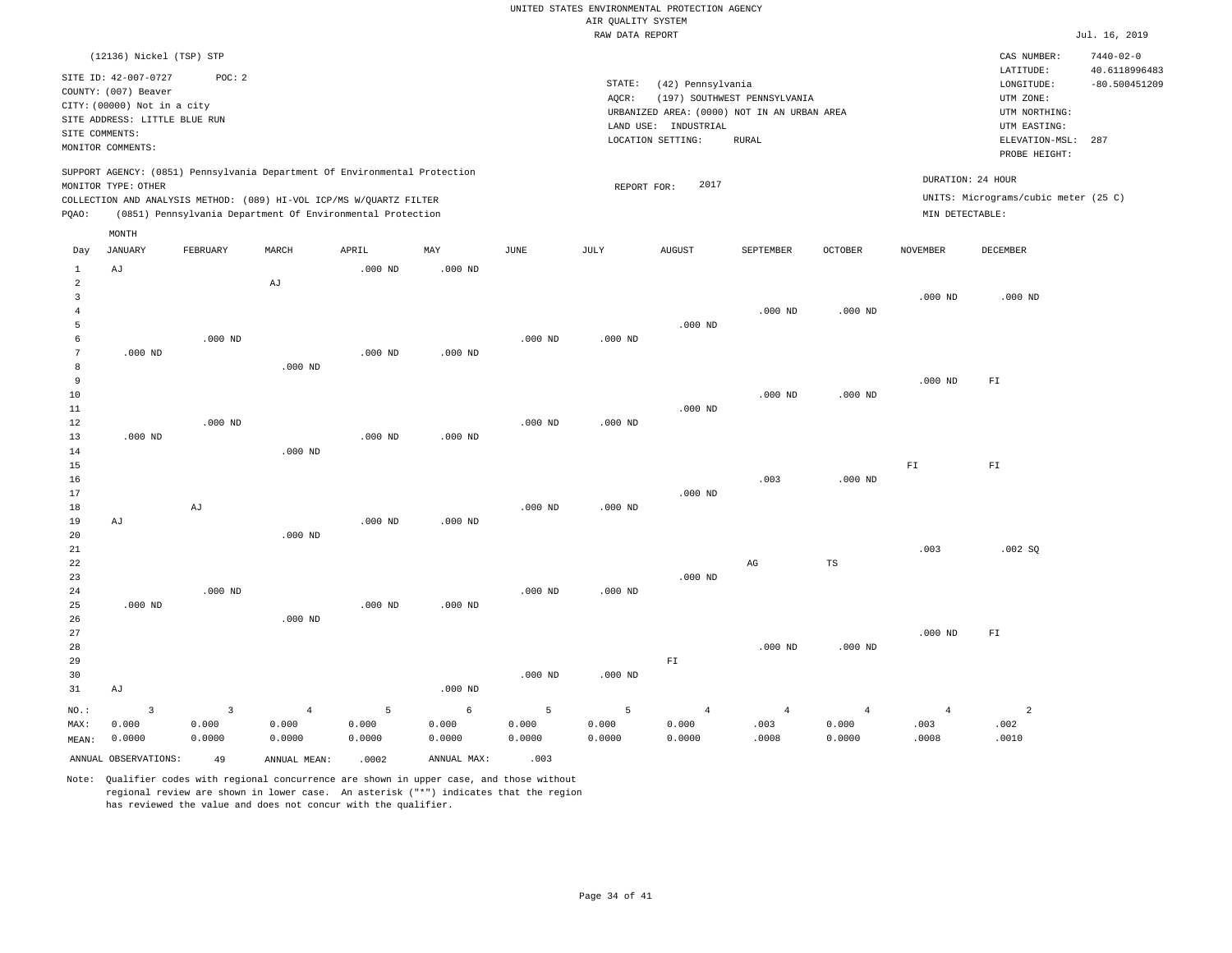|                |                                                                                                                                |           |                                                                            |                |             |                | RAW DATA REPORT |                                                                                          |                              |         |                 |                                                          | Jul. 16, 2019                    |
|----------------|--------------------------------------------------------------------------------------------------------------------------------|-----------|----------------------------------------------------------------------------|----------------|-------------|----------------|-----------------|------------------------------------------------------------------------------------------|------------------------------|---------|-----------------|----------------------------------------------------------|----------------------------------|
|                | (12136) Nickel (TSP) STP                                                                                                       |           |                                                                            |                |             |                |                 |                                                                                          |                              |         |                 | CAS NUMBER:<br>LATITUDE:                                 | $7440 - 02 - 0$<br>40.6118996483 |
|                | SITE ID: 42-007-0727<br>COUNTY: (007) Beaver<br>CITY: (00000) Not in a city<br>SITE ADDRESS: LITTLE BLUE RUN<br>SITE COMMENTS: | POC: 2    |                                                                            |                |             |                | STATE:<br>AQCR: | (42) Pennsylvania<br>URBANIZED AREA: (0000) NOT IN AN URBAN AREA<br>LAND USE: INDUSTRIAL | (197) SOUTHWEST PENNSYLVANIA |         |                 | LONGITUDE:<br>UTM ZONE:<br>UTM NORTHING:<br>UTM EASTING: | $-80.500451209$                  |
|                | MONITOR COMMENTS:                                                                                                              |           |                                                                            |                |             |                |                 | LOCATION SETTING:                                                                        | RURAL                        |         |                 | ELEVATION-MSL:<br>PROBE HEIGHT:                          | 287                              |
|                | MONITOR TYPE: OTHER                                                                                                            |           | SUPPORT AGENCY: (0851) Pennsylvania Department Of Environmental Protection |                |             |                |                 | 2018<br>REPORT FOR:                                                                      |                              |         |                 | DURATION: 24 HOUR                                        |                                  |
|                |                                                                                                                                |           | COLLECTION AND ANALYSIS METHOD: (089) HI-VOL ICP/MS W/QUARTZ FILTER        |                |             |                |                 |                                                                                          |                              |         |                 | UNITS: Micrograms/cubic meter (25 C)                     |                                  |
| PQAO:          |                                                                                                                                |           | (0851) Pennsylvania Department Of Environmental Protection                 |                |             |                |                 |                                                                                          |                              |         |                 | MIN DETECTABLE:                                          |                                  |
|                | MONTH                                                                                                                          |           |                                                                            |                |             |                |                 |                                                                                          |                              |         |                 |                                                          |                                  |
| Day            | JANUARY                                                                                                                        | FEBRUARY  | MARCH                                                                      | APRIL          | MAY         | JUNE           | JULY            | <b>AUGUST</b>                                                                            | SEPTEMBER                    | OCTOBER | <b>NOVEMBER</b> | DECEMBER                                                 |                                  |
| $\mathbf{1}$   |                                                                                                                                | $.000$ ND |                                                                            |                |             | $.000$ ND      |                 |                                                                                          |                              |         |                 |                                                          |                                  |
| $\overline{a}$ | $.000$ ND                                                                                                                      |           |                                                                            | $.000$ ND      | $.000$ ND   |                |                 |                                                                                          |                              |         |                 |                                                          |                                  |
| $\overline{3}$ |                                                                                                                                |           | ${\rm F\,I}$                                                               |                |             |                |                 |                                                                                          |                              |         |                 |                                                          |                                  |
| $\bf{4}$       |                                                                                                                                |           |                                                                            |                |             |                |                 |                                                                                          |                              |         |                 |                                                          |                                  |
| 5<br>6         |                                                                                                                                |           |                                                                            |                |             |                |                 |                                                                                          |                              |         |                 |                                                          |                                  |
| 7              |                                                                                                                                | $.000$ ND |                                                                            |                |             | $.000$ ND      |                 |                                                                                          |                              |         |                 |                                                          |                                  |
| 8              | $.000$ ND                                                                                                                      |           |                                                                            | $.000$ ND      | $.000$ ND   |                |                 |                                                                                          |                              |         |                 |                                                          |                                  |
| 9              |                                                                                                                                |           | $.000$ ND                                                                  |                |             |                |                 |                                                                                          |                              |         |                 |                                                          |                                  |
| 10             |                                                                                                                                |           |                                                                            |                |             |                |                 |                                                                                          |                              |         |                 |                                                          |                                  |
| 11<br>12       |                                                                                                                                |           |                                                                            |                |             |                |                 |                                                                                          |                              |         |                 |                                                          |                                  |
| 13             |                                                                                                                                | .001SQ    |                                                                            |                |             | ${\tt F1}$     |                 |                                                                                          |                              |         |                 |                                                          |                                  |
| 14             | FI                                                                                                                             |           |                                                                            | .001SQ         | $.000$ ND   |                |                 |                                                                                          |                              |         |                 |                                                          |                                  |
| 15             |                                                                                                                                |           | ${\rm FT}$                                                                 |                |             |                |                 |                                                                                          |                              |         |                 |                                                          |                                  |
| 16             |                                                                                                                                |           |                                                                            |                |             |                |                 |                                                                                          |                              |         |                 |                                                          |                                  |
| 17<br>18       |                                                                                                                                |           |                                                                            |                |             |                |                 |                                                                                          |                              |         |                 |                                                          |                                  |
| 19             |                                                                                                                                | $.000$ ND |                                                                            |                |             | $.000$ ND      |                 |                                                                                          |                              |         |                 |                                                          |                                  |
| 20             | $.000$ ND                                                                                                                      |           |                                                                            | ${\rm F\,I}$   | $.000$ ND   |                |                 |                                                                                          |                              |         |                 |                                                          |                                  |
| 21             |                                                                                                                                |           | $.000$ ND                                                                  |                |             |                |                 |                                                                                          |                              |         |                 |                                                          |                                  |
| 22             |                                                                                                                                |           |                                                                            |                |             |                |                 |                                                                                          |                              |         |                 |                                                          |                                  |
| 23<br>24       |                                                                                                                                |           |                                                                            |                |             |                |                 |                                                                                          |                              |         |                 |                                                          |                                  |
| 25             |                                                                                                                                | $.000$ ND |                                                                            |                |             | .001SQ         |                 |                                                                                          |                              |         |                 |                                                          |                                  |
| 26             | $.000$ ND                                                                                                                      |           |                                                                            | $.000$ ND      | $.000$ ND   |                |                 |                                                                                          |                              |         |                 |                                                          |                                  |
| 27             |                                                                                                                                |           | $.000$ ND                                                                  |                |             |                |                 |                                                                                          |                              |         |                 |                                                          |                                  |
| 28             |                                                                                                                                |           |                                                                            |                |             |                |                 |                                                                                          |                              |         |                 |                                                          |                                  |
| 29<br>30       |                                                                                                                                |           |                                                                            |                |             |                |                 |                                                                                          |                              |         |                 |                                                          |                                  |
| 31             |                                                                                                                                |           |                                                                            |                |             |                |                 |                                                                                          |                              |         |                 |                                                          |                                  |
| NO.:           | $\overline{4}$                                                                                                                 | 5         | $\overline{3}$                                                             | $\overline{4}$ | 5           | $\overline{4}$ | $\mathsf{O}$    | $\circ$                                                                                  | $\circ$                      | $\circ$ | $\circ$         | $\mathbb O$                                              |                                  |
| MAX:           | 0.000                                                                                                                          | .001      | 0.000                                                                      | .001           | 0.000       | .001           |                 |                                                                                          |                              |         |                 |                                                          |                                  |
| MEAN:          | 0.0000                                                                                                                         | .0002     | 0.0000                                                                     | .0003          | 0.0000      | .0003          |                 |                                                                                          |                              |         |                 |                                                          |                                  |
|                | ANNUAL OBSERVATIONS:                                                                                                           | 25        | ANNUAL MEAN:                                                               | .0001          | ANNUAL MAX: | .001           |                 |                                                                                          |                              |         |                 |                                                          |                                  |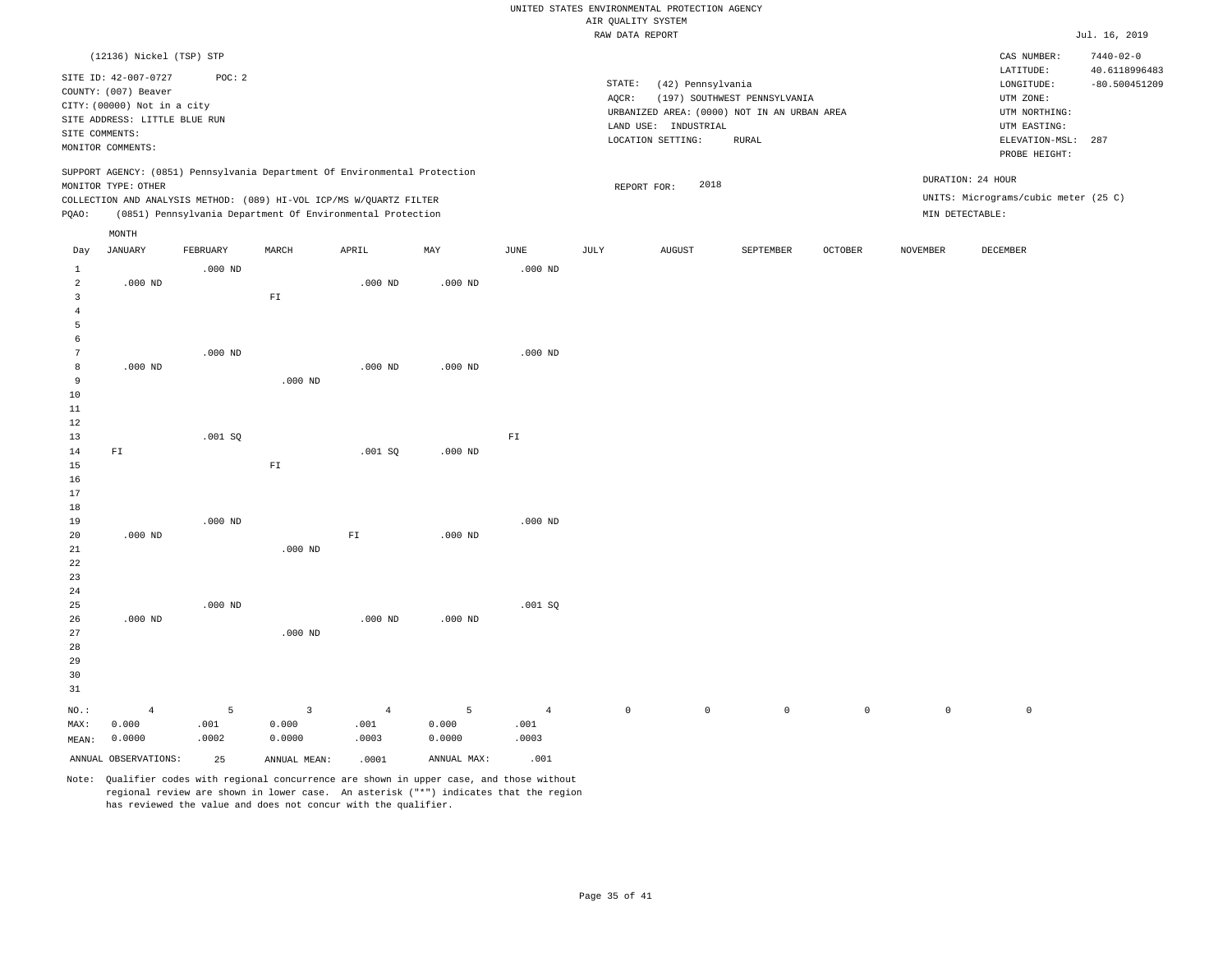|                 | (12167) Zinc (TSP) STP                       |          |              |                                                                                                                                   |                |                |                |                      |                                             |                         |                 | CAS NUMBER:                          | $7440 - 66 - 6$                  |
|-----------------|----------------------------------------------|----------|--------------|-----------------------------------------------------------------------------------------------------------------------------------|----------------|----------------|----------------|----------------------|---------------------------------------------|-------------------------|-----------------|--------------------------------------|----------------------------------|
|                 | SITE ID: 42-007-0727<br>COUNTY: (007) Beaver | POC: 2   |              |                                                                                                                                   |                |                | STATE:         | (42) Pennsylvania    |                                             |                         |                 | LATITUDE:<br>LONGITUDE:              | 40.6118996483<br>$-80.500451209$ |
|                 | CITY: (00000) Not in a city                  |          |              |                                                                                                                                   |                |                | AQCR:          |                      | (197) SOUTHWEST PENNSYLVANIA                |                         |                 | UTM ZONE:                            |                                  |
|                 | SITE ADDRESS: LITTLE BLUE RUN                |          |              |                                                                                                                                   |                |                |                |                      | URBANIZED AREA: (0000) NOT IN AN URBAN AREA |                         |                 | UTM NORTHING:                        |                                  |
| SITE COMMENTS:  |                                              |          |              |                                                                                                                                   |                |                |                | LAND USE: INDUSTRIAL |                                             |                         |                 | UTM EASTING:                         |                                  |
|                 | MONITOR COMMENTS:                            |          |              |                                                                                                                                   |                |                |                | LOCATION SETTING:    | <b>RURAL</b>                                |                         |                 | ELEVATION-MSL:                       | 287                              |
|                 |                                              |          |              |                                                                                                                                   |                |                |                |                      |                                             |                         |                 | PROBE HEIGHT:                        |                                  |
|                 |                                              |          |              | SUPPORT AGENCY: (0851) Pennsylvania Department Of Environmental Protection                                                        |                |                |                | 2014                 |                                             |                         |                 | DURATION: 24 HOUR                    |                                  |
|                 | MONITOR TYPE: OTHER                          |          |              |                                                                                                                                   |                |                |                | REPORT FOR:          |                                             |                         |                 | UNITS: Micrograms/cubic meter (25 C) |                                  |
|                 |                                              |          |              | COLLECTION AND ANALYSIS METHOD: (089) HI-VOL ICP/MS W/QUARTZ FILTER<br>(0851) Pennsylvania Department Of Environmental Protection |                |                |                |                      |                                             |                         | MIN DETECTABLE: |                                      |                                  |
| PQAO:           |                                              |          |              |                                                                                                                                   |                |                |                |                      |                                             |                         |                 |                                      |                                  |
|                 | MONTH                                        |          |              |                                                                                                                                   |                |                |                |                      |                                             |                         |                 |                                      |                                  |
| Day             | <b>JANUARY</b>                               | FEBRUARY | MARCH        | APRIL                                                                                                                             | MAY            | JUNE           | JULY           | <b>AUGUST</b>        | SEPTEMBER                                   | OCTOBER                 | <b>NOVEMBER</b> | DECEMBER                             |                                  |
| $\mathbf{1}$    |                                              |          |              |                                                                                                                                   |                |                |                |                      |                                             |                         | .017            | .015                                 |                                  |
| $\overline{a}$  |                                              |          |              |                                                                                                                                   |                |                |                |                      | .017                                        | .023                    |                 |                                      |                                  |
| 3               |                                              |          |              |                                                                                                                                   |                |                |                | .027                 |                                             |                         |                 |                                      |                                  |
| $\bf{4}$        |                                              | .4025    |              |                                                                                                                                   |                | .0555          | .009           |                      |                                             |                         |                 |                                      |                                  |
| 5               | .0555                                        |          |              | .020                                                                                                                              | .018           |                |                |                      |                                             |                         |                 |                                      |                                  |
| 6               |                                              |          | .0655        |                                                                                                                                   |                |                |                |                      |                                             |                         |                 |                                      |                                  |
| $7\phantom{.0}$ |                                              |          |              |                                                                                                                                   |                |                |                |                      |                                             |                         | .022            | .015                                 |                                  |
| 8               |                                              |          |              |                                                                                                                                   |                |                |                |                      | .026                                        | AF                      |                 |                                      |                                  |
| $\overline{9}$  |                                              |          |              |                                                                                                                                   |                |                |                | .041                 |                                             |                         |                 |                                      |                                  |
| 10              |                                              | .037     |              |                                                                                                                                   |                | .027           | AM             |                      |                                             |                         |                 |                                      |                                  |
| 11              | .050                                         |          |              | .014                                                                                                                              | .034           |                |                |                      |                                             |                         |                 |                                      |                                  |
| 12              |                                              |          | .1025        |                                                                                                                                   |                |                |                |                      |                                             |                         |                 |                                      |                                  |
| 13<br>14        |                                              |          |              |                                                                                                                                   |                |                |                |                      | .024                                        | .021                    | AF              | AF                                   |                                  |
| 15              |                                              |          |              |                                                                                                                                   |                |                |                | .028                 |                                             |                         |                 |                                      |                                  |
| 16              |                                              | .293 5   |              |                                                                                                                                   |                | $\rm{AF}$      | $\rm{AF}$      |                      |                                             |                         |                 |                                      |                                  |
| 17              | .025                                         |          |              | .019                                                                                                                              | .014           |                |                |                      |                                             |                         |                 |                                      |                                  |
| 18              |                                              |          | .023         |                                                                                                                                   |                |                |                |                      |                                             |                         |                 |                                      |                                  |
| 19              |                                              |          |              |                                                                                                                                   |                |                |                |                      |                                             |                         | $_{\rm AG}$     | .011                                 |                                  |
| 20              |                                              |          |              |                                                                                                                                   |                |                |                |                      | .016                                        | $\rm{AF}$               |                 |                                      |                                  |
| 21              |                                              |          |              |                                                                                                                                   |                |                |                | .014                 |                                             |                         |                 |                                      |                                  |
| 22              |                                              | .010     |              |                                                                                                                                   |                | .017           | AF             |                      |                                             |                         |                 |                                      |                                  |
| 23              | .031                                         |          |              | .011                                                                                                                              | AF             |                |                |                      |                                             |                         |                 |                                      |                                  |
| $2\sqrt{4}$     |                                              |          | .014         |                                                                                                                                   |                |                |                |                      |                                             |                         |                 |                                      |                                  |
| 25              |                                              |          |              |                                                                                                                                   |                |                |                |                      |                                             |                         | .011            | .011                                 |                                  |
| 26              |                                              |          |              |                                                                                                                                   |                |                |                |                      | .034                                        | .023                    |                 |                                      |                                  |
| 27              |                                              |          |              |                                                                                                                                   |                |                |                | .036                 |                                             |                         |                 |                                      |                                  |
| 28              |                                              | .041     |              |                                                                                                                                   |                | .021           | .011           |                      |                                             |                         |                 |                                      |                                  |
| 29              | .017                                         |          |              | .010                                                                                                                              | .029           |                |                |                      |                                             |                         |                 |                                      |                                  |
| 30              |                                              |          | .021         |                                                                                                                                   |                |                |                |                      |                                             |                         |                 |                                      |                                  |
| 31              |                                              |          |              |                                                                                                                                   |                |                |                |                      |                                             |                         |                 | .015                                 |                                  |
| NO.:            | 5                                            | 5        | 5            | 5                                                                                                                                 | $\overline{4}$ | $\overline{4}$ | $\overline{a}$ | 5                    | 5                                           | $\overline{\mathbf{3}}$ | $\overline{3}$  | 5                                    |                                  |
| MAX:            | .055                                         | .402     | .102         | .020                                                                                                                              | .034           | .055           | .011           | .041                 | .034                                        | .023                    | .022            | .015                                 |                                  |
| MEAN:           | .0356                                        | .1566    | .0450        | .0148                                                                                                                             | .0238          | .0300          | .0100          | .0292                | .0234                                       | .0223                   | .0167           | .0134                                |                                  |
|                 | ANNUAL OBSERVATIONS:                         | 51       | ANNUAL MEAN: | .0381                                                                                                                             | ANNUAL MAX:    | .402           |                |                      |                                             |                         |                 |                                      |                                  |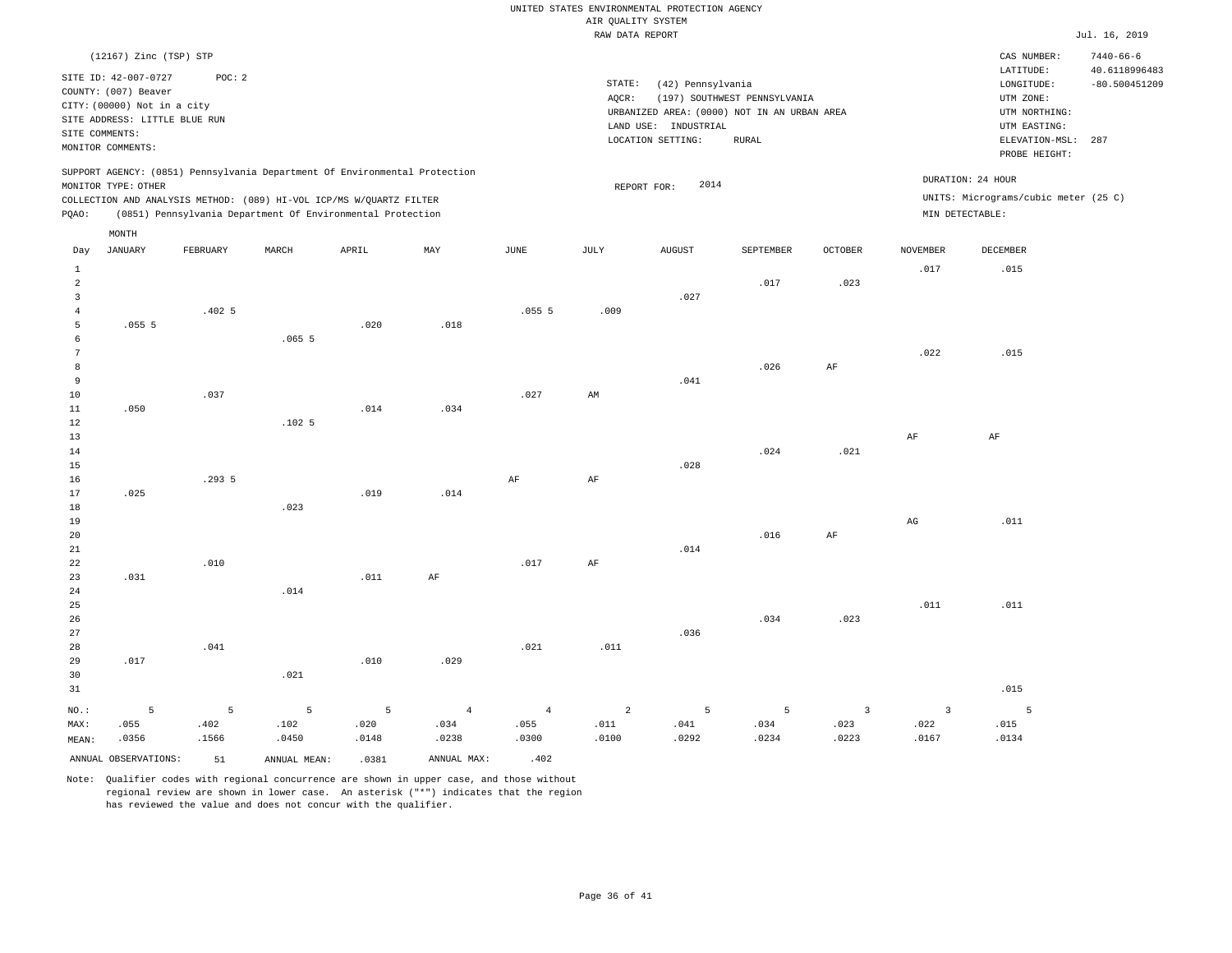|                |                               |          |       |                                                                            |      |      | RAW DATA REPORT |                      |                                             |         |                 |                                      | Jul. 16, 2019                    |
|----------------|-------------------------------|----------|-------|----------------------------------------------------------------------------|------|------|-----------------|----------------------|---------------------------------------------|---------|-----------------|--------------------------------------|----------------------------------|
|                | (12167) Zinc (TSP) STP        |          |       |                                                                            |      |      |                 |                      |                                             |         |                 | CAS NUMBER:                          | $7440 - 66 - 6$                  |
|                | SITE ID: 42-007-0727          | POC: 2   |       |                                                                            |      |      | STATE:          | (42) Pennsylvania    |                                             |         |                 | LATITUDE:<br>LONGITUDE:              | 40.6118996483<br>$-80.500451209$ |
|                | COUNTY: (007) Beaver          |          |       |                                                                            |      |      | AOCR:           |                      | (197) SOUTHWEST PENNSYLVANIA                |         |                 | UTM ZONE:                            |                                  |
|                | CITY: (00000) Not in a city   |          |       |                                                                            |      |      |                 |                      | URBANIZED AREA: (0000) NOT IN AN URBAN AREA |         |                 | UTM NORTHING:                        |                                  |
|                | SITE ADDRESS: LITTLE BLUE RUN |          |       |                                                                            |      |      |                 | LAND USE: INDUSTRIAL |                                             |         |                 | UTM EASTING:                         |                                  |
|                | SITE COMMENTS:                |          |       |                                                                            |      |      |                 | LOCATION SETTING:    | RURAL                                       |         |                 | ELEVATION-MSL:                       | 287                              |
|                | MONITOR COMMENTS:             |          |       |                                                                            |      |      |                 |                      |                                             |         |                 | PROBE HEIGHT:                        |                                  |
|                |                               |          |       | SUPPORT AGENCY: (0851) Pennsylvania Department Of Environmental Protection |      |      |                 |                      |                                             |         |                 | DURATION: 24 HOUR                    |                                  |
|                | MONITOR TYPE: OTHER           |          |       |                                                                            |      |      |                 | 2015<br>REPORT FOR:  |                                             |         |                 |                                      |                                  |
|                |                               |          |       | COLLECTION AND ANALYSIS METHOD: (089) HI-VOL ICP/MS W/QUARTZ FILTER        |      |      |                 |                      |                                             |         |                 | UNITS: Micrograms/cubic meter (25 C) |                                  |
| PQAO:          |                               |          |       | (0851) Pennsylvania Department Of Environmental Protection                 |      |      |                 |                      |                                             |         |                 | MIN DETECTABLE:                      |                                  |
|                | MONTH                         |          |       |                                                                            |      |      |                 |                      |                                             |         |                 |                                      |                                  |
| Day            | <b>JANUARY</b>                | FEBRUARY | MARCH | APRIL                                                                      | MAY  | JUNE | JULY            | <b>AUGUST</b>        | SEPTEMBER                                   | OCTOBER | <b>NOVEMBER</b> | DECEMBER                             |                                  |
| $\mathbf{1}$   |                               |          | .026  |                                                                            |      |      |                 |                      |                                             |         |                 |                                      |                                  |
| $\overline{a}$ |                               |          |       |                                                                            |      |      |                 |                      |                                             |         | .017            | AF                                   |                                  |
| 3              |                               |          |       |                                                                            |      |      |                 |                      | AF                                          | .011    |                 |                                      |                                  |
| 4              |                               |          |       |                                                                            |      |      |                 | .013                 |                                             |         |                 |                                      |                                  |
| 5              |                               | AF       |       |                                                                            |      | .020 | .030            |                      |                                             |         |                 |                                      |                                  |
| 6<br>7         | AG                            |          |       | .021                                                                       | .023 |      |                 |                      |                                             |         |                 |                                      |                                  |
| 8              |                               |          | .019  |                                                                            |      |      |                 |                      |                                             |         | .036            | .050                                 |                                  |
| 9              |                               |          |       |                                                                            |      |      |                 |                      | .041                                        | .019    |                 |                                      |                                  |
| 10             |                               |          |       |                                                                            |      |      |                 | .022                 |                                             |         |                 |                                      |                                  |
| 11             |                               | .027     |       |                                                                            |      | .026 | .023            |                      |                                             |         |                 |                                      |                                  |
| 12             | .015                          |          |       | .041                                                                       | .013 |      |                 |                      |                                             |         |                 |                                      |                                  |
| 13             |                               |          | .015  |                                                                            |      |      |                 |                      |                                             |         |                 |                                      |                                  |
| 14             |                               |          |       |                                                                            |      |      |                 |                      |                                             |         | .014            | .013                                 |                                  |
| 15             |                               |          |       |                                                                            |      |      |                 |                      | $\rm AF$                                    | .013    |                 |                                      |                                  |
| 16             |                               |          |       |                                                                            |      |      |                 | .019                 |                                             |         |                 |                                      |                                  |
| 17             |                               | .025     |       |                                                                            |      | .035 | .019            |                      |                                             |         |                 |                                      |                                  |
| 18             | .010                          |          |       | $_{\rm AG}$                                                                | .010 |      |                 |                      |                                             |         |                 |                                      |                                  |
| 19             |                               |          | .042  |                                                                            |      |      |                 |                      |                                             |         |                 |                                      |                                  |
| 20             |                               |          |       |                                                                            |      |      |                 |                      |                                             |         | .017            | .016                                 |                                  |
| 21             |                               |          |       |                                                                            |      |      |                 |                      | .044                                        | .013    |                 |                                      |                                  |
| 22             |                               |          |       |                                                                            |      |      |                 | .019                 |                                             |         |                 |                                      |                                  |
| 23             |                               | .032     |       |                                                                            |      | .017 | .014            |                      |                                             |         |                 |                                      |                                  |
| 24             | AF                            |          |       | .027                                                                       | .026 |      |                 |                      |                                             |         |                 |                                      |                                  |
| 25             |                               |          | .019  |                                                                            |      |      |                 |                      |                                             |         |                 |                                      |                                  |
| 26             |                               |          |       |                                                                            |      |      |                 |                      |                                             |         | .015            | .006                                 |                                  |

ANNUAL OBSERVATIONS: 52 ANNUAL MEAN: .0216 ANNUAL MAX: .050 Note: Qualifier codes with regional concurrence are shown in upper case, and those without regional review are shown in lower case. An asterisk ("\*") indicates that the region has reviewed the value and does not concur with the qualifier.

.019

4 .041 .0270

.014

5 .026 .0172

.020

5 .035 .0236

.015

6 .042 .0227

3 .032 .0280

NO.: MAX: MEAN: AF

2 .015 .0125

.020

5 .030 .0212

.021

5 .022 .0188

.022

3 .044 .0357

.021

5 .021 .0154

5 .036 .0198

4 .050 .0213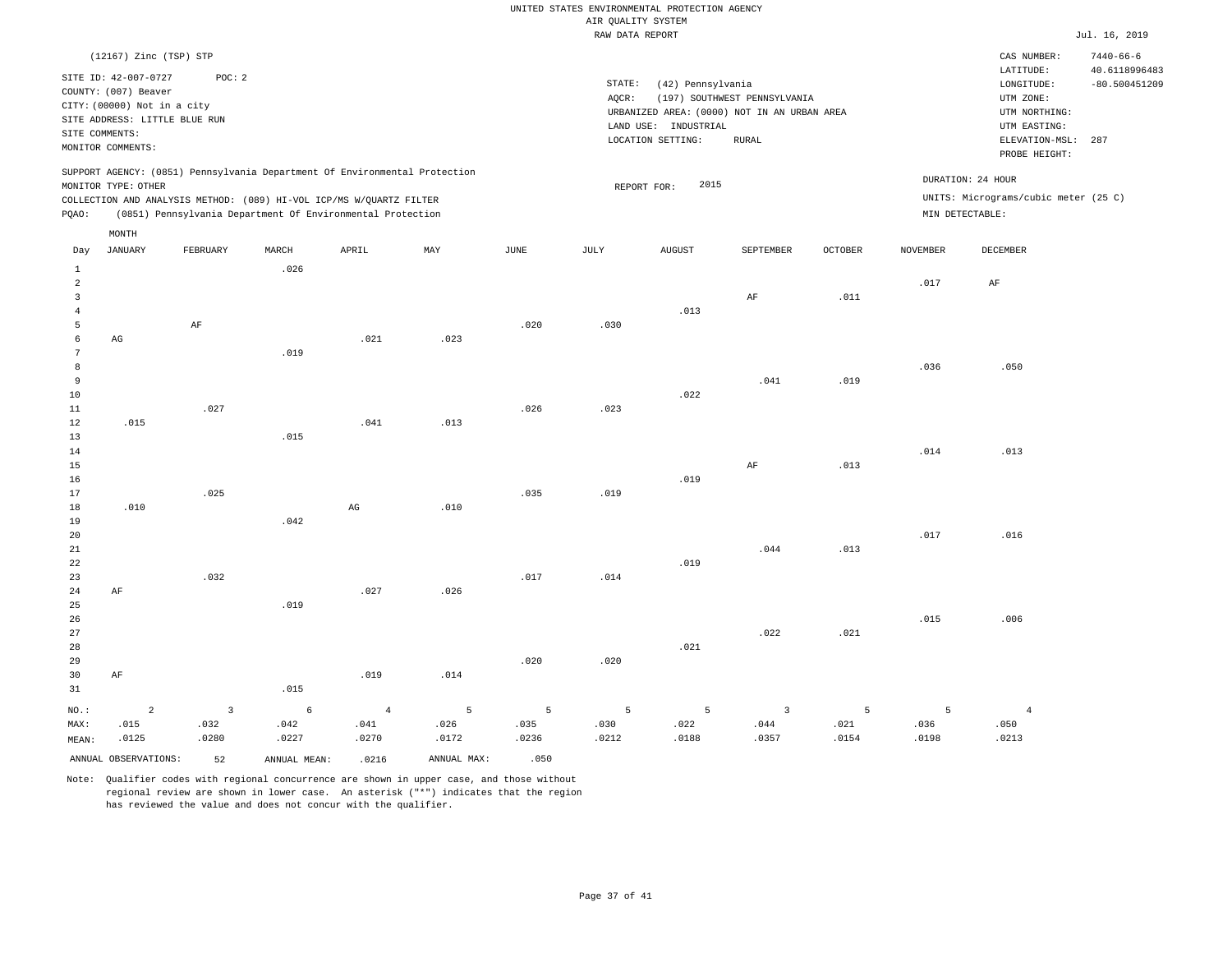|                 | (12167) Zinc (TSP) STP                                                      |                |                                                                                                                                   |               |                           |                        |                 |                                                                     |                              |               |                 | CAS NUMBER:                                               | $7440 - 66 - 6$                  |
|-----------------|-----------------------------------------------------------------------------|----------------|-----------------------------------------------------------------------------------------------------------------------------------|---------------|---------------------------|------------------------|-----------------|---------------------------------------------------------------------|------------------------------|---------------|-----------------|-----------------------------------------------------------|----------------------------------|
|                 | SITE ID: 42-007-0727<br>COUNTY: (007) Beaver<br>CITY: (00000) Not in a city | POC: 2         |                                                                                                                                   |               |                           |                        | STATE:<br>AQCR: | (42) Pennsylvania                                                   | (197) SOUTHWEST PENNSYLVANIA |               |                 | LATITUDE:<br>LONGITUDE:<br>UTM ZONE:                      | 40.6118996483<br>$-80.500451209$ |
|                 | SITE ADDRESS: LITTLE BLUE RUN                                               |                |                                                                                                                                   |               |                           |                        |                 | URBANIZED AREA: (0000) NOT IN AN URBAN AREA<br>LAND USE: INDUSTRIAL |                              |               |                 | UTM NORTHING:<br>UTM EASTING:                             |                                  |
|                 | SITE COMMENTS:                                                              |                |                                                                                                                                   |               |                           |                        |                 | LOCATION SETTING:                                                   | <b>RURAL</b>                 |               |                 | ELEVATION-MSL:                                            | 287                              |
|                 | MONITOR COMMENTS:                                                           |                |                                                                                                                                   |               |                           |                        |                 |                                                                     |                              |               |                 | PROBE HEIGHT:                                             |                                  |
|                 | MONITOR TYPE: OTHER                                                         |                | SUPPORT AGENCY: (0851) Pennsylvania Department Of Environmental Protection                                                        |               |                           |                        | REPORT FOR:     | 2016                                                                |                              |               |                 | DURATION: 24 HOUR<br>UNITS: Micrograms/cubic meter (25 C) |                                  |
| PQAO:           |                                                                             |                | COLLECTION AND ANALYSIS METHOD: (089) HI-VOL ICP/MS W/QUARTZ FILTER<br>(0851) Pennsylvania Department Of Environmental Protection |               |                           |                        |                 |                                                                     |                              |               | MIN DETECTABLE: |                                                           |                                  |
|                 | MONTH                                                                       |                |                                                                                                                                   |               |                           |                        |                 |                                                                     |                              |               |                 |                                                           |                                  |
| Day             | JANUARY                                                                     | FEBRUARY       | MARCH                                                                                                                             | APRIL         | $\ensuremath{\text{MAX}}$ | $\mathtt{JUNE}$        | JULY            | <b>AUGUST</b>                                                       | SEPTEMBER                    | $OCTOBER$     | <b>NOVEMBER</b> | DECEMBER                                                  |                                  |
| $\mathbf{1}$    | $.000$ ND                                                                   |                | .010                                                                                                                              |               |                           |                        |                 |                                                                     |                              |               |                 |                                                           |                                  |
| $\overline{a}$  |                                                                             |                |                                                                                                                                   |               |                           |                        |                 |                                                                     |                              |               | .014            | .009                                                      |                                  |
| $\overline{3}$  |                                                                             |                |                                                                                                                                   |               |                           |                        |                 |                                                                     | .012                         | .027          |                 |                                                           |                                  |
| $\overline{4}$  |                                                                             |                |                                                                                                                                   |               |                           |                        |                 | .032                                                                |                              |               |                 |                                                           |                                  |
| 5<br>6          |                                                                             | .011           |                                                                                                                                   | .018          | .022                      | .009                   | .012            |                                                                     |                              |               |                 |                                                           |                                  |
| $7\phantom{.0}$ | .0535                                                                       |                | .009                                                                                                                              |               |                           |                        |                 |                                                                     |                              |               |                 |                                                           |                                  |
| 8               |                                                                             |                |                                                                                                                                   |               |                           |                        |                 |                                                                     |                              |               | .021            | .014                                                      |                                  |
| 9               |                                                                             |                |                                                                                                                                   |               |                           |                        |                 |                                                                     | $\rm{AF}$                    | .009          |                 |                                                           |                                  |
| 10              |                                                                             |                |                                                                                                                                   |               |                           |                        |                 | .013                                                                |                              |               |                 |                                                           |                                  |
| 11              |                                                                             |                |                                                                                                                                   |               |                           | $\mathbb{A}\mathbb{G}$ | .011            |                                                                     |                              |               |                 |                                                           |                                  |
| 12<br>13        | .014                                                                        | .020           | .024                                                                                                                              | .011          | .012                      |                        |                 |                                                                     |                              |               |                 |                                                           |                                  |
| 14              |                                                                             |                |                                                                                                                                   |               |                           |                        |                 |                                                                     |                              |               | .020            | AV                                                        |                                  |
| 15              |                                                                             |                | AF                                                                                                                                |               |                           |                        |                 |                                                                     | AF                           | .017          |                 |                                                           |                                  |
| 16              |                                                                             |                |                                                                                                                                   |               |                           |                        |                 | $.000$ ND                                                           |                              |               |                 |                                                           |                                  |
| 17              |                                                                             |                |                                                                                                                                   |               |                           | .010                   | .013            |                                                                     |                              |               |                 |                                                           |                                  |
| 18<br>19        | AJ                                                                          | .014           | .013                                                                                                                              | .019          | .024                      |                        |                 |                                                                     |                              |               |                 |                                                           |                                  |
| 20              |                                                                             |                |                                                                                                                                   |               |                           |                        |                 |                                                                     |                              |               | .022            | AV                                                        |                                  |
| 21              |                                                                             |                |                                                                                                                                   |               |                           |                        |                 |                                                                     | .008                         | $.000$ ND     |                 |                                                           |                                  |
| 22              |                                                                             |                |                                                                                                                                   |               |                           |                        |                 | .020                                                                |                              |               |                 |                                                           |                                  |
| 23              |                                                                             |                |                                                                                                                                   |               |                           | .009                   | .0435           |                                                                     |                              |               |                 |                                                           |                                  |
| 24<br>25        | AJ                                                                          | .022           | .009                                                                                                                              | .013          | .017                      |                        |                 |                                                                     |                              |               |                 |                                                           |                                  |
| 26              |                                                                             |                |                                                                                                                                   |               |                           |                        |                 |                                                                     |                              |               | .009            | .007                                                      |                                  |
| 27              |                                                                             |                |                                                                                                                                   |               |                           |                        |                 |                                                                     | .012                         | .011          |                 |                                                           |                                  |
| 28              |                                                                             |                |                                                                                                                                   |               |                           |                        |                 | .011                                                                |                              |               |                 |                                                           |                                  |
| 29              |                                                                             |                |                                                                                                                                   |               |                           | .008                   | AF              |                                                                     |                              |               |                 |                                                           |                                  |
| 30<br>31        | AJ                                                                          |                | .010                                                                                                                              | .011          | .013                      |                        |                 |                                                                     |                              |               |                 |                                                           |                                  |
|                 |                                                                             |                |                                                                                                                                   |               |                           |                        |                 |                                                                     |                              |               |                 |                                                           |                                  |
| NO.:            | $\overline{3}$                                                              | $\overline{4}$ | $6\phantom{.}6$                                                                                                                   | 5             | 5                         | $\overline{4}$         | $\overline{4}$  | 5                                                                   | $\overline{\mathbf{3}}$      | 5             | 5               | $\overline{3}$                                            |                                  |
| MAX:<br>MEAN:   | .053<br>.0223                                                               | .022<br>.0168  | .024<br>.0125                                                                                                                     | .019<br>.0144 | .024<br>.0176             | .010<br>.0090          | .043<br>.0198   | .032<br>.0152                                                       | .012<br>.0107                | .027<br>.0128 | .022<br>.0172   | .014<br>.0100                                             |                                  |
|                 |                                                                             |                |                                                                                                                                   |               |                           | .053                   |                 |                                                                     |                              |               |                 |                                                           |                                  |
|                 | ANNUAL OBSERVATIONS:                                                        | 52             | ANNUAL MEAN:                                                                                                                      | .0148         | ANNUAL MAX:               |                        |                 |                                                                     |                              |               |                 |                                                           |                                  |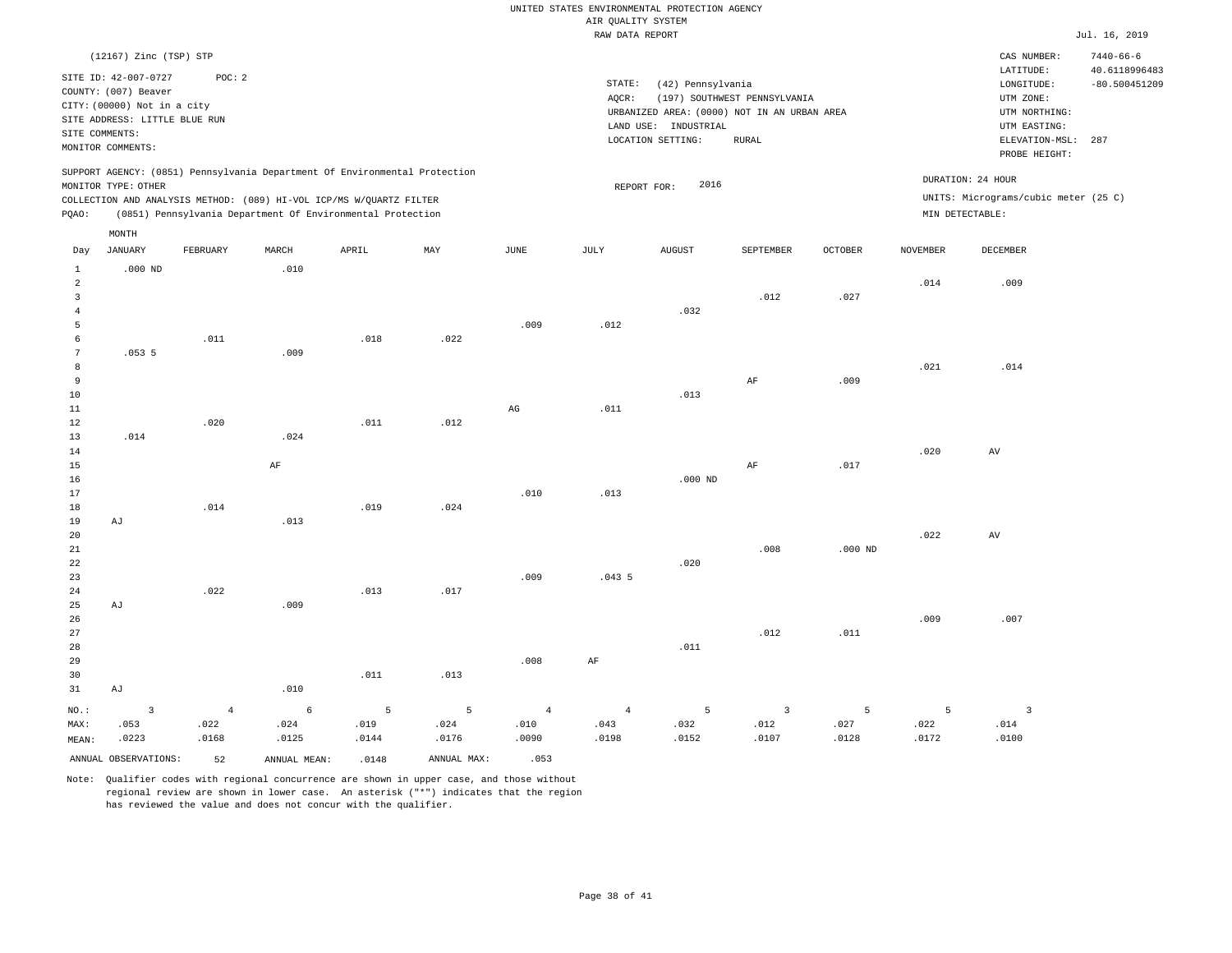|  |                    | UNITED STATES ENVIRONMENTAL PROTECTION AGENCY |  |
|--|--------------------|-----------------------------------------------|--|
|  | AIR OUALITY SYSTEM |                                               |  |
|  | RAW DATA REPORT    |                                               |  |

|                                |                                                                             |              |                                                                            |       |             |             | RAW DATA REPORT |                      |                                             |                |                 |                                            | Jul. 16, 2019                    |
|--------------------------------|-----------------------------------------------------------------------------|--------------|----------------------------------------------------------------------------|-------|-------------|-------------|-----------------|----------------------|---------------------------------------------|----------------|-----------------|--------------------------------------------|----------------------------------|
|                                | (12167) Zinc (TSP) STP                                                      |              |                                                                            |       |             |             |                 |                      |                                             |                |                 | CAS NUMBER:                                | $7440 - 66 - 6$                  |
|                                | SITE ID: 42-007-0727<br>COUNTY: (007) Beaver<br>CITY: (00000) Not in a city | POC: 2       |                                                                            |       |             |             | STATE:<br>AQCR: | (42) Pennsylvania    | (197) SOUTHWEST PENNSYLVANIA                |                |                 | LATITUDE:<br>LONGITUDE:<br>UTM ZONE:       | 40.6118996483<br>$-80.500451209$ |
|                                | SITE ADDRESS: LITTLE BLUE RUN                                               |              |                                                                            |       |             |             |                 |                      | URBANIZED AREA: (0000) NOT IN AN URBAN AREA |                |                 | UTM NORTHING:                              |                                  |
|                                | SITE COMMENTS:                                                              |              |                                                                            |       |             |             |                 | LAND USE: INDUSTRIAL |                                             |                |                 | UTM EASTING:                               |                                  |
|                                | MONITOR COMMENTS:                                                           |              |                                                                            |       |             |             |                 | LOCATION SETTING:    | RURAL                                       |                |                 | $\texttt{ELEVATION-MSL}:$<br>PROBE HEIGHT: | 287                              |
|                                |                                                                             |              | SUPPORT AGENCY: (0851) Pennsylvania Department Of Environmental Protection |       |             |             |                 |                      |                                             |                |                 | DURATION: 24 HOUR                          |                                  |
|                                | MONITOR TYPE: OTHER                                                         |              |                                                                            |       |             |             | REPORT FOR:     | 2017                 |                                             |                |                 |                                            |                                  |
|                                |                                                                             |              | COLLECTION AND ANALYSIS METHOD: (089) HI-VOL ICP/MS W/QUARTZ FILTER        |       |             |             |                 |                      |                                             |                |                 | UNITS: Micrograms/cubic meter (25 C)       |                                  |
| PQAO:                          |                                                                             |              | (0851) Pennsylvania Department Of Environmental Protection                 |       |             |             |                 |                      |                                             |                | MIN DETECTABLE: |                                            |                                  |
|                                | MONTH                                                                       |              |                                                                            |       |             |             |                 |                      |                                             |                |                 |                                            |                                  |
| Day                            | <b>JANUARY</b>                                                              | FEBRUARY     | MARCH                                                                      | APRIL | MAX         | <b>JUNE</b> | JULY            | <b>AUGUST</b>        | SEPTEMBER                                   | OCTOBER        | <b>NOVEMBER</b> | DECEMBER                                   |                                  |
| $\mathbf{1}$<br>$\overline{a}$ | AJ                                                                          |              | AJ                                                                         | .013  | $.000$ ND   |             |                 |                      |                                             |                |                 |                                            |                                  |
| $\overline{3}$                 |                                                                             |              |                                                                            |       |             |             |                 |                      |                                             |                | $.000$ ND       | .025 SQ                                    |                                  |
| $\overline{4}$                 |                                                                             |              |                                                                            |       |             |             |                 |                      | .015                                        | .013           |                 |                                            |                                  |
| 5                              |                                                                             |              |                                                                            |       |             |             |                 | .007                 |                                             |                |                 |                                            |                                  |
| 6                              |                                                                             | .016         |                                                                            |       |             | $.000$ ND   | $.000$ ND       |                      |                                             |                |                 |                                            |                                  |
| $7\phantom{.0}$                | .015                                                                        |              |                                                                            | .010  | $.000$ ND   |             |                 |                      |                                             |                |                 |                                            |                                  |
| 8                              |                                                                             |              | .007                                                                       |       |             |             |                 |                      |                                             |                |                 |                                            |                                  |
| 9                              |                                                                             |              |                                                                            |       |             |             |                 |                      |                                             |                | $.000$ ND       | ${\tt F1}$                                 |                                  |
| 10                             |                                                                             |              |                                                                            |       |             |             |                 |                      | .024                                        | .021           |                 |                                            |                                  |
| 11                             |                                                                             |              |                                                                            |       |             |             |                 | .033                 |                                             |                |                 |                                            |                                  |
| 12                             |                                                                             | .014         |                                                                            |       |             | $.000$ ND   | $.000$ ND       |                      |                                             |                |                 |                                            |                                  |
| 13                             | .013                                                                        |              |                                                                            | .015  | $.000$ ND   |             |                 |                      |                                             |                |                 |                                            |                                  |
| 14                             |                                                                             |              | .012                                                                       |       |             |             |                 |                      |                                             |                |                 |                                            |                                  |
| 15                             |                                                                             |              |                                                                            |       |             |             |                 |                      |                                             |                | ${\rm F}1$      | $\mathbb{F} \mathbbm{I}$                   |                                  |
| 16<br>17                       |                                                                             |              |                                                                            |       |             |             |                 | .021                 | .036                                        | .030           |                 |                                            |                                  |
| 18                             |                                                                             | AJ           |                                                                            |       |             | $.000$ ND   | .0395           |                      |                                             |                |                 |                                            |                                  |
| 19                             | AJ                                                                          |              |                                                                            | .009  | $.000$ ND   |             |                 |                      |                                             |                |                 |                                            |                                  |
| 20                             |                                                                             |              | .016                                                                       |       |             |             |                 |                      |                                             |                |                 |                                            |                                  |
| 21                             |                                                                             |              |                                                                            |       |             |             |                 |                      |                                             |                | $.000$ ND       | .027SQ                                     |                                  |
| 22                             |                                                                             |              |                                                                            |       |             |             |                 |                      | $\mathbb{A}\mathbb{G}$                      | $_{\rm TS}$    |                 |                                            |                                  |
| 23                             |                                                                             |              |                                                                            |       |             |             |                 | .033                 |                                             |                |                 |                                            |                                  |
| 24                             |                                                                             | .008         |                                                                            |       |             | $.000$ ND   | .008            |                      |                                             |                |                 |                                            |                                  |
| 25                             | .013                                                                        |              |                                                                            | .008  | $.000$ ND   |             |                 |                      |                                             |                |                 |                                            |                                  |
| 26                             |                                                                             |              | .012                                                                       |       |             |             |                 |                      |                                             |                |                 |                                            |                                  |
| 27                             |                                                                             |              |                                                                            |       |             |             |                 |                      |                                             |                | .018 SQ         | ${\rm FT}$                                 |                                  |
| 28                             |                                                                             |              |                                                                            |       |             |             |                 |                      | .018                                        | $.000$ ND      |                 |                                            |                                  |
| 29                             |                                                                             |              |                                                                            |       |             |             |                 | ${\rm F\,I}$         |                                             |                |                 |                                            |                                  |
| 30                             |                                                                             |              |                                                                            |       |             | $.000$ ND   | .011            |                      |                                             |                |                 |                                            |                                  |
| 31                             | AJ                                                                          |              |                                                                            |       | $.000$ ND   |             |                 |                      |                                             |                |                 |                                            |                                  |
| NO.:                           | $\overline{\mathbf{3}}$                                                     | $\mathbf{3}$ | $\overline{4}$                                                             | 5     | 6           | 5           | 5               | $\overline{4}$       | $\overline{4}$                              | $\overline{4}$ | $\overline{4}$  | 2                                          |                                  |
| MAX:                           | .015                                                                        | .016         | .016                                                                       | .015  | 0.000       | 0.000       | .039            | .033                 | .036                                        | .030           | .018            | .027                                       |                                  |
| MEAN:                          | .0137                                                                       | .0127        | .0118                                                                      | .0110 | 0.0000      | 0.0000      | .0116           | .0235                | .0233                                       | .0160          | .0045           | .0260                                      |                                  |
|                                | ANNUAL OBSERVATIONS:                                                        | 49           | ANNUAL MEAN:                                                               | .0114 | ANNUAL MAX: | .039        |                 |                      |                                             |                |                 |                                            |                                  |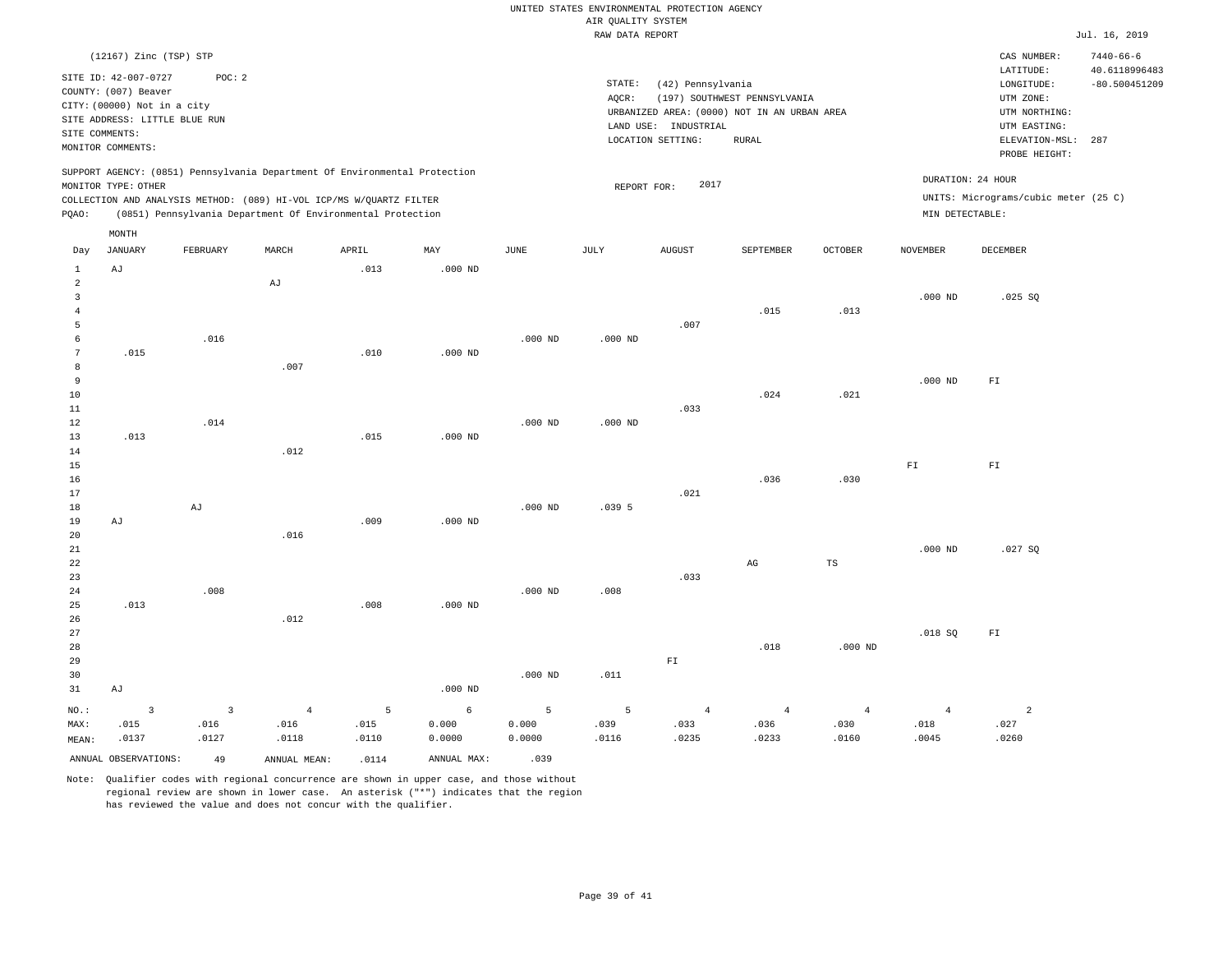|                |                                                                                                                                                     |           |                              |                                                                                                                                                                                                                 |             |                           | RAW DATA REPORT |                                                                                                               |                                       |                |                 |                                                                                                          | Jul. 16, 2019                           |
|----------------|-----------------------------------------------------------------------------------------------------------------------------------------------------|-----------|------------------------------|-----------------------------------------------------------------------------------------------------------------------------------------------------------------------------------------------------------------|-------------|---------------------------|-----------------|---------------------------------------------------------------------------------------------------------------|---------------------------------------|----------------|-----------------|----------------------------------------------------------------------------------------------------------|-----------------------------------------|
|                | (12167) Zinc (TSP) STP                                                                                                                              |           |                              |                                                                                                                                                                                                                 |             |                           |                 |                                                                                                               |                                       |                |                 | CAS NUMBER:                                                                                              | $7440 - 66 - 6$                         |
|                | SITE ID: 42-007-0727<br>COUNTY: (007) Beaver<br>CITY: (00000) Not in a city<br>SITE ADDRESS: LITTLE BLUE RUN<br>SITE COMMENTS:<br>MONITOR COMMENTS: | POC: 2    |                              |                                                                                                                                                                                                                 |             |                           | STATE:<br>AQCR: | (42) Pennsylvania<br>URBANIZED AREA: (0000) NOT IN AN URBAN AREA<br>LAND USE: INDUSTRIAL<br>LOCATION SETTING: | (197) SOUTHWEST PENNSYLVANIA<br>RURAL |                |                 | LATITUDE:<br>LONGITUDE:<br>UTM ZONE:<br>UTM NORTHING:<br>UTM EASTING:<br>ELEVATION-MSL:<br>PROBE HEIGHT: | 40.6118996483<br>$-80.500451209$<br>287 |
| PQAO:          | MONITOR TYPE: OTHER                                                                                                                                 |           |                              | SUPPORT AGENCY: (0851) Pennsylvania Department Of Environmental Protection<br>COLLECTION AND ANALYSIS METHOD: (089) HI-VOL ICP/MS W/QUARTZ FILTER<br>(0851) Pennsylvania Department Of Environmental Protection |             |                           |                 | 2018<br>REPORT FOR:                                                                                           |                                       |                |                 | DURATION: 24 HOUR<br>UNITS: Micrograms/cubic meter (25 C)<br>MIN DETECTABLE:                             |                                         |
|                | MONTH                                                                                                                                               |           |                              |                                                                                                                                                                                                                 |             |                           |                 |                                                                                                               |                                       |                |                 |                                                                                                          |                                         |
| Day            | <b>JANUARY</b>                                                                                                                                      | FEBRUARY  | MARCH                        | APRIL                                                                                                                                                                                                           | MAY         | JUNE                      | JULY            | <b>AUGUST</b>                                                                                                 | SEPTEMBER                             | <b>OCTOBER</b> | <b>NOVEMBER</b> | <b>DECEMBER</b>                                                                                          |                                         |
| $\mathbf{1}$   |                                                                                                                                                     | .019SQ    |                              |                                                                                                                                                                                                                 |             | $.000$ ND                 |                 |                                                                                                               |                                       |                |                 |                                                                                                          |                                         |
| 2              | $.000$ ND                                                                                                                                           |           |                              | $.000$ ND                                                                                                                                                                                                       | $.000$ ND   |                           |                 |                                                                                                               |                                       |                |                 |                                                                                                          |                                         |
| $\overline{3}$ |                                                                                                                                                     |           | $\mathbb{F} \, \mathbb{I}$   |                                                                                                                                                                                                                 |             |                           |                 |                                                                                                               |                                       |                |                 |                                                                                                          |                                         |
| $\overline{4}$ |                                                                                                                                                     |           |                              |                                                                                                                                                                                                                 |             |                           |                 |                                                                                                               |                                       |                |                 |                                                                                                          |                                         |
| 5<br>6         |                                                                                                                                                     |           |                              |                                                                                                                                                                                                                 |             |                           |                 |                                                                                                               |                                       |                |                 |                                                                                                          |                                         |
| 7              |                                                                                                                                                     | .019S     |                              |                                                                                                                                                                                                                 |             | $.000$ ND                 |                 |                                                                                                               |                                       |                |                 |                                                                                                          |                                         |
| 8              | .026SQ                                                                                                                                              |           |                              | $.000$ ND                                                                                                                                                                                                       | $.000$ ND   |                           |                 |                                                                                                               |                                       |                |                 |                                                                                                          |                                         |
| $\overline{9}$ |                                                                                                                                                     |           | $.000$ ND                    |                                                                                                                                                                                                                 |             |                           |                 |                                                                                                               |                                       |                |                 |                                                                                                          |                                         |
| 10             |                                                                                                                                                     |           |                              |                                                                                                                                                                                                                 |             |                           |                 |                                                                                                               |                                       |                |                 |                                                                                                          |                                         |
| $1\,1$         |                                                                                                                                                     |           |                              |                                                                                                                                                                                                                 |             |                           |                 |                                                                                                               |                                       |                |                 |                                                                                                          |                                         |
| 12             |                                                                                                                                                     |           |                              |                                                                                                                                                                                                                 |             |                           |                 |                                                                                                               |                                       |                |                 |                                                                                                          |                                         |
| 13             |                                                                                                                                                     | .019SQ    |                              |                                                                                                                                                                                                                 |             | ${\mathbb F} {\mathbb T}$ |                 |                                                                                                               |                                       |                |                 |                                                                                                          |                                         |
| 14             | FI                                                                                                                                                  |           |                              | .025 SQ                                                                                                                                                                                                         | .017SQ      |                           |                 |                                                                                                               |                                       |                |                 |                                                                                                          |                                         |
| 15             |                                                                                                                                                     |           | $\mathbbm{F} \, \mathbbm{I}$ |                                                                                                                                                                                                                 |             |                           |                 |                                                                                                               |                                       |                |                 |                                                                                                          |                                         |
| 16<br>$17$     |                                                                                                                                                     |           |                              |                                                                                                                                                                                                                 |             |                           |                 |                                                                                                               |                                       |                |                 |                                                                                                          |                                         |
| 18             |                                                                                                                                                     |           |                              |                                                                                                                                                                                                                 |             |                           |                 |                                                                                                               |                                       |                |                 |                                                                                                          |                                         |
| 19             |                                                                                                                                                     | $.000$ ND |                              |                                                                                                                                                                                                                 |             | $.000$ ND                 |                 |                                                                                                               |                                       |                |                 |                                                                                                          |                                         |
| 20             | .025 SQ                                                                                                                                             |           |                              | ${\rm FT}$                                                                                                                                                                                                      | $.000$ ND   |                           |                 |                                                                                                               |                                       |                |                 |                                                                                                          |                                         |
| $2\sqrt{1}$    |                                                                                                                                                     |           | $.000$ ND                    |                                                                                                                                                                                                                 |             |                           |                 |                                                                                                               |                                       |                |                 |                                                                                                          |                                         |
| 22             |                                                                                                                                                     |           |                              |                                                                                                                                                                                                                 |             |                           |                 |                                                                                                               |                                       |                |                 |                                                                                                          |                                         |
| 23             |                                                                                                                                                     |           |                              |                                                                                                                                                                                                                 |             |                           |                 |                                                                                                               |                                       |                |                 |                                                                                                          |                                         |
| 24             |                                                                                                                                                     |           |                              |                                                                                                                                                                                                                 |             |                           |                 |                                                                                                               |                                       |                |                 |                                                                                                          |                                         |
| 25             |                                                                                                                                                     | $.000$ ND |                              |                                                                                                                                                                                                                 |             | $.000$ ND                 |                 |                                                                                                               |                                       |                |                 |                                                                                                          |                                         |
| 26<br>27       | .018 SQ                                                                                                                                             |           | .019SQ                       | .019SQ                                                                                                                                                                                                          | $.000$ ND   |                           |                 |                                                                                                               |                                       |                |                 |                                                                                                          |                                         |
| 28             |                                                                                                                                                     |           |                              |                                                                                                                                                                                                                 |             |                           |                 |                                                                                                               |                                       |                |                 |                                                                                                          |                                         |
| 29             |                                                                                                                                                     |           |                              |                                                                                                                                                                                                                 |             |                           |                 |                                                                                                               |                                       |                |                 |                                                                                                          |                                         |
| 30             |                                                                                                                                                     |           |                              |                                                                                                                                                                                                                 |             |                           |                 |                                                                                                               |                                       |                |                 |                                                                                                          |                                         |
| 31             |                                                                                                                                                     |           |                              |                                                                                                                                                                                                                 |             |                           |                 |                                                                                                               |                                       |                |                 |                                                                                                          |                                         |
|                |                                                                                                                                                     | 5         | 3                            |                                                                                                                                                                                                                 | 5           | $\sqrt{4}$                | $\mathbb O$     | $\overline{0}$                                                                                                | $\mathbb O$                           | $\mathbb O$    | $\circ$         | $\circ$                                                                                                  |                                         |
| NO.:<br>MAX:   | $\overline{4}$<br>.026                                                                                                                              | .019      | .019                         | $\overline{4}$<br>.025                                                                                                                                                                                          | .017        | 0.000                     |                 |                                                                                                               |                                       |                |                 |                                                                                                          |                                         |
| MEAN:          | .0173                                                                                                                                               | .0114     | .0063                        | .0110                                                                                                                                                                                                           | .0034       | 0.0000                    |                 |                                                                                                               |                                       |                |                 |                                                                                                          |                                         |
|                | ANNUAL OBSERVATIONS:                                                                                                                                | 25        | ANNUAL MEAN:                 | .0082                                                                                                                                                                                                           | ANNUAL MAX: | .026                      |                 |                                                                                                               |                                       |                |                 |                                                                                                          |                                         |
|                |                                                                                                                                                     |           |                              |                                                                                                                                                                                                                 |             |                           |                 |                                                                                                               |                                       |                |                 |                                                                                                          |                                         |